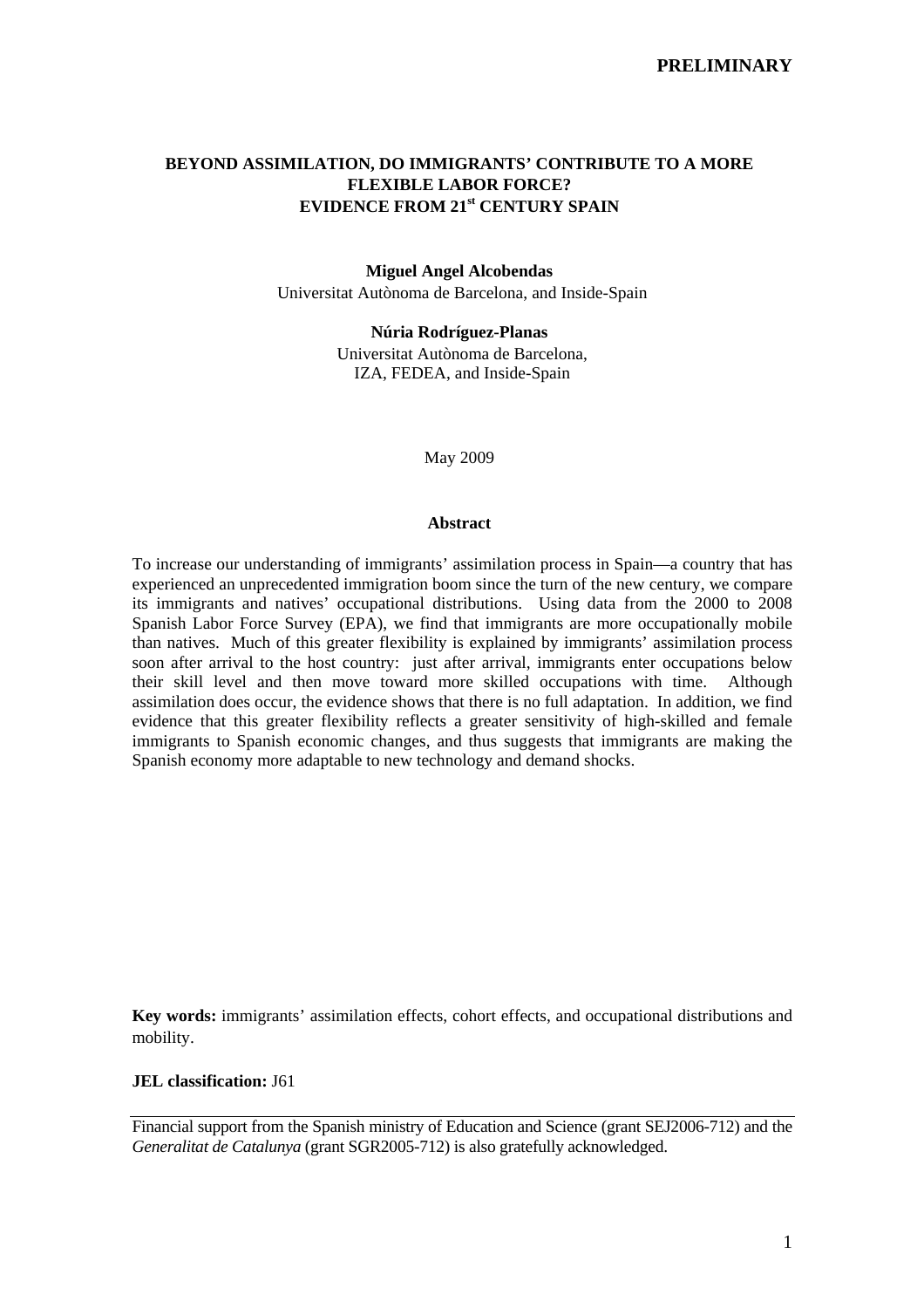## **I. Introduction**

 $\overline{a}$ 

 In the last decade, the immigrant population in Spain has soared. While, as recently as a decade ago, immigrants made up less than 2% of the population, they are now more than 10%. Most of this massive inflow of immigrants has taken place after the turn of the new century. About 12% of the immigrants in Spain come from eastern and northern Europe; 17% come from Latin America; and 44% from Africa. Several factors explain this rapid change. First, Spanish booming economy and the social promotion—in the form of increased education levels and higher labor force participation—of its national (especially female) population generated a demand for foreign workers (Carrasco, Gimeno, and Ortega, 2008 a; Domingo, Gil, and Vidal, 2006; and Gil and Domingo,  $2006$ .<sup>1</sup> Second, its physical proximity to northern Africa and eastern Europe places Spain close to countries that supply immigrants. Third, its shared language and historical pass with Latin Americans facilitates the social and cultural assimilation of immigrants from this continent. Finally, the progressive culture of post-Franco Spain has also contributed to increase immigrants' social acceptance (New York Times, 2008).

An important policy question, especially in a country with such an unprecedented immigration boom, is how immigrants assimilate as their residency lengthens. While the international literature on this topic is vast, little is known on the assimilation process of the recent wave of immigrants in  $Spin<sup>2</sup>$  To our knowledge, one of the first studies to explore this question is that of Amuedo-Dorantes and De la Rica, 2008. Using 2001 decennial Population Census data, the authors find evidence of immigrants' progressive employment and occupational mobility as their residence in Spain increases. Unfortunately, due to data limitations, their analysis focuses on immigrants who arrived during the second half of the 1990s and, therefore, misses most of the massive recent inflow of immigrants.<sup>3</sup> When expanding the analysis to the beginning of the  $21<sup>st</sup>$  century, the evidence on immigrants' assimilation is somewhat mixed. On the one hand, using cross-sectional data from the 1996 to 2005 Spanish Labor Force Survey (EPA), Fernandez and Ortega, 2008, find that although the Spanish labor market is able to absorb immigrants within five years after arrival, it does so at the expense of allocating them in temporary jobs for which they are overqualified.<sup>4</sup> On the other hand, using recently available panel data from social security records, Izquierdo, Lacuesta, and Vegas, 2008, find that, despite a sizeable and significant wage gap reduction between immigrants and natives within the first five years after arrival to Spain, full assimilation of wages does not take place.

 In this article, we aim to increase our knowledge on how immigrants adjust to a host country both in economic and social terms, and how they affect economic growth. More specifically, we use data on the recent immigration wave in Spain to compare the occupational distribution of immigrants to that of native-born Spaniards, and in particular with native-born Spaniards with similar education and age. This analysis provides new evidence on whether and to what extent the immigrant resource is underutilized in Spain, and helps our understanding of the recent wave of immigrants' adaptation process. In addition, we examine how the occupational distribution of immigrants has changed with time spent in Spain. Finally, we

<sup>&</sup>lt;sup>1</sup> In contrast with northern European countries, the ageing of national working-age population does not explain the arrival of large number of immigrants in Spain (Domingo, Gil, and Vidal, 2006).

 $2 \text{ For thorough discussions of the international literature review see Borjas 1994 and 1999, and Fernandes.}$ and Ortega, 2008, among others.

<sup>&</sup>lt;sup>3</sup> Amuedo-Dorantes and De la Rica, 2008, restrict their analysis to immigrants who arrived between 1996 and 2001.

<sup>&</sup>lt;sup>4</sup> Fernandez and Ortega, 2008, use the following four measures of immigrants' success in the Spanish labor market: 1) the labor force participation rate, 2) the unemployment rate, 3) a statistical measure of over-education that considers that a worker is overeducated when his/her level of education is above the mean plus one standard deviation of their occupational category, and (4) the incidence of temporary contracts.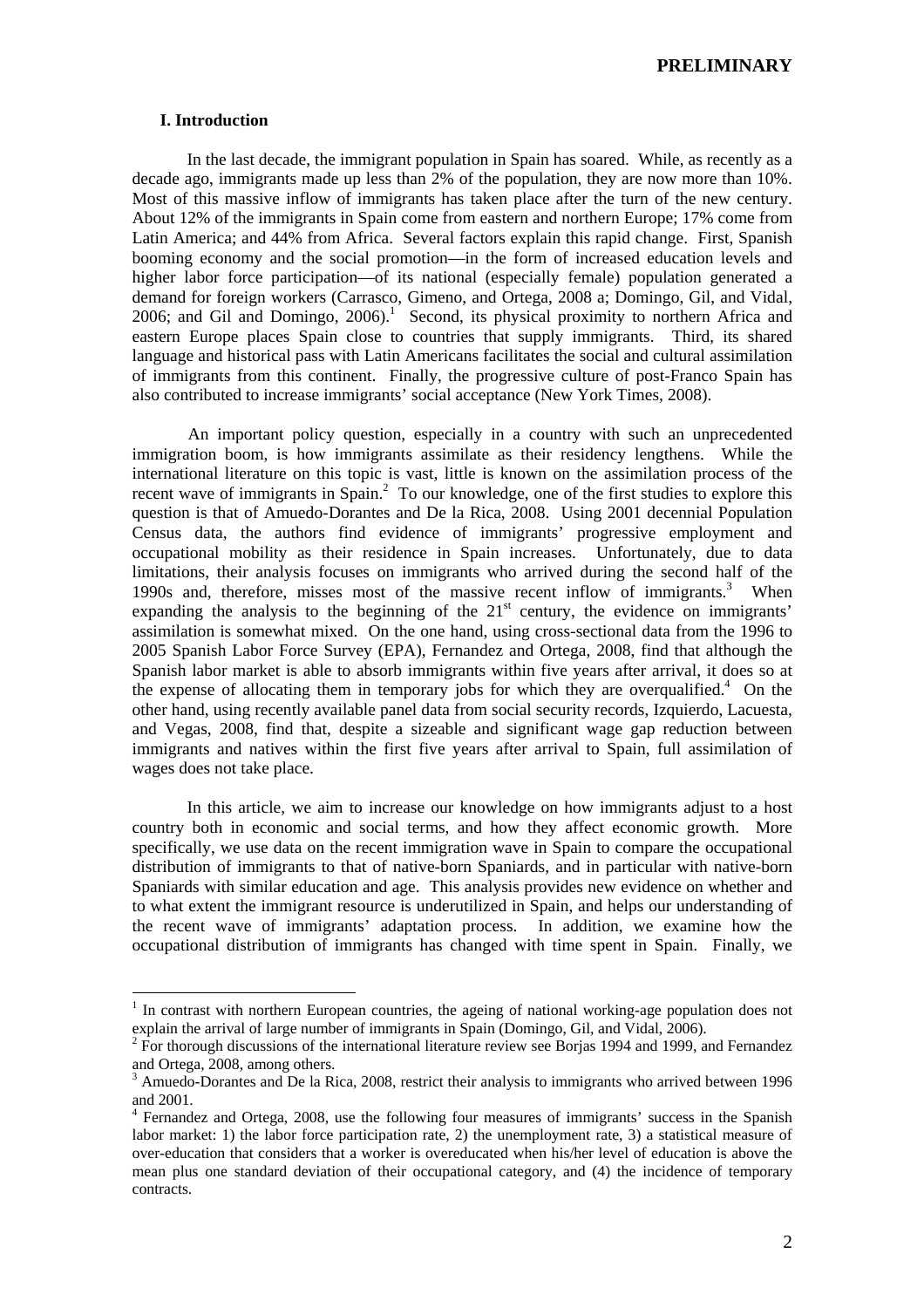explore the extent to which immigrants' occupations and mobility have changed with immigrants' cohort characteristics.

 To conduct our analysis, we estimate separate multinomial logit models of occupational choice for immigrants and native-born individuals using data from the 2000 to 2008 Spanish Labor Force Survey (EPA). Our model of occupational selection relates selection to observable characteristics such as age, sex, education level, and place of residence. In addition, for immigrants the occupational choice is related to region of birth as well as to year of arrival in Spain. Descriptive and cross-sectional estimates provide evidence that the immigrant occupational distribution changes more over time than does the native-born distribution. However, from these comparisons, it is unclear whether immigrants' relative greater occupational mobility compared to the native born is due to: (1) immigrants' assimilation process to a new economy—the assimilation effect; (2) differences in occupational skills across successive cohorts of immigrants—the cohort effect; or (3) differences in reaction to economic change between immigrants and natives after accounting for assimilation and cohort effects. Pooling the cross-sectional data we are able to disentangle the importance of these alternative explanations for the Spanish case. As in Green (1999), the discussion of cohort and assimilation effects presented below follows the framework in the immigrant earnings literature employed by Borjas (1985), LaLonde and Topel (1992), and Baker and Benjamín (1994), among others.

Our analysis highlights five important results. First, consistent with previous findings, we find evidence that although assimilation occurs, there is no full convergence. Our results show that, compared to natives with similar characteristics, all immigrants who arrived within the last year are overrepresented in the "non-qualified" occupations. In addition, recent immigrants with a college degree are over-represented in the "blue-collar" category and in the "not working" category (young and female immigrants are also over-represented in this category). While the relative over-representation of immigrants in the "not-working" category disappears within one or two year of being in Spain for young and female workers (but only decreases for college graduates), the pace of adjustment out of the "non-qualified" occupations category does not occur right after arrival, instead it takes longer—about three years—, and does not lead to full convergence between immigrants and natives. Second, we find that the assimilation process seems to work through a shift from low-skilled jobs to "blue-collar" jobs or "other white-collar" jobs. Third, we do not find much evidence of important cohort effects among immigrants without a college degree. Fourth, we do find evidence of occupational differences in reaction to economic changes between high-skilled or female immigrants and their native counterparts after accounting for assimilation and cohort effects. This result suggests that female and high-skilled immigrants (that is, those with a college degree or a trade certificate) are more sensitive than natives to changes in the Spanish economy, which, if true, would imply that they provide labor in a flexible manner that could help in adjustments to new technology and demand shocks. Finally, consistent with several recent papers (Ottaviano and Peri, 2006; Peri and Sparber, 2008; Dustmann, Frattini and Preston, 2008; Carrasco *et al*., 2008 b; Amuedo and De la Rica, 2009), we find evidence suggesting that natives and immigrants in Spain have become more complementary over the last decade as there has been a shift towards less manual jobs among the native population compared to a shift in the opposite direction for immigrants. The two papers providing evidence of complementarity between natives and immigrants in Spain offer brief descriptive evidence consistent with these hypotheses, as they focus on measuring the effects of immigration on the Spanish wage structure (Carrasco *et al.*, 2008 b) and measuring the impact that the large inflow of immigrants has had on the occupational distribution of natives (Amuedo and De la Rica, 2009).<sup>5</sup>

<sup>&</sup>lt;sup>5</sup>Carrasco *et al.* (2008 b) use data from the Spanish Structure of Earnings Survey and only have information on immigrants from the 2002 wave. Amuedo and De la Rica (2009) use the EPA 1999-2007 and focus on workers with at most a high-school degree. In addition, their analysis on substitutability of natives and immigrants is mainly descriptive, as it is not the focus of their paper.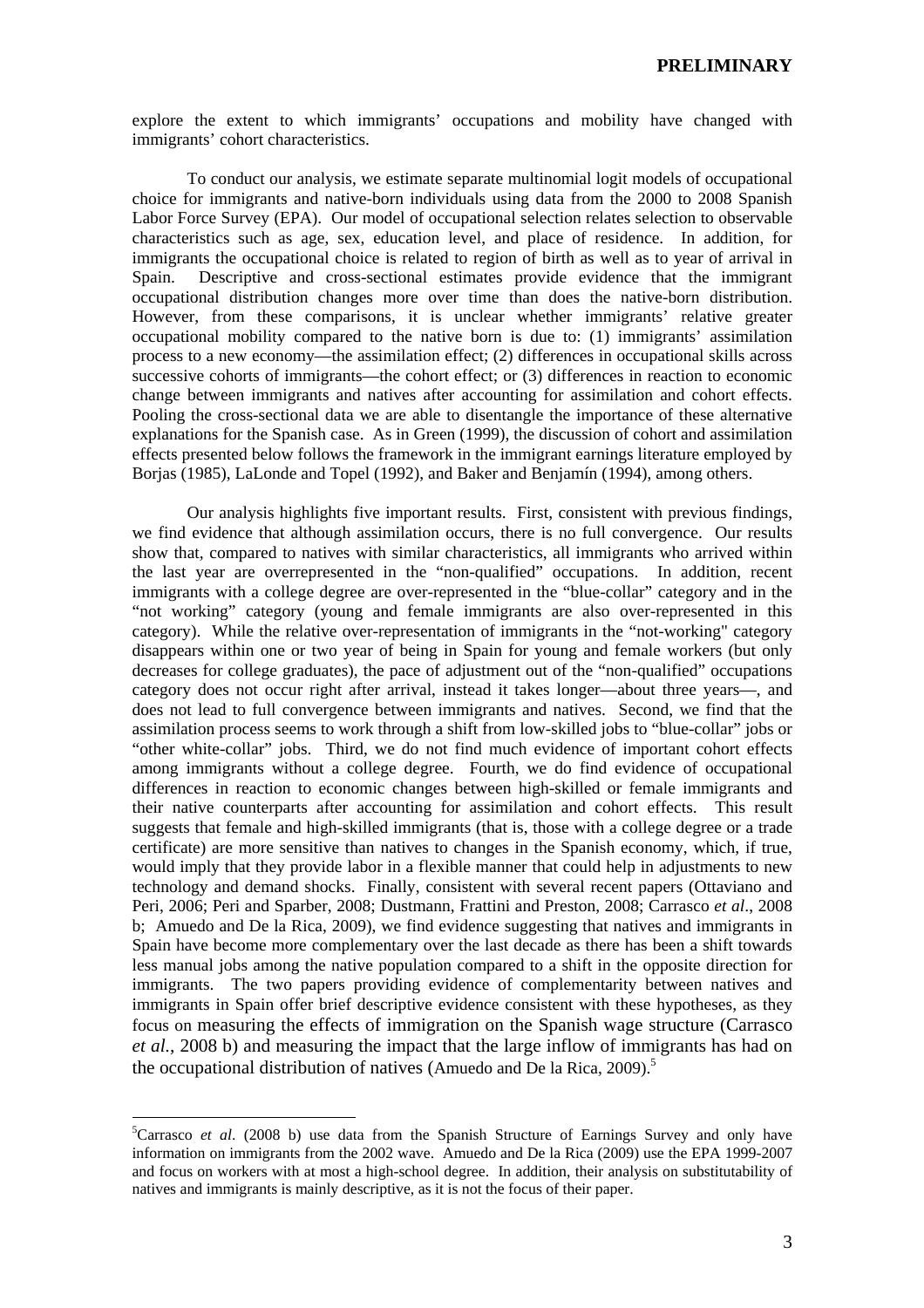The structure of our paper is as follows. Section 2 describes our data. Section 3 presents the cross-sectional fitted estimators. Section 4 contains the main results. Section 5 concludes.

# **II. The Data and Descriptive Statistics**

 To examine immigrants and native-born occupational patterns, we use a series of samples from the Spanish Labor Force Survey (EPA)—years 2000 to 2008 (second trimesters). The EPA gathers information on demographic characteristics (such as, age, years of education, marital status, and region of residence), and employment characteristics (such as work status, occupation, and industry).<sup>6</sup> In addition, for immigrants—defined as foreign-born workers who do not have the Spanish nationality, the EPA collects information on the number of years of residence in Spain and on the country of birth.

 The native-born samples are random samples of males and females aged 20 to 64 at the time of the relevant EPA. The sample sizes are around 100,000 per year (see Table 1 for precise sample sizes per year). The immigrant sample consists of all immigrants in the relevant EPA who entered Spain after January 1, 1990, were aged 20 to 64 at their time of arrival, and are under age 65 at the time of the relevant EPA. The sample sizes are 773 for the EPA 2000; 1,147 for the EPA 2001; 1,579 for the EPA 2002; 2,252 for the EPA 2003; 2,838 for the EPA 2004; 2,931 for the EPA 2005; 3,968 for the EPA 2006; 4,968 for the EPA 2007; and 5,544 for the EPA 2008. Analysis is restricted to immigrants aged 20 to 64 at time of arrival to concentrate on individuals who were likely headed for the labor force in the near future and to avoid issues of non-comparability of the experiences of young immigrants who receive part of their basic education in Spain and those who arrive at older ages (Boyd, 1985; Kossoudji, 1989; and Green, 1999). The samples are restricted to individuals under age 65 in the EPA year to avoid complications involving retirement decisions. The immigrant samples are restricted to those entering in 1990 and after because the vast majority of immigrant flows has taken place from the late mid-nineties onwards (Amuedo-Dorantes and De la Rica., 2006, and Gonzalez and Ortega, 2008, among others). By year of arrival, the immigrant sample sizes are: 2,659 for the cohorts 1990-1994; 3,222 for the cohorts 1995-1998; 1,851 for the 1999 cohort; 3,342 for the 2000 cohort; 3,839 for the 2001 cohort; 3,815 for the 2002 cohort; 2,791 for the 2003 cohort; 2,236 for the 2004 cohort; 1,606 for the 2005 cohort; 1,317 for the 2007 cohort; and 367 for the 2008 cohort.

 Table 1 displays personal and demographic descriptive statistics for natives and immigrants for each of the EPA years. The major difference between the two population groups is that immigrants are younger than natives.<sup>7</sup> In addition, we observe that there are education differences across the two groups.<sup>8</sup> Within the native population, there has clearly been an increase of workers' investment in human capital, as the fraction of natives with a college degree, vocational training, or a high-school diploma has increased over the nine years under analysis. Although a similar trend is observed for immigrants with less than a college degree (with the share of those with vocational training increasing the most), the share of immigrants with a college degree has decreased over-time from 22% to 17%. These changes are likely due to the changes in the origin of immigrants over the last decade. Comparing immigrants and natives in our sample, we observe that immigrants are slightly more educated than natives (especially in the earlier surveys). However, much of this result is due to the fact that we restricted the sample of immigrants to those arriving after 1990. Finally, it is noteworthy to

<sup>&</sup>lt;sup>6</sup> Unfortunately, the EPA does not gather workers' earnings information.<br> $\frac{7}{2}$  One execution is in the range between 20 and 24 years old, where we obtain

 $\frac{7}{1}$  One exception is in the range between 20 and 24 years old, where we observe that there are more natives than immigrants. This is an artifact of how the sample of immigrants was selected as we restricted immigrants to be 20 years old or older at the time of arrival.

<sup>&</sup>lt;sup>8</sup> Throughout the analysis we consider four education levels: high-school dropouts; individuals with a high-school degree; individuals with some college education or vocational training (they may have a trade certificate, but no college degree); and individuals with completed university studies.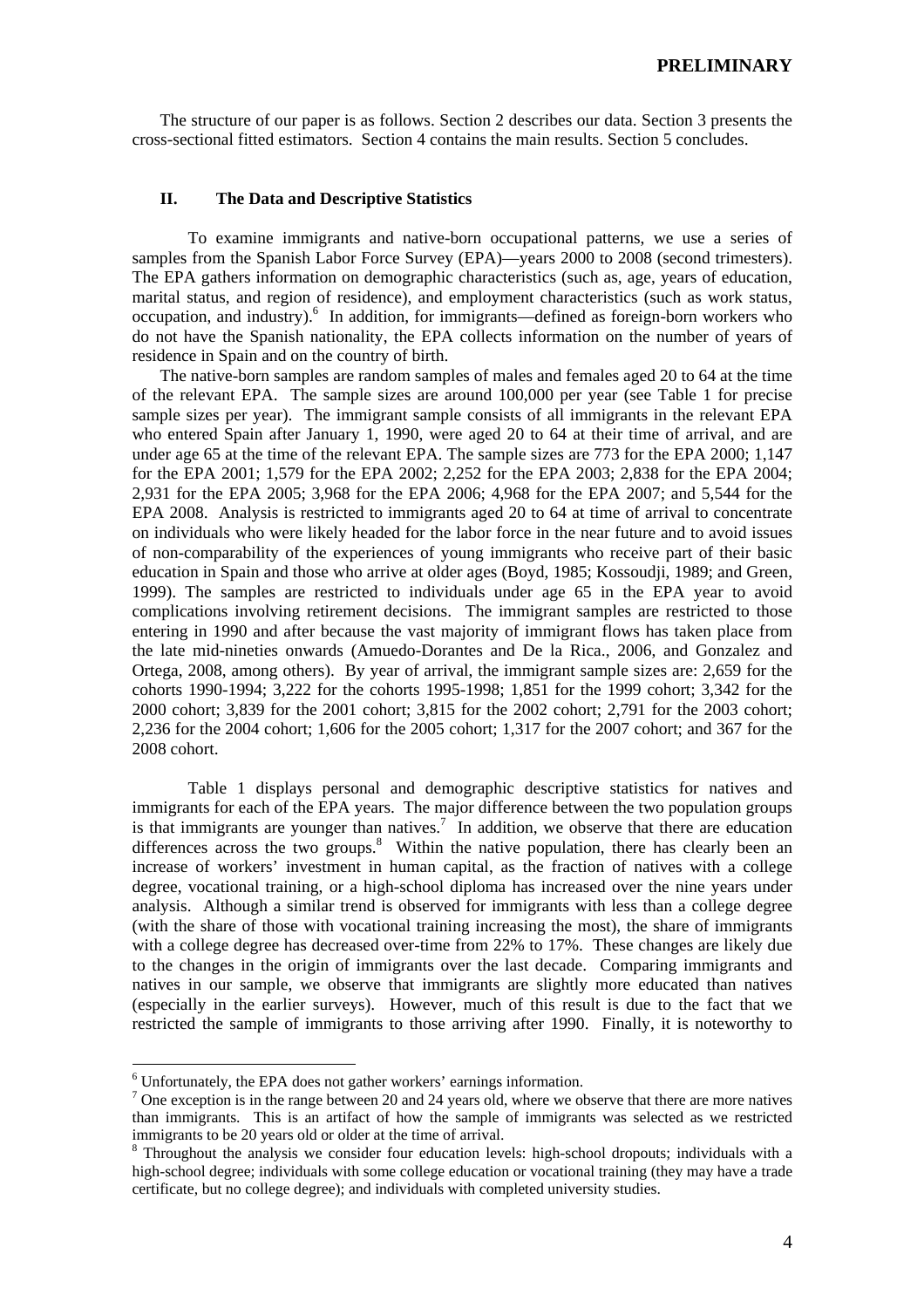highlight the change in the continent of origin of immigrants over the last decade. While in the early 2000s, immigrants came from Europe, Africa and Latin America in similar proportions; by the 2008 EPA, the weight of immigrants from Europe and Africa has been reduced drastically, representing only 12% and 17%, respectively, and giving room to a large inflow of immigrants from Latin America.

 Table 2 presents the occupational distributions at each EPA for the native born and for immigrants from each of the entering cohorts. The occupations are grouped into five categories as follows: "Professionals", which include managers, engineers, social scientists, teachers, health occupations, and arts; "Other white-collar" occupations, which include clerical, sales, and service occupations; "Qualified blue-collar" occupations, which cover qualified workers in agriculture and the fishing industry, handcraft workers, mining and construction technical workers; "Non-qualified" occupations; and "Not working", which includes both the unemployed and persons out of the labor force. The latter category is included because, as argued by Green 1999, it is an important part of immigrant adaptation and will likely vary between immigrants and native born.

 There are at least six striking differences in the amount and type of change within the immigrant and native-born distributions across EPA years. First, while both population groups have shown a clear tendency of moving out of the "not working" category over the 2000-2008 period, the change has been considerably larger for immigrants arriving after 1999, with reductions of 20 to 28 percentage points, versus the—by no means negligible—reduction of 11 percentage points experienced by the native-born cohort.<sup>9</sup> This shift out of the "not working" category for both population groups reflects the Spanish economic growth over the period under analysis. However, the fact that this trend is stronger for some, but not all, cohorts of immigrants, added to the observation that frequently the earlier cohorts show a movement similar or even smaller to that of the native population seems to suggest that part of what is going on is the assimilation of the immigrants. Second, the trend of this movement out of the "not working" category has also differed across the two populations. For the native-born population, the tendency has been gradual over the nine years, while for the immigrants most of the shift out of this category has occurred within the first two to three years after arrival to Spain, reflecting the initial assimilation process that this population experiences.

 Third, the destination of these individuals has also differed for the two groups. While the native-born population have seen an increase in the "professional", and, to a lesser extent, the "other white-collar" categories; the immigrant population has mainly moved into the "bluecollar" and, to a lesser extend, "other white-collar" categories. Among immigrants arrived within the last decade, there is a trend out of the "professional" category. Fourth, there is clearly a greater fluidity of the immigrant distribution relative to that of the natives, as several cohorts of immigrants experience changes within an occupational category of up to 17 percentage points over the decade, while no native born category changes by more than 7 percentage points. This greater fluidity of the immigrant distribution may well reflect a greater ability to adjust to economic changes.

 It is also noteworthy to highlight that in the two last EPA surveys (that is, those of 2007 and 2008), there seems to be an increase of the "not working" category for the cohorts arriving

<sup>&</sup>lt;sup>9</sup> Such reductions are not observed for the cohort arriving in 2001 and are considerably smaller for the cohort 2002. This is probably explained by the fact that, due to the 2001 crisis, immigrants entering during 2001 and 2002 did so with favorable job perspective, as reflected by the lower fraction of immigrants from these cohorts "not working" compared to the other cohorts. The reductions are also smaller for the most recent cohorts, that is, those arriving in the last three years. The data suggests that the smaller reductions are most likely a consequence of these immigrants still assimilating to the new country.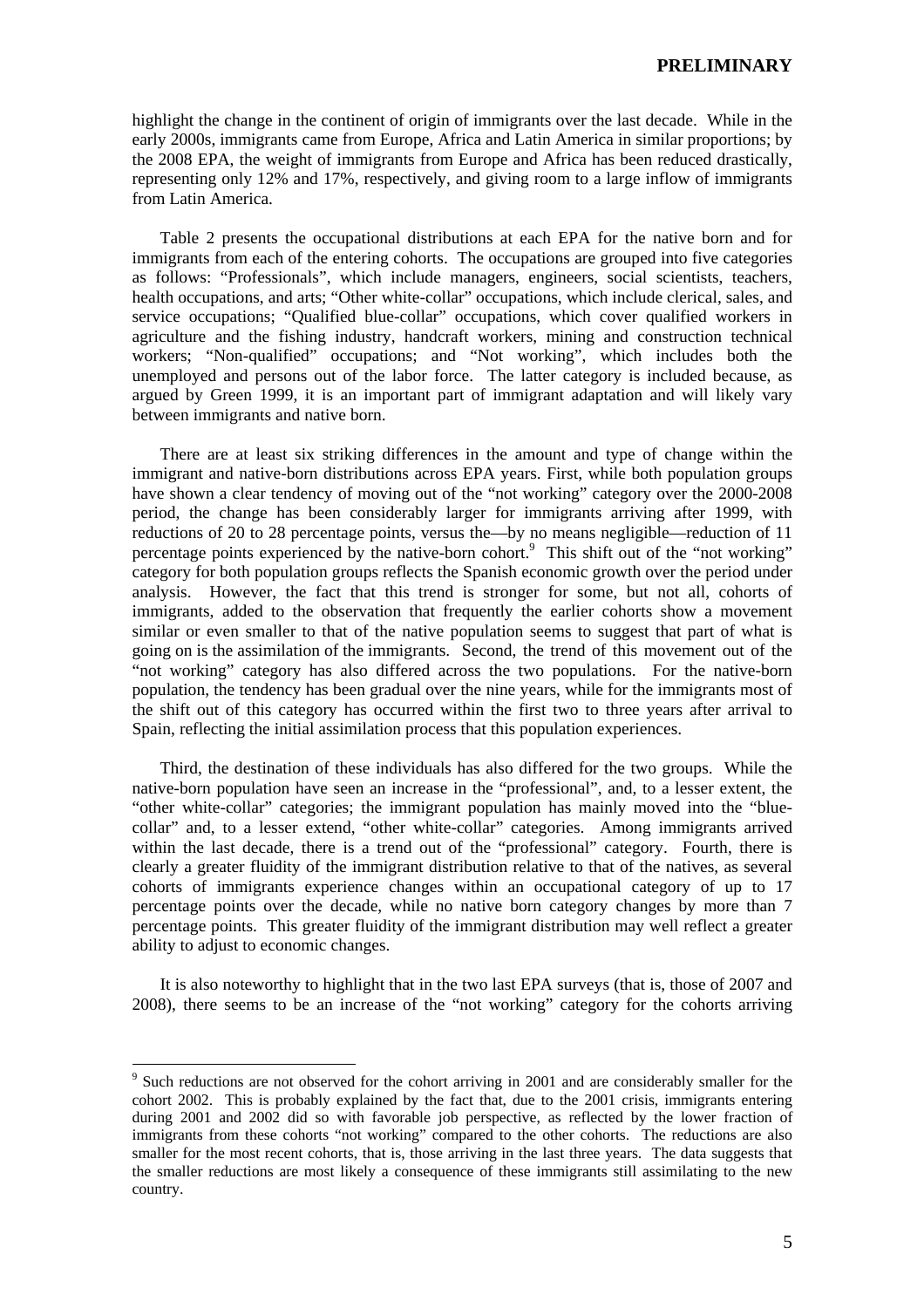during the early 2000s. This trend is muted or non-existent among the natives, and may suggest that immigrants are more vulnerable to economic changes. $10$ 

 Finally, when comparing the occupational distributions for earlier cohort of immigrants with those of the native born, we find that over-time natives have increased their likelihood of being in the "professional" category, and "other white-collar" category compared to immigrants from the 1990s. In contrast, the immigrant population is relatively more concentrated in "bluecollar" and "non-qualified" occupations. This seems to suggest that there has been a shift towards less manual jobs among the native population compared to a shift in the opposite direction for immigrants, providing some evidence that these two populations have become more complementary over time. Several recent papers have highlighted that native and immigrant workers of similar educational attainment specialize in different occupations and therefore do not compete for the same jobs, explaining the small effect the inflows of immigrants on the wages of the less-educated natives in the U.S. as well as in Spain (Ottaviano and Peri, 2006). For instance, Peri and Sparber (2008) find evidence of imperfect substitutability between natives and immigrants of similar educational attainment in the U.S. Dustmann , Frattini and Preston (2008) also show that natives and immigrants in the U.K. of comparable skills do not compete for the same jobs, and Carrasco *et al*. (2008 b) Amuedo and De la Rica (2009) find evidence of immigrants and natives being imperfect substitutes within skill categories.  $11$  Amuedo and De la Rica (2009) explore the reasons for this imperfect substitution and find evidence that natives relocate to jobs with a lower content of manual tasks.

## **III. Fitted Results at Each EPA Survey Years**

 $\overline{a}$ 

 We turn now to estimation of a more detailed model of occupational selection, which relates that selection to observable characteristics such as age, education, region of birth as well as to arrival year. This exercise provides some insight into whether the immigrant resource is being underutilized in the sense of being found in lower skilled jobs for the same education level than the native born and into the effects of characteristics that are used in immigrant selection. More importantly, it provides the basis for an examination of relative occupational mobility.

 For each EPA year, we estimate separate multinomial logit (MNL) model of occupational choice over each of the immigrant and native-born samples described in the previous section. The MNL model permits estimation of the effects of various characteristics of an individual on his choice from among a set of alternatives that do not have a natural ordering, occupations in this case.<sup>12</sup>

 The variables used to explain choices among these alternatives include sex, age, education, and marital status. In addition, a set of location dummy variables are included because immigrants tend to exhibit different location patterns from the native born. For immigrants, a second set of variables is also used. These include: (1) a set of dummy variables

<sup>&</sup>lt;sup>10</sup> The fact that this trend is not observed for the most recent cohorts may be due to the fact that the trend is muted by an opposite trend coming from their assimilation process.

<sup>11</sup>Carrasco *et al*. (2008 b) use data from the Spanish Structure of Earnings Survey (*SES* henceforth*),* of which two waves (1995 and 2002) are available. Only the latter wave has information on worker's nationality. Amuedo and De la Rica (2009) use the EPA 1999-2007 and focus on workers with at most a high-school degree. In addition, their analysis on substitutability of natives and immigrants is mainly descriptive, as it is not the focus of their paper.

 $12$ Because the MNL has the disadvantage that the relative odds of choosing any one option over another is unrelated to the introduction of further options, we will also try with a multinomial probit (MNP) model instead of the MNL model presented here. The MNP model allows relaxation of the independence assumption. However, since individuals are observed making only one occupational choice, a correlation matrix cannot be estimated with these data. See footnote 3 in Green 1999.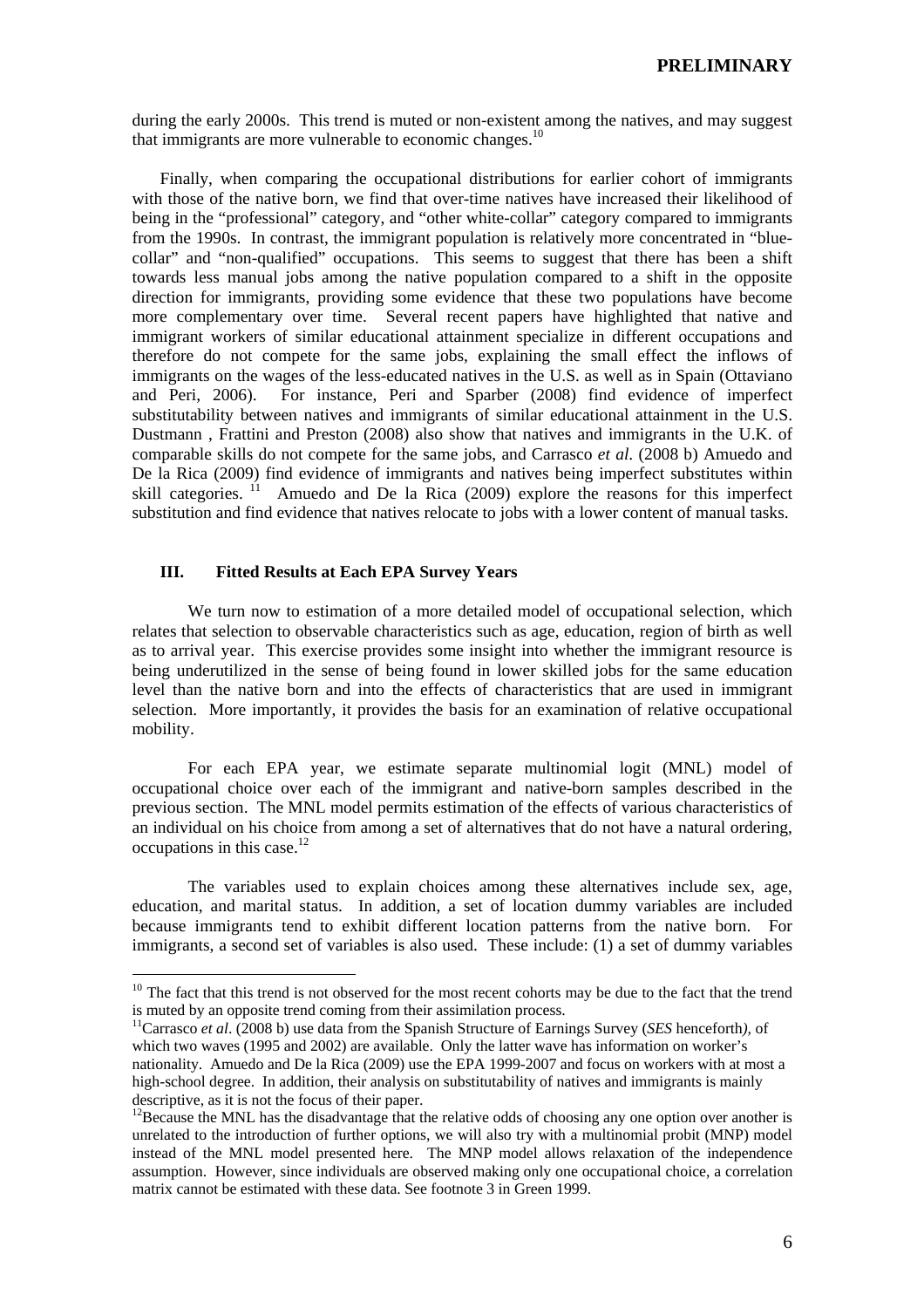corresponding to the region of birth to pick up differences in assimilation that might be related to regional characteristics, and (2) cohort-dummy variables to capture differences in entrance cohorts and time in the Spanish economy effects.

 The model is estimated on eighteen samples—nine samples of native-born Spaniards from EPA 2000 to EPA 2008; and nine samples of immigrants from the same survey years. Because the actual coefficients estimated by a MNL model are difficult to interpret, we calculate the fitted probabilities for a set of "types" of individuals, where the types are chosen to capture the main variation of interest in the data.

 For native-born individuals, the type 1 person is a male living in Madrid, aged 35 to 39 years old, currently married, without a high-school degree. For immigrants, that person is from Latin America and arrived in Spain in 1990. Type 2 is the same as type 1 but with a highschool degree. Type 3 is the same as type 1 but with vocational training or some college. Type 4 is the same as type 1 but with a university degree. Type 5 is the same as type 3 but for a female. Type 6 is the same as type 3 but for a person aged 25 years old. Type 7 is the same as type 3 but comes from the EU15. Type 8 is the same as type 3 but comes from the EU25. And Type 9 is the same as type 3 but comes from Africa.

 Table 3A presents fitted probabilities based on the characteristics of the different types of natives. Each column recreates these probabilities using each of the EPA years. Focusing on any given survey year, we observe that, in general, the fitted proportions match expectations. The probability of being in a professional occupation increases with education, and is smaller for women and younger workers. The probability of being in other white-collar occupations is also directly related to education with the exception of those with a university degree. This probability is higher for women and younger workers. In contrast, the probability of being a blue-collar worker decreases with education. It is higher for younger workers, but almost negligible for women and workers with a university degree. The probability of being in a nonqualified occupation also decreases with education, but does not vary by sex or age. Finally, the probability of not working is highest for women—fluctuating around one fifth of the nativeborn female population. This probability decreases with education and does not vary by age.

 Table 3A also allows us to explore whether the occupational distribution of the different type of natives has varied over-time. Clearly, native types 3 to 6 (that is, those with at least a trade certificate) have increased their participation in the "professional" category at the expense of shifting out of "other white-collar" occupations. We observe that the move into the "professional" category has been the largest among young workers (type 6), whereas the move out of "other white-collar" occupations has been most prominent among the female population (type 5). At the same time, natives with a high-school degree (type 2) have shifted out of the "other white-collar" category into "blue-collar" occupations. Finally, high-school dropouts (type 1) have decreased their participation in "non-qualified" jobs and increased their participation in all the other categories, except "other white-collar" occupations.

 Table 3B presents fitted probabilities based on the same characteristics for immigrants. To aid discussing differences between the two groups, differences between immigrants and the native born are showed in Table 3C. The estimates from Table 3C are obtained by subtracting the probability that a native-born Spaniard of a particular education level chooses a particular occupation from the probability that an immigrant of the same type chooses the same occupation at each EPA survey.<sup>13</sup> Below, we summarize the main findings for Table 3C.

<sup>&</sup>lt;sup>13</sup> The native-born comparison group used for types that vary by immigrant characteristics (that is, the type consisting of individuals who did not come from Latin America) is type 3 from the relevant nativeborn table.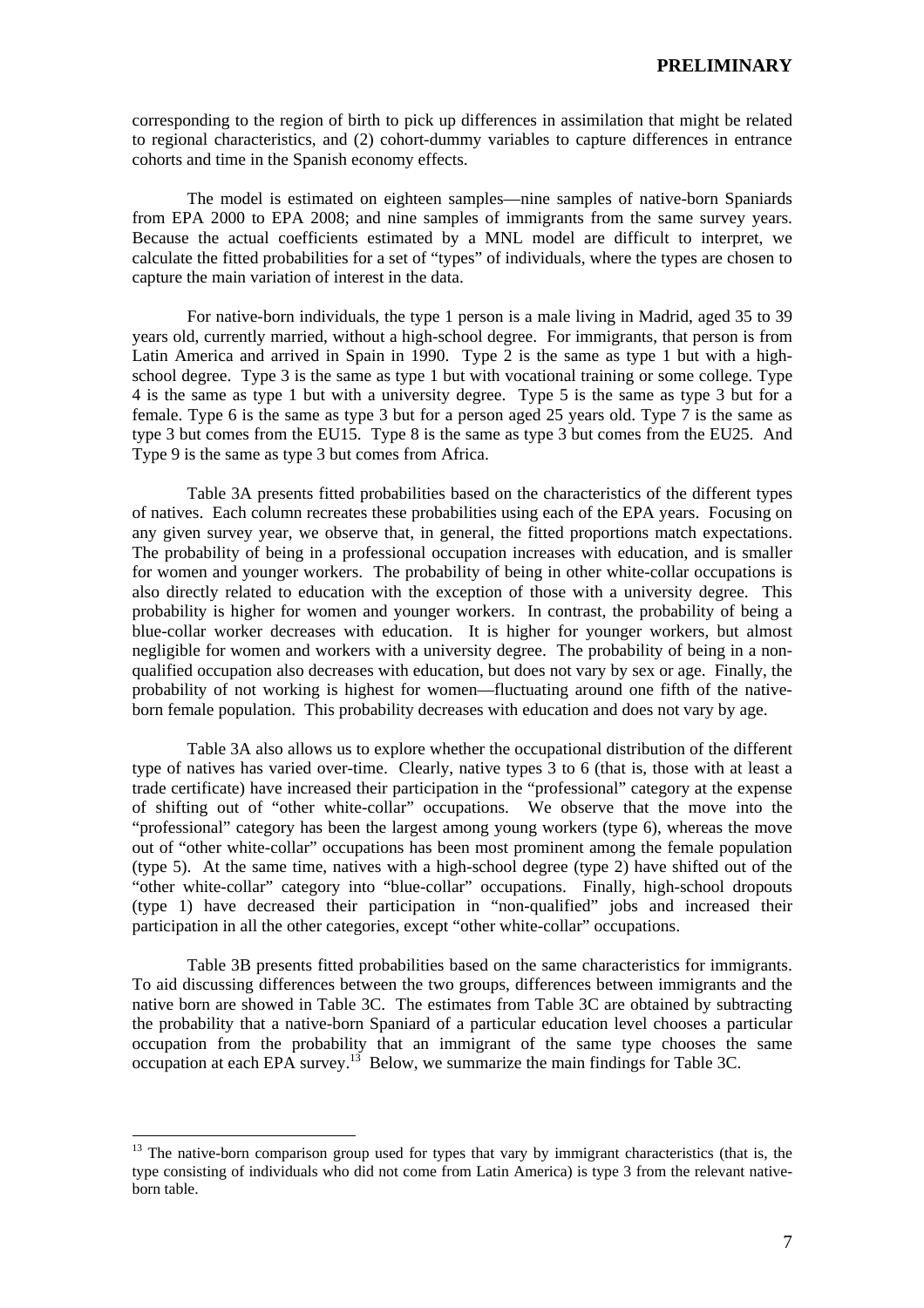For workers with lower education levels (high-school graduates or less—types 1 and 2), immigrants are over-represented in "non-qualified" occupations relative to natives. At the same time, immigrant workers with a trade certificate (type 3 workers) are over-represented in "bluecollar" and "non-qualified" occupations and underrepresented in "professional" and "other white-collar" occupations. Finally, immigrant workers with a university degree (type 4 workers) are over-represented in "blue-collar" and "non-qualified" occupations (to a lesser extent), and underrepresented in "professional" occupations.

 Female immigrants with a trade certificate (type 5 workers) are over-represented in "non-qualified" occupations and under-represented in "professional" occupations. Their overrepresentation in the non-qualified occupations frequently more than doubles that of their male counterparts, reflecting their more vulnerable position. The occupation distribution pattern of young workers with a trade certificate (type 6 workers) is similar to the one observed for older workers.

 Analyzing the occupational distribution by immigrants' origin, Africans are clearly the most disadvantaged ones with an over-representation in the "non-working", the "non-qualified", and the "blue-collar" categories, and an under-representation in the "professional" and "other white-collar" categories. The Eastern Europeans are clearly over-represented in the "bluecollar" category, and under-represented in the "professional" and "other white-collar" categories. Finally, Europeans from the EU-15 tend to be over-represented in the "professional" category relative to natives.

 While there are some changes in patterns for the native born over-time (such as the shift towards more qualified occupations), these shifts are small (and of different nature) compared to those observed across EPA surveys for the immigrants. For instance, while only natives with a high-school degree increased their participation in the "blue-collar" category over the 2000- 2008 period, all male immigrants (regardless of their education level or continent of origin) increased their participation into "blue-collar" occupations over that same period. In addition, while native women shifted towards "professional" occupations, their immigrant counterparts increased their participation in "non-qualified" jobs. At the same time, we observe a move away from "other white-collar" occupations for both native and immigrant women, the move for immigrant women doubles that observed for native women. Finally, during this period, we also observe that immigrants with a trade certificate show a relative shift away from "low-qualified" jobs to "blue-collar" ones compared to the native-born population.

(*Need to add Table 3B for immigrants arriving in 2000 and 2005 in order to say something differences in reactions for immigrants from different cohorts)* 

# **IV. Assimilation and Cohort Effects**

 Tables 1 to 3 present estimates for immigrant and native-born populations at each EPA survey. Their analysis has shown that there is evidence that the immigrant occupational distribution changes more over time than does the native-born distribution. However, the comparisons done, thus far, have been static and are unable to explain the reasons for these differences. More specifically, it is unclear whether immigrants' relative greater occupational mobility compared to the native born is due to: (1) immigrants' assimilation process to a new economy—the assimilation effect; (2) differences in occupational skills across successive cohorts of immigrants—the cohort effect; or (3) differences in reaction to economic change between immigrants and natives after accounting for assimilation and cohort effects.

 To study the importance of these alternative explanations in the Spanish case of the beginning of the  $21<sup>st</sup>$  century, we pool data from all EPA surveys and estimate a multinomial logit (MNL) model of occupational selection separately over each of the immigrant and nativeborn samples. As in Green (1999), the discussion of cohort and assimilation effects presented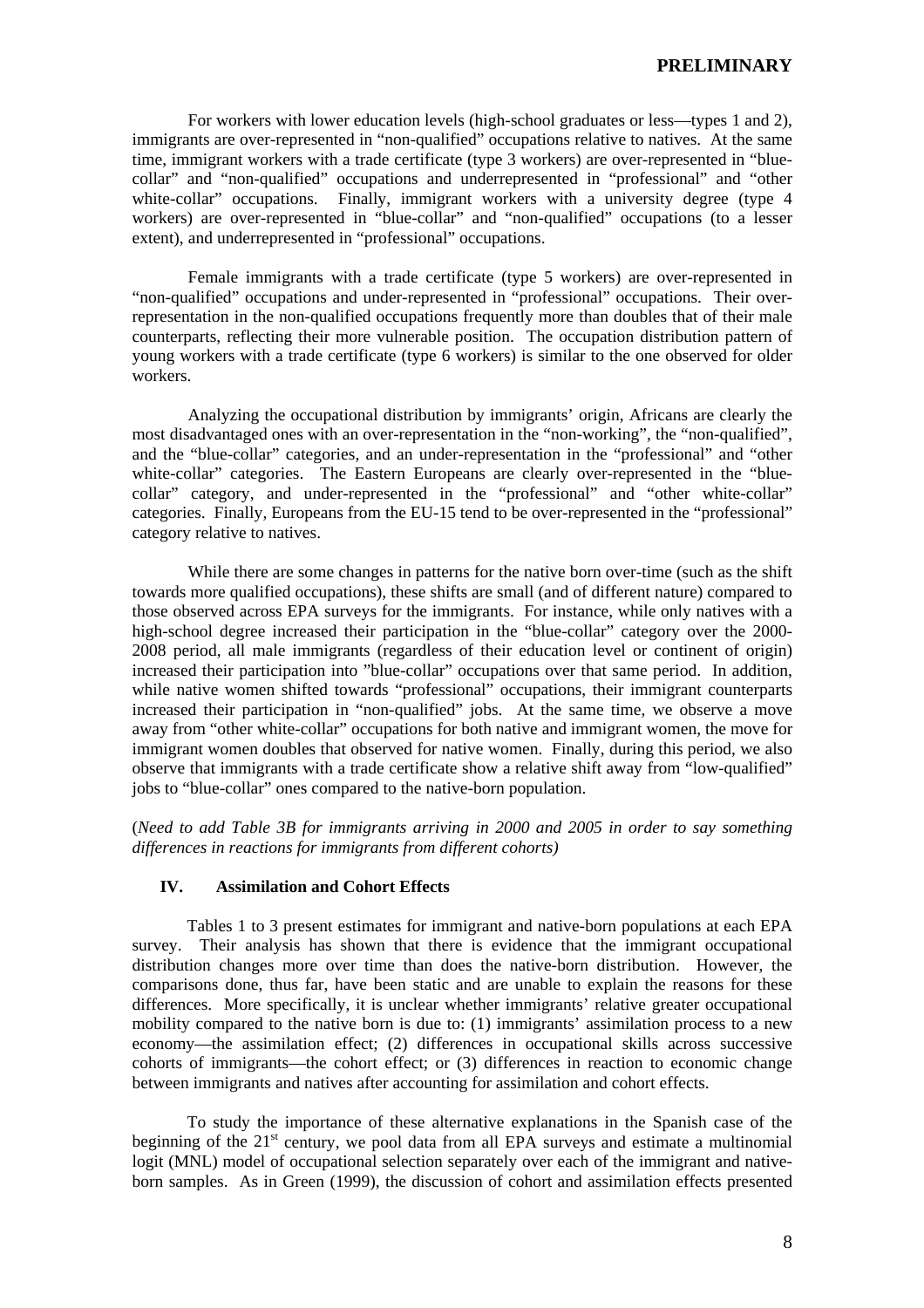below follows the framework in the immigrant earnings literature employed by Borjas (1985), LaLonde and Topel (1992), and Baker and Benjamín (1994), among others.

### **V.1. Methodology**

The MNL can be rationalized using an index model in which the value of a particular occupational choice is represented by:

$$
I_{ci}^j = X_{ci} \beta_{ct}^j + \varepsilon_{ci}^j \tag{1}
$$

where *j* indexes the alternative, *c* indexes the entry cohort of the immigrant, *t* indexes the EPA year, and *i* indexes the individual,  $X_{\text{crit}}$  is a vector of person-specific characteristics (such as, sex, age, education, marital status, and a set of location dummy variables),  $\beta_{ct}^{j}$  is a parameter vector that varies by alternative and EPA year,  $\varepsilon_{ci}^{j}$  is an error term. The probability that individual *i* from cohort *c* chooses alternative *j* in period *t* is the probability that  $I_{ci}^{j} > I_{ci}^{k}$  $I_{\text{cti}}^j > I_{\text{cti}}^k$  for all  $k \neq j$ . Note that  $\varepsilon_{ci}^j$  can be decomposed in the following way,

$$
\varepsilon_{ci}^j = a_{ct}^j + b_{ct}^j + \mu_c^j + \eta_{ci}^j \tag{2}
$$

where  $a_{ct}^{j}$  is a cohort-specific effect reflecting changes in the index value for choice *j* with time in the economy due to the assimilation process of transferring skills;  $b_{\alpha}^{j}$  is a cohort-specific effect reflecting changes in the index value for *j* due to general changes in the economy over time;  $\mu_c^j$  is a time invariant cohort effect; and  $\eta_{cti}^j$  is an error term.<sup>14</sup> Assuming  $\eta_{cti}^j$  follows an independent extreme value distribution, the resulting specification for the choice probabilities will be a MNL model with cohort-specific intercept terms capturing the cohort-specific time and assimilation effects.

Estimating the following equation,

 $\overline{a}$ 

$$
P_{ci}^{j} = X_{ci} \beta_{ci}^{j} + a_{ct}^{j} + b_{ct}^{j} + \mu_{c}^{j} + \eta_{ct}^{j}
$$
(3)

we obtain estimates of the fitted probabilities of choosing alternative *j*:

$$
\hat{P}_{\text{cti}}^j = X_{\text{cti}} \hat{\beta}_{\text{cti}}^j + \hat{a}_{\text{ct}}^j + \hat{b}_{\text{ct}}^j + \hat{\mu}_c^j \tag{4}
$$

 Comparisons of the fitted probabilities for a representative immigrant of choosing alternative *j* between cohort  $c + k$  and cohort *c* at given EPA survey year *t* provides the following *cross-sectional measure of assimilation:* 

$$
\hat{P}_{(c+k)ii}^j - \hat{P}_{cii}^j = (\hat{a}_{(c+k)t}^j - \hat{a}_{(c+k)t}^j) + (\hat{b}_{(c+k)t}^j - \hat{b}_{ct}^j) + (\hat{\mu}_{(c+k)}^j - \hat{\mu}_c^j)
$$
(5)

 $14$  Note that for a given cohort, both time in the economy and calendar time count up in the same way and so are indexed by *t*.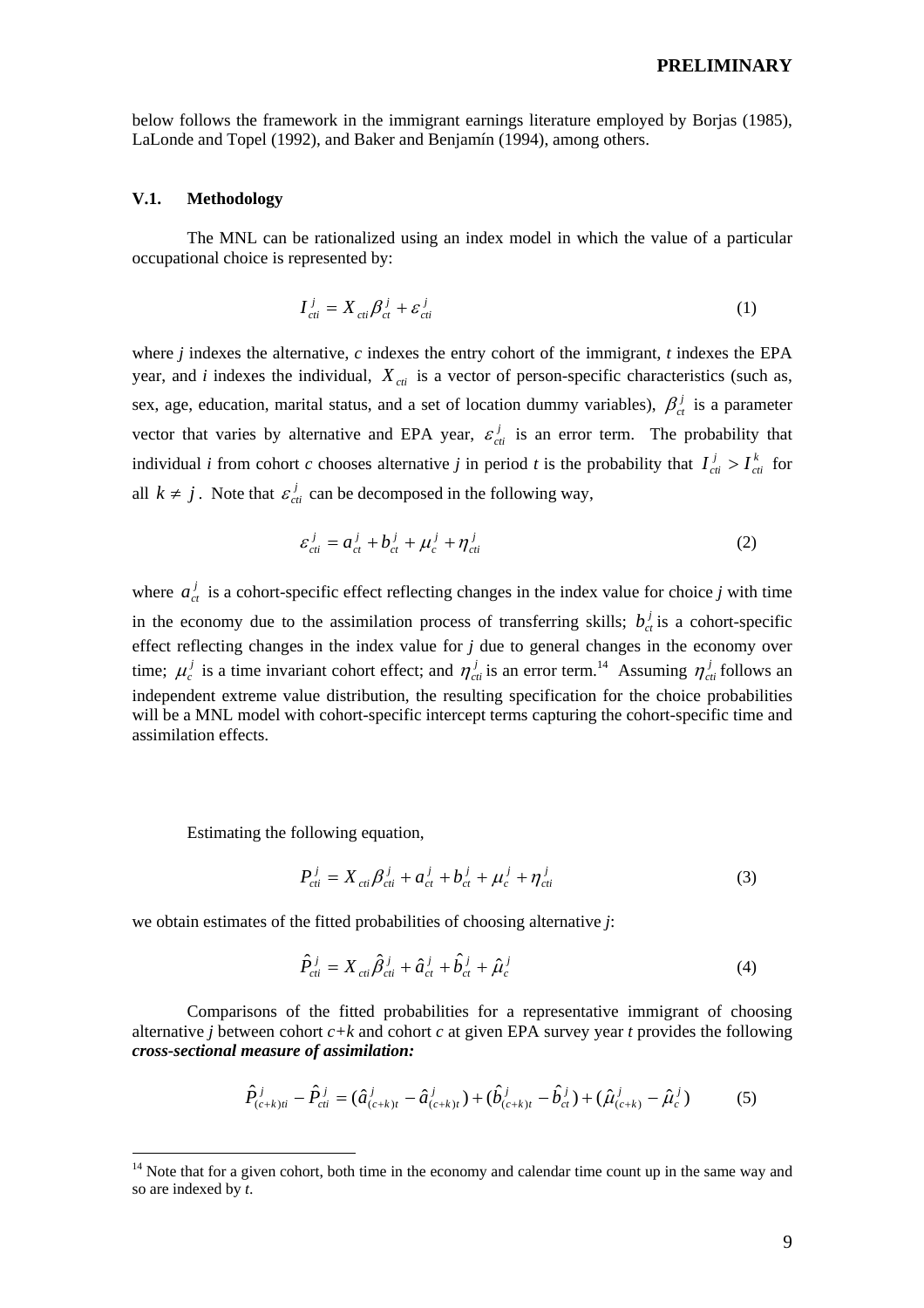Thus, the cross-sectional difference will reflect assimilation (the difference in  $\hat{a}$ 's terms) but will also reflect differences in the way the two cohorts experience changes in the economy (the difference in  $\hat{b}$ 's terms) and fixed differences between cohorts (the difference in  $\hat{\mu}$ 's terms). Note that the  $\hat{\beta}$ s cancel out if we assume a common X vector and calculate the fitted probabilities for a representative immigrant.

 To isolate the assimilation effect, we shall compare the same cohort across EPA years. In addition, we can use the native born as a comparison group to eliminate the effects due to changes in the economy. Therefore, using the same MNL model for occupational choice of the native born, but with the obvious omission of assimilation effects, the fitted probabilities of choosing alternative *j* for a native born person is:

$$
\hat{P}_{ni}^{j} = X_{ni} \hat{\lambda}_{ni}^{j} + \hat{b}_{nt}^{j} + \hat{\mu}_{n}^{j}
$$
\n
$$
\tag{6}
$$

where *n* indexes the native born and is  $\hat{\lambda}^j_{\hat{n}}$  a parameter vector. As such, comparisons of the fitted probabilities for a representative immigrant from cohort *c* of choosing alternative *j* between EPA survey year *t* and EPA survey year *(t-k)* normalized by the changes observed in the fitted probabilities experienced by a representative native over the same time period yields:

$$
(\hat{P}_{\text{cti}}^{j} - \hat{P}_{\text{ct-k}}^{j}) - (\hat{P}_{\text{nti}}^{j} - \hat{P}_{\text{nt-k}}^{j})
$$
\n(7)

which is an estimate of the *net assimilation effect*,  $(\hat{a}_{ct}^j - \hat{a}_{c(t-k)}^j)$  $c(t-k)$  $\hat{a}^j_{ct} - \hat{a}^j_{c(t-k)}$ ), assuming that immigrants and natives experience change in the economy in the same way, that is, assuming that  $(\hat{b}_{ct}^j - \hat{b}_{c(t-k)}^j) = (\hat{b}_{nt}^j - \hat{b}_{n(t-k)}^j)$  $n(t-k)$ *j nt j*  $\hat{b}_{ct}^j - \hat{b}_{ct-k}^j$ ) =  $(\hat{b}_{nt}^j - \hat{b}_{nt-k}^j)$ , and that X is common vector across time.<sup>15</sup> Note that the fixed differences between cohorts (the difference in  $\hat{\mu}$ 's terms) cancel out.

 To examine *differences in reaction to economic change between immigrants and natives after accounting for assimilation and cohort effects*, we compare the fitted probabilities for a representative immigrant from different cohorts observed at the same number of years after arrival in Spain, again normalizing for changes experienced by the native born over the same time period. This yields the following estimate:

$$
(\hat{P}_{(c+k)ii}^j - \hat{P}_{c(t-k)i}^j) - (\hat{P}_{ni}^j - \hat{P}_{n(t-k)i}^j)
$$
\n(8)

## **V.2. Empirical Results**

 $\overline{a}$ 

 Tables 4.1A through 4.6.A show the fitted probabilities for a native-born worker of types 1 through 6, respectively. The occupational distribution of these different types of worker does not vary much across survey years. Worth highlighting are the following two trends over the 2000-2008 period. First, the odds that a native women with vocational training "does not work" decrease over time, while their odds of working in "professional" and "other whitecollar" categories increase over the same period. Similarly, low educated native workers (types

<sup>&</sup>lt;sup>15</sup> This seems a reasonable assumption given that we are only analyzing a period of eight years. Alternatively, we could assume that  $\hat{\beta}_t^j = \hat{\lambda}_t^j$ .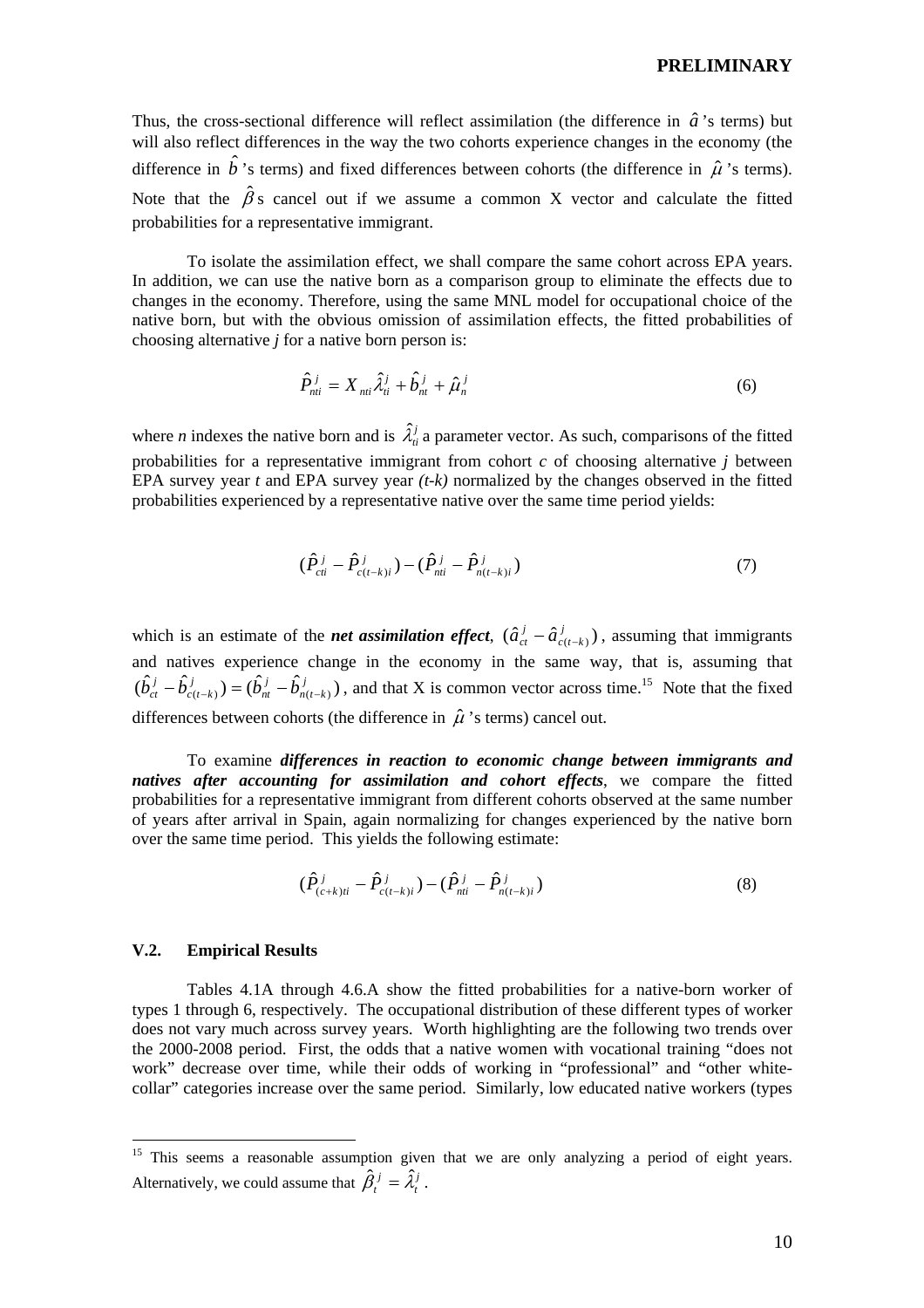1 and 2) decrease their changes of "not working", and increase their odds of being in a "bluecollar" category.

 Tables 4.1B to 4.6B show the fitted probabilities for a given type of immigrant worker for different years since arrival, in each of the EPA surveys. To aid discussing differences between the immigrants and natives, differences between the two groups are showed in Tables 4.1C to 4.6C. The estimates from Tables 4.1C to 4.6C are obtained by subtracting the probability that a native-born worker of a given type chooses a particular occupation from the probability that an immigrant of the same type chooses the same occupation at each EPA survey (as indicated by equation 5 above), and therefore represent the cross-sectional measure of assimilation. The results from these tables are summarized below:

- *Compared to natives, immigrants tend to concentrate in the "non-qualified" category, regardless of their education, sex, age, and of time in the country.*  Compared to natives, immigrants are over-represented in the "non-qualified" category. This is true across EPA survey years, for all six types of workers, and it does not seem to change with time spent in the country. Moreover, this relative over-representation of immigrants in "non-qualified" jobs (regardless of their education, sex and age) is large, representing a hefty 10 percentage-points difference or more for males. For female workers, the difference between immigrants and natives is even larger (in the three-digit range for women). These results suggest that full assimilation does not occur.
- *Compared to natives, middle-aged immigrants without a college degree are under-represented in the "not working" category—if not immediately after arrival, within two to three years. Moreover, this under-representation increases at two to three after arrival in Spain.* For male high-school dropout immigrants, there is an initial under-representation in the "not working" category relative to their native counterparts, and this under-representation increases after two or three years in the country. For male immigrants with a high-school degree or trade certificate, an under-representation in the "not working" category relative to their native counterparts arises two to three years after arriving in the country. In contrast, for male immigrants with a college degree, or female or young immigrants with a trade certificate, we observe an initial over-representation in the "notworking" category compared to their native counterparts. However, after two or three years after arrival this over-representation of immigrants in the "not working" category decreases for college graduates and even changes sign for women and young workers.
- *There is some evidence of convergence between low-skilled male immigrants and natives in "blue-collar" occupations around three to five years after arrival in Spain.* For low-skilled male immigrants (that is, those with a high-school degree or less), there is an initial under-representation in the "blue-collar" category relative to their native counterparts that decreases within two (three) years after arrival, and seems to disappear three (five) years after arrival for high-school graduates (highschool dropouts). Moreover, for high-school graduates, after five years in Spain, they are over-represented in this category relative to their native counterparts. This suggests that there may be some convergence between low-skilled immigrants and natives around three to five years after arrival in Spain.
- *There is little evidence of convergence for high-skilled male immigrants.* Relative to natives, male immigrants with a trade certificate, are over-represented in the "blue-collar" and "non-qualified" categories and under-represented in the "professional" and "other white-collar" categories. There is no apparent trend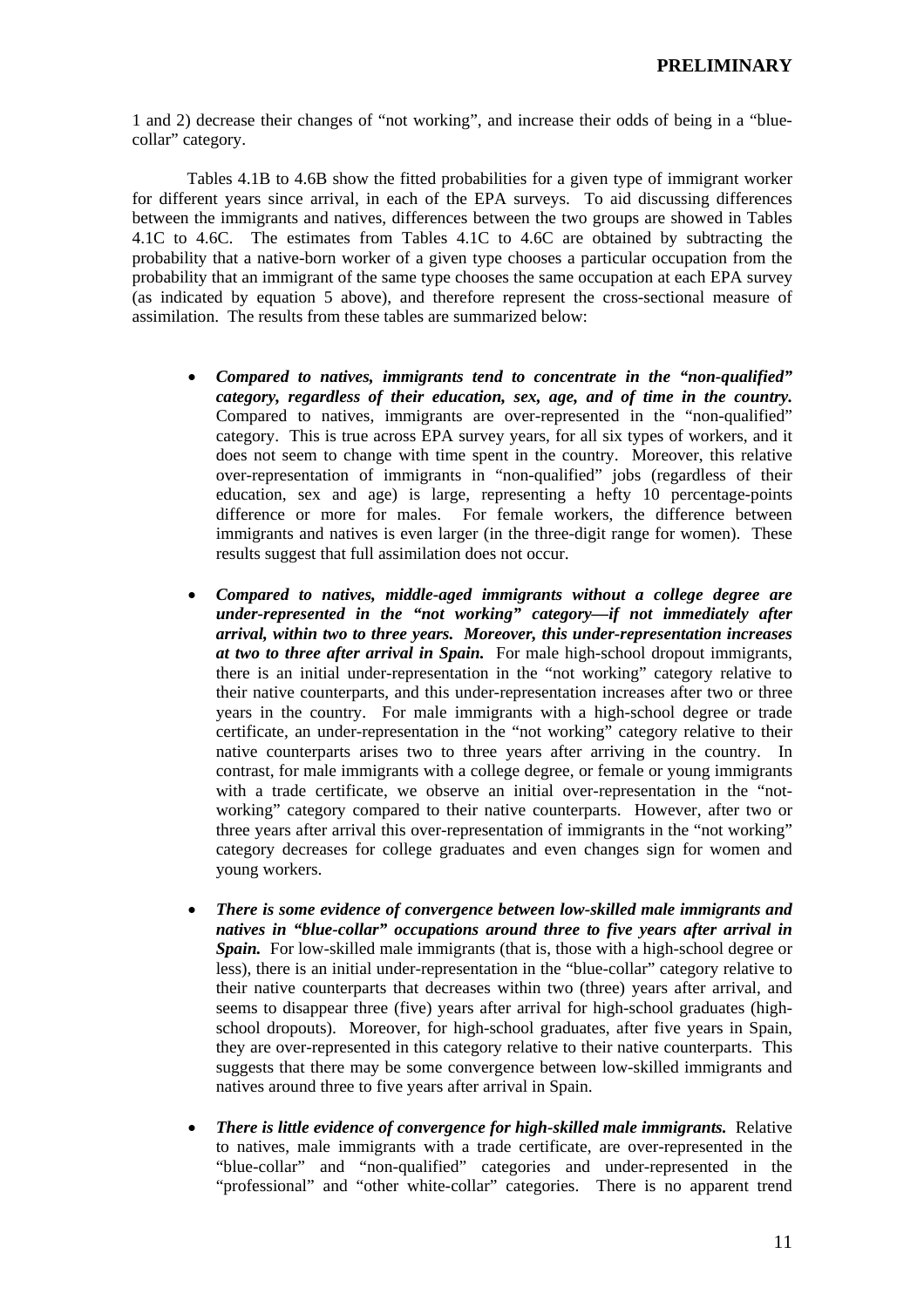suggesting some convergence over time. The findings for young male workers with a trade certificate or male immigrants with a college degree are very similar. The major difference is the relative concentration in the different categories for the most educated type. For instance, compared to natives they are under-represented in the "professional" category and over-represented in the "other white-collar" category. The fact that the relative differences between immigrants and natives are not reduced over time seems to suggest that there is little convergence within this group.

• *There is little evidence of convergence for female immigrants.* Relative to natives, women immigrants with a trade certificate, are over-represented in the "nonqualified" category and under-represented in the "professional" and "other whitecollar" categories. Again there does not seem to be an apparent trend suggesting some convergence over time.

 As discussed above, the differences between cross-sectional estimates from Tables 4.1 through 4.6 reflect assimilation (the difference in  $\hat{a}$ 's terms), differences in the way the two cohorts experience changes in the economy (the difference in  $\hat{b}$ <sup>'</sup>s terms), and fixed differences between cohorts (the difference in  $\hat{\mu}$ 's terms). To isolate the assimilation effect, Tables 5.1 through 5.6 present estimates of the net assimilation effects, which have been estimated using equation 7 and estimates from Tables 4.1 through 4.6 (columns A and B). Column A of Tables 5.1 through 5.6 compares the same cohort of immigrants one year apart for different EPA years net of the changes observed in the native population over the same time period. The top segment of column A shows the distribution for those immigrants who arrived within a year. As one moves down column A, the time spent in Spain increases. Column B of Tables 5.1 through 5.6 compares the same cohort of immigrants two years apart for different EPA years net of the changes observed in the native population over the same time period. The top segment of column B shows the distribution for those immigrants who arrived two years ago. As one moves down column B, the time spent in Spain increases. Columns C through F show similar estimates but increasing the time the same cohort is observed: from three years apart (column C) to six years apart (column F).

A negative estimate implies that there is an over-representation for a particular cohort of immigrants in a given occupation category compared to that same cohort *t* years later (net of the changes that have occurred within that same period among the natives). Looking at Table 5.5, there is clearly a relative over-representation of immigrant women in the "not working" category within the first two years of arrival to Spain, that dyes out thereafter. A similar pattern (although of smaller magnitude) is observed for young male immigrants (in Table 5.6) and male immigrants without a college degree (in Tables 5.1 through 5.3). These results reflect the assimilation process these immigrants go through.

The patterns observed in the "non-qualified" and "blue-collar" categories suggest an assimilation effect as recently arrived immigrants adjust to the new economy. Within the first year after arrival, male immigrants without a college degree first move to "non-qualified" jobs (as shown in the positive estimates for the "non-qualified" category in the top segment of columns B and C of Tables 5.1 through 5.3). However, soon after they begin to shift out of "non-qualified" jobs towards "blue-collar" occupations. Notice that the move into "blue-collar" occupations occurs about three years after arrival in Spain (as shown by the large and positive estimates in the "blue-collar" category in the "3 years ago" segment of column A, or the estimates in that same category in columns B through F, that is, when the same cohort is compared across EPA survey years separated by three years or more).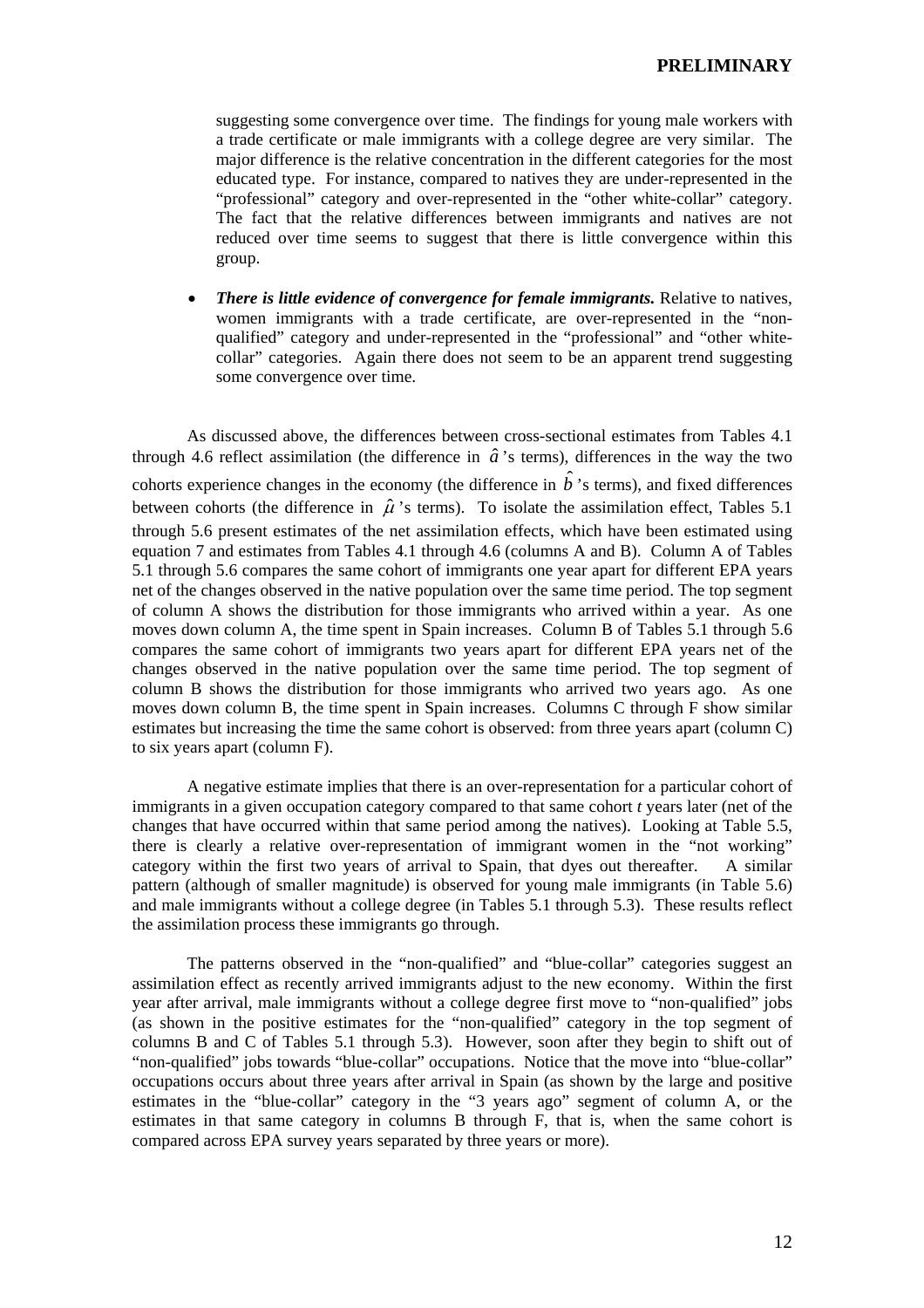Similar assimilation patterns are observed for immigrants with a college degree, or female immigrants. The major differences for high-skilled male immigrants is that the assimilation takes place both through "blue-collar" and "other white-collar" occupations, whereas for females immigrants with a trade certificate the assimilation seems to take place through "other white-collar" jobs.

The differences between estimates from Tables 4.1 through 4.6 and Tables 5.1 through 5.6 reflect either differences across the cohorts or differences in the way cohorts react to changes in the economy. For low-skilled workers, we find little differences between estimates from Tables 4.1 and 4.2 and Tables 5.1 and 5.2, respectively, suggesting that for this type of workers the differences across cohorts (or how cohorts react to changes in the economy) are small. In contrast, the results for female immigrants or more educated workers differ. While the net assimilation effects of Tables 5.3 through 5.6 indicate that there is a clear assimilation pattern with immigrants quickly moving from "non-work" or "low-qualified" occupations within one year after arrival to "blue-collar" or "other white-collar" jobs two to three years after arrival; results from Tables 4.3 to 4.6 indicate that convergence between immigrants and natives does not occur, suggesting either that the intrinsic characteristics of these type of immigrants has changed over time or that their reaction to changes in the economy has also changed over time.

Tables 6.1 to 6.6 examine whether any of the relative occupational differences observed between immigrants and natives can be explained by differences in reaction to economic change between these two populations after accounting for assimilation and cohort effects. Evidence of such explanation would imply that, once the initial adjustment is completed, immigrants continue to be more occupationally mobile than natives adding flexibility in the labor market. Using equation 8 and estimates from columns A and B in Tables 4.1 through 4.6, Tables 6.1 through 6.6 compare the fitted probabilities for a representative immigrant from different cohorts observed at the same number of years after arrival in Spain, again normalizing for changes experienced by the native born over the same time period. Examining the various cohorts, holding time in Spain constant, permits and evaluation of whether there have been trends in unobservable cohort characteristics over time.

Table 6.4 clearly shows that, over this period, immigrants with a college degree have increased their odds of being in "blue-collar" occupations at the expense of being in "professional" jobs (and "other white-collar" occupations at a lesser extent), suggesting that immigrants are more flexible to economic changes than natives. For immigrant women, the changes are more complex. Until 2004, immigrant women in Spain increase their odds (relative to native women) of working in "low-qualified" jobs or "not working" and reduce their odds of working in "other white-collar" occupations (Tables 65A through 6.5D). In the most recent years, we continue to observe a relative shift towards the "not working" category, but a move away from "low-qualified" jobs. Finally, all along this period, there seems to be a small but steady decrease in female immigrants' odds of being in the "professional" category, relative to natives. We interpret these findings as evidence suggesting that high-skilled and female immigrants in Spain add flexibility into the economy as they react differently than natives to changes in the economy (after accounting for assimilation and cohort effects).

# **V. Conclusion**

In this article, we study how immigrants have assimilated in Spain since the turn of the new century. More specifically, we aim to increase our knowledge on how immigrants adjust to a host country both in economic and social terms, and how they affect economic growth. To achieve this goal, we use data from the 2000 to 2008 Spanish Labor Force Survey (EPA) to compare the occupational distribution of immigrants to that of native-born Spaniards, and in particular with native-born Spaniards with similar education and age. This analysis provides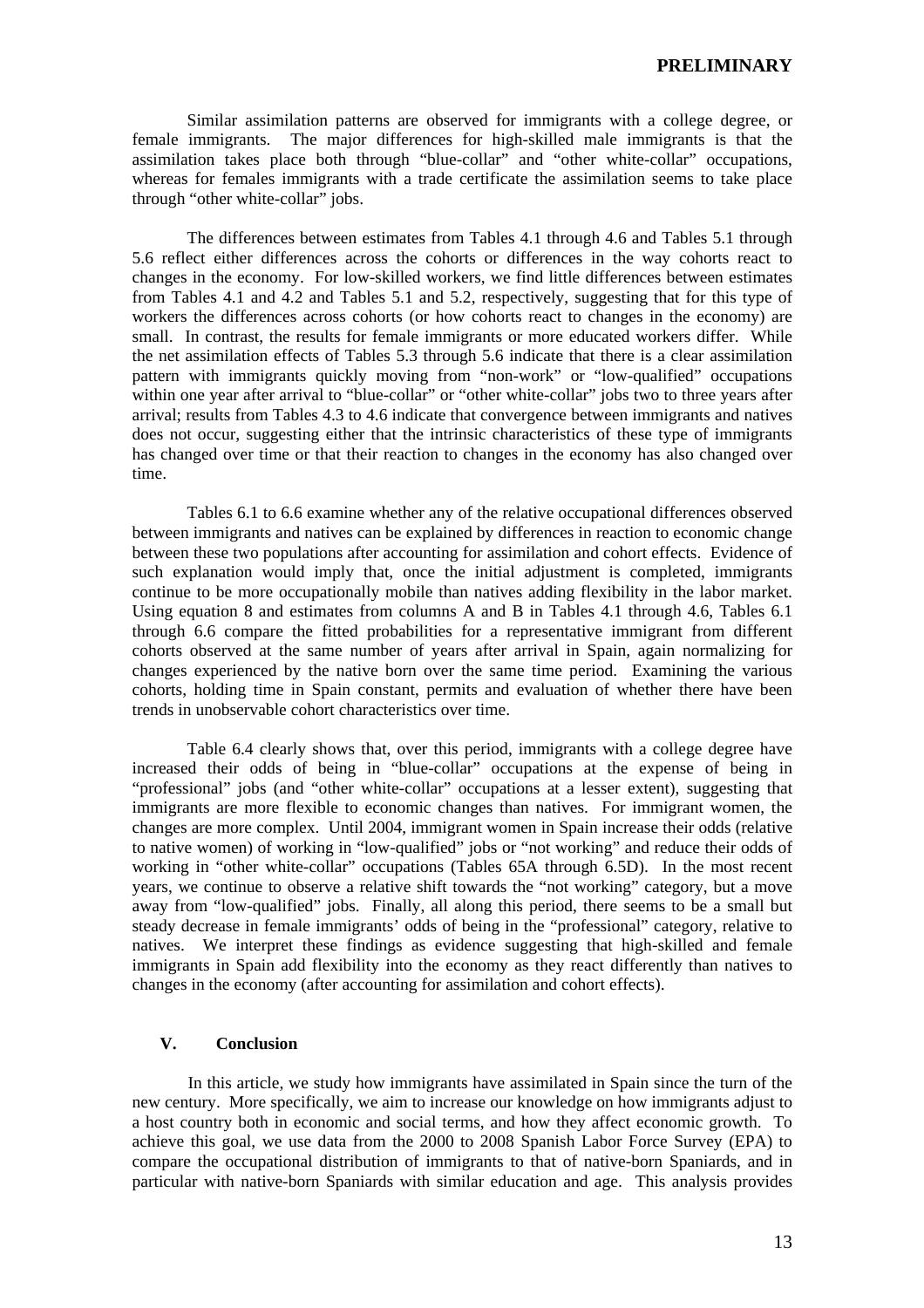new evidence on whether and to what extent the immigrant resource is underutilized in Spain, and helps our understanding of the recent wave of immigrants' adaptation process. In addition, we examine how the occupational distribution of immigrants has changed with time spent in Spain. Finally, we explore the extent to which immigrants' occupations and mobility have changed with immigrants' cohort characteristics.

 To conduct our analysis, we estimate separate multinomial logit models of occupational choice for immigrants and native-born individuals using data from the 2000 to 2008 Spanish Labor Force Survey (EPA). Our model of occupational selection relates selection to observable characteristics such as age, sex, education level, and place of residence. In addition, for immigrants the occupational choice is related to region of birth as well as to year of arrival in Spain. Descriptive and cross-sectional estimates provide evidence that the immigrant occupational distribution changes more over time than does the native-born distribution. However, from these comparisons, it is unclear whether immigrants' relative greater occupational mobility compared to the native born is due to: (1) immigrants' assimilation process to a new economy—the assimilation effect; (2) differences in occupational skills across successive cohorts of immigrants—the cohort effect; or (3) differences in reaction to economic change between immigrants and natives after accounting for assimilation and cohort effects. Pooling the cross-sectional data we are able to disentangle the importance of these alternative explanations for the Spanish case. As in Green (1999), the discussion of cohort and assimilation effects presented below follows the framework in the immigrant earnings literature employed by Borjas (1985), LaLonde and Topel (1992), and Baker and Benjamín (1994), among others.

 Our results show that immigrants are more occupationally mobile than natives. Most of this greater flexibility is explained by immigrants' assimilation process soon after arrival to the host country: just after arrival, immigrants enter occupations below their skill level and then move as immigrants are over represented in "non-qualified" occupations relative to natives. We also find evidence that, for high-skilled and female immigrants, this greater flexibility reflects a greater sensitivity of immigrants to Spanish economic changes, and thus suggests that these immigrants are making the Spanish economy more adaptable to new technology and demand shocks.

#### **REFERENCES**

- Amuedo-Dorantes C., De la Rica S. (2005). 'Immigrants' responsiveness to labor market conditions and its implications on regional disparities: evidence from Spain'. IZA Discussion Paper No. 1557.
- —— (2007). 'Labor Market Assimilation in Spain'. *British Journal of Industrial Relations*  45:2 June 2007 0007–1080 pp. 257–284.

—— (2009). 'Complements or Substitutes? Immigrant and Native Task Specialization in Spain.' Mimeo (April 2009).

- Borjas, G. (1985). 'Assimilation, changes in cohort quality, and the earnings of immigrants'. *Journal of Labor Economics*, 3: 463–69.
- —— (1989). 'Immigrants and emigrant earnings: a longitudinal study'. *Economic Inquiry*, 27  $(1): 21-37.$
- —— (1995). 'Assimilation and changes in cohort quality revisited: what happened to immigrant earnings in the 1980s?' *Journal of Labor Economics*, 13: 201–45.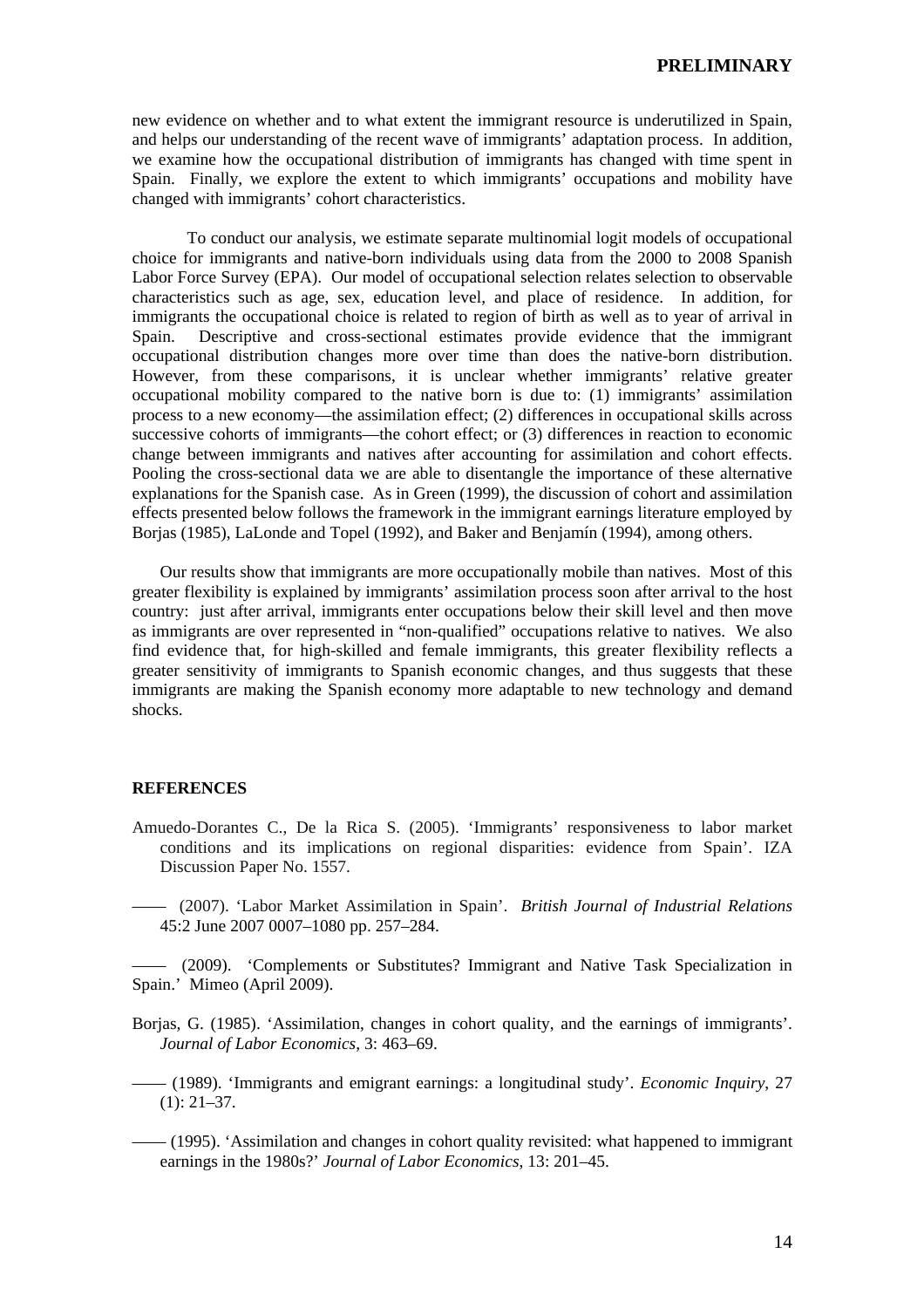- Carrasco C. (2002). 'El Impacto Económico de la Inmigración: Incorporación al Mercado de Trabajo Formal e Informal'. In: La Inmigración: Una Realidad en España. Seminario de Investigación para la Paz
- Carrasco R., Jimeno J.F., Ortega A.C. (2008 a). 'The effect of immigration on the employment opportunities of native-born workers: some evidence for Spain.' *Journal of Population Economics* 21:627–648 (2008).

—— (2008 b). 'The Impact of Immigration on the Wage Structure: Spain 1995-2002.' Universidad Carlos III working paper 08-16 (February, 2008).

- Chiswick, B. (1978). 'The effect of Americanization on the earnings of foreign-born men'. *Journal of Political Economy*, 86: 897–921.
- Dolado, J., Duce, R., Jimeno, J.F. (1998). "Los Efectos de la Inmigración sobre la Demanda Relativa de Trabajo Cualificado, vs. Poco Cualificado: Evidencia para España." *Cuadernos Económicos del ICE* (1998),vol 63, pp11-30.
- Domingo A., Gil F., Vidal E. (2006). `Participation of Immigrants in the European Unions' National Labor Markets in a Context of Complementarity: Substitution and Competition with Local Labor Force.' Centre d'Estudis Demografics mimeo.

Dustmann, Christian, Tommaso Frattini and Ian Preston. 2008. "The Effect of Immigration along the Distribution of Wages", CReAM Discussion Paper # 03/08.

- Green D. (1999) Ìmmigrant Occupational Attainment: Assimilation and Mobility over Time.' Journal of Labor Economics, 1999, vol., 17, no. 11: 49-79.
- Izquierdo M., Lacuesta A., Vegas R. (2008). 'Assimilation of Immigrants in Spain: a Longitudinal Analysis.' Banco de España mimeo.

Ottaviano, Gianmarco and Giovanni Peri. 2006. "Rethinking the Gains from Immigration on Wages" NBER Working Paper # 12497.

Peri, Giovanni and Chad Sparber. 2008. "Task Specialization, Immigration and Wages", NBER Discussion Paper # 02/08.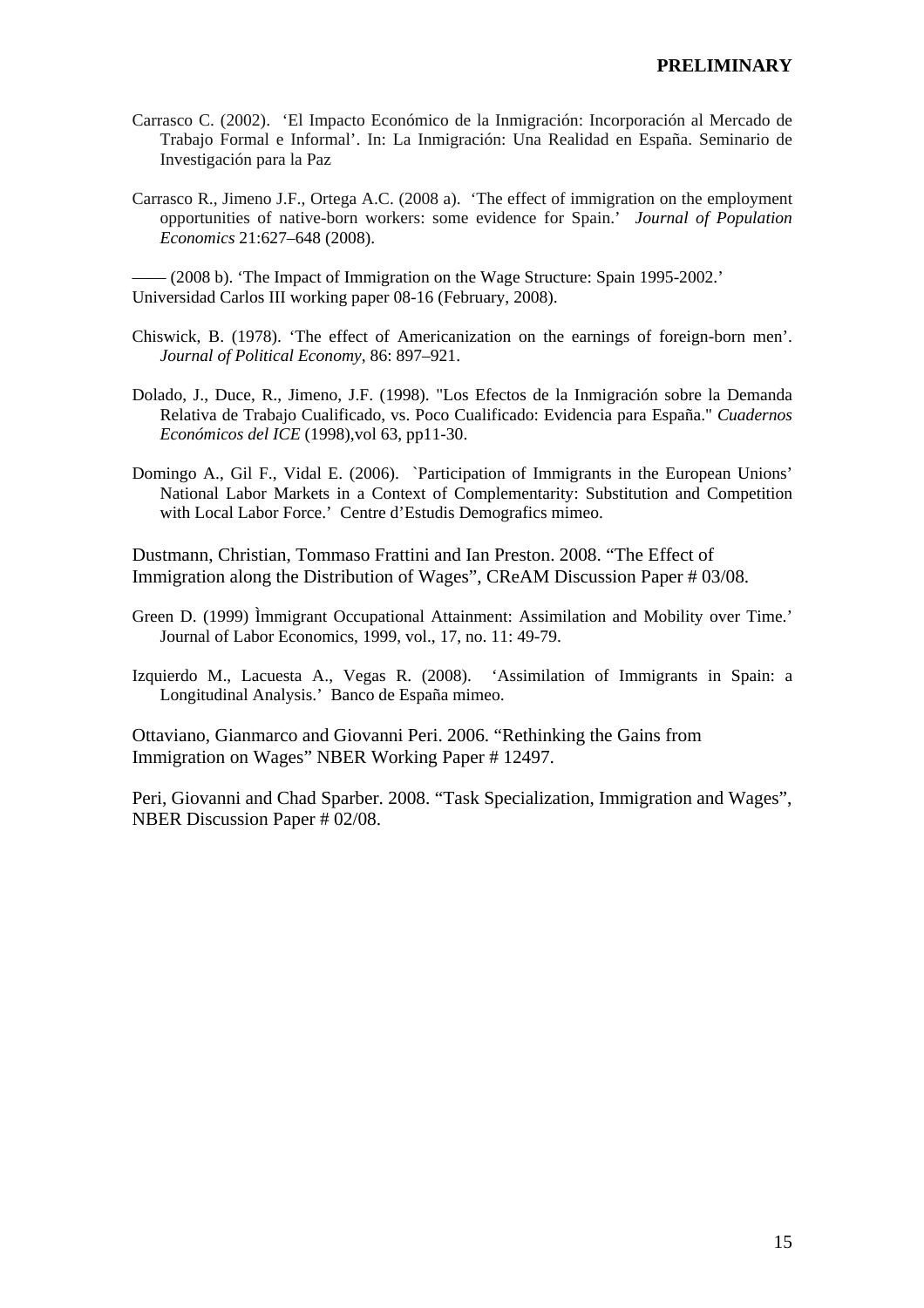## **Table 1: Occupational distribution by EPA survey**

| EPA                      | 2000    | 2001  | 2002                                                                                                                                                                                     | 2003 | 2004 | 2005 | 2006 | 2007 | 2008 | 2000 | 2001  | 2002        | 2003 | 2004  | 2005  | 2006  | 2007  | 2008  |
|--------------------------|---------|-------|------------------------------------------------------------------------------------------------------------------------------------------------------------------------------------------|------|------|------|------|------|------|------|-------|-------------|------|-------|-------|-------|-------|-------|
| Male                     | 0,50    | 0,50  | 0,50                                                                                                                                                                                     | 0,50 | 0,50 | 0,50 | 0,50 | 0,51 | 0,50 | 0,48 | 0,51  | 0,49        | 0,50 | 0,51  | 0,50  | 0,50  | 0,50  | 0,51  |
| Married                  | 0.63    | 0,63  | 0,62                                                                                                                                                                                     | 0,62 | 0.62 | 0,61 | 0,60 | 0,60 | 0,60 | 0,66 | 0,63  | 0,56        | 0,61 | 0,63  | 0,61  | 0,59  | 0,59  | 0,60  |
| Household head           | 0,37    | 0,37  | 0,38                                                                                                                                                                                     | 0,38 | 0,39 | 0,40 | 0,42 | 0,43 | 0,43 | 0,43 | 0,40  | 0,42        | 0,41 | 0,44  | 0,43  | 0,43  | 0,43  | 0,44  |
| Residence (years)        |         |       |                                                                                                                                                                                          |      |      |      |      |      |      | 4,00 | 3,07  | 3,20        | 3,24 | 3,73  | 4,38  | 4,60  | 4,88  | 5,29  |
| College degree           | 0.16    | 0,16  | 0.17                                                                                                                                                                                     | 0,17 | 0,18 | 0,20 | 0,20 | 0,20 | 0,21 | 0,22 | 0,24  | 0,23        | 0,21 | 0,21  | 0,20  | 0,18  | 0,17  | 0,17  |
| Vocational training      | 0,26    | 0,27  | 0,27                                                                                                                                                                                     | 0,27 | 0,28 | 0,30 | 0,30 | 0,31 | 0,31 | 0,29 | 0,33  | 0,34        | 0,35 | 0,37  | 0,40  | 0,42  | 0,42  | 0,41  |
| High-school degree       | 0,22    | 0,23  | 0,24                                                                                                                                                                                     | 0,25 | 0,25 | 0,25 | 0,26 | 0,26 | 0,26 | 0,14 | 0,17  | 0,16        | 0,15 | 0,15  | 0,15  | 0,15  | 0,16  | 0,17  |
| High-school dropout      | 0,36    | 0,34  | 0,32                                                                                                                                                                                     | 0,30 | 0,29 | 0,26 | 0,25 | 0,23 | 0,23 | 0,35 | 0,26  | 0,27        | 0,30 | 0,26  | 0,26  | 0,25  | 0,26  | 0,26  |
| Working                  | 0,60    | 0.62  | 0,62                                                                                                                                                                                     | 0.63 | 0.64 | 0,66 | 0,68 | 0.69 | 0,69 | 0,62 | 0.69  | 0,71        | 0.69 | 0,71  | 0,75  | 0,75  | 0,73  | 0,71  |
| From EU15                |         |       |                                                                                                                                                                                          |      |      |      |      |      |      | 0,28 | 0,21  | 0.17        | 0,14 | 0,13  | 0,11  | 0,11  | 0,11  | 0, 10 |
| From EU25                |         |       |                                                                                                                                                                                          |      |      |      |      |      |      | 0,01 | 0,01  | 0,04        | 0,03 | 0,03  | 0,02  | 0,01  | 0,01  | 0,02  |
| From Africa              |         |       |                                                                                                                                                                                          |      |      |      |      |      |      | 0,27 | 0,21  | 0,16        | 0,18 | 0,16  | 0,15  | 0,17  | 0,17  | 0,17  |
| From Latin America       |         |       |                                                                                                                                                                                          |      |      |      |      |      |      | 0,32 | 0,40  | 0,47        | 0,46 | 0,47  | 0,47  | 0,48  | 0,46  | 0,44  |
| Other origin             |         |       |                                                                                                                                                                                          |      |      |      |      |      |      | 0,12 | 0,18  | 0,16        | 0,19 | 0,21  | 0,24  | 0,23  | 0,25  | 0,27  |
| Year of arrival: 1990-94 |         |       |                                                                                                                                                                                          |      |      |      |      |      |      | 0,30 | 0,17  | 0,14        | 0,10 | 0,09  | 0,07  | 0,05  | 0,05  | 0,04  |
| Year of arrival: 1995-98 |         |       |                                                                                                                                                                                          |      |      |      |      |      |      | 0.40 | 0,24  | 0.19        | 0,14 | 0,09  | 0,10  | 0,09  | 0,07  | 0,05  |
| Year of arrival: 1999    |         |       |                                                                                                                                                                                          |      |      |      |      |      |      | 0,12 | 0.14  | 0.11        | 0.08 | 0,08  | 0.08  | 0,04  | 0,04  | 0,04  |
| Year of arrival: 2000    |         |       |                                                                                                                                                                                          |      |      |      |      |      |      | 0,18 | 0,18  | 0.17        | 0,16 | 0,15  | 0.15  | 0,13  | 0,09  | 0,09  |
| Year of arrival: 2001    |         |       |                                                                                                                                                                                          |      |      |      |      |      |      |      | 0,27  | 0.14        | 0,20 | 0,18  | 0.16  | 0,15  | 0,13  | 0,09  |
| Year of arrival: 2002    |         |       |                                                                                                                                                                                          |      |      |      |      |      |      |      |       | 0,25        | 0,14 | 0,17  | 0.16  | 0,14  | 0,14  | 0,14  |
| Year of arrival: 2003    |         |       |                                                                                                                                                                                          |      |      |      |      |      |      |      |       |             | 0.18 | 0,12  | 0,13  | 0,13  | 0,11  | 0, 10 |
| Year of arrival: 2004    |         |       |                                                                                                                                                                                          |      |      |      |      |      |      |      |       |             |      | 0.11  | 0.11  | 0,10  | 0,11  | 0,11  |
| Year of arrival: 2005    |         |       |                                                                                                                                                                                          |      |      |      |      |      |      |      |       |             |      |       | 0,05  | 0, 10 | 0,09  | 0, 10 |
| Year of arrival: 2006    |         |       |                                                                                                                                                                                          |      |      |      |      |      |      |      |       |             |      |       |       | 0,07  | 0,10  | 0,08  |
| Year of arrival: 2007    |         |       |                                                                                                                                                                                          |      |      |      |      |      |      |      |       |             |      |       |       |       | 0,07  | 0,10  |
| Year of arrival: 2008    |         |       |                                                                                                                                                                                          |      |      |      |      |      |      |      |       |             |      |       |       |       |       | 0,06  |
| 20-24 years old          | 0,13    | 0,13  | 0,12                                                                                                                                                                                     | 0,12 | 0,11 | 0,10 | 0,10 | 0,10 | 0,09 | 0,04 | 0,08  | 0,07        | 0,05 | 0,04  | 0,03  | 0,04  | 0,04  | 0,04  |
| 25-29 years old          | 0,13    | 0,13  | 0,13                                                                                                                                                                                     | 0,13 | 0,13 | 0,13 | 0,12 | 0,12 | 0,11 | 0,18 | 0,21  | 0,21        | 0,21 | 0,21  | 0,21  | 0,20  | 0,20  | 0,18  |
| 30-34 years old          | 0,13    | 0,13  | 0,13                                                                                                                                                                                     | 0,13 | 0,13 | 0,13 | 0,13 | 0,13 | 0,13 | 0,23 | 0,21  | 0,21        | 0,25 | 0,23  | 0,22  | 0,23  | 0,24  | 0,25  |
| 35-39 years old          | 0,13    | 0,13  | 0,13                                                                                                                                                                                     | 0.13 | 0,13 | 0,13 | 0,13 | 0,13 | 0,13 | 0,17 | 0,18  | 0,19        | 0,17 | 0,20  | 0,20  | 0,20  | 0,19  | 0,19  |
| 40-44 years old          | 0,12    | 0,12  | 0,12                                                                                                                                                                                     | 0,12 | 0,12 | 0,12 | 0,12 | 0,13 | 0,13 | 0,13 | 0,13  | 0,13        | 0,13 | 0,13  | 0,13  | 0,13  | 0,14  | 0,14  |
| 45-49 years old          | 0,10    | 0, 10 | 0,11                                                                                                                                                                                     | 0,11 | 0,11 | 0,11 | 0,11 | 0,12 | 0,12 | 0,09 | 0,08  | 0.08        | 0.08 | 0,07  | 0,10  | 0.09  | 0,08  | 0,09  |
| 50-54 years old          | 0,10    | 0, 10 | 0,10                                                                                                                                                                                     | 0,10 | 0,10 | 0,10 | 0,10 | 0,10 | 0,11 | 0,05 | 0,05  | 0,05        | 0,06 | 0,06  | 0,06  | 0,06  | 0,06  | 0,06  |
| 55-59 years old          | 0,08    | 0,09  | 0.09                                                                                                                                                                                     | 0,09 | 0.09 | 0,10 | 0,10 | 0,10 | 0,10 | 0,04 | 0,03  | 0.03        | 0,03 | 0,03  | 0.03  | 0,03  | 0,03  | 0,03  |
| 60-64 years old          | 0,08    | 0,08  | 0,08                                                                                                                                                                                     | 0,08 | 0.08 | 0.08 | 0,09 | 0.09 | 0,09 | 0,05 | 0,03  | 0.03        | 0,02 | 0,02  | 0,02  | 0,02  | 0,02  | 0,02  |
| Number obs               | 107.616 |       | 103.173 101.808 103.277 102.625 89.925 93.037 95.077 95.013                                                                                                                              |      |      |      |      |      |      | 773  | 1.147 | 1.579 2.252 |      | 2.838 | 2.931 | 3.968 | 4.968 | 5.544 |
| Population               |         |       | 24.041.257 24.150.911 24.316.196 24.431.598 24.500.364 24.585.513 24.659.040 24.711.814 24.729.812 444.660 732.970 1.038.226 1.437.719 1.906.487 2.197.253 2.603.168 3.064.664 3.407.717 |      |      |      |      |      |      |      |       |             |      |       |       |       |       |       |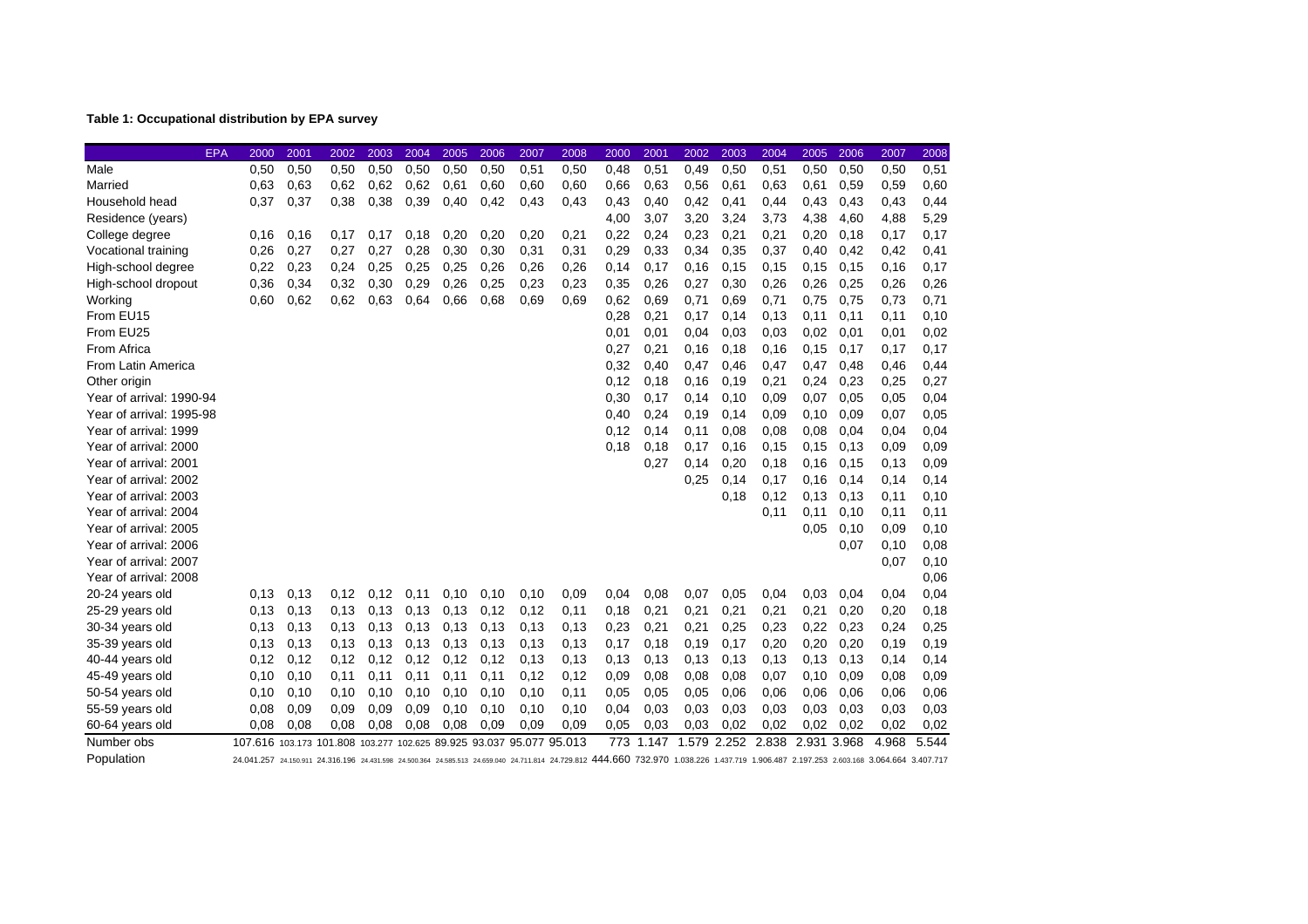**Table 2A: Natives occupational distribution at each EPA survey**

| EPA year           | 2000 | 2001 | 2002 | 2003 | 2004 | 2005 | 2006 | 2007 | 2008 |
|--------------------|------|------|------|------|------|------|------|------|------|
| Not working        | 0.40 | 0.38 | 0.38 | 0.37 | 0.36 | 0.34 | 0.32 | 0.31 | 0.31 |
| Professional       | 0.18 | 0.19 | 0.19 | 0.20 | 0.21 | 0.22 | 0.23 | 0.25 | 0.25 |
| Other White        | 0.15 | 0.15 | 0.15 | 0.16 | 0.15 | 0.16 | 0.17 | 0.17 | 0.17 |
| <b>Blue Collar</b> | 0.20 | 0.20 | 0.20 | 0.20 | 0.20 | 0.20 | 0.20 | 0.19 | 0.19 |
| Non Qualified      | 0.08 | 0.08 | 0.08 | 0.08 | 0.08 | 0.08 | 0.08 | 0.08 | 0,08 |

**Table 2B: Immigrants occupational distribution at each EPA survey**

| <b>EPA</b> year    | 2000  | 2001  | 2002  | 2003  | 2004  | 2005  | 2006  | 2007  | 2008  |
|--------------------|-------|-------|-------|-------|-------|-------|-------|-------|-------|
| Cohort: 1990-1994  |       |       |       |       |       |       |       |       |       |
| Not working        | 0,38  | 0,31  | 0,27  | 0, 30 | 0,29  | 0,27  | 0,26  | 0,34  | 0,32  |
| Professional       | 0,20  | 0,23  | 0,23  | 0,21  | 0,22  | 0,24  | 0, 15 | 0,22  | 0,23  |
| Other White        | 0, 15 | 0,14  | 0,16  | 0, 12 | 0,09  | 0,09  | 0,12  | 0,12  | 0,11  |
| <b>Blue Collar</b> | 0, 13 | 0,17  | 0,18  | 0,23  | 0,24  | 0, 19 | 0,27  | 0,19  | 0,20  |
| Non Qualified      | 0,14  | 0,16  | 0,16  | 0,14  | 0, 15 | 0,21  | 0, 19 | 0, 13 | 0,14  |
| Cohort: 1995-1998  |       |       |       |       |       |       |       |       |       |
| Not working        | 0,33  | 0,30  | 0,32  | 0,29  | 0,32  | 0,31  | 0,30  | 0,26  | 0,32  |
| Professional       | 0, 10 | 0,17  | 0,14  | 0,09  | 0,20  | 0,17  | 0, 15 | 0,16  | 0,14  |
| Other White        | 0,18  | 0,19  | 0,23  | 0,14  | 0, 12 | 0, 16 | 0,17  | 0,12  | 0,13  |
| <b>Blue Collar</b> | 0, 18 | 0,15  | 0, 12 | 0,20  | 0, 15 | 0,17  | 0,18  | 0,20  | 0,20  |
| Non Qualified      | 0,21  | 0,19  | 0,20  | 0,27  | 0,21  | 0, 18 | 0,21  | 0,25  | 0,22  |
| Cohort: 1999       |       |       |       |       |       |       |       |       |       |
| Not working        | 0,35  | 0,39  | 0,28  | 0,28  | 0,26  | 0,25  | 0,23  | 0,25  | 0,30  |
| Professional       | 0, 18 | 0,11  | 0,05  | 0,07  | 0,09  | 0,08  | 0,08  | 0,08  | 0,14  |
| Other White        | 0, 16 | 0,09  | 0,16  | 0,09  | 0,09  | 0,14  | 0,19  | 0,18  | 0,16  |
| <b>Blue Collar</b> | 0,05  | 0,19  | 0,26  | 0,21  | 0,22  | 0,26  | 0,25  | 0,26  | 0,22  |
| Non Qualified      | 0,26  | 0,22  | 0,26  | 0,34  | 0,34  | 0,27  | 0,25  | 0,23  | 0, 18 |
| Cohort: 2000       |       |       |       |       |       |       |       |       |       |
| Not working        | 0,51  | 0,32  | 0,23  | 0,21  | 0,22  | 0,20  | 0,19  | 0,20  | 0,27  |
| Professional       | 0,09  | 0,07  | 0,05  | 0,11  | 0,07  | 0,04  | 0,06  | 0,08  | 0,08  |
| Other White        | 0, 12 | 0,15  | 0,18  | 0,17  | 0,16  | 0, 18 | 0,19  | 0,17  | 0,17  |
| <b>Blue Collar</b> | 0,08  | 0, 13 | 0,23  | 0, 18 | 0,23  | 0,28  | 0,27  | 0,27  | 0,29  |
| Non Qualified      | 0,20  | 0,34  | 0,31  | 0,33  | 0,32  | 0, 29 | 0,28  | 0,27  | 0,20  |
| Cohort: 2001       |       |       |       |       |       |       |       |       |       |
| Not working        |       | 0,26  | 0,27  | 0,25  | 0,20  | 0, 19 | 0,19  | 0,24  | 0,24  |
| Professional       |       | 0,14  | 0,09  | 0,08  | 0,07  | 0,07  | 0,08  | 0,07  | 0,07  |
| Other White        |       | 0, 12 | 0, 14 | 0, 16 | 0, 15 | 0,22  | 0,17  | 0,16  | 0,16  |
| <b>Blue Collar</b> |       | 0,16  | 0,12  | 0,20  | 0,27  | 0,21  | 0,27  | 0,24  | 0,26  |
| Non Qualified      |       | 0,32  | 0,39  | 0,32  | 0,32  | 0,31  | 0,28  | 0,29  | 0,26  |
| Cohort: 2002       |       |       |       |       |       |       |       |       |       |
| Not working        |       |       | 0,35  | 0, 30 | 0,27  | 0,25  | 0,23  | 0,18  | 0,23  |
| Professional       |       |       | 0,12  | 0,04  | 0,06  | 0,06  | 0,06  | 0,06  | 0,07  |
| Other White        |       |       | 0, 16 | 0, 16 | 0,16  | 0, 16 | 0,17  | 0,18  | 0,15  |
| <b>Blue Collar</b> |       |       | 0,11  | 0,17  | 0,18  | 0, 19 | 0,22  | 0,27  | 0,27  |
| Non Qualified      |       |       | 0,26  | 0,33  | 0,32  | 0,33  | 0,32  | 0,32  | 0,27  |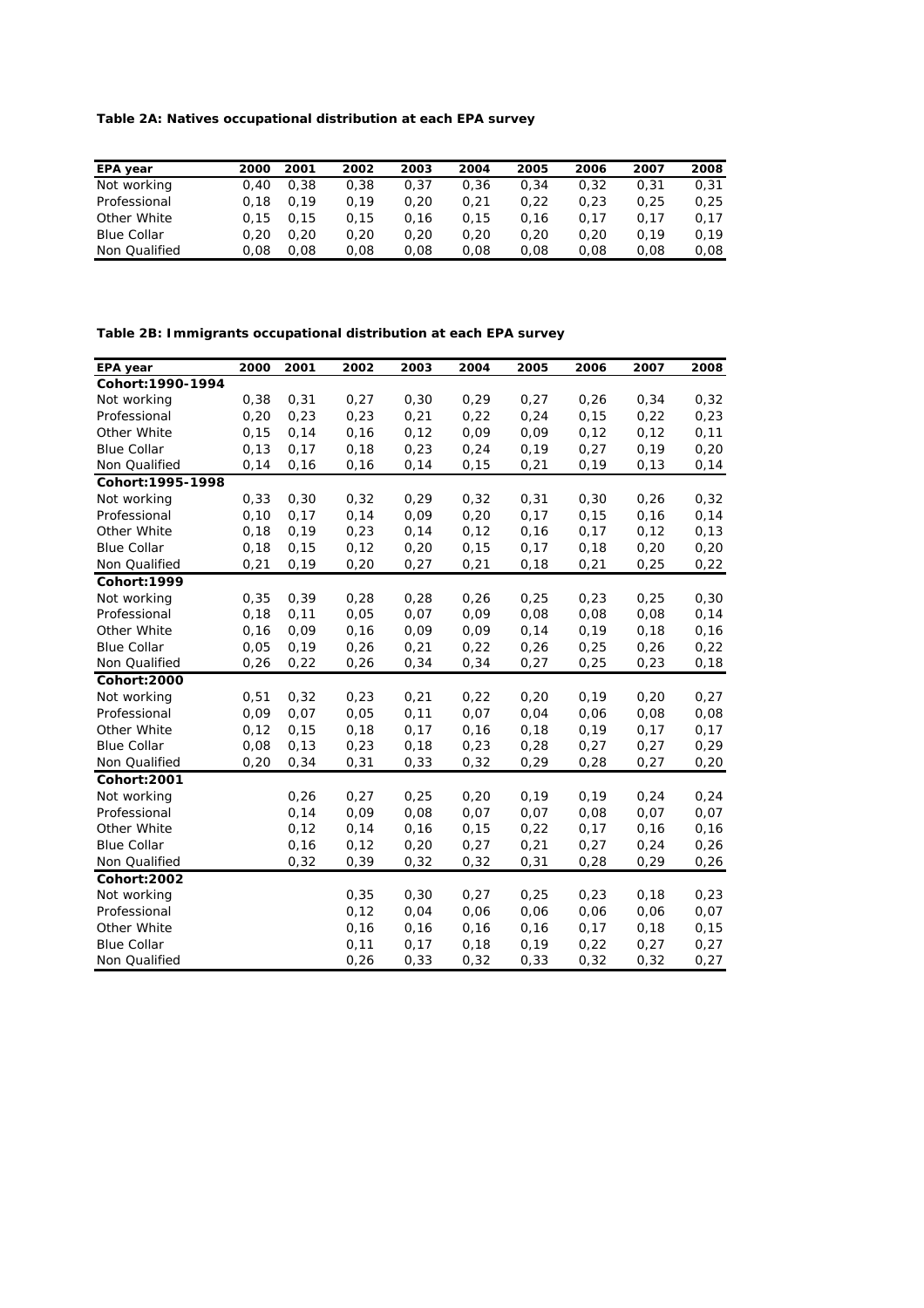| Table 2B: Immigrants occupational distribution at each EPA survey (continued) |  |  |
|-------------------------------------------------------------------------------|--|--|
|-------------------------------------------------------------------------------|--|--|

| EPA year           | 2000 | 2001 | 2002 | 2003  | 2004  | 2005  | 2006  | 2007 | 2008  |
|--------------------|------|------|------|-------|-------|-------|-------|------|-------|
| Cohort: 2003       |      |      |      |       |       |       |       |      |       |
| Not working        |      |      |      | 0,49  | 0,41  | 0,21  | 0,23  | 0,24 | 0,26  |
| Professional       |      |      |      | 0,08  | 0,10  | 0,08  | 0,07  | 0,07 | 0,07  |
| Other White        |      |      |      | 0,08  | 0,10  | 0, 15 | 0,18  | 0,16 | 0,17  |
| <b>Blue Collar</b> |      |      |      | 0, 12 | 0, 15 | 0,17  | 0,20  | 0,24 | 0,25  |
| Non Qualified      |      |      |      | 0,23  | 0,23  | 0,38  | 0,32  | 0,28 | 0,26  |
| Cohort: 2004       |      |      |      |       |       |       |       |      |       |
| Not working        |      |      |      |       | 0,43  | 0,31  | 0,23  | 0,25 | 0,25  |
| Professional       |      |      |      |       | 0, 13 | 0,10  | 0,07  | 0,07 | 0,07  |
| Other White        |      |      |      |       | 0,08  | 0,14  | 0,18  | 0,19 | 0,21  |
| <b>Blue Collar</b> |      |      |      |       | 0,11  | 0,17  | 0,20  | 0,21 | 0,21  |
| Non Qualified      |      |      |      |       | 0,25  | 0,29  | 0,32  | 0,27 | 0,25  |
| Cohort: 2005       |      |      |      |       |       |       |       |      |       |
| Not working        |      |      |      |       |       | 0,37  | 0,32  | 0,30 | 0,26  |
| Professional       |      |      |      |       |       | 0,07  | 0,07  | 0,06 | 0,05  |
| Other White        |      |      |      |       |       | 0, 13 | 0, 15 | 0,19 | 0,19  |
| <b>Blue Collar</b> |      |      |      |       |       | 0, 18 | 0,12  | 0,14 | 0,23  |
| Non Qualified      |      |      |      |       |       | 0,25  | 0,34  | 0,31 | 0,26  |
| Cohort: 2006       |      |      |      |       |       |       |       |      |       |
| Not working        |      |      |      |       |       |       | 0,42  | 0,34 | 0,35  |
| Professional       |      |      |      |       |       |       | 0,07  | 0,05 | 0,06  |
| Other White        |      |      |      |       |       |       | 0,13  | 0,14 | 0,13  |
| <b>Blue Collar</b> |      |      |      |       |       |       | 0, 16 | 0,16 | 0,22  |
| Non Qualified      |      |      |      |       |       |       | 0,23  | 0,31 | 0,24  |
| Cohort: 2007       |      |      |      |       |       |       |       |      |       |
| Not working        |      |      |      |       |       |       |       | 0,43 | 0,38  |
| Professional       |      |      |      |       |       |       |       | 0,05 | 0,07  |
| Other White        |      |      |      |       |       |       |       | 0,11 | 0, 15 |
| <b>Blue Collar</b> |      |      |      |       |       |       |       | 0,14 | 0,16  |
| Non Qualified      |      |      |      |       |       |       |       | 0,28 | 0,24  |
| Cohort: 2008       |      |      |      |       |       |       |       |      |       |
| Not working        |      |      |      |       |       |       |       |      | 0,45  |
| Professional       |      |      |      |       |       |       |       |      | 0,06  |
| Other White        |      |      |      |       |       |       |       |      | 0,13  |
| <b>Blue Collar</b> |      |      |      |       |       |       |       |      | 0,10  |
| Non Qualified      |      |      |      |       |       |       |       |      | 0,26  |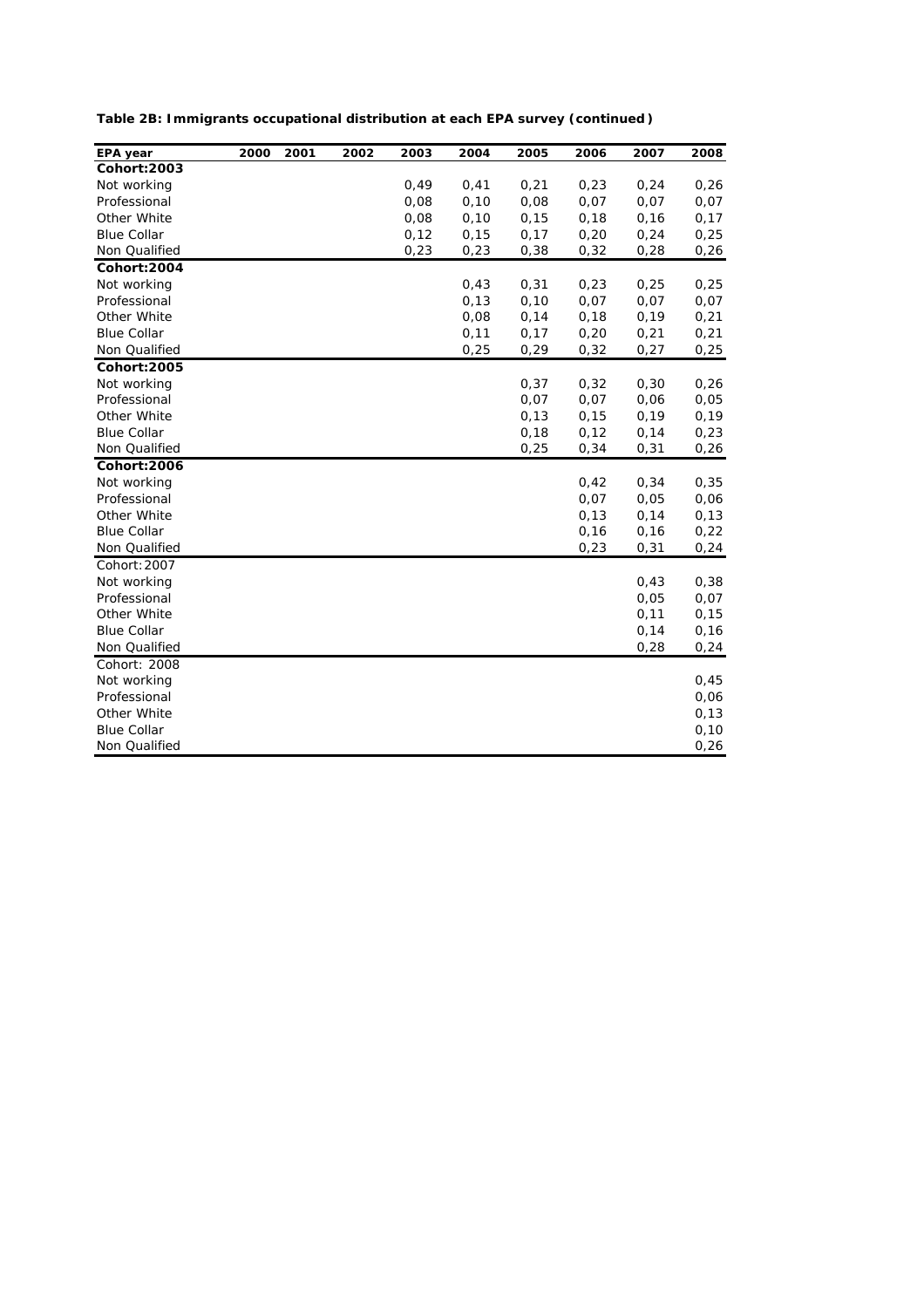|                      |              |              |              |              | Table 3A: NATIVES |              |               |              |              |                            |              |              |              |              | <b>Table 3B: FOREIGNERS</b> |              |              |              |              |                               |                    |                    |                    |                    | Table 3C: FOREIGNERS-NATIVES |                    |                    |                    |                    |
|----------------------|--------------|--------------|--------------|--------------|-------------------|--------------|---------------|--------------|--------------|----------------------------|--------------|--------------|--------------|--------------|-----------------------------|--------------|--------------|--------------|--------------|-------------------------------|--------------------|--------------------|--------------------|--------------------|------------------------------|--------------------|--------------------|--------------------|--------------------|
| <b>Not Working</b>   | 2000         | 2001         | 2002         | 2003         | 2004              | 2005         | 2006          | 2007         | 2008         | <b>Not Working</b>         | 2000         | 2001         | 2002         | 2003         | 2004                        | 2005         | 2006         | 2007         | 2008         | <b>Not Working</b>            | 2000               | 2001               | 2002               | 2003               | 2004                         | 2005               | 2006               | 2007               | 2008               |
| Type 1<br>Type 2     | 0,14<br>0,10 | 0.13<br>0,09 | 0.12<br>0,09 | 0.13<br>0,10 | 0.13<br>0,09      | 0.14<br>0,10 | 0.14<br>0, 10 | 0.14<br>0,10 | 0.16<br>0,11 | Type 1<br>Type 2           | 0.05<br>0,07 | 0.04<br>0,04 | 0.07<br>0,05 | 0.03<br>0,03 | 0.04<br>0,05                | 0.08<br>0,08 | 0.05<br>0,04 | 0.07<br>0,08 | 0,09<br>0,08 | Type 1<br>Type 2              | $-0.09$<br>$-0,03$ | $-0.09$<br>$-0.05$ | $-0.06$<br>$-0,04$ | $-0.10$<br>$-0,06$ | $-0.09$<br>$-0,03$           | $-0.06$<br>$-0.02$ | $-0.09$<br>$-0,06$ | $-0.07$<br>$-0,02$ | $-0,07$<br>$-0,03$ |
| Type 3               | 0,10         | 0,09         | 0,09         | 0,09         | 0,08              | 0,09         | 0,09          | 0,09         | 0,10         | Type 3                     | 0,06         | 0,04         | 0,06         | 0,05         | 0,04                        | 0,06         | 0,04         | 0,06         | 0,07         | Type 3                        | $-0,03$            | $-0.05$            | $-0,02$            | $-0,05$            | $-0,05$                      | $-0.03$            | $-0,05$            | $-0,03$            | $-0,02$            |
| Type 4               | 0,05         | 0.05         | 0.04         | 0.04         | 0,04              | 0,04         | 0.04          | 0,04         | 0,04         | Type 4                     | 0,05         | 0,01         | 0.03         | 0,05         | 0.04                        | 0,06         | 0.05         | 0.04         | 0,06         | Type 4                        | $-0.01$            | $-0.03$            | $-0,01$            | 0.00               | 0,00                         | 0,02               | 0.01               | 0,00               | 0,01               |
| Type 5               | 0,19         | 0,18         | 0,18         | 0,19         | 0,17              | 0,20         | 0,22          | 0,23         | 0,22         | Type 5                     | 0,18         | 0,14         | 0,19         | 0,18         | 0,23                        | 0,16         | 0,19         | 0,22         | 0,18         | Type 5                        | $-0,01$            | $-0.04$            | 0,01               | $-0,01$            | 0,06                         | $-0.04$            | $-0.03$            | $-0,01$            | $-0,04$            |
| Type 6               | 0,09         | 0,08         | 0.09         | 0,09         | 0.08              | 0.09         | 0.09          | 0.08         | 0.10         | Type 6                     | 0.06         | 0.07         | 0.07         | 0.05         | 0.06                        | 0.07         | 0.06         | 0.23         | 0.08         | Type 6                        | $-0.04$            | $-0.02$            | $-0.02$            | $-0.04$            | $-0.02$                      | $-0.02$            | $-0.03$            | 0.15               | $-0,02$            |
|                      |              |              |              |              |                   |              |               |              |              | <b>EU15</b>                | 0,04         | 0,03         | 0,08         | 0,07         | 0,06                        | 0,09         | 0,09         | 0,07         | 0,11         | <b>EU15</b>                   | $-0,06$            | $-0.05$            | $-0,01$            | $-0,02$            | $-0,03$                      | 0,00               | 0,00               | $-0,01$            | 0,02               |
|                      |              |              |              |              |                   |              |               |              |              | <b>EU25</b>                | 0,24         | 0,10         | 0,06         | 0,02         | 0,05                        | 0,06         | 0,06         | 0,05         | 0,05         | <b>EU25</b>                   | 0,14               | 0,01               | $-0,03$            | $-0,07$            | $-0,03$                      | $-0.03$            | $-0,03$            | $-0,04$            | $-0,05$            |
|                      |              |              |              |              |                   |              |               |              |              | Africa                     | 0,34         | 0.12         | 0,17         | 0.15         | 0.14                        | 0.19         | 0,14         | 0,23         | 0,25         | Africa                        | 0.24               | 0,04               | 0,08               | 0,06               | 0,06                         | 0,09               | 0,05               | 0,15               | 0,15               |
| Professional         |              |              |              |              |                   |              |               |              |              | Professional               |              |              |              |              |                             |              |              |              |              | Type8<br>Professional         |                    |                    |                    |                    |                              |                    |                    |                    |                    |
| Type 1               | 0,07         | 0.08         | 0,08         | 0,07         | 0,08              | 0,07         | 0,08          | 0,09         | 0,08         | Type 1                     | 0,06         | 0,17         | 0,15         | 0,05         | 0,05                        | 0,08         | 0,03         | 0,22         | 0,10         | Type 1                        | $-0,01$            | 0,09               | 0,06               | $-0,02$            | $-0,04$                      | 0,00               | $-0.05$            | 0,13               | 0,02               |
| Type 2               | 0.13         | 0.13         | 0.13         | 0,13         | 0,14              | 0.13         | 0.13          | 0,14         | 0,14         | Type 2                     | 0,05         | 0,24         | 0.17         | 0,06         | 0,11                        | 0,09         | 0,05         | 0.16         | 0,10         | Type 2                        | $-0.09$            | 0,12               | 0,04               | $-0,07$            | $-0,02$                      | $-0.04$            | $-0.08$            | 0,02               | $-0,04$            |
| Type 3               | 0,33         | 0,33         | 0,35         | 0,33         | 0,35              | 0,34         | 0,34          | 0,38         | 0,38         | Type 3                     | 0,21         | 0,41         | 0,19         | 0,11         | 0,13                        | 0,15         | 0,07         | 0,25         | 0,15         | Type 3                        | $-0,12$            | 0,08               | $-0,16$            | $-0,23$            | $-0,22$                      | $-0,19$            | $-0,27$            | $-0,13$            | $-0,23$            |
| Type 4               | 0,83         | 0.83         | 0.85         | 0,84         | 0.86              | 0.84         | 0.85          | 0.87         | 0.87         | Type 4                     | 0.62         | 0.83         | 0.74         | 0.53         | 0.64                        | 0.54         | 0.40         | 0.67         | 0,58         | Type 4                        | $-0.21$            | $-0.01$            | $-0.11$            | $-0.32$            | $-0.21$                      | $-0.30$            | $-0.45$            | $-0.20$            | $-0,29$            |
| Type 5               | 0,28         | 0,28         | 0,31         | 0,29         | 0,29              | 0,28         | 0,27          | 0,31         | 0,33         | Type 5                     | 0,10         | 0,24         | 0,10         | 0,09         | 0,14                        | 0,12         | 0,05         | 0,17         | 0,14         | Type 5                        | $-0,18$            | $-0.04$            | $-0,21$            | $-0,19$            | $-0,16$                      | $-0,17$            | $-0,21$            | $-0,14$            | $-0,19$            |
| Type 6               | 0,20         | 0,23         | 0,23         | 0,24         | 0,26              | 0,26         | 0,27          | 0,31         | 0,32         | Type 6                     | 0,49         | 0,17<br>0.76 | 0,33         | 0,05<br>0.44 | 0,17<br>0.56                | 0,15<br>0.48 | 0,05         | 0,14<br>0.66 | 0,19         | Type 6                        | 0,29               | $-0.06$            | 0,09               | $-0,19$<br>0,11    | $-0,09$                      | $-0,11$<br>0.14    | $-0,22$<br>$-0.01$ | $-0,17$            | $-0,13$<br>0,12    |
|                      |              |              |              |              |                   |              |               |              |              | <b>EU15</b><br><b>EU25</b> | 0,71<br>0.09 | 0.00         | 0,50<br>0.10 | 0.04         | 0.06                        | 0.13         | 0,33<br>0.03 | 0.05         | 0,51<br>0,11 | <b>EU15</b><br><b>EU25</b>    | 0,37<br>$-0.25$    | 0,43<br>$-0.33$    | 0,15<br>$-0,25$    | $-0.29$            | 0,22<br>$-0.28$              | $-0,21$            | $-0.31$            | 0,28<br>$-0.33$    | $-0,28$            |
|                      |              |              |              |              |                   |              |               |              |              | Africa                     | 0,00         | 0,15         | 0,07         | 0,05         | 0,12                        | 0,06         | 0,04         | 0,11         | 0,09         | Africa                        | $-0,20$            | $-0.08$            | $-0,16$            | $-0,18$            | $-0,14$                      | $-0,20$            | $-0,22$            | $-0,20$            | $-0,23$            |
|                      |              |              |              |              |                   |              |               |              |              |                            |              |              |              |              |                             |              |              |              |              | Type8                         |                    |                    |                    |                    |                              |                    |                    |                    |                    |
| <b>Other White</b>   |              |              |              |              |                   |              |               |              |              | <b>Other White</b>         |              |              |              |              |                             |              |              |              |              | <b>Other White</b>            |                    |                    |                    |                    |                              |                    |                    |                    |                    |
| Type 1               | 0,11<br>0.19 | 0.11         | 0,09<br>0.16 | 0.10<br>0.17 | 0.10              | 0.10<br>0.16 | 0.09<br>0.15  | 0,08<br>0.13 | 0,08<br>0.13 | Type 1                     | 0,15<br>0.17 | 0,08<br>0.11 | 0.14<br>0.20 | 0,06<br>0.08 | 0.04<br>0.04                | 0,09<br>0.10 | 0.06<br>0.08 | 0.10<br>0.13 | 0,10         | Type 1                        | 0.04<br>$-0.02$    | $-0.03$<br>$-0.08$ | 0,05<br>0.04       | $-0,04$<br>$-0.09$ | $-0.06$<br>$-0.12$           | 0.00<br>$-0.06$    | $-0.04$<br>$-0.08$ | 0.02<br>0.00       | 0,02               |
| Type 2               | 0,28         | 0.19<br>0,28 | 0,24         | 0,24         | 0.16<br>0,24      | 0,24         | 0,23          | 0,19         | 0,18         | Type 2                     | 0,30         | 0,16         | 0,21         | 0,12         | 0,05                        | 0,16         | 0,10         | 0,15         | 0.13<br>0,13 | Type 2                        | 0,02               | $-0,12$            | $-0,04$            | $-0,12$            | $-0,19$                      | $-0.08$            | $-0, 12$           | $-0,04$            | 0,00<br>$-0,05$    |
| Type 3<br>Type 4     | 0,09         | 0,09         | 0,07         | 0,08         | 0,07              | 0,08         | 0,07          | 0,06         | 0,06         | Type 3<br>Type 4           | 0,12         | 0,04         | 0,10         | 0,10         | 0,03                        | 0,10         | 0,08         | 0,09         | 0,11         | Type 3<br>Type 4              | 0,03               | $-0.05$            | 0,03               | 0,02               | $-0,05$                      | 0,02               | 0,01               | 0,03               | 0,05               |
| Type 5               | 0,46         | 0.47         | 0.43         | 0.44         | 0.45              | 0.43         | 0.42          | 0.37         | 0.36         | Type 5                     | 0.52         | 0.37         | 0.44         | 0,27         | 0.25                        | 0.36         | 0,34         | 0.37         | 0,32         | Type 5                        | 0.06               | $-0,10$            | 0,01               | $-0.17$            | $-0,21$                      | $-0.07$            | $-0.08$            | 0.00               | $-0,04$            |
| Type 6               | 0.33         | 0.31         | 0.27         | 0.26         | 0.27              | 0.27         | 0.24          | 0.21         | 0.21         | Type 6                     | 0.26         | 0.43         | 0.18         | 0.19         | 0.06                        | 0.23         | 0.14         | 0.46         | 0,17         | Type 6                        | $-0.07$            | 0.12               | $-0.09$            | $-0.07$            | $-0,21$                      | $-0.04$            | $-0.10$            | 0.25               | $-0,04$            |
|                      |              |              |              |              |                   |              |               |              |              | <b>EU15</b>                | 0,18         | 0,09         | 0,12         | 0,13         | 0,04                        | 0,12         | 0,11         | 0,08         | 0,08         | <b>EU15</b>                   | $-0.09$            | $-0,19$            | $-0,12$            | $-0,11$            | $-0,20$                      | $-0,11$            | $-0,11$            | $-0,11$            | $-0,10$            |
|                      |              |              |              |              |                   |              |               |              |              | <b>EU25</b>                | 0,09         | 0,00         | 0,08         | 0,05         | 0,02                        | 0,07         | 0,03         | 0,05         | 0,04         | <b>EU25</b>                   | $-0,18$            | $-0,28$            | $-0,16$            | $-0,20$            | $-0,22$                      | $-0,16$            | $-0.19$            | $-0.14$            | $-0,14$            |
|                      |              |              |              |              |                   |              |               |              |              | Africa                     | 0,26         | 0,10         | 0,15         | 0,06         | 0,05                        | 0,08         | 0,11         | 0,14         | 0,09         | Africa                        | $-0.07$            | $-0,21$            | $-0,12$            | $-0,20$            | $-0,22$                      | $-0,19$            | $-0.13$            | $-0.07$            | $-0,12$            |
| <b>Blue Collar</b>   |              |              |              |              |                   |              |               |              |              | <b>Blue Collar</b>         |              |              |              |              |                             |              |              |              |              | Type8<br><b>Blue Collar</b>   |                    |                    |                    |                    |                              |                    |                    |                    |                    |
| Type 1               | 0,52         | 0,52         | 0,55         | 0,56         | 0,53              | 0,54         | 0,55          | 0,57         | 0,54         | Type 1                     | 0,44         | 0,29         | 0,47         | 0.63         | 0,78                        | 0,42         | 0,68         | 0,45         | 0,52         | Type 1                        | $-0.08$            | $-0,23$            | $-0.08$            | 0,07               | 0,25                         | $-0,12$            | 0,13               | $-0,12$            | $-0,02$            |
| Type 2               | 0,46         | 0,48         | 0,52         | 0,51         | 0,50              | 0,50         | 0,53          | 0,55         | 0,53         | Type 2                     | 0,44         | 0,35         | 0,40         | 0,66         | 0,69                        | 0,46         | 0,67         | 0,50         | 0,53         | Type 2                        | $-0,02$            | $-0,13$            | $-0,12$            | 0,15               | 0,19                         | $-0.04$            | 0,14               | $-0,05$            | 0,00               |
| Type 3               | 0,25         | 0.26         | 0,28         | 0,29         | 0.29              | 0.29         | 0,31          | 0.31         | 0.31         | Type 3                     | 0.24         | 0.25         | 0.41         | 0,54         | 0.69                        | 0,41         | 0.65         | 0.43         | 0,50         | Type 3                        | $-0.02$            | $-0,01$            | 0,13               | 0.24               | 0,41                         | 0.12               | 0.34               | 0.12               | 0,19               |
| Type 4               | 0,03         | 0.02         | 0.03         | 0.03         | 0.03              | 0.03         | 0.03          | 0.03         | 0,03         | Type 4                     | 0.10         | 0.07         | 0.08         | 0,25         | 0.26                        | 0.18         | 0.38         | 0.15         | 0,19         | Type 4                        | 0.08               | 0.05               | 0.05               | 0.22               | 0.23                         | 0.15               | 0.34               | 0.12               | 0,16               |
| Type 5               | 0,04         | 0,03         | 0,04         | 0,04         | 0,04              | 0,03         | 0,04          | 0,04         | 0,04         | Type 5                     | 0,02         | 0,03         | 0,05         | 0,06         | 0,11                        | 0,05         | 0,06         | 0,04         | 0,03         | Type 5                        | $-0,02$            | 0,00               | 0,01               | 0,03               | 0,08                         | 0,01               | 0,03               | 0,00               | $-0,01$            |
| Type 6               | 0,33         | 0,34         | 0,37         | 0,37         | 0,35              | 0,34         | 0,37          | 0,37         | 0,34         | Type 6                     | 0,13         | 0,22         | 0,29         | 0,52         | 0.62                        | 0,36         | 0,62         | 0.11         | 0,44         | Type 6                        | $-0,20$            | $-0,12$            | $-0.08$            | 0.15               | 0,27                         | 0,02               | 0,25               | $-0,26$            | 0, 10              |
|                      |              |              |              |              |                   |              |               |              |              | <b>EU15</b>                | 0,05         | 0.10         | 0.27         | 0,29         | 0,33                        | 0.25         | 0.44         | 0.18         | 0,27         | <b>EU15</b>                   | $-0,20$            | $-0.17$            | $-0,01$            | 0.00               | 0.04                         | $-0.03$            | 0.13               | $-0,13$            | $-0,04$            |
|                      |              |              |              |              |                   |              |               |              |              | <b>EU25</b>                | 0,58         | 0,87         | 0.69         | 0.77         | 0,79                        | 0,58         | 0,80         | 0,82         | 0,75         | <b>EU25</b>                   | 0,33               | 0.61               | 0,41               | 0,47               | 0,50                         | 0,29               | 0,49               | 0,51               | 0,45               |
|                      |              |              |              |              |                   |              |               |              |              | Africa                     | 0,19         | 0,46         | 0,48         | 0,52         | 0,58                        | 0,45         | 0,55         | 0,39         | 0,41         | Africa                        | $-0.14$            | 0,12               | 0,11               | 0,15               | 0,23                         | 0,11               | 0,18               | 0,02               | 0,07               |
| <b>Non Qualified</b> |              |              |              |              |                   |              |               |              |              | <b>Non Qualified</b>       |              |              |              |              |                             |              |              |              |              | Type8<br><b>Non Qualified</b> |                    |                    |                    |                    |                              |                    |                    |                    |                    |
| Type1                | 0.17         | 0.16         | 0.15         | 0,14         | 0,16              | 0.15         | 0.14          | 0,13         | 0,13         | Type 1                     | 0,30         | 0,42         | 0.18         | 0,23         | 0.10                        | 0,33         | 0,19         | 0.17         | 0.19         | Type 1                        | 0.14               | 0,25               | 0,03               | 0.09               | $-0,07$                      | 0,17               | 0,05               | 0,04               | 0,06               |
| Type2                | 0,11         | 0,11         | 0,10         | 0,10         | 0,11              | 0,11         | 0,09          | 0,09         | 0,09         | Type 2                     | 0,27         | 0,25         | 0,18         | 0,17         | 0, 10                       | 0,26         | 0,17         | 0,14         | 0,16         | Type 2                        | 0,16               | 0,14               | 0,08               | 0,07               | $-0,01$                      | 0,15               | 0,08               | 0,05               | 0,07               |
| Type3                | 0,04         | 0,04         | 0,04         | 0,04         | 0,04              | 0,05         | 0,04          | 0,04         | 0,03         | Type 3                     | 0,19         | 0,15         | 0,13         | 0,19         | 0,09                        | 0,22         | 0,14         | 0,11         | 0,15         | Type 3                        | 0,15               | 0,11               | 0,09               | 0,15               | 0,05                         | 0,17               | 0,11               | 0,07               | 0,11               |
| Type4                | 0,01         | 0,01         | 0,00         | 0,01         | 0,01              | 0,01         | 0,01          | 0,01         | 0,01         | Type 4                     | 0,11         | 0.04         | 0,04         | 0,08         | 0.04                        | 0,11         | 0,09         | 0,05         | 0,07         | Type 4                        | 0.10               | 0,04               | 0,04               | 0,08               | 0,03                         | 0,11               | 0,09               | 0,04               | 0,06               |
| Type5                | 0,04         | 0,04         | 0,04         | 0,04         | 0,05              | 0,05         | 0,05          | 0,05         | 0,05         | Type 5                     | 0,18         | 0,21         | 0,22         | 0,38         | 0,27                        | 0,32         | 0,35         | 0,20         | 0,33         | Type 5                        | 0.14               | 0,18               | 0,18               | 0,34               | 0,22                         | 0,27               | 0.30               | 0.15               | 0,28               |
| Type7                | 0,05         | 0,04         | 0,04         | 0,04         | 0,04              | 0,04         | 0,04          | 0,03         | 0.03         | Type 6                     | 0,06         | 0.11         | 0,13         | 0,19         | 0.09                        | 0.18         | 0,13         | 0,06         | 0,12         | Type 6                        | 0,02               | 0,07               | 0,09               | 0,15               | 0,05                         | 0.14               | 0.10               | 0,03               | 0,09               |
|                      |              |              |              |              |                   |              |               |              |              | EU15                       | 0,02         | 0,02         | 0,03         | 0,07         | 0,01                        | 0,06         | 0,03         | 0,01         | 0,03         | <b>EU15</b>                   | $-0,02$            | $-0,01$            | $-0,01$            | 0.03               | $-0,03$                      | 0,01               | $-0,01$            | $-0,03$            | $-0,01$            |
|                      |              |              |              |              |                   |              |               |              |              | <b>EU25</b>                | 0,00         | 0,03         | 0,07         | 0.13         | 0,07                        | 0,15         | 0,08         | 0,03         | 0,05         | <b>EU25</b>                   | $-0.04$            | $-0,01$            | 0,04               | 0.09               | 0,03                         | 0,11               | 0.04               | 0,00               | 0,02<br>0.13       |
|                      |              |              |              |              |                   |              |               |              |              | Africa                     | 0.22         | 0.16         | 0.14         | 0,22         | 0.11                        | 0,23         | 0.17         | 0.13         | 0.16         | Africa                        | 0.17               | 0,12               | 0.10               | 0.18               | 0.07                         | 0.19               | 0.13               | 0.10               |                    |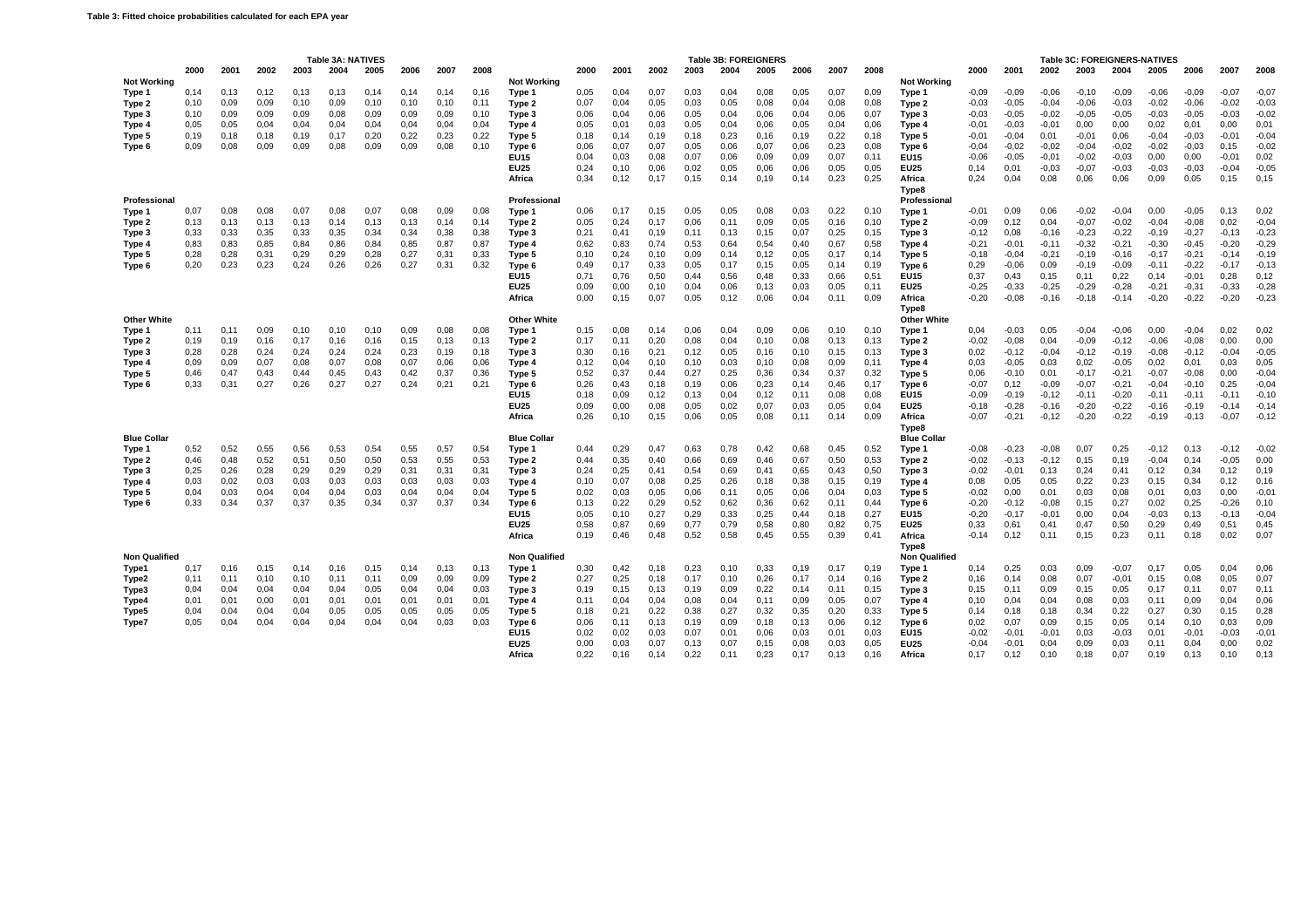#### **Table 4.1: Cross-sectional measure of assimilation (equation 5). Type 1: Male, high-school dropout**

r

|                      | Professional Other White Blue Collar Non Qualified |              |              |                | Not Working |                                | Professional Other White Blue Collar Non Qualified<br>Type 1.0. Arrival: 0 Years Agc |               |              |                | Not Working    | Type 3.1. Arrival: 0 Years Agc                  |                    | Professional Other White |                     |               | Blue Collar Non Qualified Not Working |
|----------------------|----------------------------------------------------|--------------|--------------|----------------|-------------|--------------------------------|--------------------------------------------------------------------------------------|---------------|--------------|----------------|----------------|-------------------------------------------------|--------------------|--------------------------|---------------------|---------------|---------------------------------------|
| EPA=2000             | 0,08                                               | 0,09         | 0,52         | 0, 15          |             | 0,16 EPA=2000                  | 0,09                                                                                 | 0, 10         | 0,41         | 0,27           | 0,12           | EPA=2000                                        | 0,01               | 0,01                     | $-0,11$             | 0, 13         | $-0,03$                               |
| EPA=2001             | 0,08                                               | 0,09         | 0,53         | 0,14           |             | 0,15 EPA=2001                  | 0,08                                                                                 | 0,08          | 0,45         | 0,30           | 0, 10          | EPA=2001                                        | 0,00               | $-0,01$                  | $-0,09$             | 0, 15         | $-0,05$                               |
| EPA=2002<br>EPA=2003 | 0,08<br>0,08                                       | 0,09<br>0,09 | 0,53<br>0,54 | 0, 15<br>0, 15 |             | 0,15 EPA=2002<br>0,14 EPA=2003 | 0,06<br>0,06                                                                         | 0,09<br>0,07  | 0,45<br>0,46 | 0,30<br>0,31   | 0, 10<br>0,11  | EPA=2002<br>EPA=2003                            | $-0,02$<br>$-0,02$ | 0,00<br>$-0,02$          | $-0,09$<br>$-0,08$  | 0, 15<br>0,16 | $-0,05$<br>$-0,04$                    |
| EPA=2004             | 0,08                                               | 0,09         | 0,54         | 0, 15          |             | 0,14 EPA=2004                  | 0,07                                                                                 | 0,06          | 0,47         | 0,29           | 0,11           | EPA=2004                                        | $-0,01$            | $-0,03$                  | $-0,07$             | 0,14          | $-0,03$                               |
| EPA=2005             | 0,08                                               | 0,09         | 0,55         | 0, 15          |             | 0,13 EPA=2005                  | 0,07                                                                                 | 0,08          | 0,47         | 0,30           | 0,09           | EPA=2005                                        | $-0,01$            | $-0,02$                  | $-0,09$             | 0, 15         | $-0,04$                               |
| EPA=2006<br>EPA=2007 | 0,08<br>0,08                                       | 0,10<br>0,10 | 0,55<br>0,56 | 0, 15<br>0, 15 |             | 0,12 EPA=2006<br>0,12 EPA=2007 | 0,06<br>0,06                                                                         | 0,08<br>0,08  | 0,49<br>0,49 | 0,29<br>0,29   | 0,09<br>0,09   | EPA=2006<br>EPA=2007                            | $-0,02$<br>$-0,03$ | $-0,02$<br>$-0,02$       | $-0,06$<br>$-0,07$  | 0,14<br>0,14  | $-0,04$<br>$-0,02$                    |
| EPA=2008             | 0,08                                               | 0,10         | 0,55         | 0, 15          |             | 0,12 EPA=2008                  | 0,06                                                                                 | 0,08          | 0,50         | 0,25           | 0,11           | EPA=2008                                        | $-0,02$            | $-0,02$                  | $-0,05$             | 0, 10         | $-0,02$                               |
|                      |                                                    |              |              |                |             |                                | Type 1.1. Arrival: 1 Years Agc                                                       |               |              |                |                | Type 3.2. Arrival: 1 Years Agc                  |                    |                          |                     |               |                                       |
|                      |                                                    |              |              |                |             | EPA=2000<br>EPA=2001           | 0,06<br>0,05                                                                         | 0, 10<br>0,08 | 0,39<br>0,42 | 0,33<br>0,36   | 0, 12<br>0,09  | EPA=2000<br>EPA=2001                            | $-0,02$<br>$-0,03$ | 0,01<br>$-0,01$          | $-0,13$<br>$-0,11$  | 0, 19<br>0,22 | $-0,04$<br>$-0,06$                    |
|                      |                                                    |              |              |                |             | EPA=2002                       | 0,04                                                                                 | 0,09          | 0,42         | 0,36           | 0, 10          | EPA=2002                                        | $-0,04$            | 0,00                     | $-0,11$             | 0,21          | $-0,05$                               |
|                      |                                                    |              |              |                |             | EPA=2003<br>EPA=2004           | 0,03<br>0,04                                                                         | 0,07<br>0,06  | 0,43<br>0,44 | 0,37<br>0,35   | 0, 10<br>0, 10 | EPA=2003<br>EPA=2004                            | $-0,04$<br>$-0,04$ | $-0,02$<br>$-0,03$       | $-0,11$<br>$-0,10$  | 0,22<br>0,20  | $-0,04$<br>$-0.04$                    |
|                      |                                                    |              |              |                |             | EPA=2005                       | 0,04                                                                                 | 0,08          | 0,44         | 0,36           | 0.09           | EPA=2005                                        | $-0,04$            | $-0.02$                  | $-0,11$             | 0,21          | $-0.04$                               |
|                      |                                                    |              |              |                |             | EPA=2006                       | 0,03                                                                                 | 0,08          | 0,46         | 0,35           | 0,08           | EPA=2006                                        | $-0,04$            | $-0,02$                  | $-0,09$             | 0,20          | $-0,04$                               |
|                      |                                                    |              |              |                |             | EPA=2007<br>EPA=2008           | 0,03<br>0,04                                                                         | 0,08<br>0,08  | 0,46<br>0,48 | 0,34<br>0,30   | 0.09           | EPA=2007<br>0,10 EPA=2008                       | $-0,05$<br>$-0,05$ | $-0,02$<br>$-0,02$       | $-0,10$<br>$-0,07$  | 0,20<br>0, 16 | $-0,03$<br>$-0,02$                    |
|                      |                                                    |              |              |                |             |                                | Type 1.2. Arrival: 2 Years Ago                                                       |               |              |                |                | Type 3.3. Arrival: 2 Years Agc                  |                    |                          |                     |               |                                       |
|                      |                                                    |              |              |                |             | EPA=2000<br>EPA=2001           | 0.04<br>0,03                                                                         | 0,12<br>0,09  | 0,41<br>0,44 | 0,34<br>0,36   | 0,09<br>0,07   | EPA=2000<br>EPA=2001                            | $-0,04$<br>$-0,04$ | 0,02<br>0,00             | $-0,11$<br>$-0.09$  | 0, 19<br>0,22 | $-0.07$<br>$-0,08$                    |
|                      |                                                    |              |              |                |             | EPA=2002                       | 0,03                                                                                 | 0, 10         | 0,44         | 0,36           | 0,07           | EPA=2002                                        | $-0,05$            | 0,01                     | $-0,09$             | 0,21          | $-0,07$                               |
|                      |                                                    |              |              |                |             | EPA=2003                       | 0,03                                                                                 | 0,08          | 0,45         | 0,37           | 0,08           | EPA=2003                                        | $-0,05$            | $-0,01$                  | $-0,09$             | 0,22          | $-0,06$                               |
|                      |                                                    |              |              |                |             | EPA=2004<br>EPA=2005           | 0,03<br>0,03                                                                         | 0,07<br>0,09  | 0,46<br>0,46 | 0,36<br>0,36   | 0,08<br>0,07   | EPA=2004<br>EPA=2005                            | $-0,05$<br>$-0,05$ | $-0,02$<br>$-0,01$       | $-0,08$<br>$-0,09$  | 0,21<br>0,21  | $-0,06$<br>$-0,06$                    |
|                      |                                                    |              |              |                |             | EPA=2006                       | 0,03                                                                                 | 0,09          | 0,48         | 0,34           | 0,06           | EPA=2006                                        | $-0,05$            | $-0,01$                  | $-0.07$             | 0,19          | $-0,06$                               |
|                      |                                                    |              |              |                |             | EPA=2007                       | 0,02                                                                                 | 0,09          | 0,48         | 0,34           | 0.07           | EPA=2007                                        | $-0,06$            | $-0,01$                  | $-0.08$             | 0,20          | $-0,05$                               |
|                      |                                                    |              |              |                |             | EPA=2008                       | 0,03<br>Type 1.3. Arrival: 3 Years Ago                                               | 0,09          | 0,50         | 0,30           |                | 0,08 EPA=2008<br>Type 3.4. Arrival: 3 Years Agc | $-0,06$            | $-0,01$                  | $-0,05$             | 0, 16         | $-0,04$                               |
|                      |                                                    |              |              |                |             | EPA=2000                       | 0.04                                                                                 | 0,11          | 0,47         | 0,30           | 0,08           | EPA=2000                                        | $-0,04$            | 0,02                     | $-0.05$             | 0, 15         | $-0,08$                               |
|                      |                                                    |              |              |                |             | EPA=2001                       | 0,04                                                                                 | 0,09          | 0,50         | 0,32           | 0,06           | EPA=2001                                        | $-0,04$            | $-0,01$                  | $-0.03$             | 0,17          | $-0,09$                               |
|                      |                                                    |              |              |                |             | EPA=2002<br>EPA=2003           | 0,03<br>0,03                                                                         | 0, 10<br>0,08 | 0,50<br>0,51 | 0,31<br>0,32   | 0,06<br>0.06   | EPA=2002<br>EPA=2003                            | $-0,05$<br>$-0,05$ | 0,01<br>$-0,02$          | $-0,03$<br>$-0,03$  | 0,17<br>0,17  | $-0,09$<br>$-0,08$                    |
|                      |                                                    |              |              |                |             | EPA=2004                       | 0,03                                                                                 | 0,07          | 0,53         | 0,31           | 0.06           | EPA=2004                                        | $-0,05$            | $-0,02$                  | $-0,02$             | 0.16          | $-0,07$                               |
|                      |                                                    |              |              |                |             | EPA=2005                       | 0,03                                                                                 | 0,09          | 0,52         | 0,31           | 0,05           | EPA=2005                                        | $-0,05$            | $-0,01$                  | $-0,03$             | 0,16          | $-0,07$                               |
|                      |                                                    |              |              |                |             | EPA=2006<br>EPA=2007           | 0,03<br>0,02                                                                         | 0,08<br>0,08  | 0,54<br>0,54 | 0,30<br>0,30   | 0.05<br>0.06   | EPA=2006<br>EPA=2007                            | $-0,05$<br>$-0,06$ | $-0,01$<br>$-0,01$       | $-0,01$<br>$-0,02$  | 0, 15<br>0,15 | $-0,07$<br>$-0,06$                    |
|                      |                                                    |              |              |                |             | EPA=2008                       | 0,03                                                                                 | 0,09          | 0,56         | 0,26           | 0,06           | EPA=2008                                        | $-0,06$            | $-0,01$                  | 0,01                | 0,12          | $-0,06$                               |
|                      |                                                    |              |              |                |             |                                | Type 1.4. Arrival: 4 Years Agc                                                       |               |              |                |                | Type 3.5. Arrival: 4 Years Agc                  |                    |                          |                     |               |                                       |
|                      |                                                    |              |              |                |             | EPA=2000<br>EPA=2001           | 0.05<br>0,04                                                                         | 0,12<br>0, 10 | 0,45<br>0,49 | 0,29<br>0,32   | 0,08<br>0,06   | EPA=2000<br>EPA=2001                            | $-0,03$<br>$-0,04$ | 0,03<br>0,00             | $-0,07$<br>$-0,05$  | 0, 15<br>0,17 | $-0,08$<br>$-0,09$                    |
|                      |                                                    |              |              |                |             | EPA=2002                       | 0,03                                                                                 | 0.11          | 0,48         | 0,31           | 0,06           | EPA=2002                                        | $-0,05$            | 0,02                     | $-0,05$             | 0,16          | $-0,08$                               |
|                      |                                                    |              |              |                |             | EPA=2003                       | 0,03                                                                                 | 0,09          | 0,50         | 0,32           | 0,07           | EPA=2003                                        | $-0,05$            | $-0,01$                  | $-0,04$             | 0,17          | $-0,08$                               |
|                      |                                                    |              |              |                |             | EPA=2004<br>EPA=2005           | 0,04<br>0,03                                                                         | 0,08<br>0,09  | 0,51<br>0,50 | 0,31<br>0,31   | 0,07<br>0,06   | EPA=2004<br>EPA=2005                            | $-0,04$<br>$-0,04$ | $-0,02$<br>0,00          | $-0,03$<br>$-0,05$  | 0,16<br>0,16  | $-0,07$<br>$-0,07$                    |
|                      |                                                    |              |              |                |             | EPA=2006                       | 0,03                                                                                 | 0,09          | 0,52         | 0,30           | 0,05           | EPA=2006                                        | $-0,05$            | 0,00                     | $-0,03$             | 0,15          | $-0,07$                               |
|                      |                                                    |              |              |                |             | EPA=2007                       | 0,03                                                                                 | 0.09<br>0,09  | 0,52<br>0,54 | 0,30<br>0,26   | 0.06<br>0,07   | EPA=2007                                        | $-0,05$            | 0,00                     | $-0,03$             | 0,15          | $-0,06$                               |
|                      |                                                    |              |              |                |             | EPA=2008                       | 0,03<br>Type 1.5.Arrival: 5 Years Ago                                                |               |              |                |                | EPA=2008<br>Type 3.6.Arrival: 5 Years Ago       | $-0,05$            | 0,00                     | $-0,01$             | 0,12          | $-0,06$                               |
|                      |                                                    |              |              |                |             | EPA=2000                       | 0,05                                                                                 | 0,11          | 0,52         | 0,26           | 0,06           | EPA=2000                                        | $-0,03$            | 0,01                     | $-0,01$             | 0,12          | $-0,09$                               |
|                      |                                                    |              |              |                |             | EPA=2001<br>EPA=2002           | 0,04<br>0,03                                                                         | 0,08<br>0, 10 | 0,55<br>0,54 | 0,28<br>0,28   | 0,05<br>0,05   | EPA=2001<br>EPA=2002                            | $-0,04$<br>$-0,05$ | $-0,01$<br>0,00          | 0,01<br>0,01        | 0,14<br>0,13  | $-0,10$<br>$-0,10$                    |
|                      |                                                    |              |              |                |             | EPA=2003                       | 0,03                                                                                 | 0,07          | 0,56         | 0,29           | 0,05           | EPA=2003                                        | $-0,05$            | $-0,02$                  | 0,02                | 0,14          | $-0,09$                               |
|                      |                                                    |              |              |                |             | EPA=2004                       | 0,03                                                                                 | 0,07<br>0,08  | 0,57         | 0,28           | 0,05           | EPA=2004                                        | $-0,05$            | $-0,03$                  | 0,03                | 0,13          | $-0,08$                               |
|                      |                                                    |              |              |                |             | EPA=2005<br>EPA=2006           | 0,03<br>0,03                                                                         | 0,08          | 0,56<br>0,58 | 0,28<br>0,26   | 0,05<br>0,04   | EPA=2005<br>EPA=2006                            | $-0,04$<br>$-0,05$ | $-0,01$<br>$-0,02$       | 0,01<br>0,03        | 0,13<br>0,11  | $-0,08$<br>$-0,08$                    |
|                      |                                                    |              |              |                |             | EPA=2007                       | 0,03                                                                                 | 0,08          | 0,58         | 0,26           | 0,05           | EPA=2007                                        | $-0,06$            | $-0,02$                  | 0,03                | 0,12          | $-0,07$                               |
|                      |                                                    |              |              |                |             | EPA=2008                       | 0,03                                                                                 | 0,08          | 0,60         | 0,23           | 0,05           | EPA=2008<br>Type 3.7. Arrival: 6 Years Agc      | $-0,05$            | $-0,02$                  | 0,05                | 0,08          | $-0,07$                               |
|                      |                                                    |              |              |                |             | EPA=2000                       | Type 1.6. Arrival: 6 Years Agc<br>0,05                                               | 0,11          | 0,50         | 0,26           | 0,07           | EPA=2000                                        | $-0,03$            | 0,02                     | $-0,02$             | 0,12          | $-0,08$                               |
|                      |                                                    |              |              |                |             | EPA=2001                       | 0,04                                                                                 | 0,09          | 0,53         | 0,28           | 0,06           | EPA=2001                                        | $-0,04$            | $-0,01$                  | 0,00                | 0,14          | $-0,09$                               |
|                      |                                                    |              |              |                |             | EPA=2002<br>EPA=2003           | 0,03<br>0,03                                                                         | 0,10<br>0,08  | 0,53<br>0,54 | 0,28<br>0,29   | 0,06<br>0,06   | EPA=2002<br>EPA=2003                            | $-0,04$<br>$-0,05$ | 0,01<br>$-0,02$          | 0,00<br>0,00        | 0,13<br>0,14  | $-0,09$<br>$-0,08$                    |
|                      |                                                    |              |              |                |             | EPA=2004                       | 0,04                                                                                 | 0,07          | 0,55         | 0,28           | 0,06           | EPA=2004                                        | $-0,04$            | $-0,02$                  | 0,01                | 0,13          | $-0,07$                               |
|                      |                                                    |              |              |                |             | EPA=2005                       | 0,04                                                                                 | 0,08          | 0,55         | 0,28           | 0,05           | EPA=2005                                        | $-0,04$            | $-0,01$                  | 0,00                | 0,13          | $-0,07$                               |
|                      |                                                    |              |              |                |             | EPA=2006<br>EPA=2007           | 0,03<br>0,03                                                                         | 0,08<br>0,08  | 0,57<br>0,57 | 0,27<br>0,27   | 0,05<br>0,06   | EPA=2006<br>EPA=2007                            | $-0,05$<br>$-0,05$ | $-0,01$<br>$-0,01$       | 0,02<br>0,01        | 0,12<br>0,12  | $-0,07$<br>$-0,06$                    |
|                      |                                                    |              |              |                |             | EPA=2008                       | 0,03                                                                                 | 0,08          | 0,59         | 0,23           | 0,06           | EPA=2008                                        | $-0,05$            | $-0,01$                  | 0,04                | 0,08          | $-0,06$                               |
|                      |                                                    |              |              |                |             |                                | Type 1.7. Arrival: 7 Years Agc                                                       |               |              |                |                | Type 3.7. Arrival: 7 Years Agc                  |                    |                          |                     |               |                                       |
|                      |                                                    |              |              |                |             | EPA=1999<br>EPA=2001           | 0,08<br>0,05                                                                         | 0,09<br>0,09  | 0,43<br>0,51 | 0,32<br>0,28   | 0,09<br>0,06   | EPA=1999<br>EPA=2001                            | 0,00<br>$-0,03$    | $-0,01$<br>0,00          | $-0, 10$<br>$-0,02$ | 0,17<br>0,14  | $-0,07$<br>$-0,09$                    |
|                      |                                                    |              |              |                |             | EPA=2002                       | 0,04                                                                                 | 0, 10         | 0,51         | 0,28           | 0,07           | EPA=2002                                        | $-0,04$            | 0,01                     | $-0,02$             | 0, 13         | $-0,08$                               |
|                      |                                                    |              |              |                |             | EPA=2003                       | 0,04                                                                                 | 0,08          | 0,52         | 0,29           |                | 0,07 EPA=2003                                   | $-0,04$            | $-0,01$                  | $-0,01$             | 0,14          | $-0,07$                               |
|                      |                                                    |              |              |                |             | EPA=2004<br>EPA=2005           | 0,05<br>0,04                                                                         | 0,07<br>0,09  | 0,54<br>0,53 | 0,27<br>0,2789 | 0,07<br>0,06   | EPA=2004<br>EPA=2005                            | $-0,03$<br>$-0,03$ | $-0,02$<br>$-0,01$       | $-0,01$<br>$-0,02$  | 0,13<br>0,13  | $-0,07$<br>$-0,07$                    |
|                      |                                                    |              |              |                |             | EPA=2006                       | 0,04                                                                                 | 0,09          | 0,55         | 0,2651         | 0,06           | EPA=2006                                        | $-0,04$            | $-0,01$                  | 0,00                | 0,12          | $-0,06$                               |
|                      |                                                    |              |              |                |             | EPA=2007                       | 0,04<br>0,04                                                                         | 0,08          | 0,55<br>0,57 | 0,27           | 0,06           | EPA=2007<br>EPA=2008                            | $-0,05$<br>$-0,04$ | $-0,01$                  | $-0,01$             | 0,12<br>0,08  | $-0,05$<br>$-0,05$                    |
|                      |                                                    |              |              |                |             | EPA=2008                       | Type 1.8. Arrival: 8 Years Ago                                                       | 0,09          |              | 0,23           | 0,07           | Type 3.7. Arrival: 8 Years Agc                  |                    | $-0,01$                  | 0,02                |               |                                       |
|                      |                                                    |              |              |                |             | EPA=2000                       | 0,05                                                                                 | 0,13          | 0,49         | 0,24           | 0,09           | EPA=2000                                        | $-0,03$            | 0,03                     | $-0,03$             | 0,09          | $-0,07$                               |
|                      |                                                    |              |              |                |             | EPA=2001<br>EPA=2002           | 0,04<br>0,03                                                                         | 0, 10<br>0,11 | 0,53<br>0,52 | 0,26<br>0,26   | 0,07<br>0,07   | EPA=2001<br>EPA=2002                            | $-0,04$<br>$-0,04$ | 0,01<br>0,02             | $-0,01$<br>$-0,01$  | 0,12<br>0,11  | $-0,08$<br>$-0,08$                    |
|                      |                                                    |              |              |                |             | EPA=2003                       | 0,03                                                                                 | 0,09          | 0,54         | 0,27           | 0,07           | EPA=2003                                        | $-0,05$            | 0,00                     | 0,00                | 0,12          | $-0,07$                               |
|                      |                                                    |              |              |                |             | EPA=2004                       | 0,04                                                                                 | 0,08          | 0,55         | 0,25           | 0,07           | EPA=2004                                        | $-0,04$            | $-0,01$                  | 0,01                | 0,11          | $-0,06$                               |
|                      |                                                    |              |              |                |             | EPA=2005<br>EPA=2006           | 0,04<br>0,03                                                                         | 0,10<br>0,10  | 0,54<br>0,57 | 0,26<br>0,25   | 0,06<br>0,06   | EPA=2005<br>EPA=2006                            | $-0,04$<br>$-0,05$ | 0,00<br>0,00             | $-0,01$<br>0,01     | 0,11<br>0, 10 | $-0,07$<br>$-0,06$                    |
|                      |                                                    |              |              |                |             | EPA=2007                       | 0,03                                                                                 | 0,09          | 0,56         | 0,25           | 0,06           | EPA=2007                                        | $-0,05$            | 0,00                     | 0,01                | 0, 10         | $-0,05$                               |
|                      |                                                    |              |              |                |             | EPA=2008                       | 0,03                                                                                 | 0, 10         | 0,58         | 0,21           | 0,07           | EPA=2008                                        | $-0,05$            | 0,00                     | 0,03                | 0,07          | $-0,05$                               |
|                      |                                                    |              |              |                |             | EPA=2000                       | Type 1.9. Arrival: 9 Years Ago<br>0,09                                               | 0,11          | 0,43         | 0,28           | 0,09           | Type 3.7. Arrival: 9 Years Agc<br>EPA=2000      | 0,02               | 0,02                     | $-0, 10$            | 0, 13         | $-0,07$                               |
|                      |                                                    |              |              |                |             | EPA=2001                       | 0,08                                                                                 | 0,09          | 0,46         | 0,30           | 0,07           | EPA=2001                                        | 0,00               | $-0,01$                  | $-0,07$             | 0, 16         | $-0,08$                               |
|                      |                                                    |              |              |                |             | EPA=2002                       | 0,06                                                                                 | 0,10          | 0,46         | 0,30           | 0,07           | EPA=2002                                        | $-0,02$            | 0,01                     | $-0,07$             | 0,15          | $-0,07$                               |
|                      |                                                    |              |              |                |             | EPA=2003<br>EPA=2004           | 0,06<br>0,07                                                                         | 0,08<br>0,07  | 0,47<br>0,49 | 0,31<br>0,30   | 0,08<br>0,08   | EPA=2003<br>EPA=2004                            | $-0,02$<br>$-0,01$ | $-0,02$<br>$-0,02$       | $-0,06$<br>$-0,06$  | 0,16<br>0,15  | $-0,07$<br>$-0,06$                    |
|                      |                                                    |              |              |                |             | EPA=2005                       | 0,07                                                                                 | 0,08          | 0,48         | 0,30           | 0,07           | EPA=2005                                        | $-0,01$            | $-0,01$                  | $-0,07$             | 0,15          | $-0,06$                               |
|                      |                                                    |              |              |                |             | EPA=2006<br>EPA=2007           | 0,06<br>0,06                                                                         | 0,09<br>0,08  | 0,50<br>0,50 | 0,29<br>0,29   | 0,06<br>0,07   | EPA=2006<br>EPA=2007                            | $-0,02$<br>$-0,03$ | $-0,01$<br>$-0,01$       | $-0,05$<br>$-0,05$  | 0,14<br>0,14  | $-0,06$<br>$-0,05$                    |
|                      |                                                    |              |              |                |             | EPA=2008                       | 0,06                                                                                 | 0,09          | 0,52         | 0,25           |                | 0,08 EPA=2008                                   | $-0,02$            | $-0,01$                  | $-0,03$             | 0,11          | $-0,04$                               |

Table 4.1A: NATIVES Table 4.1B: FOREIGNERS Table 4.1C: FOREIGNERS- NATIVES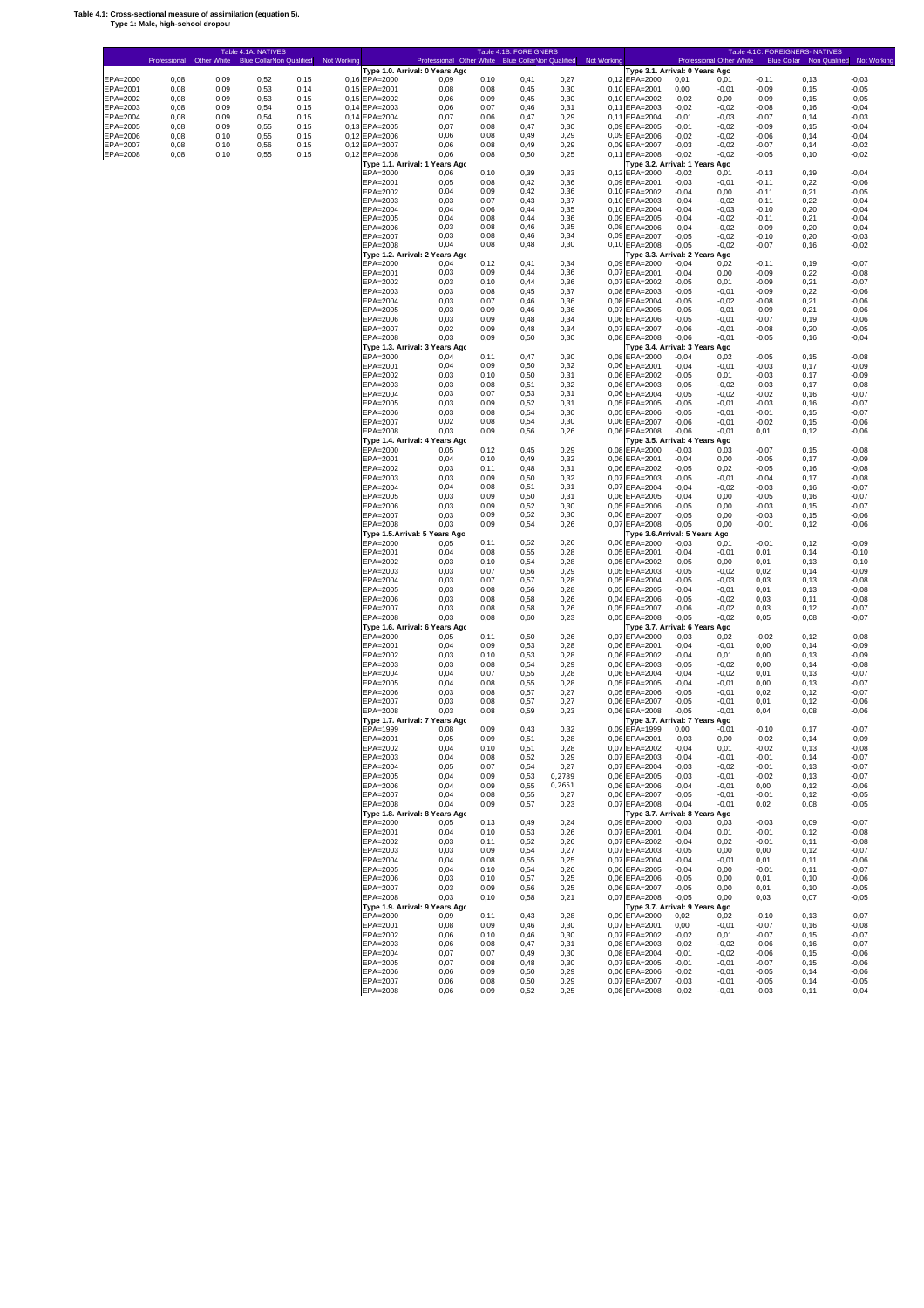#### **Table 4.2: Cross-sectional measure of assimilation (equation 5) Type 2: Male, high-school graduate**

Ē

|                      | Professional Other White |              | Table 4.2A: NATIVES<br>Blue Collar Von Qualified Not Working |                |                                | Professional Other White Blue Collar Von Qualified Not Working |                | Table 4.2B: FOREIGNERS |               |      |                                                 |                     | Professional Other White |                    | Table 4.2C: FOREIGNERS- NATIVES | Blue Collar  Non Qualified  Not Working |  |
|----------------------|--------------------------|--------------|--------------------------------------------------------------|----------------|--------------------------------|----------------------------------------------------------------|----------------|------------------------|---------------|------|-------------------------------------------------|---------------------|--------------------------|--------------------|---------------------------------|-----------------------------------------|--|
| EPA=2000             | 0, 13                    | 0,16         | 0,49                                                         | 0, 10          | 0,11 EPA=2000                  | Type 1.0. Arrival: 0 Years Agc<br>0,11                         | 0, 13          | 0,42                   | 0,23          |      | Type 3.1. Arrival: 0 Years Agc<br>0,12 EPA=2000 | $-0,02$             | $-0,04$                  | $-0,07$            | 0,13                            | 0,01                                    |  |
| EPA=2001<br>EPA=2002 | 0, 13                    | 0,16         | 0,50                                                         | 0, 10          | 0,11 EPA=2001                  | 0,09                                                           | 0, 10          | 0,46                   | 0,26          |      | 0,09 EPA=2001<br>0.10 EPA=2002                  | $-0,04$             | $-0,06$                  | $-0,04$            | 0, 15                           | $-0,01$                                 |  |
| EPA=2003             | 0, 13<br>0, 13           | 0,16<br>0,16 | 0,50<br>0,50                                                 | 0, 10<br>0,11  | 0,11 EPA=2002<br>0,10 EPA=2003 | 0,07<br>0,07                                                   | 0,12<br>0,09   | 0,46<br>0,47           | 0,25<br>0,26  |      | 0,10 EPA=2003                                   | $-0,06$<br>$-0,06$  | $-0,05$<br>$-0,07$       | $-0,04$<br>$-0,03$ | 0, 15<br>0, 16                  | $-0,01$<br>0,00                         |  |
| EPA=2004<br>EPA=2005 | 0, 13<br>0, 13           | 0,16<br>0,16 | 0,50<br>0,51                                                 | 0,11<br>0,11   | 0.10 EPA=2004<br>0,09 EPA=2005 | 0,08<br>0,08                                                   | 0,08<br>0, 10  | 0,48<br>0,48           | 0,25<br>0,26  |      | 0,10 EPA=2004<br>0,09 EPA=2005                  | $-0,05$<br>$-0,05$  | $-0,08$<br>$-0,06$       | $-0,02$<br>$-0,04$ | 0,15<br>0,15                    | 0,01<br>0,00                            |  |
| EPA=2006             | 0, 13                    | 0,16         | 0,51                                                         | 0,11           | 0,09 EPA=2006                  | 0,07                                                           | 0, 10          | 0,50                   | 0,25          |      | 0,09 EPA=2006                                   | $-0,06$             | $-0,07$                  | $-0,01$            | 0,14                            | 0,00                                    |  |
| EPA=2007<br>EPA=2008 | 0,14<br>0,14             | 0,16<br>0,17 | 0,51<br>0,51                                                 | 0, 10<br>0, 10 | 0,08 EPA=2007<br>0.09 EPA=2008 | 0,07<br>0,07                                                   | 0, 10<br>0, 10 | 0,50<br>0,51           | 0,25<br>0,21  |      | 0,09 EPA=2007<br>0,10 EPA=2008                  | $-0,07$<br>$-0,06$  | $-0,07$<br>$-0,07$       | $-0,01$<br>0,01    | 0,14<br>0,11                    | 0,01<br>0,02                            |  |
|                      |                          |              |                                                              |                |                                | Type 3.2. Arrival: 1 Years Ago                                 |                |                        |               |      | Type 3.2. Arrival: 1 Years Agc                  |                     |                          |                    |                                 |                                         |  |
|                      |                          |              |                                                              |                | EPA=2000<br>EPA=2001           | 0,07<br>0,06                                                   | 0, 13<br>0, 10 | 0,41<br>0,44           | 0,29<br>0,31  |      | 0,11 EPA=2000<br>0,09 EPA=2001                  | $-0,07$<br>$-0,08$  | $-0,04$<br>$-0,06$       | $-0.08$<br>$-0,06$ | 0, 18<br>0,21                   | 0,00<br>$-0,02$                         |  |
|                      |                          |              |                                                              |                | EPA=2002<br>EPA=2003           | 0,04                                                           | 0,12           | 0,44<br>0,45           | 0,31          |      | 0,09 EPA=2002                                   | $-0,09$             | $-0,05$                  | $-0,06$            | 0,21<br>0,22                    | $-0,01$                                 |  |
|                      |                          |              |                                                              |                | EPA=2004                       | 0,04<br>0,05                                                   | 0,09<br>0,08   | 0,46                   | 0,32<br>0,31  |      | 0,10 EPA=2003<br>0.10 EPA=2004                  | $-0,09$<br>$-0,08$  | $-0,07$<br>$-0.08$       | $-0.05$<br>$-0.04$ | 0,20                            | 0,00<br>0,00                            |  |
|                      |                          |              |                                                              |                | EPA=2005<br>EPA=2006           | 0,05<br>0,04                                                   | 0, 10<br>0,10  | 0,46<br>0,48           | 0,31<br>0,30  |      | 0,09 EPA=2005<br>0,08 EPA=2006                  | $-0,08$<br>$-0,09$  | $-0,06$<br>$-0,07$       | $-0,06$<br>$-0,04$ | 0,21<br>0, 19                   | $-0,01$<br>$-0,01$                      |  |
|                      |                          |              |                                                              |                | EPA=2007<br>EPA=2008           | 0,04<br>0,04                                                   | 0.10<br>0, 10  | 0,48<br>0,50           | 0,30<br>0,26  |      | 0,09 EPA=2007<br>0,10 EPA=2008                  | $-0,10$<br>$-0.09$  | $-0,07$<br>$-0,07$       | $-0,04$<br>$-0,01$ | 0,20<br>0, 16                   | 0,01<br>0,01                            |  |
|                      |                          |              |                                                              |                |                                | Type 3.3. Arrival: 2 Years Ago                                 |                |                        |               |      | Type 3.3. Arrival: 2 Years Agc                  |                     |                          |                    |                                 |                                         |  |
|                      |                          |              |                                                              |                | EPA=2000<br>EPA=2001           | 0,05<br>0,04                                                   | 0, 15<br>0,12  | 0,42<br>0,46           | 0,29<br>0,32  |      | 0,09 EPA=2000<br>0.07 EPA=2001                  | $-0.08$<br>$-0,09$  | $-0.02$<br>$-0,04$       | $-0,06$<br>$-0.04$ | 0, 19<br>0,21                   | $-0.02$<br>$-0.04$                      |  |
|                      |                          |              |                                                              |                | EPA=2002                       | 0,03                                                           | 0, 13          | 0,45                   | 0,31          |      | 0.07 EPA=2002                                   | $-0,10$             | $-0.03$                  | $-0.04$            | 0,20                            | $-0.03$                                 |  |
|                      |                          |              |                                                              |                | EPA=2003<br>EPA=2004           | 0,03<br>0,04                                                   | 0, 10<br>0,09  | 0,47<br>0,48           | 0,32<br>0,31  |      | 0.08 EPA=2003<br>0,08 EPA=2004                  | $-0,10$<br>$-0, 10$ | $-0,06$<br>$-0,07$       | $-0.03$<br>$-0.02$ | 0,22<br>0,20                    | $-0.02$<br>$-0.02$                      |  |
|                      |                          |              |                                                              |                | EPA=2005                       | 0,03                                                           | 0,11           | 0,47                   | 0,31          | 0.07 | EPA=2005                                        | $-0,09$             | $-0.05$                  | $-0.04$            | 0,21                            | $-0.02$                                 |  |
|                      |                          |              |                                                              |                | EPA=2006<br>EPA=2007           | 0,03<br>0,03                                                   | 0,11<br>0,11   | 0,50<br>0,49           | 0,30<br>0,30  |      | 0,06 EPA=2006<br>0.07 EPA=2007                  | $-0,10$<br>$-0,11$  | $-0.05$<br>$-0.05$       | $-0.02$<br>$-0.02$ | 0, 19<br>0, 19                  | $-0.02$<br>$-0,01$                      |  |
|                      |                          |              |                                                              |                | EPA=2008                       | 0,03<br>Type 3.4. Arrival: 3 Years Ago                         | 0,12           | 0,51                   | 0,26          |      | 0,08 EPA=2008<br>Type 3.4. Arrival: 3 Years Agc | $-0,11$             | $-0.05$                  | 0,01               | 0, 16                           | $-0,01$                                 |  |
|                      |                          |              |                                                              |                | EPA=2000                       | 0,05                                                           | 0,14           | 0,48                   | 0,25          |      | 0,07 EPA=2000                                   | $-0,08$             | $-0.02$                  | $-0,01$            | 0, 15                           | $-0.04$                                 |  |
|                      |                          |              |                                                              |                | EPA=2001<br>EPA=2002           | 0,04<br>0,03                                                   | 0,11<br>0, 13  | 0,52<br>0,51           | 0,27<br>0,27  |      | 0,06 EPA=2001<br>0,06 EPA=2002                  | $-0,09$<br>$-0,10$  | $-0.05$<br>$-0.03$       | 0,02<br>0,01       | 0,17<br>0, 16                   | $-0.05$<br>$-0.05$                      |  |
|                      |                          |              |                                                              |                | EPA=2003                       | 0,03                                                           | 0, 10          | 0,53                   | 0,28          |      | 0.06 EPA=2003                                   | $-0, 10$            | $-0,06$                  | 0,03               | 0,17                            | $-0.04$                                 |  |
|                      |                          |              |                                                              |                | EPA=2004<br>EPA=2005           | 0,04<br>0,03                                                   | 0,09<br>0,11   | 0,54<br>0,53           | 0,27<br>0,27  |      | 0.06 EPA=2004<br>0.05 EPA=2005                  | $-0,10$<br>$-0,09$  | $-0,07$<br>$-0.05$       | 0,04<br>0,02       | 0, 16<br>0,17                   | $-0.04$<br>$-0.04$                      |  |
|                      |                          |              |                                                              |                | EPA=2006<br>EPA=2007           | 0,03<br>0,03                                                   | 0,11<br>0,11   | 0,55<br>0,55           | 0,26<br>0,26  |      | 0.05 EPA=2006<br>0,05 EPA=2007                  | $-0,10$<br>$-0,11$  | $-0,06$<br>$-0,06$       | 0,04<br>0,04       | 0, 15<br>0,15                   | $-0.04$<br>$-0.03$                      |  |
|                      |                          |              |                                                              |                | EPA=2008                       | 0,03                                                           | 0,11           | 0,57                   | 0,22          |      | 0,06 EPA=2008                                   | $-0,11$             | $-0,06$                  | 0,07               | 0,12                            | $-0,02$                                 |  |
|                      |                          |              |                                                              |                | EPA=2000                       | Type 3.5. Arrival: 4 Years Ago<br>0.06                         | 0, 16          | 0,46                   | 0,25          |      | Type 3.5. Arrival: 4 Years Agc<br>0.08 EPA=2000 | $-0,07$             | $-0,01$                  | $-0,03$            | 0, 15                           | $-0.04$                                 |  |
|                      |                          |              |                                                              |                | EPA=2001                       | 0,05                                                           | 0,12           | 0,50                   | 0,27          |      | 0,06 EPA=2001                                   | $-0,08$             | $-0,04$                  | 0,00               | 0,17                            | $-0.05$                                 |  |
|                      |                          |              |                                                              |                | EPA=2002<br>EPA=2003           | 0,04<br>0,04                                                   | 0,14<br>0,11   | 0,49<br>0,51           | 0,27<br>0,28  |      | 0,06 EPA=2002<br>0,06 EPA=2003                  | $-0,09$<br>$-0,09$  | $-0,02$<br>$-0.05$       | 0,00<br>0,01       | 0, 16<br>0,17                   | $-0.04$<br>$-0.04$                      |  |
|                      |                          |              |                                                              |                | EPA=2004<br>EPA=2005           | 0,04<br>0,04                                                   | 0, 10<br>0,12  | 0,53<br>0,51           | 0,27<br>0,27  |      | 0,06 EPA=2004<br>0,06 EPA=2005                  | $-0,09$<br>$-0,09$  | $-0,06$<br>$-0,04$       | 0,02               | 0, 16<br>0, 16                  | $-0.03$<br>$-0.04$                      |  |
|                      |                          |              |                                                              |                | EPA=2006                       | 0,04                                                           | 0,12           | 0,54                   | 0,26          |      | 0,05 EPA=2006                                   | $-0,09$             | $-0.05$                  | 0,00<br>0,02       | 0, 15                           | $-0.03$                                 |  |
|                      |                          |              |                                                              |                | EPA=2007<br>EPA=2008           | 0,03<br>0,04                                                   | 0,12<br>0,12   | 0,54<br>0,55           | 0,26<br>0,22  |      | 0,06 EPA=2007<br>0,06 EPA=2008                  | $-0,10$<br>$-0, 10$ | $-0.05$<br>$-0,05$       | 0,02<br>0,05       | 0,15<br>0,12                    | $-0.03$<br>$-0,02$                      |  |
|                      |                          |              |                                                              |                |                                | Type 3.6.Arrival: 5 Years Ago                                  |                |                        |               |      | Type 3.6.Arrival: 5 Years Ago                   |                     |                          |                    |                                 |                                         |  |
|                      |                          |              |                                                              |                | EPA=2000<br>EPA=2001           | 0,05<br>0,05                                                   | 0,14<br>0,11   | 0,52<br>0,56           | 0,22<br>0,24  |      | 0,06 EPA=2000<br>0,05 EPA=2001                  | $-0,08$<br>$-0,09$  | $-0,03$<br>$-0.05$       | 0,03<br>0,06       | 0,12<br>0,14                    | $-0.05$<br>$-0,06$                      |  |
|                      |                          |              |                                                              |                | EPA=2002<br>EPA=2003           | 0,04<br>0,03                                                   | 0,12<br>0, 10  | 0,55<br>0,57           | 0,24          |      | 0,05 EPA=2002<br>0,05 EPA=2003                  | $-0,10$             | $-0,04$<br>$-0,07$       | 0,06               | 0, 13<br>0.14                   | $-0,05$                                 |  |
|                      |                          |              |                                                              |                | EPA=2004                       | 0,04                                                           | 0,09           | 0,59                   | 0,25<br>0,24  |      | 0,05 EPA=2004                                   | $-0,10$<br>$-0,09$  | $-0.08$                  | 0,07<br>0,08       | 0, 13                           | $-0,05$<br>$-0,04$                      |  |
|                      |                          |              |                                                              |                | EPA=2005<br>EPA=2006           | 0,04<br>0,03                                                   | 0, 10<br>0, 10 | 0,57<br>0,60           | 0,24<br>0,23  |      | 0,05 EPA=2005<br>0,04 EPA=2006                  | $-0,09$<br>$-0,10$  | $-0,06$<br>$-0,06$       | 0,06<br>0,08       | 0, 13<br>0,12                   | $-0,05$<br>$-0,04$                      |  |
|                      |                          |              |                                                              |                | EPA=2007                       | 0,03                                                           | 0.10           | 0,60                   | 0,23          |      | 0,05 EPA=2007                                   | $-0,11$             | $-0,06$                  | 0,08               | 0,12                            | $-0,04$                                 |  |
|                      |                          |              |                                                              |                | EPA=2008                       | 0,03<br>Type 3.7. Arrival: 6 Years Ago                         | 0, 10          | 0,61                   | 0,20          |      | 0,05 EPA=2008<br>Type 3.7. Arrival: 6 Years Agc | $-0, 10$            | $-0,07$                  | 0,11               | 0,09                            | $-0,03$                                 |  |
|                      |                          |              |                                                              |                | EPA=2000<br>EPA=2001           | 0,06<br>0,05                                                   | 0,14<br>0,11   | 0,50<br>0,54           | 0,22          |      | 0,07 EPA=2000<br>0,06 EPA=2001                  | $-0,07$             | $-0.02$<br>$-0.05$       | 0,02               | 0,12<br>0,14                    | $-0.04$<br>$-0,05$                      |  |
|                      |                          |              |                                                              |                | EPA=2002                       | 0,04                                                           | 0, 13          | 0,54                   | 0,24<br>0,24  |      | 0,06 EPA=2002                                   | $-0,08$<br>$-0,09$  | $-0,04$                  | 0,04<br>0,04       | 0,13                            | $-0,05$                                 |  |
|                      |                          |              |                                                              |                | EPA=2003<br>EPA=2004           | 0,04<br>0,05                                                   | 0, 10<br>0,09  | 0,56<br>0,57           | 0,25<br>0,24  |      | 0,06 EPA=2003<br>0,06 EPA=2004                  | $-0,09$<br>$-0,09$  | $-0,06$<br>$-0,07$       | 0,05<br>0,06       | 0,14<br>0,13                    | $-0,04$<br>$-0.04$                      |  |
|                      |                          |              |                                                              |                | EPA=2005                       | 0,04                                                           | 0,11           | 0,56                   | 0,24          |      | 0,05 EPA=2005                                   | $-0,08$             | $-0,06$                  | 0,05               | 0,13                            | $-0.04$                                 |  |
|                      |                          |              |                                                              |                | EPA=2006<br>EPA=2007           | 0,04<br>0,04                                                   | 0,11<br>0, 10  | 0,58<br>0,58           | 0,23<br>0,23  |      | 0,05 EPA=2006<br>0,05 EPA=2007                  | $-0,09$<br>$-0,10$  | $-0,06$<br>$-0,06$       | 0,07<br>0,07       | 0,12<br>0,12                    | $-0.04$<br>$-0.03$                      |  |
|                      |                          |              |                                                              |                | EPA=2008                       | 0,04<br>Type 3.7. Arrival: 7 Years Ago                         | 0,11           | 0,60                   | 0,20          |      | 0,06 EPA=2008<br>Type 3.7. Arrival: 7 Years Agc | $-0, 10$            | $-0,06$                  | 0,09               | 0,09                            | $-0,02$                                 |  |
|                      |                          |              |                                                              |                | EPA=2000                       | 0,07                                                           | 0,14           | 0,48                   | 0,22          |      | 0,08 EPA=1999                                   | $-0,06$             | $-0.02$                  | $-0,01$            | 0,12                            | $-0.03$                                 |  |
|                      |                          |              |                                                              |                | EPA=2001<br>-PA=2002           | 0.06<br>0,05                                                   | 0,11<br>0,13   | 0,52<br>0,52           | 0,24<br>0,24  |      | 0,06 EPA=2001<br>0,07 EPA=2002                  | $-0,07$<br>-0,08    | $-0.05$<br>-0,03         | 0,02<br>0,02       | 0,14<br>0,13                    | $-0.04$<br>-0.04                        |  |
|                      |                          |              |                                                              |                | EPA=2003                       | 0,05                                                           | 0, 10          | 0,54                   | 0,25          |      | 0,07 EPA=2003                                   | $-0,08$             | $-0,06$                  | 0,03               | 0,14                            | $-0,03$                                 |  |
|                      |                          |              |                                                              |                | EPA=2004<br>EPA=2005           | 0,06<br>0,05                                                   | 0,09<br>0,11   | 0,55<br>0,54           | 0,24<br>0,24  |      | 0,07 EPA=2004<br>0,06 EPA=2005                  | $-0,08$<br>$-0,08$  | $-0,07$<br>$-0,05$       | 0,04<br>0,03       | 0,13<br>0, 13                   | $-0,03$<br>$-0,03$                      |  |
|                      |                          |              |                                                              |                | EPA=2006<br>EPA=2007           | 0,05<br>0,04                                                   | 0,11<br>0.11   | 0,56<br>0,56           | 0,23<br>0,23  |      | 0,06 EPA=2006<br>0,06 EPA=2007                  | $-0,08$<br>$-0,09$  | $-0,06$<br>$-0,06$       | 0,05               | 0,12                            | $-0,03$<br>$-0,02$                      |  |
|                      |                          |              |                                                              |                | EPA=2008                       | 0,05                                                           | 0,11           | 0,58                   | 0,20          |      | 0,07 EPA=2008                                   | $-0,09$             | $-0,06$                  | 0,05<br>0,07       | 0,12<br>0,09                    | $-0,02$                                 |  |
|                      |                          |              |                                                              |                | EPA=2000                       | Type 3.7. Arrival: 8 Years Ago<br>0,06                         | 0, 16          | 0,49                   | 0,20          |      | Type 3.7. Arrival: 8 Years Agc<br>0,08 EPA=2000 | $-0,07$             | 0,00                     | 0,01               | 0, 10                           | $-0,03$                                 |  |
|                      |                          |              |                                                              |                | EPA=2001                       | 0,05                                                           | 0, 13          | 0,54                   | 0,22          |      | 0,06 EPA=2001                                   | $-0,08$             | $-0,03$                  | 0,04               | 0,12                            | $-0,04$                                 |  |
|                      |                          |              |                                                              |                | EPA=2002<br>EPA=2003           | 0,04<br>0,04                                                   | 0,14<br>0,11   | 0,53<br>0,55           | 0,22<br>0,23  |      | 0.07 EPA=2002<br>0,07 EPA=2003                  | $-0,09$<br>$-0,09$  | $-0,02$<br>$-0,05$       | 0,03<br>0,05       | 0,11<br>0,12                    | $-0,04$<br>$-0,03$                      |  |
|                      |                          |              |                                                              |                | EPA=2004<br>EPA=2005           | 0,05                                                           | 0, 10          | 0,56<br>0,55           | 0,22          |      | 0.07 EPA=2004<br>0,06 EPA=2005                  | $-0,09$             | $-0,06$                  | 0,06               | 0,11                            | $-0,03$                                 |  |
|                      |                          |              |                                                              |                | EPA=2006                       | 0,04<br>0,04                                                   | 0,12<br>0,12   | 0,57                   | 0,22<br>0,21  |      | 0,06 EPA=2006                                   | $-0,08$<br>$-0,09$  | $-0,04$<br>$-0,04$       | 0,04<br>0,06       | 0,11<br>0, 10                   | $-0,03$<br>$-0,03$                      |  |
|                      |                          |              |                                                              |                | EPA=2007<br>EPA=2008           | 0,04<br>0,04                                                   | 0,12<br>0,12   | 0,57<br>0,59           | 0,21<br>0, 18 |      | 0,06 EPA=2007<br>0,07 EPA=2008                  | $-0,10$<br>$-0, 10$ | $-0,04$<br>$-0,05$       | 0,06<br>0,08       | 0, 10<br>0,08                   | $-0,02$<br>$-0,02$                      |  |
|                      |                          |              |                                                              |                |                                | Type 3.7. Arrival: 9 Years Ago                                 |                |                        |               |      | Type 3.7. Arrival: 9 Years Agc                  |                     |                          |                    |                                 |                                         |  |
|                      |                          |              |                                                              |                | EPA=2000<br>EPA=2001           | 0,11<br>0,09                                                   | 0,14<br>0,11   | 0,43<br>0,47           | 0,24<br>0,26  |      | 0,08 EPA=2000<br>0,07 EPA=2001                  | $-0,02$<br>$-0,04$  | $-0,03$<br>$-0,05$       | $-0,06$<br>$-0,03$ | 0,13<br>0, 16                   | $-0,03$<br>$-0,04$                      |  |
|                      |                          |              |                                                              |                | EPA=2002                       | 0,07                                                           | 0, 13          | 0,47                   | 0,26          |      | 0,07 EPA=2002                                   | $-0,06$             | $-0,03$                  | $-0,03$            | 0, 15                           | $-0,03$                                 |  |
|                      |                          |              |                                                              |                | EPA=2003<br>EPA=2004           | 0,07<br>0,08                                                   | 0, 10<br>0,09  | 0,49<br>0,50           | 0,27<br>0,26  |      | 0,07 EPA=2003<br>0,07 EPA=2004                  | $-0,06$<br>$-0,05$  | $-0,06$<br>$-0,07$       | $-0,01$<br>$-0,01$ | 0,16<br>0, 15                   | $-0,03$<br>$-0,02$                      |  |
|                      |                          |              |                                                              |                | EPA=2005<br>EPA=2006           | 0,08                                                           | 0,11           | 0,49                   | 0,26<br>0,25  |      | 0,06 EPA=2005<br>0,06 EPA=2006                  | $-0,05$<br>$-0,06$  | $-0,06$                  | $-0,02$            | 0, 15                           | $-0,03$<br>$-0,03$                      |  |
|                      |                          |              |                                                              |                | EPA=2007                       | 0,07<br>0,07                                                   | 0,11<br>0,11   | 0,51<br>0,51           | 0,25          |      | 0,07 EPA=2007                                   | $-0,07$             | $-0,06$<br>$-0,06$       | 0,00<br>0,00       | 0,14<br>0, 15                   | $-0,02$                                 |  |
|                      |                          |              |                                                              |                | EPA=2008                       | 0,07                                                           | 0,11           | 0,53                   | 0,22          |      | 0,07 EPA=2008                                   | $-0,06$             | $-0,06$                  | 0,02               | 0,11                            | $-0,01$                                 |  |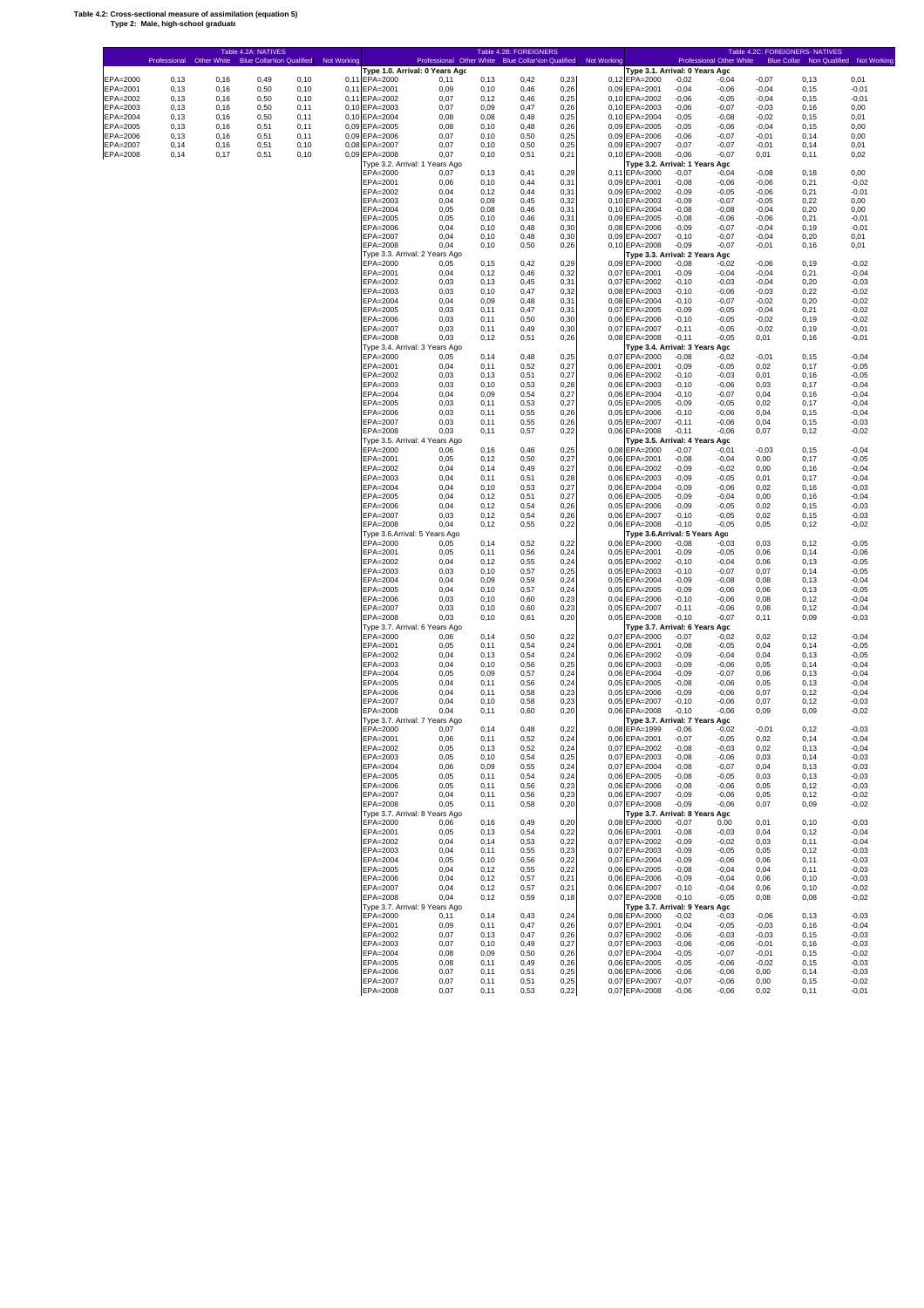#### **Table 4.3: Cross-sectional measure of assimilation (equation 5). Type 3: Male, some college / vocational training**

'n

|                      | Professional Other White |              | Table 4.3A: NATIVES<br>Blue Collar Non Qualified Not Working |              |                                | Professional Other White Blue Collar Von Qualified Not Working |                | Table 4.3B: FOREIGNERS |                |              |                                                 |                    | Professional Other White |               | Table 4.3C: FOREIGNERS- NATIVES | Blue Collar  Non Qualified  Not Working |
|----------------------|--------------------------|--------------|--------------------------------------------------------------|--------------|--------------------------------|----------------------------------------------------------------|----------------|------------------------|----------------|--------------|-------------------------------------------------|--------------------|--------------------------|---------------|---------------------------------|-----------------------------------------|
| EPA=2000             | 0,35                     | 0,24         | 0,27                                                         | 0,04         | 0,11 EPA=2000                  | Type 1.0. Arrival: 0 Years Ago<br>0.17                         | 0, 15          | 0,38                   | 0, 19          |              | Type 3.1. Arrival: 0 Years Agc<br>0,11 EPA=2000 | $-0,18$            | $-0,08$                  | 0,11          | 0, 15                           | 0,00                                    |
| EPA=2001             | 0,35                     | 0,23         | 0,28                                                         | 0,04         | 0,10 EPA=2001                  | 0, 15                                                          | 0,12           | 0,43                   | 0,22           |              | 0.08 EPA=2001                                   | $-0,20$            | $-0, 11$                 | 0,14          | 0, 18                           | $-0,02$                                 |
| EPA=2002             | 0,35                     | 0,23         | 0,28                                                         | 0,04         | 0,10 EPA=2002                  | 0,12                                                           | 0,14           | 0,43                   | 0,22           |              | 0.09 EPA=2002                                   | $-0,23$            | $-0,09$                  | 0, 15         | 0,18                            | $-0,01$                                 |
| EPA=2003<br>EPA=2004 | 0,35<br>0,35             | 0,24<br>0,23 | 0,28<br>0,28                                                 | 0,04<br>0,04 | 0,10 EPA=2003<br>0,09 EPA=2004 | 0,11<br>0,13                                                   | 0.11<br>0.10   | 0,45<br>0,45           | 0,23<br>0,22   |              | 0,10 EPA=2003<br>0,10 EPA=2004                  | $-0,23$<br>$-0,22$ | $-0,12$<br>$-0, 13$      | 0,16<br>0,17  | 0, 19<br>0,18                   | 0,00<br>0,00                            |
| EPA=2005             | 0,34                     | 0,24         | 0,29                                                         | 0,04         | 0,09 EPA=2005                  | 0,12                                                           | 0,12           | 0,45                   | 0,22           |              | 0.08 EPA=2005                                   | $-0,21$            | $-0,12$                  | 0, 16         | 0,18                            | $-0,01$                                 |
| EPA=2006<br>EPA=2007 | 0,34<br>0,36             | 0,24<br>0,24 | 0,29<br>0,29                                                 | 0,04<br>0,04 | 0,08 EPA=2006<br>0,08 EPA=2007 | 0,11<br>0,11                                                   | 0,12<br>0,12   | 0,47<br>0,47           | 0,21<br>0,21   |              | 0.08 EPA=2006<br>0.09 EPA=2007                  | $-0,23$<br>$-0,25$ | $-0,12$<br>$-0,11$       | 0,18<br>0, 19 | 0,17<br>0,17                    | 0,00<br>0,01                            |
| EPA=2008             | 0,36                     | 0,24         | 0,28                                                         | 0,04         | 0,08 EPA=2008                  | 0,12                                                           | 0,12           | 0,48                   | 0, 18          |              | 0.10 EPA=2008                                   | $-0,24$            | $-0,12$                  | 0,20          | 0,14                            | 0,02                                    |
|                      |                          |              |                                                              |              | EPA=2000                       | Type 1.1. Arrival: 1 Years Ago<br>0.10                         |                | 0,38                   | 0,25           |              | Type 3.2. Arrival: 1 Years Agc<br>0,11 EPA=2000 |                    | $-0,08$                  | 0,11          | 0,21                            | 0,00                                    |
|                      |                          |              |                                                              |              | EPA=2001                       | 0,09                                                           | 0, 16<br>0,13  | 0,42                   | 0,28           |              | 0.08 EPA=2001                                   | $-0,24$<br>$-0,26$ | $-0, 10$                 | 0,14          | 0,24                            | $-0,02$                                 |
|                      |                          |              |                                                              |              | EPA=2002                       | 0,07                                                           | 0.15           | 0,42                   | 0,27           |              | 0.09 EPA=2002                                   | $-0,28$            | $-0,09$                  | 0.14          | 0,23                            | $-0,01$                                 |
|                      |                          |              |                                                              |              | EPA=2003<br>EPA=2004           | 0,07<br>0,08                                                   | 0,12<br>0, 10  | 0,44<br>0,45           | 0,28<br>0,27   |              | 0,09 EPA=2003<br>0,09 EPA=2004                  | $-0,28$<br>$-0,27$ | $-0,12$<br>$-0,13$       | 0.15<br>0, 16 | 0,25<br>0,23                    | 0,00<br>0,00                            |
|                      |                          |              |                                                              |              | EPA=2005                       | 0,08                                                           | 0,13           | 0,44                   | 0,28           |              | 0,08 EPA=2005                                   | $-0,26$            | $-0, 11$                 | 0, 15         | 0,24                            | $-0,01$                                 |
|                      |                          |              |                                                              |              | EPA=2006<br>EPA=2007           | 0,07<br>0,06                                                   | 0,13<br>0,12   | 0,46<br>0,46           | 0,27<br>0,27   |              | 0,08 EPA=2006<br>0,08 EPA=2007                  | $-0,28$<br>$-0,29$ | $-0,11$<br>$-0,11$       | 0,17<br>0,17  | 0,23<br>0,23                    | $-0,01$<br>0,01                         |
|                      |                          |              |                                                              |              | EPA=2008                       | 0,07<br>Type 1.2. Arrival: 2 Years Ago                         | 0, 13          | 0,48                   | 0,23           |              | 0,09 EPA=2008                                   | $-0,29$            | $-0,11$                  | 0,20          | 0, 19                           | 0,01                                    |
|                      |                          |              |                                                              |              | EPA=2000                       | 0,08                                                           | 0, 19          | 0,40                   | 0,25           | 0,08         | Type 3.3. Arrival: 2 Years Agc<br>EPA=2000      | $-0,27$            | $-0.05$                  | 0,13          | 0,21                            | $-0.02$                                 |
|                      |                          |              |                                                              |              | EPA=2001                       | 0,07                                                           | 0, 15          | 0,44                   | 0,28           | 0,07         | EPA=2001                                        | $-0,28$            | $-0.08$                  | 0, 16         | 0,24                            | $-0.04$                                 |
|                      |                          |              |                                                              |              | EPA=2002<br>EPA=2003           | 0,05<br>0,05                                                   | 0,17<br>0, 13  | 0,44<br>0,46           | 0,27<br>0,29   | 0.07<br>0.07 | EPA=2002<br>EPA=2003                            | $-0,29$<br>$-0,30$ | $-0,06$<br>$-0,10$       | 0, 16<br>0,17 | 0,23<br>0,25                    | $-0.03$<br>$-0.02$                      |
|                      |                          |              |                                                              |              | EPA=2004                       | 0,06                                                           | 0,12           | 0,47                   | 0,28           | 0.07         | EPA=2004                                        | $-0,29$            | $-0,11$                  | 0, 19         | 0,24                            | $-0.02$                                 |
|                      |                          |              |                                                              |              | EPA=2005<br>EPA=2006           | 0,06<br>0,05                                                   | 0, 15<br>0, 15 | 0,46<br>0,48           | 0,28<br>0,26   | 0,06<br>0,06 | EPA=2005<br>EPA=2006                            | $-0,28$<br>$-0,30$ | $-0.09$<br>$-0.09$       | 0,17<br>0, 19 | 0,24<br>0,22                    | $-0.02$<br>$-0.02$                      |
|                      |                          |              |                                                              |              | EPA=2007                       | 0,05                                                           | 0,14           | 0,48                   | 0,27           | 0,07         | EPA=2007                                        | $-0,31$            | $-0.09$                  | 0, 19         | 0,23                            | $-0,01$                                 |
|                      |                          |              |                                                              |              | EPA=2008                       | 0,05                                                           | 0, 15          | 0,50                   | 0,23           | 0,07         | EPA=2008                                        | $-0,31$            | $-0.09$                  | 0,22          | 0, 19                           | $-0,01$                                 |
|                      |                          |              |                                                              |              | EPA=2000                       | Type 1.3. Arrival: 3 Years Ago<br>0,08                         | 0,18           | 0,46                   | 0,22           | 0.07         | Type 3.4. Arrival: 3 Years Agc<br>EPA=2000      | $-0,27$            | $-0.06$                  | 0,18          | 0,18                            | $-0.04$                                 |
|                      |                          |              |                                                              |              | EPA=2001                       | 0,07                                                           | 0,14           | 0,50                   | 0,24           | 0,05         | EPA=2001                                        | $-0,28$            | $-0.09$                  | 0,22          | 0,20                            | $-0.05$                                 |
|                      |                          |              |                                                              |              | EPA=2002<br>EPA=2003           | 0,05<br>0,05                                                   | 0,16<br>0, 13  | 0,49<br>0,51           | 0,24<br>0,25   | 0,06<br>0,06 | EPA=2002<br>EPA=2003                            | $-0,29$<br>$-0,29$ | $-0,07$<br>$-0,11$       | 0,21<br>0,23  | 0,20<br>0,21                    | $-0.04$<br>$-0.04$                      |
|                      |                          |              |                                                              |              | EPA=2004                       | 0,06                                                           | 0,12           | 0.53                   | 0,24           | 0,06         | EPA=2004                                        | $-0,29$            | $-0,12$                  | 0,24          | 0,20                            | $-0.03$                                 |
|                      |                          |              |                                                              |              | EPA=2005<br>EPA=2006           | 0,06<br>0,05                                                   | 0,14<br>0,14   | 0,51<br>0,54           | 0,24<br>0,23   | 0,05<br>0,05 | EPA=2005<br>EPA=2006                            | $-0,28$<br>$-0,30$ | $-0,10$<br>$-0,10$       | 0,22<br>0,24  | 0,20<br>0, 19                   | $-0.04$<br>$-0.04$                      |
|                      |                          |              |                                                              |              | EPA=2007                       | 0,05                                                           | 0,14           | 0,54                   | 0,23           |              | 0.05 EPA=2007                                   | $-0,31$            | $-0,10$                  | 0,25          | 0, 19                           | $-0.03$                                 |
|                      |                          |              |                                                              |              | EPA=2008                       | 0,05                                                           | 0,14           | 0,55                   | 0,20           |              | 0,06 EPA=2008                                   | $-0,31$            | $-0, 10$                 | 0,27          | 0, 16                           | $-0,02$                                 |
|                      |                          |              |                                                              |              | EPA=2000                       | Type 1.4. Arrival: 4 Years Ago<br>0,09                         | 0, 19          | 0,43                   | 0,21           | 0.07         | Type 3.5. Arrival: 4 Years Agc<br>EPA=2000      | $-0,25$            | $-0,04$                  | 0, 16         | 0,18                            | $-0.04$                                 |
|                      |                          |              |                                                              |              | EPA=2001                       | 0,08                                                           | 0, 15          | 0,47                   | 0,24           |              | 0,05 EPA=2001                                   | $-0,27$            | $-0,08$                  | 0.19          | 0,20                            | $-0,05$                                 |
|                      |                          |              |                                                              |              | EPA=2002<br>EPA=2003           | 0,06<br>0,06                                                   | 0, 18<br>0,14  | 0,47<br>0,49           | 0,23<br>0,25   |              | 0,06 EPA=2002<br>0,06 EPA=2003                  | $-0,29$<br>$-0,29$ | $-0,06$<br>$-0, 10$      | 0, 19<br>0,21 | 0, 19<br>0,21                   | $-0,04$<br>$-0,03$                      |
|                      |                          |              |                                                              |              | EPA=2004                       | 0,07                                                           | 0, 13          | 0,51                   | 0,24           |              | 0.06 EPA=2004                                   | $-0,28$            | $-0,11$                  | 0,22          | 0,20                            | $-0,03$                                 |
|                      |                          |              |                                                              |              | EPA=2005<br>EPA=2006           | 0,07<br>0,06                                                   | 0, 15<br>0, 15 | 0,49<br>0,52           | 0,24<br>0,23   | 0,05         | EPA=2005<br>0,05 EPA=2006                       | $-0,27$<br>$-0,29$ | $-0,09$<br>$-0.09$       | 0,20<br>0,22  | 0,20<br>0, 19                   | $-0.04$<br>$-0.03$                      |
|                      |                          |              |                                                              |              | EPA=2007                       | 0,05                                                           | 0,15           | 0,52                   | 0,23           |              | 0,05 EPA=2007                                   | $-0,30$            | $-0.09$                  | 0,23          | 0, 19                           | $-0.02$                                 |
|                      |                          |              |                                                              |              | EPA=2008                       | 0,06<br>Type 1.5. Arrival: 5 Years Ago                         | 0, 15          | 0,53                   | 0,20           |              | 0,06 EPA=2008<br>Type 3.6.Arrival: 5 Years Ago  | $-0,30$            | $-0,09$                  | 0,25          | 0, 16                           | $-0,02$                                 |
|                      |                          |              |                                                              |              | EPA=2000                       | 0,09                                                           | 0,17           | 0,49                   | 0, 19          | 0.06         | EPA=2000                                        | $-0,26$            | $-0.07$                  | 0,22          | 0,15                            | $-0.05$                                 |
|                      |                          |              |                                                              |              | EPA=2001<br>EPA=2002           | 0,07<br>0,06                                                   | 0, 13<br>0, 15 | 0,53<br>0.53           | 0,21<br>0,21   | 0,05         | 0,05 EPA=2001<br>EPA=2002                       | $-0,27$            | $-0, 10$                 | 0,25          | 0,17                            | $-0.06$                                 |
|                      |                          |              |                                                              |              | EPA=2003                       | 0,05                                                           | 0,12           | 0,55                   | 0,22           | 0,05         | EPA=2003                                        | $-0,29$<br>$-0,29$ | $-0,08$<br>$-0,11$       | 0,25<br>0,27  | 0,17<br>0,18                    | $-0.05$<br>$-0.05$                      |
|                      |                          |              |                                                              |              | EPA=2004                       | 0,07                                                           | 0,11           | 0,57                   | 0,21           | 0,05         | EPA=2004                                        | $-0,29$            | $-0,12$                  | 0,28          | 0,17                            | $-0.04$                                 |
|                      |                          |              |                                                              |              | EPA=2005<br>EPA=2006           | 0,06<br>0,05                                                   | 0, 13<br>0, 13 | 0,55<br>0,58           | 0,21<br>0,20   | 0,04         | EPA=2005<br>0,04 EPA=2006                       | $-0,28$<br>$-0,29$ | $-0,11$<br>$-0,11$       | 0,26<br>0,28  | 0,17<br>0, 16                   | $-0.04$<br>$-0.04$                      |
|                      |                          |              |                                                              |              | EPA=2007                       | 0,05                                                           | 0,13           | 0,58                   | 0,20           |              | 0,04 EPA=2007                                   | $-0,31$            | $-0,11$                  | 0,29          | 0, 16                           | $-0.03$                                 |
|                      |                          |              |                                                              |              | EPA=2008                       | 0,06<br>Type 1.6. Arrival: 6 Years Ago                         | 0, 13          | 0.59                   | 0,17           |              | 0,05 EPA=2008<br>Type 3.7. Arrival: 6 Years Agc | $-0,30$            | $-0,11$                  | 0,31          | 0, 13                           | $-0,03$                                 |
|                      |                          |              |                                                              |              | EPA=2000                       | 0,10                                                           | 0,17           | 0,47                   | 0, 19          |              | 0,07 EPA=2000                                   | $-0,25$            | $-0.06$                  | 0,20          | 0, 15                           | $-0.04$                                 |
|                      |                          |              |                                                              |              | EPA=2001<br>EPA=2002           | 0,08<br>0,06                                                   | 0,14<br>0,16   | 0,52<br>0,52           | 0,21<br>0,21   |              | 0,05 EPA=2001<br>0.06 EPA=2002                  | $-0,27$<br>$-0,28$ | $-0.09$<br>$-0,08$       | 0,24<br>0,23  | 0,17<br>0,17                    | $-0.05$<br>$-0.04$                      |
|                      |                          |              |                                                              |              | EPA=2003                       | 0,06                                                           | 0.13           | 0,54                   | 0,22           |              | 0,06 EPA=2003                                   | $-0,28$            | $-0,11$                  | 0,25          | 0,18                            | $-0.04$                                 |
|                      |                          |              |                                                              |              | EPA=2004                       | 0,07                                                           | 0.11           | 0,55                   | 0,21           |              | 0,06 EPA=2004                                   | $-0,28$            | $-0,12$                  | 0,26          | 0,17                            | $-0.03$                                 |
|                      |                          |              |                                                              |              | EPA=2005<br>EPA=2006           | 0,07<br>0,06                                                   | 0.13<br>0,13   | 0,54<br>0,56           | 0,21<br>0,20   |              | 0,05 EPA=2005<br>0,05 EPA=2006                  | $-0,27$<br>$-0,28$ | $-0, 10$<br>$-0,11$      | 0,24<br>0,27  | 0,17<br>0, 16                   | $-0.04$<br>$-0.04$                      |
|                      |                          |              |                                                              |              | EPA=2007                       | 0,06                                                           | 0.13           | 0,56                   | 0,20           |              | 0,05 EPA=2007                                   | $-0,30$            | $-0, 10$                 | 0,27          | 0.16                            | $-0.03$                                 |
|                      |                          |              |                                                              |              | EPA=2008                       | 0,06<br>Type 1.7. Arrival: 7 Years Ago                         | 0,13           | 0,57                   | 0,17           |              | 0,06 EPA=2008<br>Type 3.7. Arrival: 7 Years Agc | $-0,30$            | $-0,11$                  | 0,29          | 0,13                            | $-0,02$                                 |
|                      |                          |              |                                                              |              | EPA=2000                       | 0,12                                                           | 0,18           | 0,45                   | 0, 19          |              | 0.07 EPA=1999                                   | $-0,23$            | $-0.06$                  | 0,17          | 0,15                            | $-0.03$                                 |
|                      |                          |              |                                                              |              | EPA=2001<br>EPA=2002           | 0, 10<br>0,08                                                  | 0,14<br>0,16   | 0,49<br>0,49           | 0,21<br>0,20   |              | 0,06 EPA=2001<br>0.06 EPA=2002                  | $-0,25$<br>-0,27   | $-0,09$<br>-0,07         | 0,21<br>0,21  | 0,17<br>0,17                    | $-0.04$<br>-0.04                        |
|                      |                          |              |                                                              |              | EPA=2003                       | 0,08                                                           | 0,13           | 0,51                   | 0,22           |              | 0,07 EPA=2003                                   | $-0,27$            | $-0,11$                  | 0,23          | 0, 18                           | $-0,03$                                 |
|                      |                          |              |                                                              |              | EPA=2004<br>EPA=2005           | 0,09<br>0,08                                                   | 0,12<br>0,14   | 0,52<br>0,51           | 0,21<br>0,21   |              | 0,07 EPA=2004<br>0,06 EPA=2005                  | $-0,26$<br>$-0,26$ | $-0,12$<br>$-0, 10$      | 0,24<br>0,22  | 0,17<br>0,17                    | $-0,03$<br>$-0,03$                      |
|                      |                          |              |                                                              |              | EPA=2006                       | 0,07                                                           | 0,14           | 0,54                   | 0,20           |              | 0,05 EPA=2006                                   | $-0,27$            | $-0, 10$                 | 0,24          | 0, 16                           | $-0,03$                                 |
|                      |                          |              |                                                              |              | EPA=2007<br>EPA=2008           | 0,07                                                           | 0,14           | 0,54                   | 0,20           |              | 0,06 EPA=2007                                   | $-0,29$            | $-0, 10$                 | 0,25          | 0, 16                           | $-0,02$                                 |
|                      |                          |              |                                                              |              |                                | 0,08<br>Type 1.8. Arrival: 8 Years Ago                         | 0,14           | 0,55                   | 0,17           |              | 0,06 EPA=2008<br>Type 3.7. Arrival: 8 Years Agc | $-0,28$            | $-0, 10$                 | 0,27          | 0, 13                           | $-0,02$                                 |
|                      |                          |              |                                                              |              | EPA=2000                       | 0,09                                                           | 0,20           | 0,46                   | 0,17           |              | 0,08 EPA=2000                                   | $-0,25$            | $-0,04$                  | 0, 19         | 0, 13                           | $-0,03$                                 |
|                      |                          |              |                                                              |              | EPA=2001<br>EPA=2002           | 0,08<br>0,06                                                   | 0, 16<br>0,18  | 0,51<br>0,50           | 0, 19<br>0, 19 |              | 0,06 EPA=2001<br>0.06 EPA=2002                  | $-0,27$<br>$-0,28$ | $-0,07$<br>$-0,05$       | 0,23<br>0,22  | 0, 15<br>0, 15                  | $-0,04$<br>$-0,04$                      |
|                      |                          |              |                                                              |              | EPA=2003                       | 0,06                                                           | 0,14           | 0,53                   | 0,20           |              | 0,07 EPA=2003                                   | $-0,28$            | $-0,09$                  | 0,24          | 0, 16                           | $-0,03$                                 |
|                      |                          |              |                                                              |              | EPA=2004<br>EPA=2005           | 0,07<br>0,07                                                   | 0, 13<br>0,16  | 0,54<br>0,53           | 0, 19<br>0, 19 |              | 0,07 EPA=2004<br>0,06 EPA=2005                  | $-0,28$<br>$-0,27$ | $-0, 10$<br>$-0,08$      | 0,26<br>0,23  | 0, 15<br>0, 15                  | $-0,03$<br>$-0,03$                      |
|                      |                          |              |                                                              |              | EPA=2006                       | 0,06                                                           | 0, 15          | 0,55                   | 0, 18          |              | 0,05 EPA=2006                                   | $-0,28$            | $-0,09$                  | 0,26          | 0,14                            | $-0,03$                                 |
|                      |                          |              |                                                              |              | EPA=2007<br>EPA=2008           | 0,06<br>0,06                                                   | 0, 15          | 0,55<br>0,56           | 0,18           |              | 0,06 EPA=2007<br>0,07 EPA=2008                  | $-0,30$<br>$-0,30$ | $-0,08$                  | 0,26          | 0,14                            | $-0,02$                                 |
|                      |                          |              |                                                              |              |                                | Type 1.9. Arrival: 9 Years Ago                                 | 0, 15          |                        | 0,16           |              | Type 3.7. Arrival: 9 Years Agc                  |                    | $-0,09$                  | 0,28          | 0,12                            | $-0,01$                                 |
|                      |                          |              |                                                              |              | EPA=2000                       | 0,17                                                           | 0,17           | 0,39                   | 0,20           |              | 0.08 EPA=2000                                   | $-0,18$            | $-0,07$                  | 0,12          | 0, 16                           | $-0,03$                                 |
|                      |                          |              |                                                              |              | EPA=2001<br>EPA=2002           | 0, 15<br>0,12                                                  | 0,14<br>0, 16  | 0,44<br>0,44           | 0,22<br>0,22   |              | 0.06 EPA=2001<br>0,07 EPA=2002                  | $-0,20$<br>$-0,23$ | $-0, 10$<br>$-0,08$      | 0,16<br>0,16  | 0, 18<br>0,18                   | $-0,04$<br>$-0,03$                      |
|                      |                          |              |                                                              |              | EPA=2003                       | 0,11                                                           | 0,13           | 0,46                   | 0,23           |              | 0,07 EPA=2003                                   | $-0,23$            | $-0,11$                  | 0, 18         | 0, 19                           | $-0,03$                                 |
|                      |                          |              |                                                              |              | EPA=2004<br>EPA=2005           | 0, 13<br>0,12                                                  | 0.11<br>0,13   | 0,47<br>0,46           | 0,22<br>0,22   |              | 0,07 EPA=2004<br>0,06 EPA=2005                  | $-0,22$<br>$-0,22$ | $-0,12$<br>$-0,11$       | 0, 18<br>0,17 | 0,18<br>0, 18                   | $-0,02$<br>$-0,03$                      |
|                      |                          |              |                                                              |              | EPA=2006                       | 0,11                                                           | 0,13           | 0,48                   | 0,21           |              | 0,06 EPA=2006                                   | $-0,23$            | $-0,11$                  | 0, 19         | 0,17                            | $-0,03$                                 |
|                      |                          |              |                                                              |              | EPA=2007<br>EPA=2008           | 0, 10<br>0,12                                                  | 0, 13<br>0,13  | 0,49<br>0,50           | 0,22<br>0, 18  |              | 0,06 EPA=2007<br>0.07 EPA=2008                  | $-0,25$<br>$-0,24$ | $-0, 10$<br>$-0,11$      | 0,20<br>0,21  | 0, 18<br>0,15                   | $-0,02$<br>$-0.01$                      |
|                      |                          |              |                                                              |              |                                |                                                                |                |                        |                |              |                                                 |                    |                          |               |                                 |                                         |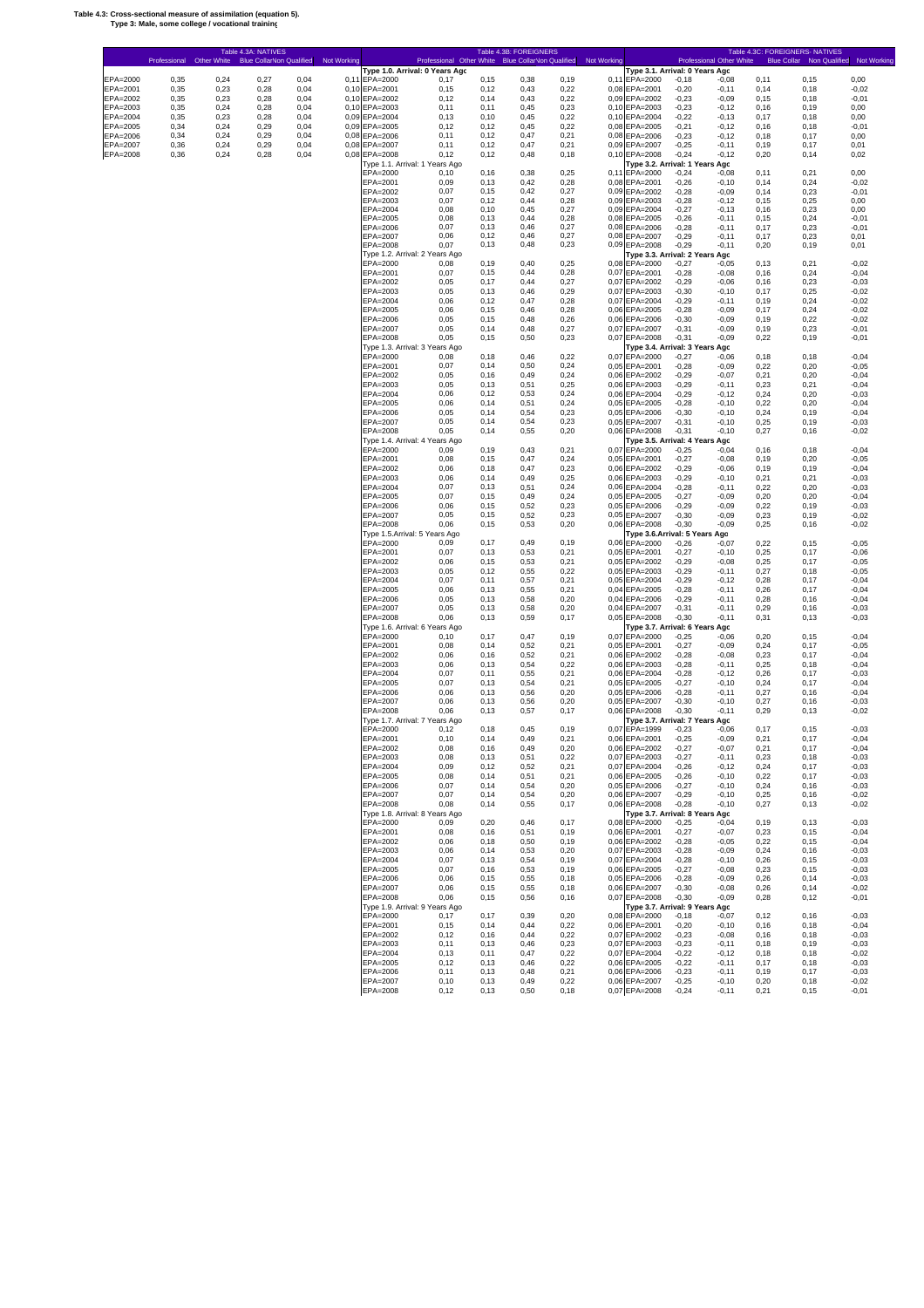#### **Table 4.4: Cross-sectional measure of assimilation (equation 5) Type 4: Male, college graduate**

r

|                      | Professional Other White Blue Collar Non Qualified |              |              |              | Not Working  |                      | Professional Other White Blue Collar Non Qualified<br>Type 1.0. Arrival: 0 Years Agc |                |              |                | <b>Not Working</b> | Type 3.1. Arrival: 0 Years Agc                  |                    | Professional Other White |                | <b>Blue Collar</b> Non Qualified | Not Working  |
|----------------------|----------------------------------------------------|--------------|--------------|--------------|--------------|----------------------|--------------------------------------------------------------------------------------|----------------|--------------|----------------|--------------------|-------------------------------------------------|--------------------|--------------------------|----------------|----------------------------------|--------------|
| EPA=2000             | 0,84                                               | 0,07         | 0,03         | 0,01         | 0,05         | EPA=2000             | 0,59                                                                                 | 0,09           | 0, 15        | 0,09           |                    | 0,09 EPA=2000                                   | $-0,26$            | 0,02                     | 0,12           | 0,08                             | 0,04         |
| EPA=2001<br>EPA=2002 | 0,85<br>0,85                                       | 0,07<br>0,07 | 0,03<br>0,03 | 0,01<br>0,01 | 0.05<br>0,05 | EPA=2001<br>EPA=2002 | 0,56<br>0,49                                                                         | 0,08<br>0,11   | 0,18<br>0,20 | 0,11<br>0,12   |                    | 0,07 EPA=2001<br>0,09 EPA=2002                  | $-0,29$<br>$-0,36$ | 0,01<br>0,03             | 0, 15<br>0,17  | 0,10<br>0,11                     | 0,03<br>0,04 |
| EPA=2003             | 0,85                                               | 0,08         | 0,03         | 0,01         | 0,05         | EPA=2003             | 0,48                                                                                 | 0,09           | 0,21         | 0,13           |                    | 0,10 EPA=2003                                   | $-0,37$            | 0,01                     | 0, 18          | 0,12                             | 0.05         |
| EPA=2004             | 0,85<br>0.85                                       | 0,07<br>0,08 | 0,03         | 0,01         | 0,04<br>0,04 | EPA=2004<br>EPA=2005 | 0,53                                                                                 | 0,07<br>0,09   | 0,20<br>0,20 | 0,11<br>0,12   |                    | 0,09 EPA=2004<br>0,08 EPA=2005                  | $-0,32$<br>$-0,33$ | 0,00                     | 0,17<br>0,17   | 0,11<br>0,11                     | 0.05<br>0,04 |
| EPA=2005<br>EPA=2006 | 0.85                                               | 0,08         | 0,03<br>0,03 | 0,01<br>0,01 | 0,04         | EPA=2006             | 0,51<br>0,48                                                                         | 0, 10          | 0,23         | 0,12           |                    | 0,08 EPA=2006                                   | $-0,37$            | 0,01<br>0,02             | 0,20           | 0,11                             | 0,04         |
| EPA=2007             | 0.86                                               | 0,07         | 0,03         | 0,01         | 0,04         | EPA=2007             | 0,46                                                                                 | 0, 10          | 0,23         | 0,12           |                    | 0,09 EPA=2007                                   | $-0,39$            | 0,02                     | 0,20           | 0,12                             | 0.05         |
| EPA=2008             | 0,86                                               | 0,07         | 0,03         | 0,01         | 0,04         | EPA=2008             | 0,49<br>Type 1.1. Arrival: 1 Years Ago                                               | 0,09           | 0,22         | 0,10           |                    | 0.09 EPA=2008<br>Type 3.2. Arrival: 1 Years Agc | $-0,37$            | 0,02                     | 0,20           | 0,09                             | 0,06         |
|                      |                                                    |              |              |              |              | EPA=2000             | 0,45                                                                                 | 0,12           | 0,18         | 0,14           |                    | 0,11 EPA=2000                                   | $-0,39$            | 0,05                     | 0, 16          | 0,13                             | 0,06         |
|                      |                                                    |              |              |              |              | EPA=2001<br>EPA=2002 | 0,42<br>0,36                                                                         | 0,11<br>0, 13  | 0,22<br>0,23 | 0,17<br>0,18   |                    | 0,09 EPA=2001<br>0,10 EPA=2002                  | $-0,42$<br>$-0,49$ | 0,03<br>0,06             | 0, 19<br>0,21  | 0,16<br>0,17                     | 0,04<br>0,06 |
|                      |                                                    |              |              |              |              | EPA=2003             | 0,35                                                                                 | 0,11           | 0,25         | 0, 19          | 0,11               | EPA=2003                                        | $-0,50$            | 0,03                     | 0,22           | 0, 18                            | 0,07         |
|                      |                                                    |              |              |              |              | EPA=2004<br>EPA=2005 | 0,39<br>0,38                                                                         | 0,09<br>0,11   | 0,24<br>0,24 | 0,17<br>0,18   | 0, 11              | EPA=2004<br>0,09 EPA=2005                       | $-0,46$<br>$-0,47$ | 0,02<br>0,03             | 0,21<br>0,21   | 0,17<br>0,17                     | 0,06<br>0,05 |
|                      |                                                    |              |              |              |              | EPA=2006             | 0,35                                                                                 | 0,12           | 0,26         | 0, 18          |                    | 0,09 EPA=2006                                   | $-0,50$            | 0,04                     | 0,24           | 0,17                             | 0,05         |
|                      |                                                    |              |              |              |              | EPA=2007<br>EPA=2008 | 0,33<br>0,36                                                                         | 0,12<br>0,11   | 0,27<br>0,27 | 0, 18<br>0, 15 |                    | 0,10 EPA=2007<br>0,11 EPA=2008                  | $-0,52$<br>$-0,50$ | 0,04<br>0,04             | 0,24<br>0,24   | 0,17<br>0,14                     | 0,07<br>0,07 |
|                      |                                                    |              |              |              |              |                      | Type 1.2. Arrival: 2 Years Ago                                                       |                |              |                |                    | Type 3.3. Arrival: 2 Years Agc                  |                    |                          |                |                                  |              |
|                      |                                                    |              |              |              |              | EPA=2000<br>EPA=2001 | 0,37<br>0,35                                                                         | 0, 16<br>0,14  | 0,22<br>0,25 | 0, 16<br>0, 19 |                    | 0,09 EPA=2000<br>0.08 EPA=2001                  | $-0,47$<br>$-0,50$ | 0,09<br>0,06             | 0, 19<br>0,23  | 0,15<br>0,18                     | 0,04<br>0,03 |
|                      |                                                    |              |              |              |              | EPA=2002             | 0,28                                                                                 | 0,17           | 0,27         | 0, 19          |                    | 0.09 EPA=2002                                   | $-0,56$            | 0,09                     | 0,24           | 0,19                             | 0,04         |
|                      |                                                    |              |              |              |              | EPA=2003<br>EPA=2004 | 0,28<br>0,32                                                                         | 0, 13<br>0,12  | 0,28<br>0,28 | 0,21<br>0, 19  |                    | 0,10 EPA=2003<br>0.09 EPA=2004                  | $-0,57$<br>$-0.53$ | 0,06<br>0,04             | 0,26<br>0,25   | 0,20<br>0,19                     | 0,05<br>0,05 |
|                      |                                                    |              |              |              |              | EPA=2005             | 0,30                                                                                 | 0,14           | 0,28         | 0,20           |                    | 0.08 EPA=2005                                   | $-0,54$            | 0,06                     | 0,25           | 0,19                             | 0,04         |
|                      |                                                    |              |              |              |              | EPA=2006             | 0,28                                                                                 | 0, 15          | 0,30         | 0, 19          |                    | 0.08 EPA=2006                                   | $-0,57$            | 0,07                     | 0,27           | 0,19                             | 0,04         |
|                      |                                                    |              |              |              |              | EPA=2007<br>EPA=2008 | 0,27<br>0,29                                                                         | 0, 15<br>0, 15 | 0,30<br>0,30 | 0,20<br>0,17   |                    | 0.09 EPA=2007<br>0,10 EPA=2008                  | $-0,59$<br>$-0,57$ | 0,07<br>0,07             | 0,28<br>0,28   | 0,19<br>0,16                     | 0,05<br>0,06 |
|                      |                                                    |              |              |              |              |                      | Type 1.3. Arrival: 3 Years Ago                                                       |                |              |                |                    | Type 3.4. Arrival: 3 Years Agc                  |                    |                          |                |                                  |              |
|                      |                                                    |              |              |              |              | EPA=2000<br>EPA=2001 | 0,38<br>0,36                                                                         | 0, 16<br>0, 13 | 0,25<br>0,29 | 0,14<br>0, 16  |                    | 0,08 EPA=2000<br>0,06 EPA=2001                  | $-0,46$<br>$-0,49$ | 0,08<br>0,06             | 0,22<br>0,26   | 0, 13<br>0,16                    | 0,03<br>0,02 |
|                      |                                                    |              |              |              |              | EPA=2002             | 0,29                                                                                 | 0, 16          | 0,30         | 0,17           |                    | 0,07 EPA=2002                                   | $-0,55$            | 0,09                     | 0,28           | 0,16                             | 0,03         |
|                      |                                                    |              |              |              |              | EPA=2003<br>EPA=2004 | 0,29<br>0,33                                                                         | 0, 13<br>0,11  | 0.32<br>0,32 | 0,18<br>0,17   |                    | 0.08 EPA=2003<br>0.08 EPA=2004                  | $-0,56$<br>$-0,52$ | 0,06<br>0,04             | 0,29<br>0,29   | 0,18<br>0,16                     | 0,03<br>0,03 |
|                      |                                                    |              |              |              |              | EPA=2005             | 0,31                                                                                 | 0,14           | 0,31         | 0,17           |                    | 0,07 EPA=2005                                   | $-0,53$            | 0,06                     | 0,29           | 0,16                             | 0,02         |
|                      |                                                    |              |              |              |              | EPA=2006<br>EPA=2007 | 0,28<br>0,27                                                                         | 0,14<br>0,14   | 0,34<br>0,34 | 0,17<br>0,17   |                    | 0,06 EPA=2006<br>0,07 EPA=2007                  | $-0,56$<br>$-0,59$ | 0,07<br>0,07             | 0,31<br>0,32   | 0,16<br>0,17                     | 0,03<br>0,04 |
|                      |                                                    |              |              |              |              | EPA=2008             | 0,30                                                                                 | 0,14           | 0,34         | 0,14           |                    | 0,08 EPA=2008                                   | $-0,56$            | 0,07                     | 0,32           | 0,14                             | 0,04         |
|                      |                                                    |              |              |              |              |                      | Type 1.4. Arrival: 4 Years Ago                                                       |                | 0,22         | 0,13           |                    | Type 3.5. Arrival: 4 Years Agc                  |                    |                          |                |                                  |              |
|                      |                                                    |              |              |              |              | EPA=2000<br>EPA=2001 | 0,42<br>0,39                                                                         | 0, 16<br>0,14  | 0.26         | 0, 15          |                    | 0,07 EPA=2000<br>0,06 EPA=2001                  | $-0,42$<br>$-0,45$ | 0,08<br>0,06             | 0, 19<br>0,23  | 0,12<br>0, 15                    | 0,02<br>0,02 |
|                      |                                                    |              |              |              |              | EPA=2002             | 0,33                                                                                 | 0,17           | 0.28         | 0, 16          |                    | 0,07 EPA=2002                                   | $-0,52$            | 0,09                     | 0,25           | 0, 15                            | 0,02         |
|                      |                                                    |              |              |              |              | EPA=2003<br>EPA=2004 | 0,32<br>0,37                                                                         | 0,14<br>0,12   | 0.29<br>0.29 | 0,17<br>0, 16  |                    | 0,08 EPA=2003<br>0,07 EPA=2004                  | $-0,53$<br>$-0,48$ | 0,06<br>0,04             | 0,27<br>0,26   | 0,17<br>0, 15                    | 0,03<br>0,03 |
|                      |                                                    |              |              |              |              | EPA=2005             | 0,35                                                                                 | 0,14           | 0.29         | 0, 16          |                    | 0,06 EPA=2005                                   | $-0,50$            | 0,06                     | 0,26           | 0, 15                            | 0,02         |
|                      |                                                    |              |              |              |              | EPA=2006<br>EPA=2007 | 0,32<br>0,30                                                                         | 0, 15<br>0, 15 | 0,31<br>0,32 | 0, 16<br>0, 16 |                    | 0,06 EPA=2006<br>0,07 EPA=2007                  | $-0,53$<br>$-0,55$ | 0,07<br>0,07             | 0,28<br>0,29   | 0,15<br>0,16                     | 0,02<br>0,03 |
|                      |                                                    |              |              |              |              | EPA=2008             | 0,33                                                                                 | 0, 15          | 0,31         | 0,14           |                    | 0,08 EPA=2008                                   | $-0,53$            | 0,07                     | 0,29           | 0, 13                            | 0,04         |
|                      |                                                    |              |              |              |              | EPA=2000             | Type 1.5.Arrival: 5 Years Ago<br>0,41                                                | 0, 15          | 0,26         | 0,12           |                    | Type 3.6.Arrival: 5 Years Ago<br>0,06 EPA=2000  | $-0,43$            | 0,07                     | 0,23           | 0,11                             | 0,02         |
|                      |                                                    |              |              |              |              | EPA=2001             | 0,38                                                                                 | 0,12           | 0,30         | 0,14           |                    | 0,05 EPA=2001                                   | $-0,47$            | 0,05                     | 0,28           | 0,13                             | 0,01         |
|                      |                                                    |              |              |              |              | EPA=2002<br>EPA=2003 | 0,32<br>0,31                                                                         | 0, 15<br>0,12  | 0,32<br>0,34 | 0, 15<br>0, 16 |                    | 0,06 EPA=2002<br>0,07 EPA=2003                  | $-0,53$<br>$-0,54$ | 0,08<br>0,05             | 0,30<br>0,32   | 0,14<br>0, 15                    | 0,01<br>0,02 |
|                      |                                                    |              |              |              |              | EPA=2004             | 0,35                                                                                 | 0, 10          | 0,34         | 0, 15          |                    | 0,06 EPA=2004                                   | $-0,50$            | 0,03                     | 0,31           | 0,14                             | 0,02         |
|                      |                                                    |              |              |              |              | EPA=2005             | 0,33                                                                                 | 0, 13<br>0, 13 | 0,33         | 0, 15          |                    | 0,06 EPA=2005                                   | $-0,51$            | 0,05                     | 0,31           | 0,14                             | 0,01         |
|                      |                                                    |              |              |              |              | EPA=2006<br>EPA=2007 | 0,30<br>0,29                                                                         | 0, 13          | 0,36<br>0,37 | 0, 15<br>0,15  |                    | 0,05 EPA=2006<br>0,06 EPA=2007                  | $-0,54$<br>$-0,57$ | 0,06<br>0,06             | 0,33<br>0,34   | 0,14<br>0,14                     | 0,01<br>0,02 |
|                      |                                                    |              |              |              |              | EPA=2008             | 0,32                                                                                 | 0, 13          | 0,36         | 0,12           |                    | 0,06 EPA=2008                                   | $-0,54$            | 0,06                     | 0,34           | 0,12                             | 0,03         |
|                      |                                                    |              |              |              |              | EPA=2000             | Type 1.6. Arrival: 6 Years Ago<br>0,44                                               | 0,14           | 0,24         | 0,11           |                    | Type 3.7. Arrival: 6 Years Agc<br>0,07 EPA=2000 | $-0,41$            | 0,07                     | 0,21           | 0,11                             | 0,02         |
|                      |                                                    |              |              |              |              | EPA=2001             | 0,41                                                                                 | 0,12           | 0,28         | 0, 13          |                    | 0,06 EPA=2001                                   | $-0,44$            | 0,05                     | 0,25           | 0,13                             | 0,01         |
|                      |                                                    |              |              |              |              | EPA=2002<br>EPA=2003 | 0,34<br>0,33                                                                         | 0,15<br>0,12   | 0,30<br>0,32 | 0,14<br>0, 15  |                    | 0,07 EPA=2002<br>0,07 EPA=2003                  | $-0,51$<br>$-0,51$ | 0,08<br>0,05             | 0,27<br>0,29   | 0,14<br>0,15                     | 0,02<br>0,03 |
|                      |                                                    |              |              |              |              | EPA=2004             | 0,38                                                                                 | 0, 10          | 0,31         | 0,14           |                    | 0,07 EPA=2004                                   | $-0,47$            | 0,03                     | 0,28           | 0,13                             | 0,03         |
|                      |                                                    |              |              |              |              | EPA=2005<br>EPA=2006 | 0,36<br>0,33                                                                         | 0, 13<br>0, 13 | 0,31<br>0,34 | 0,14<br>0,14   |                    | 0,06 EPA=2005<br>0,06 EPA=2006                  | $-0,49$<br>$-0,52$ | 0,05<br>0,05             | 0,28<br>0,31   | 0,14<br>0,13                     | 0,02<br>0,02 |
|                      |                                                    |              |              |              |              | EPA=2007             | 0,32                                                                                 | 0, 13          | 0,34         | 0,14           |                    | 0,07 EPA=2007                                   | $-0,54$            | 0,06                     | 0,31           | 0,14                             | 0,03         |
|                      |                                                    |              |              |              |              | EPA=2008             | 0,34<br>Type 1.7. Arrival: 7 Years Ago                                               | 0, 13          | 0,34         | 0,12           |                    | 0,07 EPA=2008<br>Type 3.7. Arrival: 7 Years Agc | $-0,51$            | 0,05                     | 0,31           | 0,11                             | 0,04         |
|                      |                                                    |              |              |              |              | EPA=2000             | 0,49                                                                                 | 0, 13          | 0,21         | 0,10           |                    | 0,07 EPA=1999                                   | $-0,36$            | 0,06                     | 0, 18          | 0,10                             | 0,02         |
|                      |                                                    |              |              |              |              | EPA=2001             | 0,46                                                                                 | 0,11           | 0,25         | 0,12           |                    | 0,06 EPA=2001                                   | $-0,39$            | 0,04                     | 0,22           | 0,12                             | 0,01         |
|                      |                                                    |              |              |              |              | EPA=2002<br>EPA=2003 | 0,39<br>0,38                                                                         | 0,14<br>0,12   | 0,27<br>0,29 | 0,13<br>0,14   |                    | 0,07 EPA=2002<br>0,08 EPA=2003                  | $-0,46$<br>$-0,47$ | 0,07<br>0,04             | 0,24<br>0,26   | 0,12<br>0, 13                    | 0,02<br>0,03 |
|                      |                                                    |              |              |              |              | EPA=2004             | 0,43                                                                                 | 0, 10          | 0,28         | 0,13           |                    | 0,07 EPA=2004                                   | $-0,42$            | 0,02                     | 0,25           | 0,12                             | 0,03         |
|                      |                                                    |              |              |              |              | EPA=2005<br>EPA=2006 | 0,41<br>0,38                                                                         | 0,12<br>0, 13  | 0,28<br>0,30 | 0, 13<br>0, 13 |                    | 0.06 EPA=2005<br>0,06 EPA=2006                  | $-0,44$<br>$-0,47$ | 0,04<br>0,05             | 0,25<br>0,27   | 0,12<br>0,12                     | 0,02<br>0,02 |
|                      |                                                    |              |              |              |              | EPA=2007             | 0,36                                                                                 | 0, 13          | 0,31         | 0, 13          |                    | 0,07 EPA=2007                                   | $-0,49$            | 0,05                     | 0,28           | 0,13                             | 0,03         |
|                      |                                                    |              |              |              |              | EPA=2008             | 0,39<br>Type 1.8. Arrival: 8 Years Ago                                               | 0,12           | 0,30         | 0,11           |                    | 0,08 EPA=2008<br>Type 3.7. Arrival: 8 Years Agc | $-0,47$            | 0,05                     | 0,28           | 0,10                             | 0,04         |
|                      |                                                    |              |              |              |              | EPA=2000             | 0,43                                                                                 | 0, 16          | 0,23         | 0,10           |                    | 0,08 EPA=2000                                   | $-0,41$            | 0,09                     | 0,20           | 0,10                             | 0,03         |
|                      |                                                    |              |              |              |              | EPA=2001<br>EPA=2002 | 0,40<br>0,34                                                                         | 0,14<br>0,17   | 0,27<br>0,29 | 0,12<br>0,13   |                    | 0,07 EPA=2001<br>0,08 EPA=2002                  | $-0,44$<br>$-0,51$ | 0,06<br>0, 10            | 0,24<br>0,26   | 0,11<br>0,12                     | 0,02<br>0,03 |
|                      |                                                    |              |              |              |              | EPA=2003             | 0,33                                                                                 | 0,14           | 0,31         | 0,14           |                    | 0,08 EPA=2003                                   | $-0,52$            | 0,06                     | 0,28           | 0,13                             | 0,04         |
|                      |                                                    |              |              |              |              | EPA=2004<br>EPA=2005 | 0,37<br>0,36                                                                         | 0,12<br>0,14   | 0,30<br>0,30 | 0,13<br>0,13   |                    | 0,08 EPA=2004<br>0,07 EPA=2005                  | $-0,48$<br>$-0,49$ | 0,04<br>0,07             | 0,28<br>0,27   | 0,12<br>0,12                     | 0,04<br>0,03 |
|                      |                                                    |              |              |              |              | EPA=2006             | 0,33                                                                                 | 0, 15          | 0,33         | 0,13           |                    | 0,07 EPA=2006                                   | $-0,52$            | 0,07                     | 0,30           | 0,12                             | 0,03         |
|                      |                                                    |              |              |              |              | EPA=2007             | 0,31                                                                                 | 0, 15          | 0,33         | 0,13           |                    | 0,08 EPA=2007                                   | $-0,54$            | 0,08                     | 0,31           | 0,12                             | 0,04         |
|                      |                                                    |              |              |              |              | EPA=2008             | 0,34<br>Type 1.9. Arrival: 9 Years Ago                                               | 0, 15          | 0,33         | 0,11           |                    | 0,08 EPA=2008<br>Type 3.7. Arrival: 9 Years Agc | $-0,52$            | 0,07                     | 0,30           | 0,10                             | 0,04         |
|                      |                                                    |              |              |              |              | EPA=2000             | 0,59                                                                                 | 0, 10          | 0,15         | 0,09           |                    | 0,06 EPA=2000                                   | $-0,25$            | 0,03                     | 0,13           | 0,08                             | 0,01         |
|                      |                                                    |              |              |              |              | EPA=2001<br>EPA=2002 | 0,56<br>0,49                                                                         | 0,09<br>0,12   | 0,18<br>0,21 | 0,11<br>0,12   |                    | 0,05 EPA=2001<br>0,06 EPA=2002                  | $-0,28$<br>$-0,35$ | 0,02<br>0,04             | 0, 16<br>0, 18 | 0,10<br>0,11                     | 0,01<br>0,02 |
|                      |                                                    |              |              |              |              | EPA=2003             | 0,49                                                                                 | 0, 10          | 0,22         | 0,13           |                    | 0,07 EPA=2003                                   | $-0,36$            | 0,02                     | 0, 19          | 0,12                             | 0,03         |
|                      |                                                    |              |              |              |              | EPA=2004<br>EPA=2005 | 0,53<br>0,52                                                                         | 0,08<br>0, 10  | 0,21<br>0,21 | 0,11<br>0,12   |                    | 0,06 EPA=2004<br>0,06 EPA=2005                  | $-0,32$<br>$-0,33$ | 0,01<br>0,02             | 0, 18<br>0, 18 | 0,11<br>0,11                     | 0,02<br>0,02 |
|                      |                                                    |              |              |              |              | EPA=2006             | 0,48                                                                                 | 0, 10          | 0,23         | 0,12           |                    | 0,06 EPA=2006                                   | $-0,37$            | 0,03                     | 0,20           | 0,11                             | 0,02         |
|                      |                                                    |              |              |              |              | EPA=2007<br>EPA=2008 | 0,47<br>0,50                                                                         | 0,11<br>0, 10  | 0,24<br>0,23 | 0,12<br>0,10   |                    | 0,06 EPA=2007<br>0,07 EPA=2008                  | $-0,39$<br>$-0,36$ | 0,03<br>0,03             | 0,21<br>0,21   | 0,12<br>0, 10                    | 0,03<br>0,03 |
|                      |                                                    |              |              |              |              |                      |                                                                                      |                |              |                |                    |                                                 |                    |                          |                |                                  |              |

Table 4.4A: NATIVES Table 4.4B: FOREIGNERS Table 4.4C: FOREIGNERS- NATIVES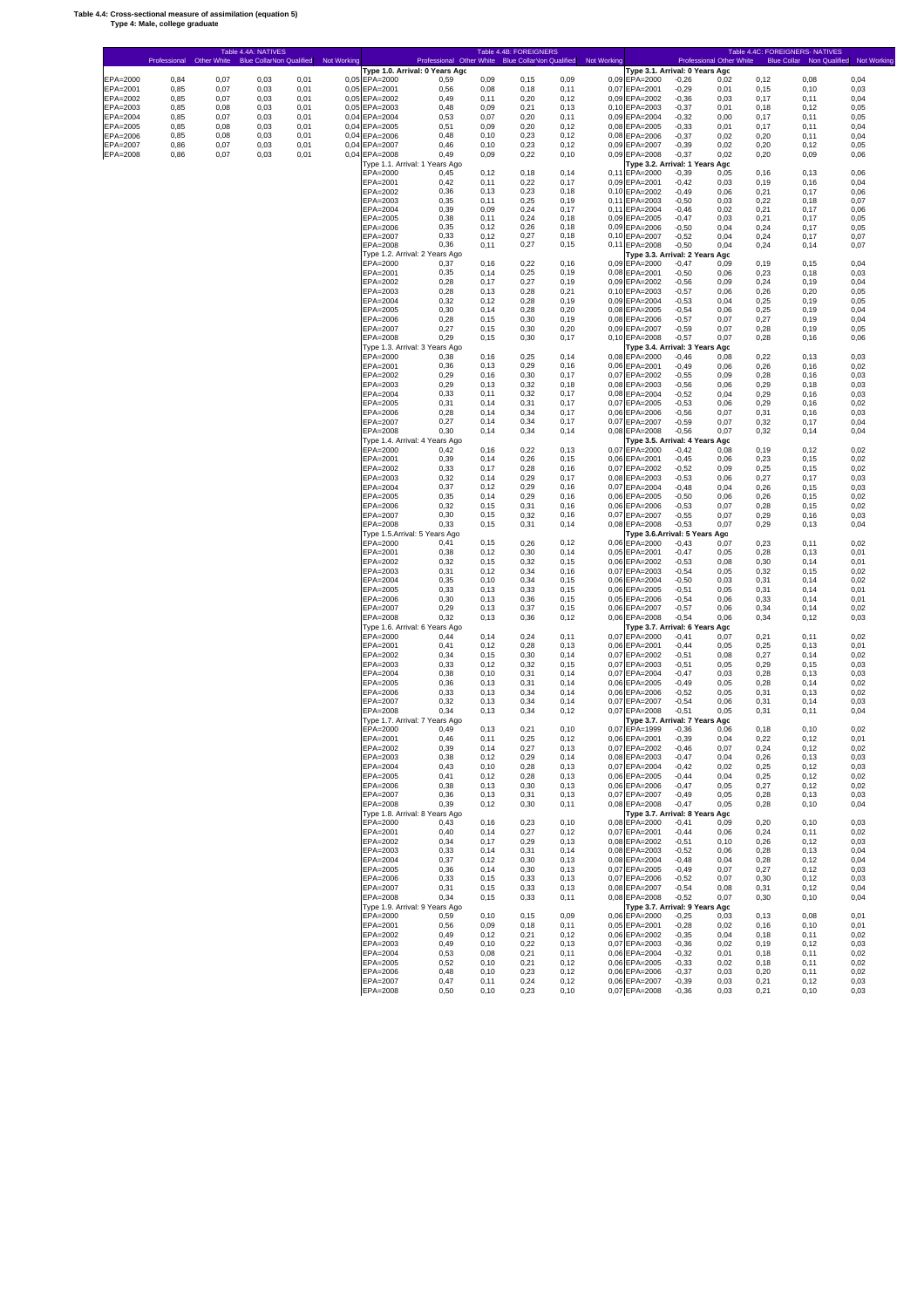#### **Table 4.5: Cross-sectional measure of assimilation (equation 5). Type 5: Women with some college/ vocational training**

Е

|                      | Professional | Other White  | Table 4.5A: NATIVES<br><b>Blue Collar Von Qualified</b> |              | Not Working |                                | Professional Other White Blue Collar Non Qualified |              | Table 4.5B: FOREIGNERS |              | Not Working   |                                                 |                    | Professional Other White |              | Table 4.5C: FOREIGNERS- NATIVES | <b>Blue Collar</b> Non Qualified Not Working |
|----------------------|--------------|--------------|---------------------------------------------------------|--------------|-------------|--------------------------------|----------------------------------------------------|--------------|------------------------|--------------|---------------|-------------------------------------------------|--------------------|--------------------------|--------------|---------------------------------|----------------------------------------------|
| EPA=2000             | 0,27         | 0,41         | 0,03                                                    | 0,04         |             | 0,23 EPA=2000                  | Type 1.0. Arrival: 0 Years Agc<br>0.10             | 0,30         | 0,03                   | 0,29         |               | Type 3.1. Arrival: 0 Years Agc<br>0,27 EPA=2000 | $-0,17$            | -0,11                    | 0,00         | 0,24                            | 0,04                                         |
| EPA=2001             | 0,28         | 0,41         | 0,04                                                    | 0,04         |             | 0,23 EPA=2001                  | 0,10                                               | 0,27         | 0,04                   | 0,35         |               | 0,24 EPA=2001                                   | $-0,18$            | $-0, 14$                 | 0,00         | 0,31                            | 0,01                                         |
| EPA=2002             | 0,28         | 0,42         | 0,04                                                    | 0,05         |             | 0,22 EPA=2002                  | 0,08                                               | 0,30         | 0,03                   | 0,34         |               | 0,25 EPA=2002                                   | $-0,20$            | $-0,11$                  | 0,00         | 0,29                            | 0,02                                         |
| EPA=2003<br>EPA=2004 | 0,28<br>0,29 | 0,42<br>0,42 | 0,04<br>0,04                                            | 0,05<br>0,05 |             | 0,22 EPA=2003<br>0,21 EPA=2004 | 0,08<br>0,09                                       | 0,25<br>0,23 | 0,04<br>0,04           | 0,37<br>0,36 |               | 0,27 EPA=2003<br>0,28 EPA=2004                  | $-0,20$<br>$-0,19$ | $-0,18$<br>$-0,19$       | 0,00<br>0,00 | 0,32<br>0,32                    | 0,06<br>0,07                                 |
| EPA=2005             | 0,28         | 0,43         | 0,04                                                    | 0,05         |             | 0,20 EPA=2005                  | 0,09                                               | 0,27         | 0,04                   | 0,36         |               | 0,24 EPA=2005                                   | $-0,19$            | $-0,16$                  | 0,00         | 0,32                            | 0,04                                         |
| EPA=2006             | 0,29         | 0,44         | 0,04                                                    | 0,05         |             | 0,19 EPA=2006                  | 0,08                                               | 0,28         | 0,04                   | 0,36         |               | 0,24 EPA=2006                                   | $-0,21$            | $-0, 15$                 | 0,00         | 0,31                            | 0,04                                         |
| EPA=2007<br>EPA=2008 | 0,30<br>0,30 | 0,44<br>0,44 | 0,04<br>0,04                                            | 0,05<br>0,04 |             | 0,18 EPA=2007<br>0,18 EPA=2008 | 0,07<br>0,08                                       | 0,28<br>0,28 | 0,04<br>0,04           | 0,36<br>0,31 |               | 0,25 EPA=2007<br>0,28 EPA=2008                  | $-0,23$<br>$-0,21$ | $-0, 16$<br>$-0,16$      | 0,00<br>0,01 | 0,31<br>0,26                    | 0,07<br>0, 10                                |
|                      |              |              |                                                         |              |             |                                | Type 1.1. Arrival: 1 Years Ago                     |              |                        |              |               | Type 3.2. Arrival: 1 Years Agc                  |                    |                          |              |                                 |                                              |
|                      |              |              |                                                         |              |             | EPA=2000                       | 0,06                                               | 0,30         | 0,03                   | 0,35         |               | 0,26 EPA=2000                                   | $-0,21$            | $-0,11$                  | $-0,01$      | 0,31                            | 0,03                                         |
|                      |              |              |                                                         |              |             | EPA=2001<br>EPA=2002           | 0,06<br>0,04                                       | 0,26<br>0,29 | 0,03<br>0,03           | 0,42<br>0,40 |               | 0,22 EPA=2001<br>0,23 EPA=2002                  | $-0,22$<br>$-0,24$ | $-0, 15$<br>$-0,12$      | 0,00<br>0,00 | 0,38<br>0,36                    | 0,00<br>0,00                                 |
|                      |              |              |                                                         |              |             | EPA=2003                       | 0,04                                               | 0,24         | 0,03                   | 0,43         |               | 0,25 EPA=2003                                   | $-0,24$            | $-0,18$                  | 0,00         | 0,39                            | 0,03                                         |
|                      |              |              |                                                         |              |             | EPA=2004<br>EPA=2005           | 0,05<br>0,05                                       | 0,22<br>0,26 | 0,04<br>0,04           | 0,43<br>0,43 |               | 0,26 EPA=2004<br>0,22 EPA=2005                  | $-0,23$<br>$-0,23$ | $-0,20$<br>$-0,17$       | 0,00<br>0,00 | 0.39<br>0,39                    | 0,05<br>0,02                                 |
|                      |              |              |                                                         |              |             | EPA=2006                       | 0,05                                               | 0,27         | 0,04                   | 0,43         |               | 0,22 EPA=2006                                   | $-0,24$            | $-0,17$                  | 0,00         | 0,38                            | 0,02                                         |
|                      |              |              |                                                         |              |             | EPA=2007<br>EPA=2008           | 0,04<br>0,05                                       | 0,26<br>0,28 | 0,04<br>0,04           | 0,42<br>0,37 |               | 0.23 EPA=2007<br>0,26 EPA=2008                  | $-0,26$<br>$-0,25$ | $-0,17$<br>$-0,16$       | 0,00<br>0,00 | 0,38<br>0,33                    | 0,05<br>0,08                                 |
|                      |              |              |                                                         |              |             |                                | Type 1.2. Arrival: 2 Years Ago                     |              |                        |              |               | Type 3.3. Arrival: 2 Years Agc                  |                    |                          |              |                                 |                                              |
|                      |              |              |                                                         |              |             | EPA=2000                       | 0,05                                               | 0,36         | 0,03                   | 0,36         | 0,21          | EPA=2000                                        | $-0,23$            | $-0.06$                  | 0,00         | 0,32                            | $-0.03$                                      |
|                      |              |              |                                                         |              |             | EPA=2001<br>EPA=2002           | 0,04<br>0,03                                       | 0,31<br>0,34 | 0,04<br>0,03           | 0,43<br>0,41 | 0, 18         | 0,18 EPA=2001<br>EPA=2002                       | $-0,24$<br>$-0,25$ | $-0,10$<br>$-0.07$       | 0,00<br>0,00 | 0,39<br>0.37                    | $-0.05$<br>$-0.04$                           |
|                      |              |              |                                                         |              |             | EPA=2003                       | 0,03                                               | 0,28         | 0,04                   | 0,45         | 0,20          | EPA=2003                                        | $-0,25$            | $-0,14$                  | 0,00         | 0,40                            | $-0.01$                                      |
|                      |              |              |                                                         |              |             | EPA=2004                       | 0,04                                               | 0,26         | 0,04                   | 0,45         | 0,21          | EPA=2004                                        | $-0,25$            | $-0,16$                  | 0,00         | 0,40                            | 0,00                                         |
|                      |              |              |                                                         |              |             | EPA=2005<br>EPA=2006           | 0,04<br>0,03                                       | 0,31<br>0,32 | 0,04<br>0,04           | 0,44<br>0,43 | 0,17<br>0,17  | EPA=2005<br>EPA=2006                            | $-0,24$<br>$-0,25$ | $-0,12$<br>$-0,12$       | 0,00<br>0,00 | 0.39<br>0.39                    | $-0.03$<br>$-0.02$                           |
|                      |              |              |                                                         |              |             | EPA=2007                       | 0,03                                               | 0,31         | 0,04                   | 0,43         |               | 0,18 EPA=2007                                   | $-0,27$            | $-0,12$                  | 0,00         | 0.39                            | 0,00                                         |
|                      |              |              |                                                         |              |             | EPA=2008                       | 0,04                                               | 0,33         | 0,04                   | 0,38         |               | 0,21 EPA=2008                                   | $-0,26$            | $-0, 11$                 | 0,01         | 0,34                            | 0,03                                         |
|                      |              |              |                                                         |              |             | EPA=2000                       | Type 1.3. Arrival: 3 Years Ago<br>0,05             | 0,38         | 0,04                   | 0,35         | 0, 19         | Type 3.4. Arrival: 3 Years Agc<br>EPA=2000      | $-0,22$            | $-0.03$                  | 0,00         | 0,30                            | $-0.05$                                      |
|                      |              |              |                                                         |              |             | EPA=2001                       | 0,05                                               | 0,33         | 0,04                   | 0,42         |               | 0,16 EPA=2001                                   | $-0,23$            | $-0.08$                  | 0,01         | 0,37                            | $-0.07$                                      |
|                      |              |              |                                                         |              |             | EPA=2002<br>EPA=2003           | 0,04<br>0,04                                       | 0,36<br>0,30 | 0,04<br>0,05           | 0,39<br>0,43 | 0, 16         | EPA=2002<br>0,18 EPA=2003                       | $-0,24$<br>$-0,24$ | $-0.05$<br>$-0,12$       | 0,01<br>0,01 | 0,35<br>0,39                    | $-0.06$<br>$-0.03$                           |
|                      |              |              |                                                         |              |             | EPA=2004                       | 0,05                                               | 0,28         | 0,05                   | 0,43         | 0, 19         | EPA=2004                                        | $-0,24$            | $-0,14$                  | 0,01         | 0,39                            | $-0.02$                                      |
|                      |              |              |                                                         |              |             | EPA=2005                       | 0,04                                               | 0,33         | 0,05                   | 0,42         | 0, 16         | EPA=2005                                        | $-0,24$            | $-0,10$                  | 0,01         | 0,38                            | $-0.04$                                      |
|                      |              |              |                                                         |              |             | EPA=2006<br>EPA=2007           | 0,04<br>0,04                                       | 0,34<br>0,33 | 0,05<br>0,05           | 0,42<br>0,42 | 0, 15         | EPA=2006<br>0,17 EPA=2007                       | $-0,25$<br>$-0,26$ | $-0,10$<br>$-0,10$       | 0,01<br>0,01 | 0,37<br>0,37                    | $-0.04$<br>$-0.02$                           |
|                      |              |              |                                                         |              |             | EPA=2008                       | 0,04                                               | 0,35         | 0,05                   | 0,37         |               | 0,19 EPA=2008                                   | $-0,26$            | $-0,09$                  | 0,02         | 0,32                            | 0,01                                         |
|                      |              |              |                                                         |              |             |                                | Type 1.4. Arrival: 4 Years Ago                     |              |                        |              |               | Type 3.5. Arrival: 4 Years Agc                  |                    |                          |              |                                 |                                              |
|                      |              |              |                                                         |              |             | EPA=2000<br>EPA=2001           | 0.06<br>0.06                                       | 0,40<br>0,35 | 0,03<br>0,04           | 0,33<br>0,40 |               | 0,18 EPA=2000<br>0,16 EPA=2001                  | $-0,22$<br>$-0,23$ | $-0,02$<br>$-0,07$       | 0,00<br>0,01 | 0,28<br>0,35                    | $-0,05$<br>$-0,07$                           |
|                      |              |              |                                                         |              |             | EPA=2002                       | 0,04                                               | 0,38         | 0,04                   | 0,38         |               | 0,16 EPA=2002                                   | $-0,24$            | $-0,03$                  | 0,00         | 0,33                            | $-0,06$                                      |
|                      |              |              |                                                         |              |             | EPA=2003                       | 0,04                                               | 0,32         | 0,04                   | 0,42         |               | 0,18 EPA=2003                                   | $-0,24$            | $-0, 10$                 | 0,01         | 0,37                            | $-0,03$                                      |
|                      |              |              |                                                         |              |             | EPA=2004<br>EPA=2005           | 0,05<br>0,05                                       | 0,30<br>0,35 | 0,05<br>0,04           | 0,42<br>0,41 | 0, 19         | EPA=2004<br>0,16 EPA=2005                       | $-0,24$<br>$-0,23$ | $-0,12$<br>$-0,09$       | 0,01<br>0,01 | 0,37<br>0,36                    | $-0,02$<br>$-0.04$                           |
|                      |              |              |                                                         |              |             | EPA=2006                       | 0,04                                               | 0,36         | 0,05                   | 0,40         |               | 0,15 EPA=2006                                   | $-0,24$            | $-0.08$                  | 0,01         | 0,35                            | $-0.04$                                      |
|                      |              |              |                                                         |              |             | EPA=2007<br>EPA=2008           | 0,04<br>0,05                                       | 0,35<br>0,36 | 0,05<br>0,05           | 0,40         |               | 0,17 EPA=2007                                   | $-0,26$            | $-0.09$                  | 0,01         | 0,35                            | $-0.02$                                      |
|                      |              |              |                                                         |              |             |                                | Type 1.5.Arrival: 5 Years Ago                      |              |                        | 0,35         |               | 0,19 EPA=2008<br>Type 3.6.Arrival: 5 Years Ago  | $-0,25$            | $-0,07$                  | 0,01         | 0,31                            | 0,01                                         |
|                      |              |              |                                                         |              |             | EPA=2000                       | 0.06                                               | 0,39         | 0,04                   | 0,33         |               | 0,17 EPA=2000                                   | $-0,21$            | $-0.02$                  | 0,01         | 0,29                            | $-0.06$                                      |
|                      |              |              |                                                         |              |             | EPA=2001<br>EPA=2002           | 0.06<br>0,04                                       | 0,34<br>0,38 | 0,05<br>0,05           | 0,40<br>0,38 | 0, 15         | 0,15 EPA=2001<br>EPA=2002                       | $-0,22$<br>$-0,24$ | $-0,07$<br>$-0,04$       | 0,02<br>0,01 | 0,36<br>0,33                    | $-0.08$<br>$-0.07$                           |
|                      |              |              |                                                         |              |             | EPA=2003                       | 0,04                                               | 0,31         | 0,05                   | 0,42         | 0,17          | EPA=2003                                        | $-0,24$            | $-0,11$                  | 0,02         | 0,37                            | $-0.05$                                      |
|                      |              |              |                                                         |              |             | EPA=2004                       | 0,05                                               | 0,29         | 0,06                   | 0,42         |               | 0,18 EPA=2004                                   | $-0,23$            | $-0, 13$                 | 0,02         | 0,37                            | $-0.04$                                      |
|                      |              |              |                                                         |              |             | EPA=2005<br>EPA=2006           | 0,05<br>0,04                                       | 0,34<br>0,35 | 0,06<br>0,06           | 0,41<br>0,40 | 0, 15         | EPA=2005<br>0,14 EPA=2006                       | $-0,23$<br>$-0,24$ | $-0,09$<br>$-0,09$       | 0,02<br>0,02 | 0,36<br>0,35                    | $-0.06$<br>$-0,05$                           |
|                      |              |              |                                                         |              |             | EPA=2007                       | 0,04                                               | 0,34         | 0,06                   | 0,40         |               | 0,15 EPA=2007                                   | $-0,26$            | $-0.09$                  | 0,02         | 0,35                            | $-0,03$                                      |
|                      |              |              |                                                         |              |             | EPA=2008                       | 0,05<br>Type 1.6. Arrival: 6 Years Ago             | 0,36         | 0,06                   | 0,35         |               | 0,18 EPA=2008<br>Type 3.7. Arrival: 6 Years Agc | $-0,25$            | $-0,08$                  | 0,03         | 0,31                            | $-0,01$                                      |
|                      |              |              |                                                         |              |             | EPA=2000                       | 0,07                                               | 0,38         | 0,04                   | 0,32         |               | 0,19 EPA=2000                                   | $-0,21$            | $-0,03$                  | 0,01         | 0,27                            | $-0.04$                                      |
|                      |              |              |                                                         |              |             | EPA=2001                       | 0.06                                               | 0,34         | 0,05                   | 0,38         |               | 0,17 EPA=2001                                   | $-0,22$            | $-0,08$                  | 0,01         | 0,34                            | $-0.06$                                      |
|                      |              |              |                                                         |              |             | EPA=2002<br>EPA=2003           | 0,05<br>0,05                                       | 0,37<br>0,31 | 0,05<br>0,05           | 0,36<br>0,40 | 0,17<br>0, 19 | EPA=2002<br>EPA=2003                            | $-0,23$<br>$-0,23$ | $-0,04$<br>$-0,11$       | 0,01<br>0,02 | 0,32<br>0,36                    | $-0,05$<br>$-0,03$                           |
|                      |              |              |                                                         |              |             | EPA=2004                       | 0.06                                               | 0,29         | 0,05                   | 0,40         | 0,20          | EPA=2004                                        | $-0,23$            | $-0, 13$                 | 0,02         | 0,36                            | $-0,02$                                      |
|                      |              |              |                                                         |              |             | EPA=2005<br>EPA=2006           | 0,05<br>0,05                                       | 0,34<br>0,35 | 0,05<br>0,06           | 0,39<br>0,39 |               | 0,16 EPA=2005<br>0.16 EPA=2006                  | $-0,23$<br>$-0,24$ | $-0, 10$                 | 0,01         | 0,35                            | $-0,04$<br>$-0.03$                           |
|                      |              |              |                                                         |              |             | EPA=2007                       | 0,05                                               | 0,34         | 0,06                   | 0,39         |               | 0,17 EPA=2007                                   | $-0,25$            | $-0,09$<br>$-0.09$       | 0,02<br>0,02 | 0,34<br>0,34                    | $-0.01$                                      |
|                      |              |              |                                                         |              |             | EPA=2008                       | 0,05                                               | 0,35         | 0,06                   | 0,34         |               | 0,20 EPA=2008                                   | $-0,24$            | $-0,08$                  | 0,02         | 0.29                            | 0,01                                         |
|                      |              |              |                                                         |              |             | EPA=2000                       | Type 1.7. Arrival: 7 Years Ago<br>0,08             | 0,38         | 0,04                   | 0,30         |               | Type 3.7. Arrival: 7 Years Agc<br>0.21 EPA=1999 | $-0,20$            | $-0.03$                  | 0,00         | 0,26                            | $-0.03$                                      |
|                      |              |              |                                                         |              |             | EPA=2001                       | 0,07                                               | 0,33         | 0,05                   | 0,37         |               | 0,18 EPA=2001                                   | $-0,21$            | $-0,08$                  | 0,01         | 0,32                            | $-0.05$                                      |
|                      |              |              |                                                         |              |             | EPA=2002                       | 0,06                                               | 0,37         | 0,04                   | <b>U.35</b>  |               | 0,18 EPA=2002                                   | $-0,22$            | -0.05                    | 0,01         | 0,30                            | -0,04                                        |
|                      |              |              |                                                         |              |             | EPA=2003<br>EPA=2004           | 0,06<br>0,07                                       | 0,31<br>0,29 | 0,05<br>0,05           | 0,38<br>0,38 |               | 0,21 EPA=2003<br>0,21 EPA=2004                  | $-0,22$<br>$-0,22$ | $-0,11$<br>$-0, 13$      | 0,01<br>0,01 | 0,34<br>0,34                    | $-0,01$<br>0,00                              |
|                      |              |              |                                                         |              |             | EPA=2005                       | 0,06                                               | 0,34         | 0,05                   | 0,38         |               | 0,18 EPA=2005                                   | $-0,22$            | $-0, 10$                 | 0,01         | 0,33                            | $-0,02$                                      |
|                      |              |              |                                                         |              |             | EPA=2006<br>EPA=2007           | 0,06<br>0,05                                       | 0,35<br>0,34 | 0,05<br>0,05           | 0,37<br>0,37 |               | 0,17 EPA=2006<br>0,19 EPA=2007                  | $-0,23$<br>$-0,25$ | $-0,09$<br>$-0, 10$      | 0,01         | 0,32                            | $-0,02$<br>0,01                              |
|                      |              |              |                                                         |              |             | EPA=2008                       | 0,06                                               | 0,35         | 0,05                   | 0,32         |               | 0,21 EPA=2008                                   | $-0,24$            | $-0,09$                  | 0,01<br>0,02 | 0,32<br>0,28                    | 0,03                                         |
|                      |              |              |                                                         |              |             |                                | Type 1.8. Arrival: 8 Years Ago                     |              |                        |              |               | Type 3.7. Arrival: 8 Years Agc                  |                    |                          |              |                                 |                                              |
|                      |              |              |                                                         |              |             | EPA=2000<br>EPA=2001           | 0,06<br>0.06                                       | 0,42<br>0,37 | 0,04<br>0,05           | 0,27<br>0,34 |               | 0,21 EPA=2000<br>0,18 EPA=2001                  | $-0,21$<br>$-0,22$ | 0,00<br>$-0,04$          | 0,00<br>0,01 | 0,23<br>0,29                    | $-0,03$<br>$-0,04$                           |
|                      |              |              |                                                         |              |             | EPA=2002                       | 0,05                                               | 0,41         | 0,04                   | 0,32         |               | 0,19 EPA=2002                                   | $-0,24$            | $-0,01$                  | 0,01         | 0,27                            | $-0,04$                                      |
|                      |              |              |                                                         |              |             | EPA=2003<br>EPA=2004           | 0,05<br>0.06                                       | 0,34<br>0,32 | 0,05<br>0,05           | 0,35<br>0,35 |               | 0,21 EPA=2003<br>0,22 EPA=2004                  | $-0,23$<br>$-0,23$ | $-0,08$<br>$-0, 10$      | 0,01<br>0,02 | 0,31<br>0,31                    | $-0,01$<br>0,01                              |
|                      |              |              |                                                         |              |             | EPA=2005                       | 0,05                                               | 0,37         | 0,05                   | 0,35         |               | 0,18 EPA=2005                                   | $-0,23$            | $-0,06$                  | 0,01         | 0,30                            | $-0,02$                                      |
|                      |              |              |                                                         |              |             | EPA=2006                       | 0,05                                               | 0,38         | 0,05                   | 0,34         |               | 0,18 EPA=2006                                   | $-0,24$            | $-0,05$                  | 0,02         | 0,29                            | $-0,02$                                      |
|                      |              |              |                                                         |              |             | EPA=2007<br>EPA=2008           | 0,04<br>0,05                                       | 0,38<br>0,39 | 0,05<br>0,05           | 0,34<br>0,29 |               | 0,19 EPA=2007<br>0,22 EPA=2008                  | $-0,26$<br>$-0,25$ | $-0,06$<br>$-0,05$       | 0,01<br>0,02 | 0,29<br>0,25                    | 0,01<br>0,03                                 |
|                      |              |              |                                                         |              |             |                                | Type 1.9. Arrival: 9 Years Ago                     |              |                        |              |               | Type 3.7. Arrival: 9 Years Agc                  |                    |                          |              |                                 |                                              |
|                      |              |              |                                                         |              |             | EPA=2000<br>EPA=2001           | 0,11                                               | 0,35<br>0,31 | 0,03<br>0,04           | 0,31<br>0,37 |               | 0,21 EPA=2000<br>0,18 EPA=2001                  | $-0,17$<br>$-0,18$ | $-0,07$                  | 0,00         | 0,26<br>0,33                    | $-0,03$<br>$-0,05$                           |
|                      |              |              |                                                         |              |             | EPA=2002                       | 0, 10<br>0,08                                      | 0,34         | 0,04                   | 0,36         |               | 0,18 EPA=2002                                   | $-0,20$            | $-0,11$<br>$-0,07$       | 0,00<br>0,00 | 0,31                            | $-0,04$                                      |
|                      |              |              |                                                         |              |             | EPA=2003                       | 0,08                                               | 0,28         | 0,04                   | 0,39         |               | 0,21 EPA=2003                                   | $-0,20$            | $-0, 14$                 | 0,00         | 0,35                            | $-0,01$                                      |
|                      |              |              |                                                         |              |             | EPA=2004<br>EPA=2005           | 0, 10<br>0,09                                      | 0,26<br>0,31 | 0,04<br>0,04           | 0,39<br>0,38 |               | 0,21 EPA=2004<br>0,18 EPA=2005                  | $-0,19$<br>$-0,19$ | $-0, 16$<br>$-0, 13$     | 0,01<br>0,00 | 0,34<br>0,34                    | 0,00<br>$-0,02$                              |
|                      |              |              |                                                         |              |             | EPA=2006                       | 0,08                                               | 0,32         | 0,04                   | 0,38         |               | 0,17 EPA=2006                                   | $-0,20$            | $-0,12$                  | 0,01         | 0,33                            | $-0,02$                                      |
|                      |              |              |                                                         |              |             | EPA=2007<br>EPA=2008           | 0,08<br>0,09                                       | 0,31<br>0,32 | 0,04<br>0,05           | 0,38<br>0,33 |               | 0,19 EPA=2007<br>0,21 EPA=2008                  | $-0,22$<br>$-0,21$ | $-0,12$<br>$-0,11$       | 0,01<br>0,01 | 0,33<br>0,29                    | 0,01<br>0,03                                 |
|                      |              |              |                                                         |              |             |                                |                                                    |              |                        |              |               |                                                 |                    |                          |              |                                 |                                              |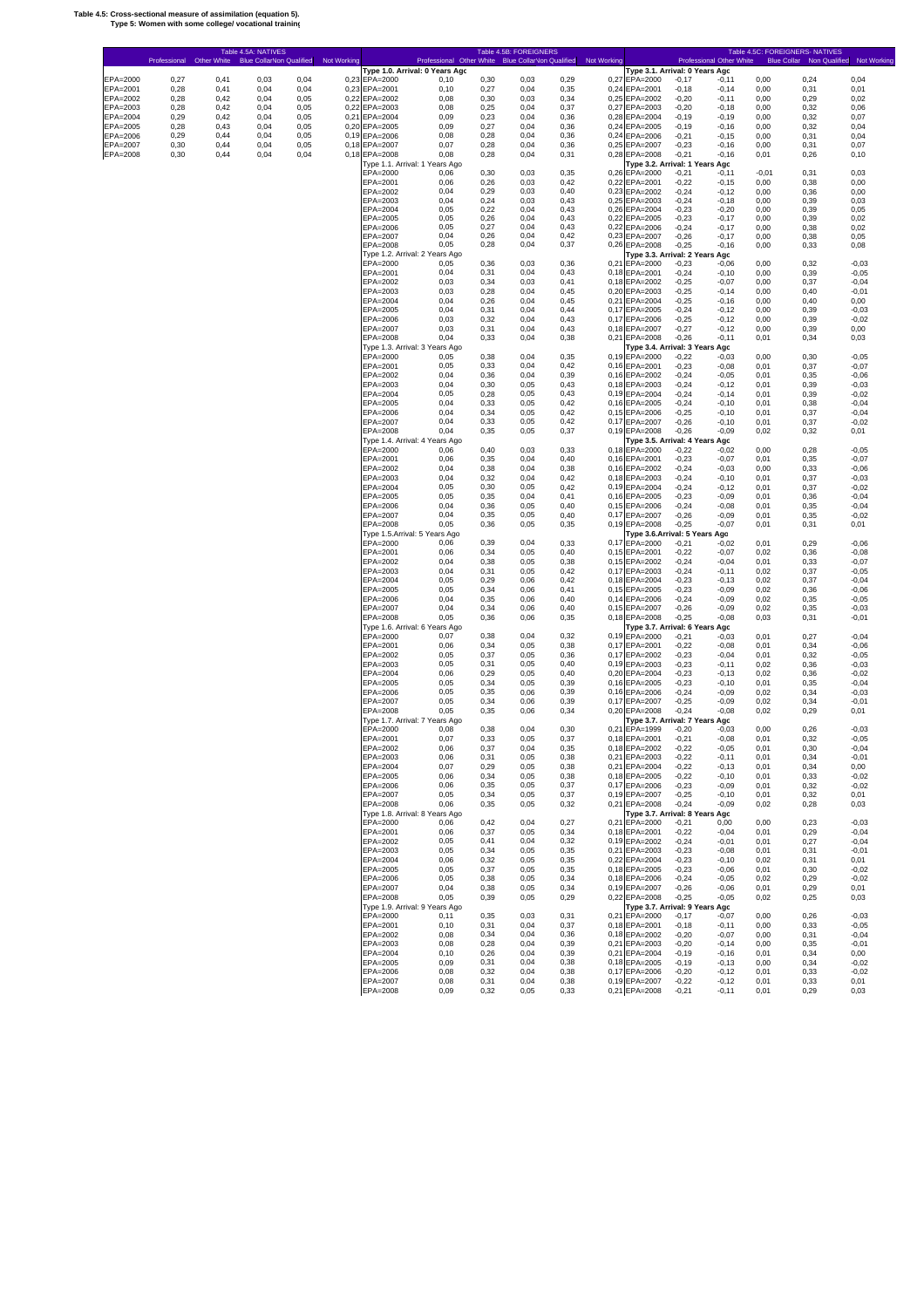#### **Table 4.6: Fitted Choice Probabilities for Each EPA Survey Year. Type 6: Young with some college/vocational training**

| Table 4.6A: NATIVES<br>Blue Collar Non Qualified Not Working<br>Professional Other White       |                                            |                | Table4.6B: FOREIGNERS |              |               | Professional Other White Blue Collar Non Qualified Not Working |                                            |                    | Professional Other White |               | Table 4.6C: FOREIGNERS- NATIVES | Blue Collar Non Qualified Not Working |
|------------------------------------------------------------------------------------------------|--------------------------------------------|----------------|-----------------------|--------------|---------------|----------------------------------------------------------------|--------------------------------------------|--------------------|--------------------------|---------------|---------------------------------|---------------------------------------|
|                                                                                                | Type 1.0. Arrival: 0 Years Ago             |                |                       |              |               |                                                                | Type 3.1. Arrival: 0 Years Ago             |                    |                          |               |                                 |                                       |
| EPA=2000 0,25<br>0.27<br>0.34<br>0.04<br>0.11<br>EPA=2001 0,25<br>0,26<br>0,34<br>0,04         | EPA=2000<br>EPA=2001                       | 0.14           | 0.18                  | 0.35<br>0,40 | 0.18          | 0.14                                                           | EPA=2000<br>EPA=2001                       | $-0.11$<br>$-0.13$ | $-0,09$<br>$-0,11$       | 0,02          | 0.14<br>0,17                    | 0.03<br>0,01                          |
| 0, 10<br>EPA=2002 0,25<br>0,27<br>0,34<br>0,04<br>0,10                                         | EPA=2002                                   | 0, 13<br>0, 10 | 0, 15<br>0,17         | 0,40         | 0,21<br>0,21  | 0,11<br>0,12                                                   | EPA=2002                                   | $-0,15$            | $-0,09$                  | 0,06<br>0,06  | 0,17                            | 0,02                                  |
| EPA=2003 0.25<br>0,27<br>0,35<br>0,04<br>0,10                                                  | EPA=2003                                   | 0.09           | 0,14                  | 0,42         | 0,22          | 0,13                                                           | EPA=2003                                   | $-0,16$            | $-0,13$                  | 0,07          | 0,18                            | 0,03                                  |
| EPA=2004 0,25<br>0,26<br>0,35<br>0,04<br>0,09<br>0,27<br>0,36<br>0,04<br>0,09<br>EPA=2005 0.25 | EPA=2004<br>EPA=2005                       | 0,11<br>0.11   | 0,12<br>0,15          | 0,43<br>0,42 | 0,21<br>0.21  | 0, 13<br>0.11                                                  | EPA=2004<br>$FPA=2005$                     | $-0,14$<br>$-0.14$ | $-0,14$<br>$-0,12$       | 0,08<br>0,06  | 0,17<br>0,17                    | 0,04<br>0,02                          |
| EPA=2006 0,25<br>0,04<br>0,08<br>0,27<br>0,36                                                  | EPA=2006                                   | 0,09           | 0, 15                 | 0,44         | 0,21          | 0,11                                                           | EPA=2006                                   | $-0,16$            | $-0,12$                  | 0,09          | 0,16                            | 0,02                                  |
| EPA=2007 0,26<br>0,27<br>0,35<br>0,04<br>0,08                                                  | EPA=2007                                   | 0,09           | 0,15                  | 0,44         | 0,21          | 0,12                                                           | EPA=2007                                   | $-0,17$            | $-0,12$                  | 0,09          | 0,17                            | 0,04                                  |
| EPA=2008 0,26<br>0,27<br>0,35<br>0,04<br>0,08                                                  | EPA=2008<br>Type 1.1. Arrival: 1 Years Ago | 0, 10          | 0,15                  | 0,45         | 0,17          | 0,13                                                           | EPA=2008<br>Type 3.2. Arrival: 1 Years Ago | $-0,16$            | $-0,12$                  | 0,11          | 0.14                            | 0,05                                  |
|                                                                                                | EPA=2000                                   | 0,09           | 0,19                  | 0,35         | 0,24          | 0,14                                                           | EPA=2000                                   | $-0.16$            | $-0,08$                  | 0,02          | 0.19                            | 0,03                                  |
|                                                                                                | EPA=2001                                   | 0,08           | 0,15                  | 0,39         | 0,27          | 0,11                                                           | EPA=2001                                   | $-0,18$            | $-0,11$                  | 0.05          | 0,23                            | 0,01                                  |
|                                                                                                | EPA=2002<br>EPA=2003                       | 0,06<br>0,06   | 0,17<br>0,14          | 0,39<br>0,41 | 0,26<br>0,27  | 0,12<br>0, 13                                                  | EPA=2002<br>EPA=2003                       | $-0,19$<br>$-0,19$ | $-0,09$<br>$-0,13$       | 0,05<br>0,06  | 0,22<br>0,23                    | 0,02<br>0,03                          |
|                                                                                                | EPA=2004                                   | 0.07           | 0,13                  | 0,42         | 0.26          | 0,13                                                           | EPA=2004                                   | $-0,19$            | $-0,14$                  | 0.07          | 0,22                            | 0,03                                  |
|                                                                                                | EPA=2005<br>EPA=2006                       | 0,06<br>0,06   | 0, 15<br>0, 15        | 0,41<br>0,43 | 0,27<br>0,26  | 0,11<br>0, 10                                                  | EPA=2005<br>EPA=2006                       | $-0,18$<br>$-0,19$ | $-0,12$<br>$-0,12$       | 0,05<br>0,08  | 0,22<br>0,21                    | 0,02<br>0,02                          |
|                                                                                                | $FPA=2007$                                 | 0.05           | 0,15                  | 0,43         | 0,26          | 0,11                                                           | EPA=2007                                   | $-0.21$            | $-0,12$                  | 0.08          | 0.21                            | 0.03                                  |
|                                                                                                | EPA=2008<br>Type 1.2. Arrival: 2 Years Ago | 0,06           | 0,15                  | 0,44         | 0,22          | 0,13                                                           | EPA=2008<br>Type 3.3. Arrival: 2 Years Ago | $-0,20$            | $-0.12$                  | 0, 10         | 0,18                            | 0,04                                  |
|                                                                                                | EPA=2000                                   | 0,06           | 0,22                  | 0,37         | 0,24          | 0,11                                                           | EPA=2000                                   | $-0,19$            | $-0,05$                  | 0,03          | 0,20                            | 0,00                                  |
|                                                                                                | EPA=2001                                   | 0,06           | 0,18                  | 0,41         | 0,27          | 0,09                                                           | EPA=2001                                   | $-0,20$            | $-0.09$                  | 0,07          | 0,23                            | $-0,01$                               |
|                                                                                                | EPA=2002<br>EPA=2003                       | 0.04<br>0,04   | 0.20<br>0, 16         | 0,41<br>0,43 | 0.26<br>0,27  | 0,09<br>0, 10                                                  | EPA=2002<br>EPA=2003                       | $-0.21$<br>$-0,21$ | $-0,06$<br>$-0,11$       | 0.06<br>0,08  | 0,22<br>0,23                    | $-0.01$<br>0.00                       |
|                                                                                                | EPA=2004                                   | 0.05           | 0.15                  | 0,44         | 0.27          | 0.10                                                           | EPA=2004                                   | $-0.20$            | $-0,12$                  | 0.09          | 0,22                            | 0.01                                  |
|                                                                                                | EPA=2005<br>EPA=2006                       | 0.05<br>0.04   | 0,17<br>0,17          | 0,43<br>0,45 | 0,27<br>0,25  | 0,08<br>0,08                                                   | EPA=2005<br>EPA=2006                       | $-0,20$<br>$-0,21$ | $-0,10$<br>$-0,10$       | 0,07<br>0,09  | 0,23<br>0,21                    | 0,00<br>0,00                          |
|                                                                                                | EPA=2007                                   | 0,04           | 0,17                  | 0,45         | 0,25          | 0,09                                                           | EPA=2007                                   | $-0.22$            | $-0,10$                  | 0,10          | 0,21                            | 0,01                                  |
|                                                                                                | EPA=2008                                   | 0,04           | 0,18                  | 0,46         | 0,22          | 0, 10                                                          | EPA=2008                                   | $-0,22$            | $-0,10$                  | 0,12          | 0,18                            | 0,02                                  |
|                                                                                                | Type 1.3. Arrival: 3 Years Ago<br>EPA=2000 | 0,07           | 0,21                  | 0,42         | 0,21          | 0,09                                                           | Type 3.4. Arrival: 3 Years Ago<br>EPA=2000 | $-0,19$            | $-0,05$                  | 0,09          | 0,17                            | $-0,02$                               |
|                                                                                                | EPA=2001                                   | 0,06           | 0,17                  | 0,47         | 0,23          | 0,07                                                           | EPA=2001                                   | $-0,20$            | $-0,09$                  | 0,12          | 0.19                            | $-0,03$                               |
|                                                                                                | EPA=2002<br>EPA=2003                       | 0,04           | 0,19                  | 0,46         | 0,23          | 0,07                                                           | EPA=2002                                   | $-0,21$            | $-0,07$                  | 0,12          | 0,19                            | $-0,02$                               |
|                                                                                                | EPA=2004                                   | 0,04<br>0.05   | 0,16<br>0,14          | 0,48<br>0,50 | 0,24<br>0,23  | 0,08<br>0,08                                                   | EPA=2003<br>EPA=2004                       | $-0,21$<br>$-0,20$ | $-0,11$<br>$-0,12$       | 0,14<br>0,15  | 0,20<br>0,19                    | $-0,02$<br>$-0,01$                    |
|                                                                                                | EPA=2005                                   | 0,05           | 0,17                  | 0,48         | 0,23          | 0,07                                                           | EPA=2005                                   | $-0,20$            | $-0.10$                  | 0,13          | 0, 19                           | $-0,02$                               |
|                                                                                                | EPA=2006<br>EPA=2007                       | 0,04<br>0,04   | 0.17<br>0,16          | 0,51<br>0,51 | 0,22<br>0,22  | 0,07<br>0,07                                                   | EPA=2006<br>EPA=2007                       | $-0,21$<br>$-0.22$ | $-0.10$<br>$-0,10$       | 0.15<br>0,15  | 0,18<br>0,18                    | $-0.02$<br>$-0,01$                    |
|                                                                                                | EPA=2008                                   | 0,04           | 0,17                  | 0,52         | 0, 19         | 0,08                                                           | EPA=2008                                   | $-0,22$            | $-0.11$                  | 0,17          | 0,15                            | 0,00                                  |
|                                                                                                | Type 1.4. Arrival: 4 Years Ago             |                |                       |              |               |                                                                | Type 3.5. Arrival: 4 Years Ago             |                    |                          |               |                                 |                                       |
|                                                                                                | EPA=2000<br>EPA=2001                       | 0,08<br>0,07   | 0,23<br>0,19          | 0,40<br>0,44 | 0,20<br>0,23  | 0,09<br>0,07                                                   | EPA=2000<br>EPA=2001                       | $-0,18$<br>$-0,19$ | $-0,04$<br>$-0,08$       | 0,06<br>0,10  | 0,16<br>0, 19                   | $-0,01$<br>$-0,03$                    |
|                                                                                                | EPA=2002                                   | 0,05           | 0,21                  | 0,44         | 0,22          | 0,08                                                           | EPA=2002                                   | $-0,20$            | $-0,05$                  | 0,09          | 0,18                            | $-0,02$                               |
|                                                                                                | EPA=2003<br>EPA=2004                       | 0,05<br>0,06   | 0,17<br>0,15          | 0,46<br>0,48 | 0,24<br>0,23  | 0,08<br>0,08                                                   | EPA=2003<br>EPA=2004                       | $-0,20$<br>$-0,19$ | $-0,10$<br>$-0,11$       | 0,12<br>0,13  | 0,20<br>0,19                    | $-0,01$<br>$-0,01$                    |
|                                                                                                | EPA=2005                                   | 0,06           | 0,18                  | 0,46         | 0,23          | 0,07                                                           | EPA=2005                                   | $-0,19$            | $-0,09$                  | 0,11          | 0, 19                           | $-0,02$                               |
|                                                                                                | EPA=2006                                   | 0,05           | 0,18                  | 0,48         | 0,22          | 0,07                                                           | EPA=2006                                   | $-0,20$            | $-0,09$                  | 0,13          | 0.18                            | $-0,02$                               |
|                                                                                                | EPA=2007<br>EPA=2008                       | 0,05<br>0,05   | 0,18<br>0,18          | 0,48<br>0,50 | 0,22<br>0, 19 | 0,07<br>0,08                                                   | EPA=2007<br>EPA=2008                       | $-0,21$<br>$-0,21$ | $-0.09$<br>$-0,09$       | 0,13<br>0, 15 | 0,18<br>0,15                    | $-0,01$<br>0,00                       |
|                                                                                                | Type 1.5.Arrival: 5 Years Ago              |                |                       |              |               |                                                                | Type 3.6.Arrival: 5 Years Ago              |                    |                          |               |                                 |                                       |
|                                                                                                | EPA=2000<br>EPA=2001                       | 0,07<br>0,06   | 0,20<br>0,16          | 0,46<br>0,51 | 0, 19<br>0.21 | 0,08<br>0,06                                                   | EPA=2000<br>EPA=2001                       | $-0,18$<br>$-0.19$ | $-0,06$<br>$-0,10$       | 0,12<br>0,16  | 0,15<br>0,17                    | $-0,03$<br>$-0,04$                    |
|                                                                                                | EPA=2002                                   | 0,05           | 0,19                  | 0,50         | 0,20          | 0,06                                                           | EPA=2002                                   | $-0,20$            | $-0.08$                  | 0,16          | 0,16                            | $-0,04$                               |
|                                                                                                | EPA=2003                                   | 0,05           | 0,15                  | 0,52         | 0,21          | 0,07                                                           | EPA=2003                                   | $-0,20$            | $-0,12$                  | 0,18          | 0,17                            | $-0,03$                               |
|                                                                                                | EPA=2004<br>EPA=2005                       | 0,06<br>0,05   | 0,13<br>0,16          | 0,54<br>0,52 | 0.20<br>0,21  | 0,07<br>0,06                                                   | EPA=2004<br>EPA=2005                       | $-0,20$<br>$-0,19$ | $-0,13$<br>$-0.11$       | 0.19<br>0,17  | 0,16<br>0,16                    | $-0,02$<br>$-0,03$                    |
|                                                                                                | EPA=2006                                   | 0,05           | 0,16                  | 0,55         | 0, 19         | 0,06                                                           | EPA=2006                                   | $-0.20$            | $-0,11$                  | 0.19          | 0.15                            | $-0.03$                               |
|                                                                                                | EPA=2007<br>EPA=2008                       | 0,04<br>0,05   | 0,16<br>0,16          | 0,55<br>0,56 | 0,20<br>0,17  | 0,06<br>0,07                                                   | EPA=2007<br>EPA=2008                       | $-0.22$<br>$-0,21$ | $-0,11$<br>$-0.11$       | 0,19<br>0,21  | 0,16<br>0, 13                   | $-0,02$<br>$-0,01$                    |
|                                                                                                | Type 1.6. Arrival: 6 Years Ago             |                |                       |              |               |                                                                | Type 3.7. Arrival: 6 Years Ago             |                    |                          |               |                                 |                                       |
|                                                                                                | EPA=2000                                   | 0,08           | 0,21                  | 0,44         | 0,18          | 0,09                                                           | EPA=2000                                   | $-0,17$            | $-0,06$                  | 0.11          | 0,14                            | $-0,02$                               |
|                                                                                                | EPA=2001<br>EPA=2002                       | 0,07<br>0,05   | 0,17<br>0,19          | 0,49<br>0,48 | 0,20<br>0,20  | 0,07<br>0,07                                                   | EPA=2001<br>EPA=2002                       | $-0,18$<br>$-0,20$ | $-0,10$<br>$-0.08$       | 0,14<br>0,14  | 0,16<br>0,16                    | $-0,03$<br>$-0.03$                    |
|                                                                                                | EPA=2003                                   | 0,05           | 0, 15                 | 0,51         | 0,21          | 0,08                                                           | EPA=2003                                   | $-0,20$            | $-0,12$                  | 0,16          | 0,17                            | $-0,02$                               |
|                                                                                                | EPA=2004<br>EPA=2005                       | 0,06<br>0,06   | 0,14<br>0,16          | 0,52<br>0,51 | 0,20<br>0,20  | 0,08<br>0,07                                                   | EPA=2004<br>EPA=2005                       | $-0,19$<br>$-0,19$ | $-0.13$<br>$-0,11$       | 0,17<br>0, 15 | 0,16<br>0,16                    | $-0,01$<br>$-0,02$                    |
|                                                                                                | EPA=2006                                   | 0,05           | 0,16                  | 0,53         | 0, 19         | 0,06                                                           | EPA=2006                                   | $-0.20$            | $-0.11$                  | 0.17          | 0.15                            | $-0,02$                               |
|                                                                                                | EPA=2007                                   | 0,05           | 0,16                  | 0,53         | 0,19          | 0,07                                                           | EPA=2007                                   | $-0,21$            | $-0,11$                  | 0,17          | 0,15                            | $-0,01$                               |
|                                                                                                | EPA=2008<br>Type 1.7. Arrival: 7 Years Ago | 0,05           | 0,16                  | 0,54         | 0,17          | 0,08                                                           | EPA=2008<br>Type 3.7. Arrival: 7 Years Ago | $-0,21$            | $-0.11$                  | 0, 19         | 0, 13                           | 0,00                                  |
|                                                                                                | EPA=2000                                   | 0, 10          | 0,21                  | 0,42         | 0,18          | 0,10                                                           | EPA=2000                                   | $-0, 15$           | $-0,06$                  | 0,08          | 0,14                            | $-0,01$                               |
|                                                                                                | EPA=2001<br>EPA=2002                       | 0,09<br>0,07   | 0,17<br>0,19          | 0,46<br>0,46 | 0,20<br>0,20  | 0,08<br>0,08                                                   | EPA=2001<br>EPA=2002                       | $-0.17$<br>$-0,19$ | $-0,09$<br>$-0,07$       | 0,12<br>0,12  | 0,16<br>0,16                    | $-0.02$<br>$-0,02$                    |
|                                                                                                | EPA=2003                                   | 0,06           | 0,16                  | 0,48         | 0,21          | 0,09                                                           | EPA=2003                                   | $-0,19$            | $-0,11$                  | 0,14          | 0,17                            | $-0,01$                               |
|                                                                                                | EPA=2004                                   | 0,08           | 0,14                  | 0,50         | 0,20          | 0,09                                                           | EPA=2004                                   | $-0,18$            | $-0.12$                  | 0.15          | 0,16                            | 0,00                                  |
|                                                                                                | EPA=2005<br>EPA=2006                       | 0,07<br>0,06   | 0,17<br>0,17          | 0,48<br>0,51 | 0,20<br>0, 19 | 0,08<br>0,07                                                   | $FPA=2005$<br>EPA=2006                     | $-0,17$<br>$-0,19$ | $-0,10$<br>$-0,10$       | 0,13<br>0,15  | 0,16<br>0,15                    | $-0,01$<br>$-0,01$                    |
|                                                                                                | EPA=2007                                   | 0,06           | 0,16                  | 0,51         | 0,19          | 0,08                                                           | EPA=2007                                   | $-0,20$            | $-0,10$                  | 0,15          | 0,15                            | 0,00                                  |
|                                                                                                | EPA=2008<br>Type 1.8. Arrival: 8 Years Ago | 0,07           | 0,17                  | 0.52         | 0, 16         | 0,09                                                           | EPA=2008                                   | $-0,20$            | $-0.11$                  | 0,17          | 0, 13                           | 0,01                                  |
|                                                                                                | EPA=2000                                   | 0.08           | 0.23                  | 0.42         | 0.16          | 0.10                                                           | Type 3.7. Arrival: 8 Years Ago<br>EPA=2000 | $-0,17$            | $-0.03$                  | 0.09          | 0,12                            | $-0,01$                               |
|                                                                                                | EPA=2001                                   | 0,07           | 0, 19                 | 0,47         | 0,19          | 0,08                                                           | EPA=2001                                   | $-0,18$            | $-0,07$                  | 0,13          | 0,15                            | $-0,02$                               |
|                                                                                                | EPA=2002<br>EPA=2003                       | 0,05<br>0,05   | 0,22<br>0,17          | 0,47<br>0,49 | 0.18<br>0, 19 | 0,08<br>0,09                                                   | EPA=2002<br>EPA=2003                       | $-0,20$<br>$-0,20$ | $-0,05$<br>$-0,09$       | 0.12<br>0,15  | 0,14<br>0,15                    | $-0,02$<br>$-0,01$                    |
|                                                                                                | EPA=2004                                   | 0,06           | 0,16                  | 0,51         | 0,18          | 0,09                                                           | EPA=2004                                   | $-0,19$            | $-0,11$                  | 0,16          | 0,14                            | 0,00                                  |
|                                                                                                | EPA=2005<br>EPA=2006                       | 0,06           | 0, 19                 | 0.49         | 0,18          | 0,08                                                           | EPA=2005                                   | $-0,19$<br>$-0,20$ | $-0.08$<br>$-0,09$       | 0,14          | 0,14<br>0,13                    | $-0,01$                               |
|                                                                                                | EPA=2007                                   | 0,05<br>0,05   | 0,19<br>0,18          | 0,51<br>0,51 | 0,18<br>0,18  | 0,07<br>0,08                                                   | EPA=2006<br>EPA=2007                       | $-0,21$            | $-0.09$                  | 0,16<br>0,16  | 0,14                            | $-0,01$<br>0,00                       |
|                                                                                                | EPA=2008                                   | 0,05           | 0,18                  | 0,52         | 0,15          | 0,09                                                           | EPA=2008                                   | $-0,21$            | $-0,09$                  | 0,18          | 0,11                            | 0,01                                  |
|                                                                                                | Type 1.9. Arrival: 9 Years Ago<br>EPA=2000 | 0, 14          | 0,20                  | 0,37         | 0, 19         | 0, 10                                                          | Type 3.7. Arrival: 9 Years Ago<br>EPA=2000 | $-0,11$            | $-0,07$                  | 0,03          | 0,15                            | 0,00                                  |
|                                                                                                | EPA=2001                                   | 0,13           | 0,16                  | 0,41         | 0,21          | 0,08                                                           | EPA=2001                                   | $-0,13$            | $-0,10$                  | 0,07          | 0,18                            | $-0,02$                               |
|                                                                                                | EPA=2002                                   | 0, 10          | 0,19                  | 0,41         | 0,21          | 0,09                                                           | EPA=2002<br>EPA=2003                       | $-0,15$            | $-0.08$                  | 0,07          | 0,17                            | $-0,01$                               |
|                                                                                                | EPA=2003<br>EPA=2004                       | 0, 10<br>0,11  | 0,15<br>0,14          | 0,43<br>0,44 | 0,23<br>0,22  | 0,09<br>0,09                                                   | EPA=2004                                   | $-0,16$<br>$-0,14$ | $-0,12$<br>$-0,13$       | 0,09<br>0, 10 | 0,18<br>0,17                    | 0,00<br>0,00                          |
|                                                                                                | EPA=2005                                   | 0,11           | 0, 16                 | 0,43         | 0,22          | 0,08                                                           | EPA=2005                                   | $-0,14$            | $-0.11$                  | 0,08          | 0,18                            | $-0,01$                               |
|                                                                                                | EPA=2006<br>EPA=2007                       | 0,09<br>0,09   | 0,16<br>0,16          | 0,46<br>0,46 | 0,21<br>0,21  | 0,08<br>0,08                                                   | EPA=2006<br>EPA=2007                       | $-0,15$<br>$-0,17$ | $-0,11$<br>$-0,11$       | 0,10<br>0,10  | 0,17<br>0,17                    | $-0,01$<br>0,01                       |
|                                                                                                | EPA=2008                                   | 0, 10          | 0, 16                 | 0,47         | 0,18          | 0,09                                                           | EPA=2008                                   | $-0,16$            | $-0,11$                  | 0,12          | 0,14                            | 0,01                                  |
|                                                                                                |                                            |                |                       |              |               |                                                                |                                            |                    |                          |               |                                 |                                       |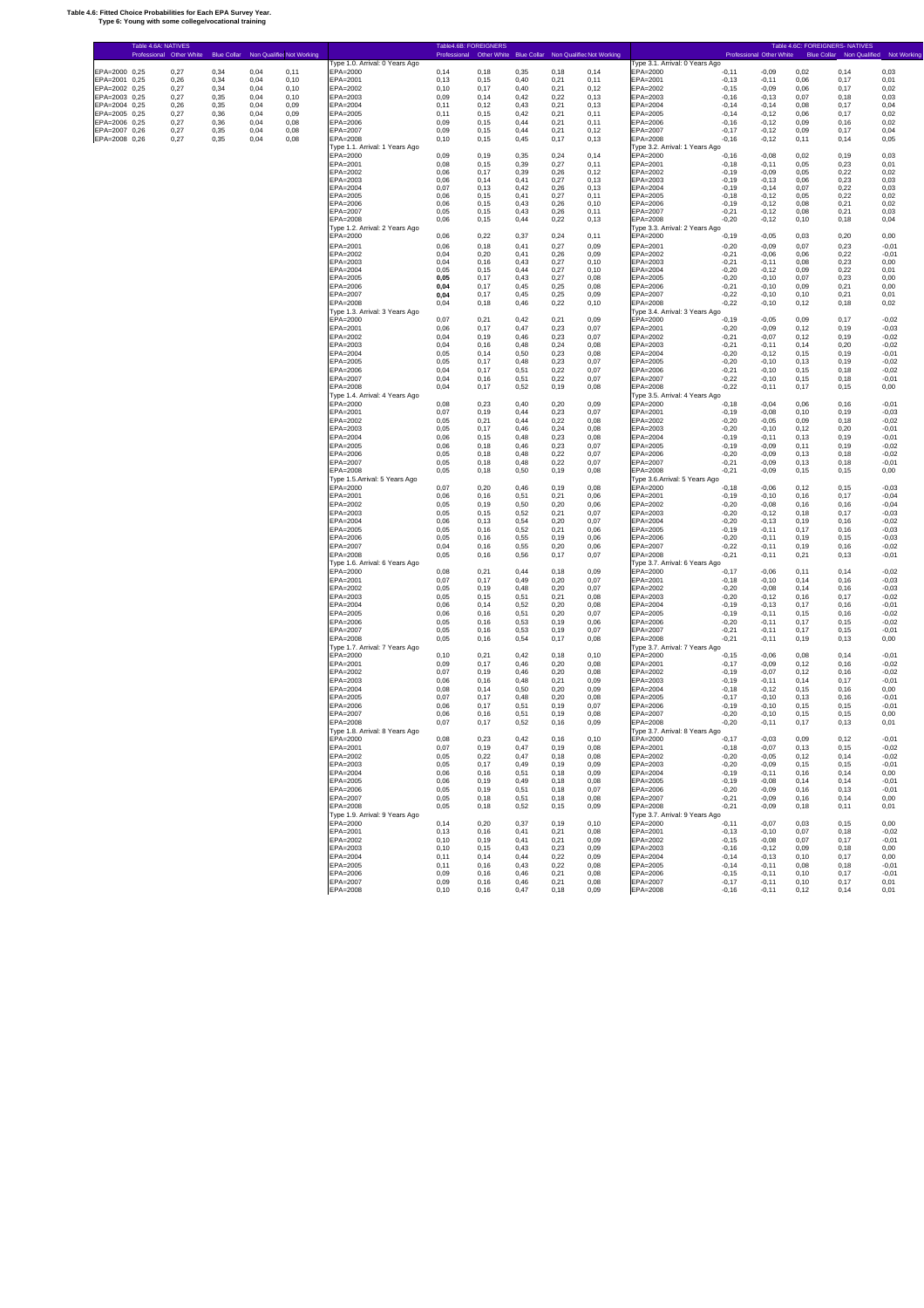#### **Table 5: Net assimilation effect (equation 7). Type 1: High-school dropouts**

|                                            |                    |                 |                    | Table 5A: Same cohort at EPA year t minus year (t-1) |                 |                                                                                                                                          |         |          |         |                                                      |                    |
|--------------------------------------------|--------------------|-----------------|--------------------|------------------------------------------------------|-----------------|------------------------------------------------------------------------------------------------------------------------------------------|---------|----------|---------|------------------------------------------------------|--------------------|
|                                            | Prof.              | Other W.        | Blue-C             | Non-qual.                                            | <b>Not Work</b> |                                                                                                                                          |         |          |         |                                                      |                    |
| Year of arrival: 1 year ago                |                    |                 |                    |                                                      |                 |                                                                                                                                          |         |          |         |                                                      |                    |
| $FPA=2001$                                 | $-0,05$            | $-0.02$         | 0,00               | 0.09                                                 | $-0,03$         |                                                                                                                                          |         |          |         |                                                      |                    |
| EPA=2002                                   | $-0,04$            | 0,01            | $-0,02$            | 0,05                                                 | 0,00            |                                                                                                                                          |         |          |         |                                                      |                    |
| EPA=2003<br>EPA=2004                       | $-0,03$            | $-0,02$         | $-0,02$            | 0,07<br>0,05                                         | 0,00<br>0,00    |                                                                                                                                          |         |          |         |                                                      |                    |
| EPA=2005                                   | $-0,02$<br>$-0,03$ | $-0,01$<br>0,01 | $-0,02$<br>$-0,04$ | 0,07                                                 | $-0,01$         |                                                                                                                                          |         |          |         |                                                      |                    |
| EPA=2006                                   | $-0,03$            | 0,00            | $-0,01$            | 0,05                                                 | 0,00            |                                                                                                                                          |         |          |         |                                                      |                    |
| EPA=2007                                   | $-0.03$            | 0,00            | $-0.03$            | 0,06                                                 | 0,01            |                                                                                                                                          |         |          |         | Table 5B: Same cohort at EPA year t minus year (t-2) |                    |
| EPA=2008                                   | $-0,02$            | 0,00            | 0,00               | 0,02                                                 | 0,00            |                                                                                                                                          | Prof.   | Other W. | Blue-C  |                                                      | Non-qual. Not Work |
| Year of arrival: 2 years ago               |                    |                 |                    |                                                      |                 | Year of arrival: 2 years ago<br>EPA=2000                                                                                                 |         |          |         |                                                      |                    |
| EPA=2002                                   | $-0,02$            | 0,02            | 0,02               | $-0,01$                                              | $-0,01$         | EPA=2001<br>EPA=2002                                                                                                                     | $-0.07$ | 0,00     | 0,02    | 0.08                                                 | $-0.04$            |
| EPA=2003                                   | $-0,01$            | $-0,01$         | 0.02               | 0,01                                                 | $-0,01$         | EPA=2003                                                                                                                                 | $-0,05$ | 0,00     | 0,00    | 0.06                                                 | $-0.01$            |
| EPA=2004                                   | $-0,01$            | 0,00            | 0,03               | $-0,01$                                              | $-0,02$         | EPA=2004                                                                                                                                 | $-0,03$ | $-0,02$  | 0,01    | 0,06                                                 | $-0,01$            |
| EPA=2005                                   | $-0,01$            | 0,02            | 0,00               | 0,01                                                 | $-0,02$         | EPA=2005                                                                                                                                 | $-0,03$ | 0,02     | $-0,02$ | 0.05                                                 | $-0.03$            |
| EPA=2006                                   | $-0,02$            | 0,01            | 0,04               | $-0,02$                                              | $-0,02$         | EPA=2006                                                                                                                                 | $-0,04$ | 0,02     | 0,00    | 0,05                                                 | $-0,03$            |
| EPA=2007                                   | $-0,02$            | 0,01            | 0,01               | 0,00                                                 | $-0,01$         | EPA=2007                                                                                                                                 | $-0,05$ | 0,01     | 0,01    | 0.05                                                 | $-0,01$            |
| EPA=2008                                   | $-0.01$            | 0,01            | 0,05               | $-0,04$                                              | $-0,01$         | EPA=2008                                                                                                                                 | $-0,04$ | 0.01     | 0,02    | 0,02                                                 | $-0,01$            |
| Year of arrival: 3 years ago               |                    |                 |                    |                                                      |                 | Year of arrival: 3 years ago                                                                                                             |         |          |         |                                                      |                    |
|                                            |                    |                 |                    |                                                      |                 | EPA=2000<br>EPA=2001<br>EPA=2002                                                                                                         |         |          |         |                                                      |                    |
| EPA=2003                                   | 0,00               | $-0,03$         | 0,07               | $-0,04$                                              | 0,00            | EPA=2003                                                                                                                                 | $-0,02$ | 0,00     | 0,08    | $-0,04$                                              | $-0,02$            |
| EPA=2004                                   | 0,00               | $-0.01$         | 0,07               | $-0.06$                                              | $-0,01$         | EPA=2004                                                                                                                                 | $-0,01$ | $-0,02$  | 0,10    | $-0.05$                                              | $-0.02$            |
| EPA=2005                                   | 0,00               | 0,01            | 0,04               | $-0,04$                                              | $-0,01$         | EPA=2005                                                                                                                                 | 0,00    | 0,01     | 0,07    | $-0,05$                                              | $-0,03$            |
| EPA=2006                                   | 0,00               | 0,00            | 0,08               | $-0,06$                                              | $-0,01$         | EPA=2006                                                                                                                                 | $-0,01$ | 0,02     | 0,08    | $-0,06$                                              | $-0,03$            |
| $FPA=2007$                                 | $-0,01$            | $-0,01$         | 0,06               | $-0,04$                                              | 0,00            | $FPA=2007$                                                                                                                               | $-0,02$ | 0,01     | 0,09    | $-0,06$                                              | $-0,02$            |
| EPA=2008                                   | 0,00               | 0,00            | 0.09               | $-0.08$                                              | $-0,01$         | EPA=2008                                                                                                                                 | $-0,01$ | 0,01     | 0,10    | $-0.08$                                              | $-0.02$            |
| Year of arrival: 4 years ago               |                    |                 |                    |                                                      |                 | Year of arrival: 4 years ago                                                                                                             |         |          |         |                                                      |                    |
|                                            |                    |                 |                    |                                                      |                 | EPA=2000<br>EPA=2001<br>EPA=2002<br>EPA=2003                                                                                             |         |          |         |                                                      |                    |
| EPA=2004                                   | 0,01               | 0,00            | $-0,01$            | $-0,01$                                              | 0,01            | EPA=2004                                                                                                                                 | 0,01    | $-0,03$  | 0,06    | $-0,05$                                              | 0,00               |
| EPA=2005                                   | 0,01               | 0,02            | $-0,03$            | 0,00                                                 | 0,00            | EPA=2005                                                                                                                                 | 0,01    | 0,01     | 0,04    | $-0,05$                                              | $-0,01$            |
| EPA=2006                                   | 0.00               | 0,01            | 0.00               | $-0.02$                                              | 0.00            | EPA=2006                                                                                                                                 | 0,00    | 0.02     | 0.05    | $-0,06$                                              | $-0.01$            |
| EPA=2007                                   | 0,00               | 0,01            | $-0.02$            | 0,00                                                 | 0,01            | EPA=2007                                                                                                                                 | $-0,01$ | 0,00     | 0,06    | $-0,06$                                              | 0,00               |
| EPA=2008                                   | 0,01               | 0,01            | 0.01               | $-0.03$                                              | 0,01            | EPA=2008                                                                                                                                 | 0,00    | 0,00     | 0,07    | $-0.08$                                              | 0,00               |
| Year of arrival: 5 years ago               |                    |                 |                    |                                                      |                 | Year of arrival: 5 years ago                                                                                                             |         |          |         |                                                      |                    |
|                                            |                    |                 |                    |                                                      |                 | EPA=2000<br>EPA=2001<br>EPA=2002<br>EPA=2003<br>EPA=2004                                                                                 |         |          |         |                                                      |                    |
| EPA=2005                                   | 0.00               | 0.00            | 0.04               | $-0.03$                                              | $-0.01$         | EPA=2005                                                                                                                                 | 0,01    | 0.00     | 0.04    | $-0.04$                                              | 0.00               |
| EPA=2006                                   | $-0,01$            | $-0,01$         | 0,08               | $-0,05$                                              | $-0,01$         | EPA=2006                                                                                                                                 | 0,00    | 0,01     | 0,05    | $-0,05$                                              | 0,00               |
| EPA=2007                                   | $-0,01$            | $-0,01$         | 0.06               | $-0.03$                                              | 0,00            | EPA=2007                                                                                                                                 | $-0,01$ | $-0,01$  | 0,06    | $-0.05$                                              | 0,00               |
| EPA=2008                                   | 0.00               | $-0.01$         | 0,09               | $-0,07$                                              | $-0,01$         | EPA=2008                                                                                                                                 | 0.00    | $-0.01$  | 0,07    | $-0,06$                                              | 0,00               |
| Year of arrival: 6 years ago               |                    |                 |                    |                                                      |                 | Year of arrival: 6 years ago<br>EPA=2000<br>EPA=2001                                                                                     |         |          |         |                                                      |                    |
|                                            |                    |                 |                    |                                                      |                 | EPA=2002<br>EPA=2003<br>EPA=2004<br>EPA=2005                                                                                             |         |          |         |                                                      |                    |
| EPA=2006                                   | 0,00               | 0,00            | 0.01               | $-0,01$                                              | 0,01            | EPA=2006                                                                                                                                 | 0,00    | 0,00     | 0,05    | $-0,05$                                              | 0,00               |
| EPA=2007                                   | 0,00               | 0,00            | $-0.02$            | 0,00                                                 | 0,02            | EPA=2007                                                                                                                                 | $-0.01$ | $-0.01$  | 0,06    | $-0,05$                                              | 0,01               |
| EPA=2008                                   | 0,01               | 0,00            | 0.01               | $-0,03$                                              | 0,01            | EPA=2008                                                                                                                                 | 0,00    | $-0,01$  | 0,07    | $-0,06$                                              | 0,01               |
| Year of arrival: 7 years ago               |                    |                 |                    |                                                      |                 | Year of arrival: 7 years ago<br>EPA=2000<br>EPA=2001<br>EPA=2002<br>EPA=2003<br>EPA=2004<br>EPA=2005<br>EPA=2006                         |         |          |         |                                                      |                    |
| EPA=2007                                   | 0,00               | 0,00            | $-0.02$            | 0,00                                                 | 0,02            | EPA=2007                                                                                                                                 | 0,00    | 0,00     | $-0,02$ | $-0.01$                                              | 0,03               |
| $FPA=2008$<br>Year of arrival: 8 years ago | 0,01               | 0,00            | 0,01               | $-0,03$                                              | 0,01            | EPA=2008<br>Year of arrival: 8 years ago<br>EPA=2000<br>EPA=2001<br>EPA=2002<br>EPA=2003<br>EPA=2004<br>EPA=2005<br>EPA=2006<br>EPA=2007 | 0,01    | 0,00     | $-0,01$ | $-0,03$                                              | 0,03               |

| EPA=2001<br>EPA=2002<br>EPA=2003<br>EPA=2004<br>EPA=2005<br>EPA=2006<br>EPA=2007                                 | $-0,05$<br>$-0,04$<br>$-0.03$<br>$-0.02$<br>$-0,03$<br>$-0.03$<br>$-0.03$ | $-0.02$<br>0,01<br>$-0,02$<br>$-0.01$<br>0,01<br>0.00<br>0,00 | 0,00<br>$-0.02$<br>$-0.02$<br>$-0.02$<br>$-0.04$<br>$-0.01$<br>$-0.03$ | 0,09<br>0,05<br>0,07<br>0.05<br>0,07<br>0.05<br>0,06             | $-0,03$<br>0,00<br>0,00<br>0.00<br>$-0,01$<br>0.00<br>0,01                |                                                                                                                                                                                          |                                                                           |                                                         | Table 5B: Same cohort at EPA year t minus year (t-2)    |                                                                |                                                                           |                                                                                                                                                                                          |                                                                |                                                       |                                               |                                                     |                                                                |                                                                                                                                                                                                                    |                                      |                                            |                                                     |                                                                                                                                                                                          |                                          |                                    |                                                                                                  |                                       |                                          |                                                                                                                                                                                                                      |
|------------------------------------------------------------------------------------------------------------------|---------------------------------------------------------------------------|---------------------------------------------------------------|------------------------------------------------------------------------|------------------------------------------------------------------|---------------------------------------------------------------------------|------------------------------------------------------------------------------------------------------------------------------------------------------------------------------------------|---------------------------------------------------------------------------|---------------------------------------------------------|---------------------------------------------------------|----------------------------------------------------------------|---------------------------------------------------------------------------|------------------------------------------------------------------------------------------------------------------------------------------------------------------------------------------|----------------------------------------------------------------|-------------------------------------------------------|-----------------------------------------------|-----------------------------------------------------|----------------------------------------------------------------|--------------------------------------------------------------------------------------------------------------------------------------------------------------------------------------------------------------------|--------------------------------------|--------------------------------------------|-----------------------------------------------------|------------------------------------------------------------------------------------------------------------------------------------------------------------------------------------------|------------------------------------------|------------------------------------|--------------------------------------------------------------------------------------------------|---------------------------------------|------------------------------------------|----------------------------------------------------------------------------------------------------------------------------------------------------------------------------------------------------------------------|
| EPA=2008<br>Year of arrival: 2 years ago                                                                         | $-0,02$                                                                   | 0,00                                                          | 0,00                                                                   | 0,02                                                             | 0,00                                                                      | Year of arrival: 2 years ago                                                                                                                                                             |                                                                           |                                                         |                                                         |                                                                | Prof. Other W. Blue-C Non-qual. Not Work                                  |                                                                                                                                                                                          |                                                                |                                                       |                                               |                                                     |                                                                |                                                                                                                                                                                                                    |                                      |                                            |                                                     |                                                                                                                                                                                          |                                          |                                    |                                                                                                  |                                       |                                          |                                                                                                                                                                                                                      |
| EPA=2002<br>EPA=2003<br>EPA=2004<br>EPA=2005<br>EPA=2006<br>EPA=2007<br>EPA=2008<br>Year of arrival: 3 years ago | $-0.02$<br>$-0.01$<br>$-0,01$<br>$-0,01$<br>$-0,02$<br>$-0,02$<br>$-0.01$ | 0.02<br>$-0.01$<br>0,00<br>0,02<br>0,01<br>0,01<br>0,01       | 0.02<br>0.02<br>0,03<br>0,00<br>0,04<br>0,01<br>0,05                   | $-0.01$<br>0.01<br>$-0.01$<br>0,01<br>$-0,02$<br>0,00<br>$-0,04$ | $-0.01$<br>$-0,01$<br>$-0,02$<br>$-0.02$<br>$-0,02$<br>$-0,01$<br>$-0.01$ | EPA=2000<br>EPA=2001<br>EPA=2002<br>EPA=2003<br>EPA=2004<br>EPA=2005<br>EPA=2006<br>EPA=2007<br>EPA=2008<br>Year of arrival: 3 years ago                                                 | $-0.07$<br>$-0.05$<br>$-0.03$<br>$-0.03$<br>$-0.04$<br>$-0.05$<br>$-0,04$ | 0.00<br>0,00<br>$-0.02$<br>0,02<br>0,02<br>0,01<br>0,01 | 0.02<br>0.00<br>0,01<br>$-0,02$<br>0,00<br>0,01<br>0,02 | 0.08<br>0,06<br>0,06<br>0,05<br>0,05<br>0,05<br>0,02           | $-0.04$<br>$-0.01$<br>$-0,01$<br>$-0.03$<br>$-0,03$<br>$-0,01$<br>$-0.01$ | Year of arrival: 3 years ago                                                                                                                                                             | Table 5C: Same cohort at EPA year t minus year (t-3)<br>Prof.  |                                                       |                                               |                                                     | Other W. Blue-C Non-qual. Not Work                             |                                                                                                                                                                                                                    |                                      |                                            |                                                     |                                                                                                                                                                                          |                                          |                                    |                                                                                                  |                                       |                                          |                                                                                                                                                                                                                      |
|                                                                                                                  |                                                                           |                                                               |                                                                        |                                                                  |                                                                           | EPA=2000<br>EPA=2001                                                                                                                                                                     |                                                                           |                                                         |                                                         |                                                                |                                                                           | EPA=2000<br>EPA=2001                                                                                                                                                                     |                                                                |                                                       |                                               |                                                     |                                                                |                                                                                                                                                                                                                    |                                      |                                            |                                                     |                                                                                                                                                                                          |                                          |                                    |                                                                                                  |                                       |                                          |                                                                                                                                                                                                                      |
| EPA=2003<br>EPA=2004<br>EPA=2005<br>EPA=2006<br>EPA=2007<br>EPA=2008<br>Year of arrival: 4 years ago             | 0.00<br>0.00<br>0.00<br>0.00<br>$-0.01$<br>0,00                           | $-0.03$<br>$-0.01$<br>0,01<br>0.00<br>$-0.01$<br>0,00         | 0.07<br>0.07<br>0,04<br>0.08<br>0.06<br>0,09                           | $-0.04$<br>$-0,06$<br>$-0,04$<br>$-0.06$<br>$-0,04$<br>$-0,08$   | 0,00<br>$-0,01$<br>$-0,01$<br>$-0.01$<br>0,00<br>$-0,01$                  | EPA=2002<br>EPA=2003<br>EPA=2004<br>EPA=2005<br>EPA=2006<br>EPA=2007<br>EPA=2008<br>Year of arrival: 4 years ago<br>EPA=2000<br>EPA=2001<br>EPA=2002<br>EPA=2003                         | $-0.02$<br>$-0.01$<br>0,00<br>$-0.01$<br>$-0.02$<br>$-0.01$               | 0,00<br>$-0,02$<br>0,01<br>0.02<br>0.01<br>0,01         | 0.08<br>0,10<br>0,07<br>0.08<br>0.09<br>0,10            | $-0.04$<br>$-0.05$<br>$-0.05$<br>$-0.06$<br>$-0,06$<br>$-0.08$ | $-0.02$<br>$-0,02$<br>$-0,03$<br>$-0.03$<br>$-0.02$<br>$-0.02$            | EPA=2002<br>EPA=2003<br>EPA=2004<br>EPA=2005<br>EPA=2006<br>EPA=2007<br>EPA=2008<br>Year of arrival: 4 years ago<br>EPA=2000<br>EPA=2001<br>EPA=2002<br>EPA=2003                         | $-0,07$<br>$-0.05$<br>$-0.03$<br>$-0.03$<br>$-0.05$<br>$-0.05$ | $-0.02$<br>$-0,01$<br>$-0,01$<br>0.01<br>0,02<br>0,00 | 0.08<br>0,07<br>0,05<br>0.06<br>0,05<br>0, 10 | 0.05<br>0,01<br>0,02<br>$-0.01$<br>0,01<br>$-0,03$  | $-0.04$<br>$-0,02$<br>$-0,03$<br>$-0.04$<br>$-0,03$<br>$-0,02$ | Table 5D: Same cohort at EPA year t minus year (t-4)<br>Year of arrival: 4 years ago<br>EPA=2000<br>EPA=2001<br>EPA=2002<br>EPA=2003                                                                               |                                      |                                            | Prof. Other W. Blue-C Non-qual. Not Work            |                                                                                                                                                                                          |                                          |                                    |                                                                                                  |                                       |                                          |                                                                                                                                                                                                                      |
| EPA=2004<br>EPA=2005<br>EPA=2006<br>EPA=2007<br>EPA=2008<br>Year of arrival: 5 years ago                         | 0.01<br>0.01<br>0,00<br>0.00<br>0,01                                      | 0.00<br>0,02<br>0,01<br>0.01<br>0,01                          | $-0.01$<br>$-0.03$<br>0,00<br>$-0.02$<br>0,01                          | $-0.01$<br>0,00<br>$-0.02$<br>0.00<br>$-0.03$                    | 0.01<br>0,00<br>0,00<br>0.01<br>0,01                                      | EPA=2004<br>EPA=2005<br>EPA=2006<br>EPA=2007<br>EPA=2008<br>Year of arrival: 5 years ago<br>EPA=2000<br>EPA=2001                                                                         | 0.01<br>0,01<br>0,00<br>$-0.01$<br>0,00                                   | $-0.03$<br>0,01<br>0,02<br>0.00<br>0,00                 | 0.06<br>0,04<br>0,05<br>0.06<br>0,07                    | $-0.05$<br>$-0.05$<br>$-0,06$<br>$-0.06$<br>$-0.08$            | 0.00<br>$-0,01$<br>$-0,01$<br>0.00<br>0,00                                | EPA=2004<br>EPA=2005<br>EPA=2006<br>EPA=2007<br>EPA=2008<br>Year of arrival: 5 years ago<br>EPA=2000<br>EPA=2001                                                                         | $-0.01$<br>0,00<br>0,00<br>$-0.02$<br>$-0.01$                  | 0.00<br>0,00<br>0,02<br>0.03<br>0,01                  | 0.08<br>0,06<br>0,08<br>0,06<br>0,11          | $-0.06$<br>$-0,04$<br>$-0,07$<br>$-0,05$<br>$-0,09$ | $-0.01$<br>$-0.02$<br>$-0,03$<br>$-0.02$<br>$-0,01$            | EPA=2004 -0.06<br>$-0.02$<br>EPA=2005 -0,04<br>0,01<br>EPA=2006 -0,03<br>0,00<br>EPA=2007 -0.03<br>0.02<br>EPA=2008 -0,04 0,03<br>Year of arrival: 5 years ago<br>EPA=2000<br>EPA=2001                             | 0.08<br>0.04<br>0,05<br>0.04<br>0,07 | 0.04<br>0.01<br>0,00<br>$-0.01$<br>$-0.03$ | $-0.04$<br>$-0.02$<br>$-0.02$<br>$-0.02$<br>$-0.02$ | Year of arrival: 5 years ago<br>EPA=2000<br>EPA=2001                                                                                                                                     |                                          |                                    | Table 5E: Same cohort at EPA year t minus year (t-5)<br>Prof. Other W. Blue-C Non-qual. Not Work |                                       |                                          |                                                                                                                                                                                                                      |
| EPA=2005<br>EPA=2006<br>EPA=2007<br>EPA=2008<br>Year of arrival: 6 years ago                                     | 0.00<br>$-0.01$<br>$-0,01$<br>0.00                                        | 0,00<br>$-0.01$<br>$-0,01$<br>$-0.01$                         | 0.04<br>0.08<br>0.06<br>0,09                                           | $-0,03$<br>$-0.05$<br>$-0,03$<br>$-0,07$                         | $-0,01$<br>$-0,01$<br>0,00<br>$-0.01$                                     | EPA=2002<br>EPA=2003<br>EPA=2004<br>EPA=2005<br>EPA=2006<br>EPA=2007<br>EPA=2008<br>Year of arrival: 6 years ago<br>EPA=2000<br>EPA=2001<br>EPA=2002                                     | 0,01<br>0,00<br>$-0,01$<br>0.00                                           | 0.00<br>0,01<br>$-0,01$<br>$-0,01$                      | 0.04<br>0,05<br>0,06<br>0,07                            | $-0.04$<br>$-0.05$<br>$-0,05$<br>$-0.06$                       | 0.00<br>0,00<br>0,00<br>0.00                                              | EPA=2002<br>EPA=2003<br>EPA=2004<br>EPA=2005<br>EPA=2006<br>EPA=2007<br>EPA=2008<br>Year of arrival: 6 years ago<br>EPA=2000<br>EPA=2001<br>EPA=2002                                     | 0,01<br>0.00<br>$-0,01$<br>$-0.01$                             | $-0.02$<br>0.00<br>0,00<br>$-0.01$                    | 0.10<br>0,12<br>0,10<br>0.15                  | $-0.08$<br>$-0.10$<br>$-0,09$<br>$-0.13$            | $-0.01$<br>$-0.01$<br>$-0.01$<br>$-0.01$                       | EPA=2002<br>EPA=2003<br>EPA=2004<br>EPA=2005 -0,01<br>0.00<br>EPA=2006 -0,01<br>$-0,01$<br>EPA=2007 -0,01<br>0,01<br>EPA=2008 -0,02<br>0.01<br>Year of arrival: 6 years ago<br>EPA=2000<br>EPA=2001<br>EPA=2002    | 0.12<br>0.14<br>0,13<br>0.15         | $-0.09$<br>$-0.10$<br>$-0,10$<br>$-0.12$   | $-0.02$<br>$-0,03$<br>$-0.03$<br>$-0.03$            | EPA=2002<br>EPA=2003<br>EPA=2004<br>EPA=2005<br>EPA=2006<br>EPA=2007<br>EPA=2008<br>Year of arrival: 6 years ago<br>EPA=2000<br>EPA=2001<br>EPA=2002                                     | $-0,06$<br>$-0.05$<br>$-0,04$<br>$-0,03$ | $-0,02$<br>0.00<br>$-0,02$<br>0.01 | 0,12<br>0,12<br>0,11<br>0,13                                                                     | 0,00<br>$-0,04$<br>$-0,03$<br>$-0.07$ | $-0,05$<br>$-0.02$<br>$-0,02$<br>$-0,03$ | Table 5F: Same cohort<br>Prof. Oth<br>Year of arrival: 6 years ago<br>EPA=2000<br>EPA=2001<br>EPA=2002                                                                                                               |
| EPA=2006<br>EPA=2007<br>EPA=2008<br>Year of arrival: 7 years ago                                                 | 0.00<br>0.00<br>0.01                                                      | 0.00<br>0,00<br>0,00                                          | 0.01<br>$-0.02$<br>0,01                                                | $-0.01$<br>0,00<br>$-0,03$                                       | 0.01<br>0,02<br>0,01                                                      | EPA=2003<br>EPA=2004<br>EPA=2005<br>EPA=2006<br>EPA=2007<br>EPA=2008<br>Year of arrival: 7 years ago<br>EPA=2000                                                                         | 0.00<br>$-0,01$<br>0,00                                                   | 0.00<br>$-0.01$<br>$-0,01$                              | 0.05<br>0,06<br>0,07                                    | $-0.05$<br>$-0.05$<br>$-0.06$                                  | 0.00<br>0,01<br>0,01                                                      | EPA=2003<br>EPA=2004<br>EPA=2005<br>EPA=2006<br>EPA=2007<br>EPA=2008<br>Year of arrival: 7 years ago<br>EPA=2000                                                                         | 0.01<br>0,00<br>0,00                                           | 0.00<br>0.01<br>$-0.01$                               | 0.04<br>0,03<br>0,07                          | $-0.06$<br>$-0,04$<br>$-0.08$                       | 0.01<br>0.01<br>0,01                                           | EPA=2003<br>EPA=2004<br>EPA=2005<br>EPA=2006 0.01<br>EPA=2007 0,00<br>0,00<br>EPA=2008 0,00<br>0,01<br>Year of arrival: 7 years ago<br>EPA=2000                                                                    | $-0.02$ 0.11<br>0.10<br>0,12         | $-0.09$<br>$-0.10$<br>$-0,12$              | 0.00<br>0,00<br>0,00                                | EPA=2003<br>EPA=2004<br>EPA=2005<br>EPA=2006<br>EPA=2007<br>EPA=2008<br>Year of arrival: 7 years ago<br>EPA=2000                                                                         | $-0.01$<br>$-0,01$<br>$-0,01$            | 0.00<br>$-0,01$<br>0,01            | 0.13<br>0,12<br>0,15                                                                             | $-0.10$<br>$-0.09$<br>$-0,13$         | $-0.01$<br>$-0,01$<br>$-0,02$            | EPA=2003<br>EPA=2004<br>EPA=2005<br>EPA=2006 -0.06<br>$-0.0$<br>EPA=2007 -0,05<br>0,0<br>EPA=2008 -0,03<br>$-0,0$<br>Year of arrival: 7 years ago<br>EPA=2000                                                        |
| EPA=2007<br>EPA=2008<br>Year of arrival: 8 years ago                                                             | 0.00<br>0.01                                                              | 0,00<br>0,00                                                  | $-0.02$<br>0,01                                                        | 0,00<br>$-0.03$                                                  | 0,02<br>0,01                                                              | EPA=2001<br>EPA=2002<br>EPA=2003<br>EPA=2004<br>EPA=2005<br>EPA=2006<br>EPA=2007<br>EPA=2008<br>Year of arrival: 8 years ago<br>EPA=2000<br>EPA=2001<br>EPA=2002<br>EPA=2003<br>EPA=2004 | 0,00<br>0,01                                                              | 0,00<br>0,00                                            | $-0.02$<br>$-0,01$                                      | $-0.01$<br>$-0.03$                                             | 0,03<br>0,03                                                              | EPA=2001<br>EPA=2002<br>EPA=2003<br>EPA=2004<br>EPA=2005<br>EPA=2006<br>EPA=2007<br>EPA=2008<br>Year of arrival: 8 years ago<br>EPA=2000<br>EPA=2001<br>EPA=2002<br>EPA=2003<br>EPA=2004 | 0.00<br>0,00                                                   | 0,00<br>$-0.01$                                       | 0,02<br>0,07                                  | $-0,04$<br>$-0,08$                                  | 0.02<br>0,02                                                   | EPA=2001<br>EPA=2002<br>EPA=2003<br>EPA=2004<br>EPA=2005<br>EPA=2006<br>EPA=2007 0.01<br>0.01<br>EPA=2008 0,01<br>0.01<br>Year of arrival: 8 years ago<br>EPA=2000<br>EPA=2001<br>EPA=2002<br>EPA=2003<br>EPA=2004 | 0.02<br>0,03                         | $-0.06$<br>$-0.08$                         | 0.02<br>0.02                                        | EPA=2001<br>EPA=2002<br>EPA=2003<br>EPA=2004<br>EPA=2005<br>EPA=2006<br>EPA=2007<br>EPA=2008<br>Year of arrival: 8 years ago<br>EPA=2000<br>EPA=2001<br>EPA=2002<br>EPA=2003<br>EPA=2004 | 0,01<br>0.01                             | $-0,02$<br>0,00                    | 0.09<br>0,11                                                                                     | $-0.09$<br>$-0,13$                    | 0,02<br>0.01                             | EPA=2001<br>EPA=2002<br>EPA=2003<br>EPA=2004<br>EPA=2005<br>EPA=2006<br>EPA=2007 -0,01<br>0,0<br>EPA=2008 0,00<br>$-0,0$<br>Year of arrival: 8 years ago<br>EPA=2000<br>EPA=2001<br>EPA=2002<br>EPA=2003<br>EPA=2004 |
| EPA=2008 0,00                                                                                                    |                                                                           | 0.01                                                          | 0.04                                                                   | $-0,05$                                                          | 0,00                                                                      | EPA=2005<br>EPA=2006<br>EPA=2007<br>EPA=2008                                                                                                                                             | 0,00                                                                      | 0,01                                                    | 0,02                                                    | $-0.05$                                                        | 0,02                                                                      | EPA=2005<br>EPA=2006<br>EPA=2007<br>EPA=2008                                                                                                                                             | $-0,01$                                                        | 0,01                                                  | 0,02                                          | $-0,06$                                             | 0,03                                                           | EPA=2005<br>EPA=2006<br>EPA=2007<br>EPA=2008 -0,01<br>0,01                                                                                                                                                         | 0,06                                 | $-0.09$                                    | 0,02                                                | EPA=2005<br>EPA=2006<br>EPA=2007<br>EPA=2008                                                                                                                                             | 0,00                                     | 0,02                               | 0,06                                                                                             |                                       | $-0,11$ 0.03                             | EPA=2005<br>EPA=2006<br>EPA=2007<br>EPA=2008 0,00<br>$-0.0$                                                                                                                                                          |

|           |                | at EPA year t minus year (t-3) |                                   |                                  |       |                                                      |              |                           |                    |
|-----------|----------------|--------------------------------|-----------------------------------|----------------------------------|-------|------------------------------------------------------|--------------|---------------------------|--------------------|
|           |                |                                | ther W. Blue-C Non-qual. Not Work |                                  |       |                                                      |              |                           |                    |
|           |                |                                |                                   |                                  |       |                                                      |              |                           |                    |
|           |                |                                |                                   |                                  |       |                                                      |              |                           |                    |
| 0.02      | 0,08           | 0,05                           | $-0,04$                           |                                  |       |                                                      |              |                           |                    |
| ,01       | 0,07           | 0,01                           | $-0,02$                           |                                  |       |                                                      |              |                           |                    |
| 01,<br>01 | 0,05<br>0,06   | 0,02<br>$-0,01$                | $-0,03$<br>$-0,04$                |                                  |       |                                                      |              |                           |                    |
| 02        | 0,05           | 0,01                           | $-0,03$                           |                                  |       | Table 5D: Same cohort at EPA year t minus year (t-4) |              |                           |                    |
| 00        | 0, 10          | $-0,03$                        | $-0,02$                           |                                  | Prof. |                                                      |              | Other W. Blue-C Non-qual. | <b>Not Work</b>    |
|           |                |                                |                                   | Year of arrival: 4 years ago     |       |                                                      |              |                           |                    |
|           |                |                                |                                   | EPA=2000                         |       |                                                      |              |                           |                    |
|           |                |                                |                                   | EPA=2001                         |       |                                                      |              |                           |                    |
|           |                |                                |                                   | EPA=2002                         |       |                                                      |              |                           |                    |
|           |                |                                |                                   | EPA=2003                         |       |                                                      |              |                           |                    |
| 00<br>00  | 0,08           | $-0,06$<br>$-0,04$             | $-0,01$                           | EPA=2004 -0,06                   |       | $-0,02$<br>0,01                                      | 0,08<br>0,04 | 0.04                      | $-0.04$            |
| 02        | 0,06<br>0,08   | $-0,07$                        | $-0,02$<br>$-0,03$                | EPA=2005 -0,04<br>EPA=2006 -0,03 |       | 0.00                                                 | 0.05         | 0,01<br>0,00              | $-0,02$<br>$-0.02$ |
| 03        | 0,06           | $-0,05$                        | $-0,02$                           | EPA=2007 -0,03                   |       | 0,02                                                 | 0,04         | $-0.01$                   | $-0.02$            |
| 01        | 0,11           | $-0,09$                        | $-0,01$                           | EPA=2008 -0,04                   |       | 0,03                                                 | 0,07         | $-0,03$                   | $-0,02$            |
|           |                |                                |                                   | Year of arrival: 5 years ago     |       |                                                      |              |                           |                    |
|           |                |                                |                                   | EPA=2000                         |       |                                                      |              |                           |                    |
|           |                |                                |                                   | EPA=2001                         |       |                                                      |              |                           |                    |
|           |                |                                |                                   | EPA=2002                         |       |                                                      |              |                           |                    |
|           |                |                                |                                   | EPA=2003                         |       |                                                      |              |                           |                    |
| 0.02      |                |                                |                                   | EPA=2004                         |       |                                                      |              |                           |                    |
| 00        | 0, 10<br>0, 12 | $-0,08$<br>$-0, 10$            | $-0,01$<br>$-0,01$                | EPA=2005 -0,01<br>EPA=2006 -0,01 |       | 0,00<br>$-0,01$                                      | 0,12<br>0,14 | $-0.09$<br>$-0, 10$       | $-0,02$<br>$-0,03$ |
| $00\,$    | 0, 10          | $-0,09$                        | $-0,01$                           | EPA=2007 -0,01                   |       | 0.01                                                 | 0,13         | $-0,10$                   | $-0.03$            |
| ,01       | 0, 15          | $-0,13$                        | $-0,01$                           | EPA=2008 -0,02                   |       | 0.01                                                 | 0,15         | $-0,12$                   | $-0,03$            |
|           |                |                                |                                   | Year of arrival: 6 years ago     |       |                                                      |              |                           |                    |
|           |                |                                |                                   | EPA=2000                         |       |                                                      |              |                           |                    |
|           |                |                                |                                   | EPA=2001                         |       |                                                      |              |                           |                    |
|           |                |                                |                                   | EPA=2002                         |       |                                                      |              |                           |                    |
|           |                |                                |                                   | EPA=2003                         |       |                                                      |              |                           |                    |
|           |                |                                |                                   | EPA=2004                         |       |                                                      |              |                           |                    |
| 00        | 0,04           | $-0,06$                        | 0,01                              | EPA=2005<br>EPA=2006 0,01        |       | $-0,02$                                              | 0,11         | $-0.09$                   | 0,00               |
| 01        | 0,03           | $-0,04$                        | 0,01                              | EPA=2007 0,00                    |       | 0,00                                                 | 0, 10        | $-0, 10$                  | 0,00               |
| 01,       | 0,07           | $-0,08$                        | 0,01                              | EPA=2008 0,00                    |       | 0,01                                                 | 0,12         | $-0,12$                   | 0,00               |
|           |                |                                |                                   | Year of arrival: 7 years ago     |       |                                                      |              |                           |                    |
|           |                |                                |                                   | EPA=2000                         |       |                                                      |              |                           |                    |
|           |                |                                |                                   | EPA=2001                         |       |                                                      |              |                           |                    |
|           |                |                                |                                   | EPA=2002                         |       |                                                      |              |                           |                    |
|           |                |                                |                                   | EPA=2003<br>EPA=2004             |       |                                                      |              |                           |                    |
|           |                |                                |                                   | EPA=2005                         |       |                                                      |              |                           |                    |
|           |                |                                |                                   | EPA=2006                         |       |                                                      |              |                           |                    |
| 00        | 0,02           | $-0,04$                        | 0,02                              | EPA=2007 0,01                    |       | 0.01                                                 | 0,02         | $-0.06$                   | 0,02               |
| ,01       | 0,07           | $-0,08$                        | 0,02                              | EPA=2008 0,01                    |       | 0.01                                                 | 0,03         | $-0.08$                   | 0,02               |
|           |                |                                |                                   | Year of arrival: 8 years ago     |       |                                                      |              |                           |                    |
|           |                |                                |                                   | EPA=2000                         |       |                                                      |              |                           |                    |
|           |                |                                |                                   | EPA=2001                         |       |                                                      |              |                           |                    |
|           |                |                                |                                   | EPA=2002                         |       |                                                      |              |                           |                    |
|           |                |                                |                                   | EPA=2003<br>EPA=2004             |       |                                                      |              |                           |                    |
|           |                |                                |                                   | EPA=2005                         |       |                                                      |              |                           |                    |
|           |                |                                |                                   | EPA=2006                         |       |                                                      |              |                           |                    |
|           |                |                                |                                   | EPA=2007                         |       |                                                      |              |                           |                    |
| 01        | 0,02           | $-0,06$                        | 0,03                              | EPA=2008 -0,01                   |       | 0.01                                                 | 0.06         | $-0.09$                   | 0,02               |
|           |                |                                |                                   |                                  |       |                                                      |              |                           |                    |

| LFA=4000      |                              |         | v.vu    | -0,02   | v,uc    | _r A=2000                                |          |         |         |         |      | .rn=2000                                 |         |         |      |              |         | r n=zuuu                                 |         |      | v.vu           | -u.uz   |                                                      |                                          |      |              |         |                                                      |                                          |      |         |         |
|---------------|------------------------------|---------|---------|---------|---------|------------------------------------------|----------|---------|---------|---------|------|------------------------------------------|---------|---------|------|--------------|---------|------------------------------------------|---------|------|----------------|---------|------------------------------------------------------|------------------------------------------|------|--------------|---------|------------------------------------------------------|------------------------------------------|------|---------|---------|
| EPA=2007 0.00 |                              | 0.01    | $-0.02$ | 0.00    | 0.01    | EPA=2007                                 | $-0.01$  | 0.00    | 0.06    | $-0.06$ | 0.00 | EPA=2007                                 | $-0.02$ | 0.03    | 0.06 | $-0.05$      | $-0.02$ | EPA=2007<br>$-0.03$                      | 0.02    | 0.04 | $-0.01$        | $-0.02$ | Table 5E: Same cohort at EPA year t minus year (t-5) |                                          |      |              |         |                                                      |                                          |      |         |         |
| EPA=2008 0.01 |                              | 0.01    | 0.01    | $-0.03$ | 0.01    | EPA=2008                                 | 0.00     | 0.00    | 0.07    | $-0.08$ | 0.00 | EPA=2008                                 | $-0.01$ | 0.01    | 0.11 | $-0.09$      | $-0.01$ | EPA=2008 -0.04                           | 0.03    | 0.07 | $-0.03$        | $-0.02$ |                                                      | Prof. Other W. Blue-C Non-gual. Not Work |      |              |         |                                                      |                                          |      |         |         |
|               | Year of arrival: 5 years ago |         |         |         |         | Year of arrival: 5 years ago             |          |         |         |         |      | Year of arrival: 5 years ago             |         |         |      |              |         | Year of arrival: 5 years ago             |         |      |                |         | Year of arrival: 5 years ago                         |                                          |      |              |         |                                                      |                                          |      |         |         |
|               |                              |         |         |         |         | EPA=2000                                 |          |         |         |         |      | EPA=2000                                 |         |         |      |              |         | EPA=2000                                 |         |      |                |         | EPA=2000                                             |                                          |      |              |         |                                                      |                                          |      |         |         |
|               |                              |         |         |         |         | EPA=2001                                 |          |         |         |         |      | EPA=2001                                 |         |         |      |              |         | EPA=2001                                 |         |      |                |         | EPA=2001                                             |                                          |      |              |         |                                                      |                                          |      |         |         |
|               |                              |         |         |         |         | EPA=2002                                 |          |         |         |         |      | EPA=2002                                 |         |         |      |              |         | EPA=2002                                 |         |      |                |         | EPA=2002                                             |                                          |      |              |         |                                                      |                                          |      |         |         |
|               |                              |         |         |         |         | EPA=2003                                 |          |         |         |         |      | EPA=2003                                 |         |         |      |              |         | EPA=2003                                 |         |      |                |         | EPA=2003                                             |                                          |      |              |         |                                                      |                                          |      |         |         |
|               |                              |         |         |         |         | EPA=2004                                 |          |         |         |         |      | EPA=2004                                 |         |         |      |              |         | EPA=2004                                 |         |      |                |         | EPA=2004                                             |                                          |      |              |         |                                                      |                                          |      |         |         |
| EPA=2005      | 0.00                         | 0,00    | 0,04    | $-0.03$ | $-0,01$ | EPA=2005                                 | 0,01     | 0.00    | 0.04    | $-0.04$ | 0,00 | EPA=2005                                 | 0.01    | $-0.02$ | 0.10 | $-0.08$      | $-0.01$ | EPA=2005<br>$-0.01$                      | 0.00    | 0.12 | $-0.09$        | $-0.02$ | EPA=2005                                             | $-0.06$<br>$-0.02$                       | 0.12 | 0,00         | $-0,05$ |                                                      |                                          |      |         |         |
| EPA=2006      | $-0.01$                      | $-0.01$ | 0.08    | $-0.05$ | $-0,01$ | EPA=2006                                 | 0.00     | 0.01    | 0.05    | $-0.05$ | 0,00 | EPA=2006                                 | 0.00    | 0.00    | 0,12 | $-0.10$      | $-0.01$ | EPA=2006<br>$-0.01$                      | $-0.01$ | 0.14 | $-0.10$        | $-0.03$ | EPA=2006                                             | $-0.05$<br>0.00                          | 0.12 | $-0,04$      | $-0,02$ |                                                      |                                          |      |         |         |
| EPA=2007      | $-0.01$                      | $-0,01$ | 0.06    | $-0.03$ | 0,00    | EPA=2007                                 | $-0.01$  | $-0.01$ | 0.06    | $-0.05$ | 0,00 | EPA=2007                                 | $-0.01$ | 0.00    | 0.10 | $-0.09$      | $-0.01$ | EPA=2007<br>$-0.01$                      | 0.01    | 0.13 | $-0.10$        | $-0.03$ | EPA=2007                                             | $-0.04$<br>$-0.02$                       | 0.11 | $-0,03$      | $-0,02$ | Table 5F: Same cohort at EPA year t minus year (t-6) |                                          |      |         |         |
| EPA=2008      | 0.00                         | $-0.01$ | 0.09    | $-0.07$ | $-0.01$ | EPA=2008                                 | 0.00     | $-0.01$ | 0.07    | $-0.06$ | 0.00 | EPA=2008                                 | $-0.01$ | $-0.01$ | 0.15 | $-0.13$      | $-0.01$ | EPA=2008 -0.02                           | 0.01    | 0.15 | $-0.12$        | $-0.03$ | EPA=2008                                             | $-0.03$<br>0.01                          | 0.13 | $-0.07$      | $-0.03$ |                                                      | Prof. Other W. Blue-C Non-qual. Not Work |      |         |         |
|               |                              |         |         |         |         |                                          |          |         |         |         |      |                                          |         |         |      |              |         |                                          |         |      |                |         |                                                      |                                          |      |              |         |                                                      |                                          |      |         |         |
|               | Year of arrival: 6 years ago |         |         |         |         | Year of arrival: 6 years ago<br>EPA=2000 |          |         |         |         |      | Year of arrival: 6 years ago<br>EPA=2000 |         |         |      |              |         | Year of arrival: 6 years ago<br>EPA=2000 |         |      |                |         | Year of arrival: 6 years ago<br>EPA=2000             |                                          |      |              |         | Year of arrival: 6 years ago<br>EPA=2000             |                                          |      |         |         |
|               |                              |         |         |         |         | EPA=2001                                 |          |         |         |         |      | EPA=2001                                 |         |         |      |              |         | EPA=2001                                 |         |      |                |         |                                                      |                                          |      |              |         |                                                      |                                          |      |         |         |
|               |                              |         |         |         |         | EPA=2002                                 |          |         |         |         |      |                                          |         |         |      |              |         |                                          |         |      |                |         | EPA=2001                                             |                                          |      |              |         | EPA=2001                                             |                                          |      |         |         |
|               |                              |         |         |         |         | EPA=2003                                 |          |         |         |         |      | EPA=2002<br>EPA=2003                     |         |         |      |              |         | EPA=2002<br>EPA=2003                     |         |      |                |         | EPA=2002<br>EPA=2003                                 |                                          |      |              |         | EPA=2002<br>EPA=2003                                 |                                          |      |         |         |
|               |                              |         |         |         |         | EPA=2004                                 |          |         |         |         |      | EPA=2004                                 |         |         |      |              |         | EPA=2004                                 |         |      |                |         | EPA=2004                                             |                                          |      |              |         | EPA=2004                                             |                                          |      |         |         |
|               |                              |         |         |         |         |                                          |          |         |         |         |      |                                          |         |         |      |              |         |                                          |         |      |                |         |                                                      |                                          |      |              |         |                                                      |                                          |      |         |         |
|               |                              |         |         |         |         | EPA=2005                                 |          |         |         |         |      | EPA=2005                                 |         |         |      |              |         | EPA=2005                                 |         |      |                |         | EPA=2005                                             |                                          |      |              |         | EPA=2005                                             |                                          |      |         |         |
| EPA=2006      | 0.00                         | 0.00    | 0.01    | $-0.01$ | 0.01    | EPA=2006                                 | 0.00     | 0.00    | 0.05    | $-0.05$ | 0.00 | EPA=2006                                 | 0.01    | 0.00    | 0.04 | $-0.06$      | 0.01    | EPA=2006 0.01                            | $-0.02$ | 0.11 | $-0.09$        | 0.00    | EPA=2006                                             | $-0.01$<br>0.00                          | 0.13 | $-0.10$      | $-0.01$ | EPA=2006<br>-0.06                                    | $-0.02$                                  | 0.13 | $-0.01$ | $-0.04$ |
| EPA=2007      | 0,00                         | 0,00    | $-0,02$ | 0,00    | 0,02    | EPA=2007                                 | $-0.01$  | $-0.01$ | 0.06    | $-0,05$ | 0,01 | EPA=2007                                 | 0.00    | 0.01    | 0,03 | $-0.04$      | 0.01    | EPA=2007 0.00                            | 0.00    | 0.10 | $-0.10$        | 0.00    | EPA=2007                                             | $-0.01$<br>$-0.01$                       | 0,12 | $-0.09$      | $-0,01$ | EPA=2007<br>$-0.05$                                  | 0.00                                     | 0.10 | $-0.04$ | $-0.01$ |
| EPA=2008 0.01 |                              | 0.00    | 0.01    | $-0.03$ | 0.01    | EPA=2008                                 | $0.00 -$ | $-0.01$ | 0.07    | $-0.06$ | 0.01 | EPA=2008                                 | 0.00    | $-0.01$ | 0.07 | $-0.08$ 0.01 |         | EPA=2008 0.00                            | 0.01    | 0.12 | $-0.12$ $0.00$ |         | EPA=2008                                             | $-0.01$<br>0.01                          | 0.15 | $-0.13$      | $-0.02$ | EPA=2008<br>$-0.03$                                  | $-0.01$                                  | 0.12 | $-0.06$ | $-0.01$ |
|               | Year of arrival: 7 years ago |         |         |         |         | Year of arrival: 7 years ago             |          |         |         |         |      | Year of arrival: 7 years ago             |         |         |      |              |         | Year of arrival: 7 years ago             |         |      |                |         | Year of arrival: 7 years ago                         |                                          |      |              |         | Year of arrival: 7 years ago                         |                                          |      |         |         |
|               |                              |         |         |         |         | EPA=2000                                 |          |         |         |         |      | EPA=2000                                 |         |         |      |              |         | EPA=2000                                 |         |      |                |         | EPA=2000                                             |                                          |      |              |         | EPA=2000                                             |                                          |      |         |         |
|               |                              |         |         |         |         | EPA=2001                                 |          |         |         |         |      | EPA=2001                                 |         |         |      |              |         | EPA=2001                                 |         |      |                |         | EPA=2001                                             |                                          |      |              |         | EPA=2001                                             |                                          |      |         |         |
|               |                              |         |         |         |         | EPA=2002                                 |          |         |         |         |      | EPA=2002                                 |         |         |      |              |         | EPA=2002                                 |         |      |                |         | EPA=2002                                             |                                          |      |              |         | EPA=2002                                             |                                          |      |         |         |
|               |                              |         |         |         |         | EPA=2003                                 |          |         |         |         |      | EPA=2003                                 |         |         |      |              |         | EPA=2003                                 |         |      |                |         | EPA=2003                                             |                                          |      |              |         | EPA=2003                                             |                                          |      |         |         |
|               |                              |         |         |         |         | EPA=2004                                 |          |         |         |         |      | EPA=2004                                 |         |         |      |              |         | EPA=2004                                 |         |      |                |         | EPA=2004                                             |                                          |      |              |         | EPA=2004                                             |                                          |      |         |         |
|               |                              |         |         |         |         | EPA=2005                                 |          |         |         |         |      | EPA=2005                                 |         |         |      |              |         | EPA=2005                                 |         |      |                |         | EPA=2005                                             |                                          |      |              |         | EPA=2005                                             |                                          |      |         |         |
|               |                              |         |         |         |         | EPA=2006                                 |          |         |         |         |      | EPA=2006                                 |         |         |      |              |         | EPA=2006                                 |         |      |                |         | EPA=2006                                             |                                          |      |              |         | EPA=2006                                             |                                          |      |         |         |
| EPA=2007      | 0.00                         | 0.00    | $-0.02$ | 0,00    | 0,02    | EPA=2007                                 | 0.00     | 0.00    | $-0.02$ | $-0.01$ | 0,03 | EPA=2007                                 | 0.00    | 0,00    | 0,02 | $-0,04$      | 0.02    | EPA=2007                                 | 0.01    | 0.02 | $-0.06$        | 0.02    | EPA=2007                                             | 0.01<br>$-0.02$                          | 0.09 | $-0.09$      | 0,02    | EPA=2007<br>$-0.01$                                  | 0.00                                     | 0.10 | $-0.10$ | 0.01    |
| EPA=2008 0.01 |                              | 0.00    | 0.01    | $-0.03$ | 0.01    | EPA=2008                                 | 0.01     | 0.00    | $-0.01$ | $-0.03$ | 0.03 | EPA=2008                                 | 0.00    | $-0.01$ | 0.07 | $-0.08$      | 0.02    | EPA=2008 0.01                            | 0.01    | 0.03 | $-0.08$        | 0.02    | EPA=2008<br>0.01                                     | 0.00                                     | 0.11 | $-0.13$ 0.01 |         | EPA=2008 0.00                                        | $-0.01$                                  | 0.13 | $-0.13$ | 0.00    |
|               | Year of arrival: 8 years ago |         |         |         |         | Year of arrival: 8 years ago             |          |         |         |         |      | Year of arrival: 8 years ago             |         |         |      |              |         | Year of arrival: 8 years ago             |         |      |                |         | Year of arrival: 8 years ago                         |                                          |      |              |         | Year of arrival: 8 years ago                         |                                          |      |         |         |
|               |                              |         |         |         |         | EPA=2000                                 |          |         |         |         |      | EPA=2000                                 |         |         |      |              |         | EPA=2000                                 |         |      |                |         | EPA=2000                                             |                                          |      |              |         | EPA=2000                                             |                                          |      |         |         |
|               |                              |         |         |         |         | EPA=2001                                 |          |         |         |         |      | EPA=2001                                 |         |         |      |              |         | EPA=2001                                 |         |      |                |         | EPA=2001                                             |                                          |      |              |         | EPA=2001                                             |                                          |      |         |         |
|               |                              |         |         |         |         | EPA=2002                                 |          |         |         |         |      | EPA=2002                                 |         |         |      |              |         | EPA=2002                                 |         |      |                |         | EPA=2002                                             |                                          |      |              |         | EPA=2002                                             |                                          |      |         |         |
|               |                              |         |         |         |         | EPA=2003                                 |          |         |         |         |      | EPA=2003                                 |         |         |      |              |         | EPA=2003                                 |         |      |                |         | EPA=2003                                             |                                          |      |              |         | EPA=2003                                             |                                          |      |         |         |
|               |                              |         |         |         |         | EPA=2004                                 |          |         |         |         |      | EPA=2004                                 |         |         |      |              |         | EPA=2004                                 |         |      |                |         | EPA=2004                                             |                                          |      |              |         | EPA=2004                                             |                                          |      |         |         |
|               |                              |         |         |         |         | EPA=2005                                 |          |         |         |         |      | EPA=2005                                 |         |         |      |              |         | EPA=2005                                 |         |      |                |         | EPA=2005                                             |                                          |      |              |         | EPA=2005                                             |                                          |      |         |         |
|               |                              |         |         |         |         | EPA=2006                                 |          |         |         |         |      | EPA=2006                                 |         |         |      |              |         | EPA=2006                                 |         |      |                |         | EPA=2006                                             |                                          |      |              |         | EPA=2006                                             |                                          |      |         |         |
|               |                              |         |         |         |         | EPA=2007                                 |          |         |         |         |      | EPA=2007                                 |         |         |      |              |         | EPA=2007                                 |         |      |                |         | EPA=2007                                             |                                          |      |              |         | EPA=2007                                             |                                          |      |         |         |
| EPA=2008 0,00 |                              | 0.01    | 0.04    | $-0.05$ | 0.00    | EPA=2008                                 | 0.00     | 0.01    | 0.02    | $-0.05$ | 0.02 | EPA=2008                                 | $-0.01$ | 0.01    | 0.02 | $-0.06$      | 0.03    | EPA=2008<br>$-0.01$                      | 0.01    | 0.06 | $-0.09$        | 0.02    | EPA=2008                                             | 0.02<br>0.00                             | 0.06 | $-0.11$      | 0.03    | EPA=2008<br>0.00                                     | $-0.01$                                  | 0.13 | $-0.14$ | 0.02    |
|               |                              |         |         |         |         |                                          |          |         |         |         |      |                                          |         |         |      |              |         |                                          |         |      |                |         |                                                      |                                          |      |              |         |                                                      |                                          |      |         |         |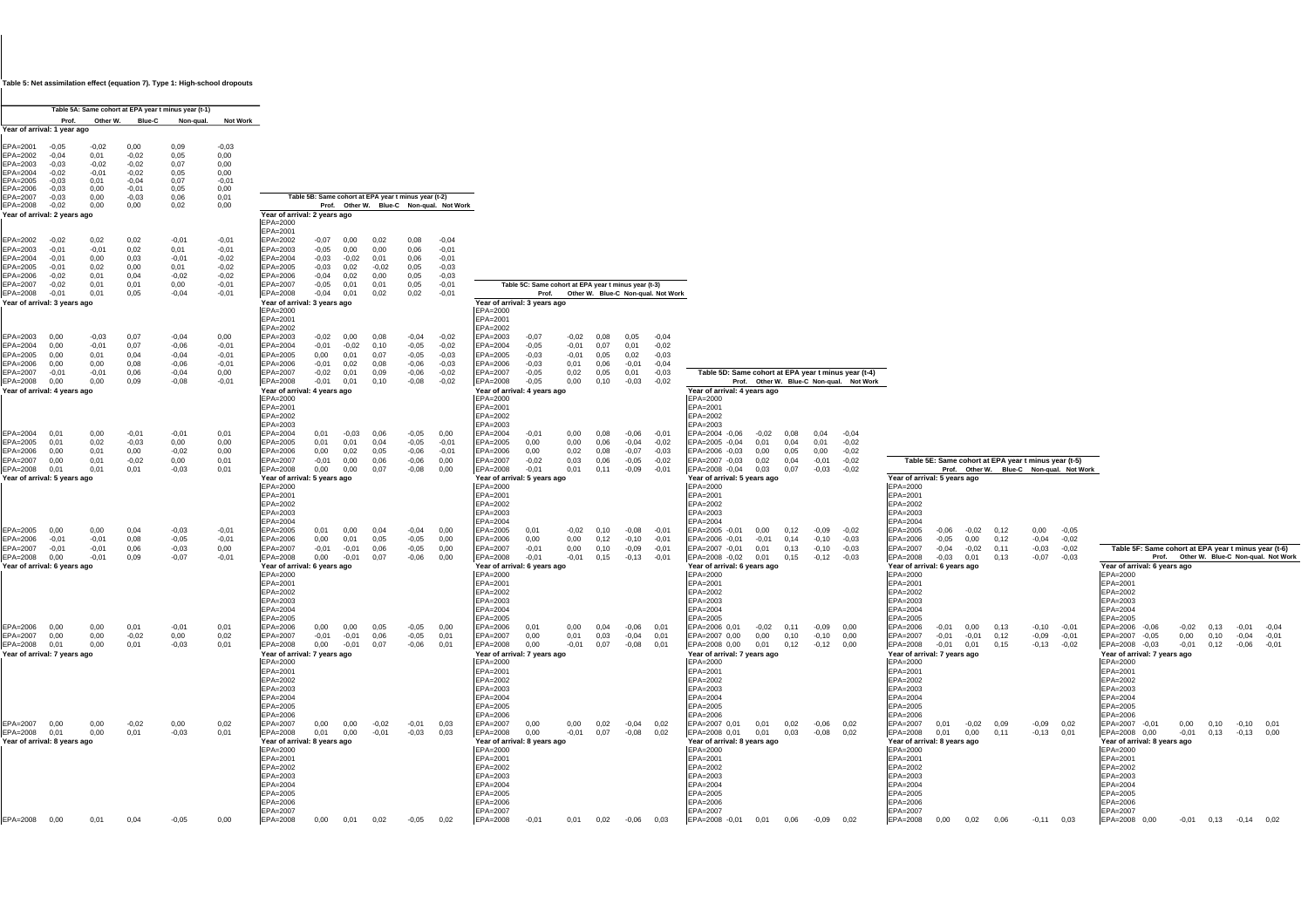#### **Table 5.2: Net assimilation effect (equation 7). Type 2: High-school graduate**

|                                               |                    |                    |                    | Table 5.2A: Same cohort at EPA year t minus year (t-1) |                    |                                          |                    |                    |              |                                                        |                                          |                                          |                                                        |                    |                                          |                         |                    |                                                        |              |                       |                                          |                                                                                                                                                                                                                                                   |
|-----------------------------------------------|--------------------|--------------------|--------------------|--------------------------------------------------------|--------------------|------------------------------------------|--------------------|--------------------|--------------|--------------------------------------------------------|------------------------------------------|------------------------------------------|--------------------------------------------------------|--------------------|------------------------------------------|-------------------------|--------------------|--------------------------------------------------------|--------------|-----------------------|------------------------------------------|---------------------------------------------------------------------------------------------------------------------------------------------------------------------------------------------------------------------------------------------------|
| Year of arrival: 1 year ago                   | Prof.              | Other W.           | <b>Blue-C</b>      | Non-qual.                                              | <b>Not Work</b>    |                                          |                    |                    |              |                                                        |                                          |                                          |                                                        |                    |                                          |                         |                    |                                                        |              |                       |                                          |                                                                                                                                                                                                                                                   |
| FPA=2001                                      | $-0.05$            | $-0.02$            | 0.01               | 0.09                                                   | $-0.02$            |                                          |                    |                    |              |                                                        |                                          |                                          |                                                        |                    |                                          |                         |                    |                                                        |              |                       |                                          |                                                                                                                                                                                                                                                   |
| EPA=2002                                      | $-0,05$            | 0,01               | $-0.02$            | 0,05                                                   | 0,00               |                                          |                    |                    |              |                                                        |                                          |                                          |                                                        |                    |                                          |                         |                    |                                                        |              |                       |                                          |                                                                                                                                                                                                                                                   |
| EPA=2003<br>EPA=2004                          | $-0.03$<br>$-0,02$ | $-0.03$<br>$-0,01$ | $-0.01$<br>$-0,01$ | 0,07<br>0,05                                           | 0.00<br>0,00       |                                          |                    |                    |              |                                                        |                                          |                                          |                                                        |                    |                                          |                         |                    |                                                        |              |                       |                                          |                                                                                                                                                                                                                                                   |
| EPA=2005                                      | $-0.03$<br>$-0.04$ | 0.01               | $-0.03$            | 0,06                                                   | $-0,01$            |                                          |                    |                    |              |                                                        |                                          |                                          |                                                        |                    |                                          |                         |                    |                                                        |              |                       |                                          |                                                                                                                                                                                                                                                   |
| EPA=2006<br>EPA=2007                          | $-0,04$            | 0.00<br>0,00       | 0.00<br>$-0.02$    | 0,04<br>0,06                                           | 0,00<br>0,01       |                                          |                    |                    |              | Table 5.2B: Same cohort at EPA year t minus year (t-2) |                                          |                                          |                                                        |                    |                                          |                         |                    |                                                        |              |                       |                                          |                                                                                                                                                                                                                                                   |
| EPA=2008<br>Year of arrival: 2 years ago      | $-0.02$            | 0,00               | 0,00               | 0,02                                                   | 0,00               | Year of arrival: 2 years ago             |                    |                    |              |                                                        | Prof. Other W. Blue-C Non-qual. Not Work |                                          |                                                        |                    |                                          |                         |                    |                                                        |              |                       |                                          |                                                                                                                                                                                                                                                   |
|                                               |                    |                    |                    |                                                        |                    | EPA=2000                                 |                    |                    |              |                                                        |                                          |                                          |                                                        |                    |                                          |                         |                    |                                                        |              |                       |                                          |                                                                                                                                                                                                                                                   |
| EPA=2002                                      | $-0,02$            | 0,03               | 0,02               | $-0,01$                                                | $-0,01$            | EPA=2001<br>EPA=2002                     | $-0,08$            | 0.01               | 0.03         | 0,08                                                   | $-0,04$                                  |                                          |                                                        |                    |                                          |                         |                    |                                                        |              |                       |                                          |                                                                                                                                                                                                                                                   |
| EPA=2003<br>EPA=2004                          | $-0.01$<br>$-0.01$ | $-0.01$<br>0.01    | 0.03<br>0.03       | 0.01<br>$-0,01$                                        | $-0.01$<br>$-0,02$ | EPA=2003<br>EPA=2004                     | $-0.06$<br>$-0,04$ | 0.00<br>$-0.02$    | 0.01<br>0.02 | 0.06<br>0,06                                           | $-0.01$<br>$-0.01$                       |                                          |                                                        |                    |                                          |                         |                    |                                                        |              |                       |                                          |                                                                                                                                                                                                                                                   |
| EPA=2005                                      | $-0.01$            | 0.03               | 0.00               | 0.00                                                   | $-0,03$            | EPA=2005                                 | $-0.03$            | 0.02               | $-0.01$      | 0.05                                                   | $-0.03$                                  |                                          |                                                        |                    |                                          |                         |                    |                                                        |              |                       |                                          |                                                                                                                                                                                                                                                   |
| EPA=2006<br>EPA=2007                          | $-0.02$<br>$-0,02$ | 0.01<br>0.01       | 0.04<br>0,02       | $-0.02$<br>0,00                                        | $-0.02$<br>$-0,01$ | EPA=2006<br>EPA=2007                     | $-0.05$<br>$-0,06$ | 0.03<br>0,01       | 0.00<br>0,02 | 0.05<br>0,04                                           | $-0.03$<br>$-0,01$                       |                                          | Table 5.2C: Same cohort at EPA year t minus year (t-3) |                    |                                          |                         |                    |                                                        |              |                       |                                          |                                                                                                                                                                                                                                                   |
| EPA=2008                                      | $-0.01$            | 0.01               | 0,05               | $-0,04$                                                | $-0.01$            | EPA=2008                                 | $-0.05$            | 0.01               | 0.02         | 0,02                                                   | $-0.01$                                  |                                          |                                                        |                    | Prof. Other W. Blue-C Non-qual. Not Work |                         |                    |                                                        |              |                       |                                          |                                                                                                                                                                                                                                                   |
| Year of arrival: 3 years ago                  |                    |                    |                    |                                                        |                    | Year of arrival: 3 years ago<br>EPA=2000 |                    |                    |              |                                                        |                                          | Year of arrival: 3 years ago<br>EPA=2000 |                                                        |                    |                                          |                         |                    |                                                        |              |                       |                                          |                                                                                                                                                                                                                                                   |
|                                               |                    |                    |                    |                                                        |                    | EPA=2001                                 |                    |                    |              |                                                        |                                          | EPA=2001                                 |                                                        |                    |                                          |                         |                    |                                                        |              |                       |                                          |                                                                                                                                                                                                                                                   |
| EPA=2003                                      | 0.00               | $-0.03$            | 0,07               | $-0,03$                                                | $-0,01$            | EPA=2002<br>EPA=2003                     | $-0,02$            | 0.00               | 0.09         | $-0.04$                                                | $-0.02$                                  | EPA=2002<br>EPA=2003                     | $-0.08$                                                | $-0.02$            | 0.10                                     | 0,05                    | $-0.04$            |                                                        |              |                       |                                          |                                                                                                                                                                                                                                                   |
| EPA=2004                                      | 0.00<br>0.00       | $-0.01$<br>0.01    | 0,07<br>0,04       | $-0,05$                                                | $-0.01$            | EPA=2004                                 | $-0,01$<br>0,00    | $-0.02$<br>0.02    | 0.10<br>0,07 | $-0.04$<br>$-0.05$                                     | $-0,02$<br>$-0.04$                       | EPA=2004                                 | $-0.06$<br>$-0.04$                                     | $-0.01$<br>$-0.01$ | 0,08<br>0,06                             | 0,01<br>0.02            | $-0.02$<br>$-0.03$ |                                                        |              |                       |                                          |                                                                                                                                                                                                                                                   |
| EPA=2005<br>EPA=2006                          | $-0.01$            | $-0.01$            | 0,08               | $-0,04$<br>$-0.06$                                     | $-0,02$<br>$-0,01$ | EPA=2005<br>EPA=2006                     | $-0.02$            | 0.02               | 0,08         | $-0,05$                                                | $-0.04$                                  | EPA=2005<br>EPA=2006                     | $-0.04$                                                | 0.02               | 0,07                                     | $-0.01$                 | $-0.04$            |                                                        |              |                       |                                          |                                                                                                                                                                                                                                                   |
| EPA=2007<br>EPA=2008                          | $-0,01$<br>0,00    | $-0,01$<br>$-0,01$ | 0,06<br>0,09       | $-0.04$<br>$-0,07$                                     | 0,00<br>$-0,01$    | EPA=2007<br>EPA=2008                     | $-0.03$<br>$-0,02$ | 0,01<br>0,01       | 0,10<br>0,10 | $-0,06$<br>$-0,07$                                     | $-0,02$<br>$-0,02$                       | EPA=2007<br>EPA=2008                     | $-0.06$<br>$-0,06$                                     | 0,02<br>0,01       | 0,06<br>0,10                             | 0,01<br>$-0,03$         | $-0.03$<br>$-0,02$ | Table 5.2D: Same cohort at EPA year t minus year (t-4) |              |                       | Prof. Other W. Blue-C Non-qual. Not Work |                                                                                                                                                                                                                                                   |
| Year of arrival: 4 years ago                  |                    |                    |                    |                                                        |                    | Year of arrival: 4 years ago             |                    |                    |              |                                                        |                                          | Year of arrival: 4 years ago             |                                                        |                    |                                          |                         |                    | Year of arrival: 4 years ago                           |              |                       |                                          |                                                                                                                                                                                                                                                   |
|                                               |                    |                    |                    |                                                        |                    | EPA=2000<br>EPA=2001                     |                    |                    |              |                                                        |                                          | FPA=2000<br>EPA=2001                     |                                                        |                    |                                          |                         |                    | EPA=2000<br>EPA=2001                                   |              |                       |                                          |                                                                                                                                                                                                                                                   |
|                                               |                    |                    |                    |                                                        |                    | EPA=2002                                 |                    |                    |              |                                                        |                                          | EPA=2002                                 |                                                        |                    |                                          |                         |                    | EPA=2002                                               |              |                       |                                          |                                                                                                                                                                                                                                                   |
| EPA=2004                                      | 0.01               | 0.00               | $-0,01$            | $-0,01$                                                | 0.01               | EPA=2003<br>EPA=2004                     | 0,01               | $-0.03$            | 0.06         | $-0.04$                                                | 0.00                                     | EPA=2003<br>EPA=2004                     | $-0,01$                                                | 0,00               | 0.08                                     | $-0.05$                 | $-0.01$            | EPA=2003<br>EPA=2004 -0,07<br>$-0.02$                  | 0.09         | 0.04                  | $-0.04$                                  |                                                                                                                                                                                                                                                   |
| EPA=2005<br>EPA=2006                          | 0.01<br>0.00       | 0.03<br>0,01       | $-0.04$<br>0,00    | 0.00<br>$-0,01$                                        | 0.00<br>0,00       | EPA=2005<br>EPA=2006                     | 0.01<br>0,00       | 0.01<br>0,02       | 0.03<br>0,04 | $-0.05$<br>$-0,05$                                     | $-0.01$<br>$-0.01$                       | FPA=2005<br>EPA=2006                     | 0.00<br>0,00                                           | 0.00<br>0,03       | 0.06<br>0,07                             | $-0.04$<br>$-0,06$      | $-0.02$<br>$-0.03$ | EPA=2005 -0.05<br>0.02<br>EPA=2006 -0,04<br>0,00       | 0.04<br>0,06 | 0.01<br>0,00          | $-0.02$<br>$-0.03$                       |                                                                                                                                                                                                                                                   |
| EPA=2007                                      | 0.00               | 0.01               | $-0.02$            | 0,00                                                   | 0.01               | EPA=2007                                 | $-0,01$            | 0,00               | 0,06         | $-0,05$                                                | 0.00                                     | EPA=2007                                 | $-0.02$                                                | 0.03               | 0,06                                     | $-0,05$                 | $-0.03$            | 0,02<br>EPA=2007 -0,04                                 | 0.05         | $-0,01$               | $-0,03$                                  | Table 5.2E: Same cohort at EPA year t minus year (t-5)                                                                                                                                                                                            |
| EPA=2008 0,01<br>fear of arrival: 5 years ago |                    | 0,01               | 0,01               | $-0,03$                                                | 0,01               | EPA=2008<br>Year of arrival: 5 years ago | 0,00               | 0,00               | 0.07         | $-0.07$                                                | 0,00                                     | EPA=2008<br>Year of arrival: 5 years ago | $-0.02$                                                | 0,02               | 0.11                                     | $-0.09$                 | $-0.02$            | EPA=2008 -0,05 0,03<br>Year of arrival: 5 years ago    | 0,07         | $-0.02$               | $-0,03$                                  | Prof. Other W. Blue-C Non-qual. Not Work<br>Year of arrival: 5 years ago                                                                                                                                                                          |
|                                               |                    |                    |                    |                                                        |                    | EPA=2000                                 |                    |                    |              |                                                        |                                          | EPA=2000                                 |                                                        |                    |                                          |                         |                    | EPA=2000                                               |              |                       |                                          | EPA=2000                                                                                                                                                                                                                                          |
|                                               |                    |                    |                    |                                                        |                    | EPA=2001<br>EPA=2002                     |                    |                    |              |                                                        |                                          | EPA=2001<br>EPA=2002                     |                                                        |                    |                                          |                         |                    | EPA=2001<br>EPA=2002                                   |              |                       |                                          | EPA=2001<br>EPA=2002                                                                                                                                                                                                                              |
|                                               |                    |                    |                    |                                                        |                    | EPA=2003                                 |                    |                    |              |                                                        |                                          | EPA=2003                                 |                                                        |                    |                                          |                         |                    | EPA=2003                                               |              |                       |                                          | EPA=2003                                                                                                                                                                                                                                          |
| EPA=2005                                      | 0.00               | 0.00               | 0.04               | $-0.03$                                                | $-0,01$            | EPA=2004<br>EPA=2005                     | 0,01               | 0.00               | 0.03         | $-0.04$                                                | $-0.01$                                  | EPA=2004<br>EPA=2005                     | 0.01                                                   | $-0.03$            | 0.11                                     | $-0.07$                 | $-0.01$            | EPA=2004<br>EPA=2005 -0,01<br>0.00                     | 0.12         | $-0.08$               | $-0.03$                                  | EPA=2004<br>EPA=2005<br>$-0,07$<br>$-0.02$<br>0.13<br>0.01<br>$-0.05$                                                                                                                                                                             |
| EPA=2006<br>EPA=2007                          | $-0.01$<br>$-0.01$ | $-0.02$<br>$-0,02$ | 0.08<br>0,06       | $-0.04$<br>$-0,03$                                     | $-0.01$<br>0,00    | EPA=2006<br>EPA=2007                     | 0.00<br>$-0.01$    | 0.01<br>$-0.01$    | 0.04<br>0.06 | $-0.04$<br>$-0.04$                                     | $-0.01$<br>0.00                          | EPA=2006<br>EPA=2007                     | 0.00<br>$-0.01$                                        | 0.00<br>0.00       | 0.12<br>0.10                             | $-0.10$<br>$-0.08$      | $-0.02$<br>$-0.02$ | EPA=2006 -0.01<br>$-0.02$<br>EPA=2007 -0.02<br>0.01    | 0.14<br>0.13 | $-0.08$<br>$-0.09$    | $-0.03$<br>$-0.03$                       | EPA=2006<br>$-0.06$<br>0.00<br>0.12<br>$-0.03$<br>$-0.03$<br>EPA=2007<br>$-0.05$<br>$-0.02$<br>$-0,03$<br>Table 5.2F: Same cohort at EPA year t minus year (t-6)<br>0.12<br>$-0.03$                                                               |
| EPA=2008                                      | 0.00               | $-0.02$            | 0.09               | $-0.06$                                                | $-0,01$            | EPA=2008                                 | 0,00               | $-0,01$            | 0.07         | $-0.06$                                                | 0.00                                     | EPA=2008                                 | $-0.01$                                                | $-0.02$            | 0.15                                     | $-0.11$                 | $-0.01$            | EPA=2008 -0,02 0,01                                    | 0.15         | $-0.11$               | $-0.03$                                  | EPA=2008<br>Prof. Other W. Blue-C Non-qual. Not Work<br>$-0.04$<br>0,01<br>$-0.06$<br>$-0.04$<br>0.14                                                                                                                                             |
| Year of arrival: 6 years ago                  |                    |                    |                    |                                                        |                    | Year of arrival: 6 years ago<br>EPA=2000 |                    |                    |              |                                                        |                                          | Year of arrival: 6 years ago<br>EPA=2000 |                                                        |                    |                                          |                         |                    | Year of arrival: 6 years ago<br>EPA=2000               |              |                       |                                          | Year of arrival: 6 years ago<br>Year of arrival: 6 years ago<br>EPA=2000<br>EPA=2000                                                                                                                                                              |
|                                               |                    |                    |                    |                                                        |                    | EPA=2001                                 |                    |                    |              |                                                        |                                          | EPA=2001                                 |                                                        |                    |                                          |                         |                    | EPA=2001                                               |              |                       |                                          | EPA=2001<br>EPA=2001                                                                                                                                                                                                                              |
|                                               |                    |                    |                    |                                                        |                    | EPA=2002<br>EPA=2003                     |                    |                    |              |                                                        |                                          | EPA=2002<br>EPA=2003                     |                                                        |                    |                                          |                         |                    | EPA=2002<br>EPA=2003                                   |              |                       |                                          | EPA=2002<br>EPA=2002<br>EPA=2003<br>EPA=2003                                                                                                                                                                                                      |
|                                               |                    |                    |                    |                                                        |                    | EPA=2004                                 |                    |                    |              |                                                        |                                          | EPA=2004                                 |                                                        |                    |                                          |                         |                    | EPA=2004                                               |              |                       |                                          | EPA=2004<br>EPA=2004                                                                                                                                                                                                                              |
| EPA=2006                                      | 0.00               | 0.00               | 0.01               | $-0.01$                                                | 0,01               | EPA=2005<br>EPA=2006                     | 0,00               | 0.00               | 0.05         | $-0.04$                                                | 0.00                                     | EPA=2005<br>EPA=2006                     | 0,01                                                   | 0,00               | 0.04                                     | $-0.05$                 | 0.00               | EPA=2005<br>EPA=2006 0,01<br>$-0.03$                   | 0.11         | $-0.08$               | 0.00                                     | EPA=2005<br>EPA=2005<br>EPA=2006<br>$-0.02$<br>0.00<br>0.13<br>$-0.09$<br>EPA=2006 -0,07<br>$-0,02$<br>$-0.02$<br>0.14<br>$-0.01$<br>$-0.04$                                                                                                      |
| EPA=2007<br>EPA=2008                          | 0.00<br>0,01       | 0,00<br>0,00       | $-0.02$<br>0.01    | 0,00<br>$-0,03$                                        | 0,02<br>0,01       | EPA=2007<br>EPA=2008                     | $-0,01$<br>0,00    | $-0.02$<br>$-0.02$ | 0,07<br>0,07 | $-0.04$<br>$-0,06$                                     | 0,01<br>0.01                             | EPA=2007<br>EPA=2008                     | $-0,01$<br>$-0,01$                                     | 0,01<br>$-0.01$    | 0,03<br>0,07                             | $-0.04$ 0.01<br>$-0.07$ | 0.01               | EPA=2007 0,00<br>0,00<br>EPA=2008 0,00<br>0,00         | 0,10<br>0.11 | $-0.09$<br>$-0.11$    | 0.00<br>0.00                             | EPA=2007<br>$-0,01$<br>$-0,01$<br>0,13<br>$-0,08$<br>$-0,02$<br>EPA=2007 -0,06<br>0,00<br>0,11<br>$-0,03$<br>$-0,01$<br>EPA=2008<br>EPA=2008<br>$-0,01$<br>0,01<br>0.14<br>$-0,12$<br>$-0.02$<br>$-0,04$<br>$-0,02$<br>0.13<br>$-0,06$<br>$-0.02$ |
| Year of arrival: 7 years ago                  |                    |                    |                    |                                                        |                    | Year of arrival: 7 years ago             |                    |                    |              |                                                        |                                          | Year of arrival: 7 years ago             |                                                        |                    |                                          |                         |                    | Year of arrival: 7 years ago                           |              |                       |                                          | Year of arrival: 7 years ago<br>Year of arrival: 7 years ago                                                                                                                                                                                      |
|                                               |                    |                    |                    |                                                        |                    | EPA=2000<br>EPA=2001                     |                    |                    |              |                                                        |                                          | EPA=2000<br>EPA=2001                     |                                                        |                    |                                          |                         |                    | EPA=2000<br>EPA=2001                                   |              |                       |                                          | EPA=2000<br>EPA=2000<br>EPA=2001<br>EPA=2001                                                                                                                                                                                                      |
|                                               |                    |                    |                    |                                                        |                    | EPA=2002                                 |                    |                    |              |                                                        |                                          | EPA=2002                                 |                                                        |                    |                                          |                         |                    | EPA=2002                                               |              |                       |                                          | EPA=2002<br>EPA=2002                                                                                                                                                                                                                              |
|                                               |                    |                    |                    |                                                        |                    | EPA=2003<br>EPA=2004                     |                    |                    |              |                                                        |                                          | EPA=2003<br>EPA=2004                     |                                                        |                    |                                          |                         |                    | EPA=2003<br>EPA=2004                                   |              |                       |                                          | EPA=2003<br>EPA=2003<br>EPA=2004<br>EPA=2004                                                                                                                                                                                                      |
|                                               |                    |                    |                    |                                                        |                    | EPA=2005                                 |                    |                    |              |                                                        |                                          | EPA=2005                                 |                                                        |                    |                                          |                         |                    | EPA=2005                                               |              |                       |                                          | EPA=2005<br>EPA=2005                                                                                                                                                                                                                              |
| EPA=2007 0,00                                 |                    | 0.00               | $-0.02$            | 0.00                                                   | 0,02               | EPA=2006<br>EPA=2007                     | 0.00               | 0.00               | $-0.01$      | $-0.01$                                                | 0.02                                     | EPA=2006<br>EPA=2007                     | 0.00                                                   | 0.01               | 0.03                                     | $-0.04$ 0.01            |                    | EPA=2006<br>EPA=2007 0.01<br>0.01                      |              | $0,02$ $-0,05$ $0,02$ |                                          | EPA=2006<br>EPA=2006<br>EPA=2007<br>EPA=2007 -0,02<br>0.01<br>$-0.03$<br>0.09<br>$-0.08$ 0.01<br>0.00<br>$0.11 - 0.09 0.00$                                                                                                                       |
| EPA=2008 0,01                                 |                    | 0,00               | 0,00               | $-0.03$                                                | 0,01               | EPA=2008                                 | 0,01               | 0,00               | $-0,01$      | $-0.03$                                                | 0,03                                     | EPA=2008                                 | 0,00                                                   | $-0.01$            | 0,07                                     | $-0.07$                 | 0,02               | EPA=2008 0,01<br>0,01                                  | 0,03         | $-0,07$               | 0,02                                     | EPA=2008<br>0,01<br>0,00<br>0,10<br>$-0,12$<br>0,01<br>EPA=2008 0,00<br>$-0,01$<br>$0,13 -0,11 -0,01$                                                                                                                                             |
| Year of arrival: 8 years ago                  |                    |                    |                    |                                                        |                    | Year of arrival: 8 years ago<br>EPA=2000 |                    |                    |              |                                                        |                                          | Year of arrival: 8 years ago<br>EPA=2000 |                                                        |                    |                                          |                         |                    | Year of arrival: 8 years ago<br>EPA=2000               |              |                       |                                          | Year of arrival: 8 years ago<br>Year of arrival: 8 years ago<br>EPA=2000<br>EPA=2000                                                                                                                                                              |
|                                               |                    |                    |                    |                                                        |                    | EPA=2001<br>EPA=2002                     |                    |                    |              |                                                        |                                          | EPA=2001<br>EPA=2002                     |                                                        |                    |                                          |                         |                    | EPA=2001<br>EPA=2002                                   |              |                       |                                          | EPA=2001<br>EPA=2001<br>EPA=2002<br>EPA=2002                                                                                                                                                                                                      |
|                                               |                    |                    |                    |                                                        |                    | EPA=2003                                 |                    |                    |              |                                                        |                                          | EPA=2003                                 |                                                        |                    |                                          |                         |                    | EPA=2003                                               |              |                       |                                          | EPA=2003<br>EPA=2003                                                                                                                                                                                                                              |
|                                               |                    |                    |                    |                                                        |                    | EPA=2004<br>EPA=2005                     |                    |                    |              |                                                        |                                          | EPA=2004<br>EPA=2005                     |                                                        |                    |                                          |                         |                    | EPA=2004<br>EPA=2005                                   |              |                       |                                          | EPA=2004<br>EPA=2004<br>EPA=2005<br>EPA=2005                                                                                                                                                                                                      |
|                                               |                    |                    |                    |                                                        |                    | EPA=2006                                 |                    |                    |              |                                                        |                                          | EPA=2006                                 |                                                        |                    |                                          |                         |                    | EPA=2006                                               |              |                       |                                          | EPA=2006<br>EPA=2006                                                                                                                                                                                                                              |
| EPA=2008 -0,01                                |                    | 0.01               | 0,03               | $-0.05$                                                | 0.01               | EPA=2007<br>EPA=2008                     | $-0,01$            | 0.01               | 0,02         | $-0,04$                                                | 0,02                                     | EPA=2007<br>EPA=2008                     | $-0,01$                                                | 0,01               | 0,02                                     | $-0,06$ 0,03            |                    | EPA=2007<br>EPA=2008 -0,01 0,02 0,06 -0,08             |              |                       | 0.02                                     | EPA=2007<br>EPA=2007<br>EPA=2008 0,00<br>$-0.02$ 0.13 $-0.13$ 0.02<br>EPA=2008<br>0,00<br>$0,02$ 0,06<br>$-0,10$ $0,02$                                                                                                                           |
|                                               |                    |                    |                    |                                                        |                    |                                          |                    |                    |              |                                                        |                                          |                                          |                                                        |                    |                                          |                         |                    |                                                        |              |                       |                                          |                                                                                                                                                                                                                                                   |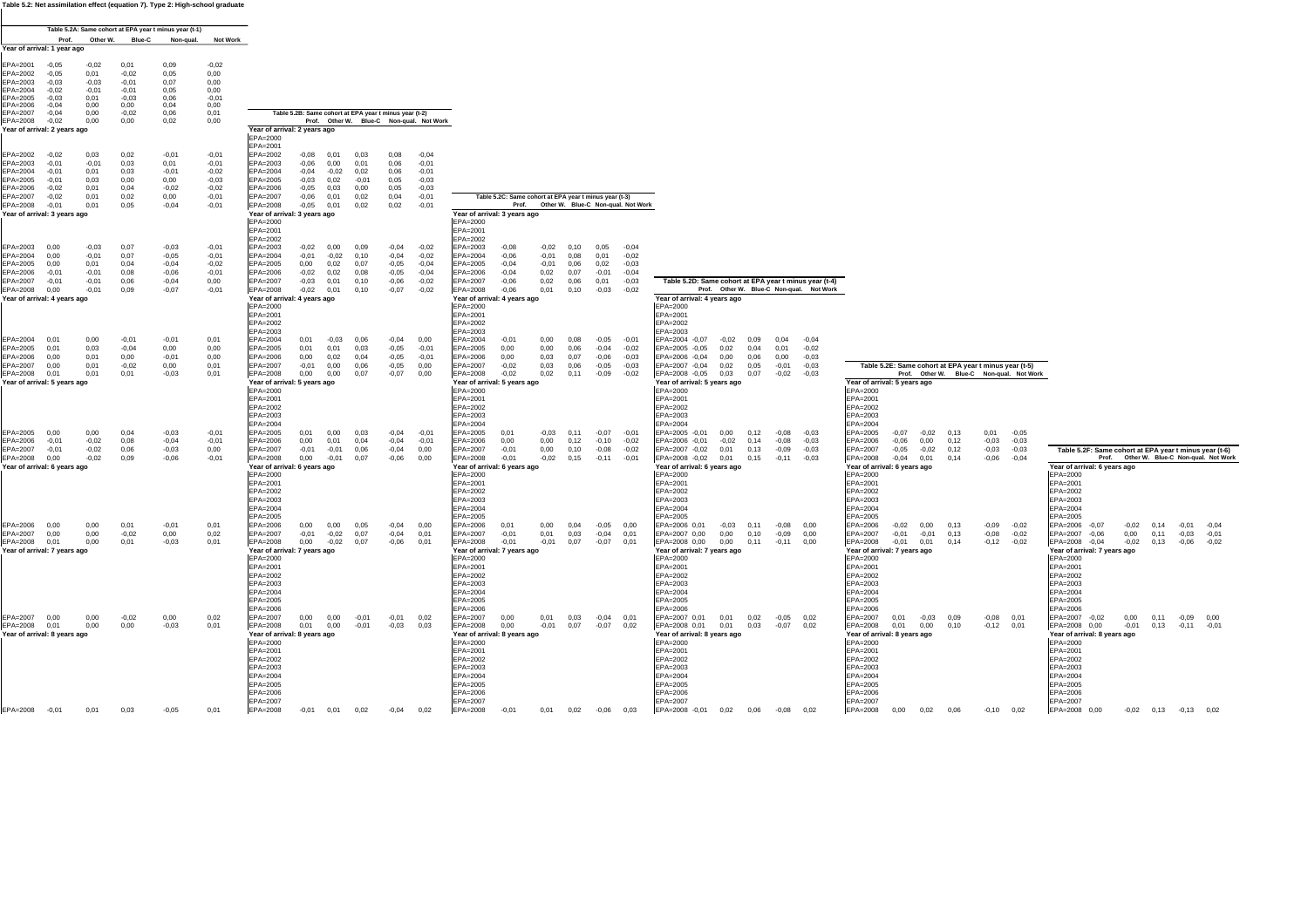**Table 5.3: Net assimilation effect (equation 7). Type 3: Some college/Vocational training**

|                                               |                    |                    |                 | Table 5.3A: Same cohort at EPA year t minus year (t-1) |                    |                                          |                    |                    |                                                        |                    |                                          |                                          |                                                        |                 |              |                       |                                          |                                                        |              |                    |                    |                                                             |         |                                          |                               |                                                        |                                          |      |         |                    |
|-----------------------------------------------|--------------------|--------------------|-----------------|--------------------------------------------------------|--------------------|------------------------------------------|--------------------|--------------------|--------------------------------------------------------|--------------------|------------------------------------------|------------------------------------------|--------------------------------------------------------|-----------------|--------------|-----------------------|------------------------------------------|--------------------------------------------------------|--------------|--------------------|--------------------|-------------------------------------------------------------|---------|------------------------------------------|-------------------------------|--------------------------------------------------------|------------------------------------------|------|---------|--------------------|
|                                               | Prof.              |                    | Other W. Blue-C | Non-qual.                                              | <b>Not Work</b>    |                                          |                    |                    |                                                        |                    |                                          |                                          |                                                        |                 |              |                       |                                          |                                                        |              |                    |                    |                                                             |         |                                          |                               |                                                        |                                          |      |         |                    |
| Year of arrival: 1 year ago                   |                    |                    |                 |                                                        |                    |                                          |                    |                    |                                                        |                    |                                          |                                          |                                                        |                 |              |                       |                                          |                                                        |              |                    |                    |                                                             |         |                                          |                               |                                                        |                                          |      |         |                    |
| PA=2001<br>EPA=2002                           | $-0.08$            | $-0.02$<br>0,02    | 0.03<br>0,00    | 0.08<br>0,05                                           | $-0,02$<br>0,01    |                                          |                    |                    |                                                        |                    |                                          |                                          |                                                        |                 |              |                       |                                          |                                                        |              |                    |                    |                                                             |         |                                          |                               |                                                        |                                          |      |         |                    |
| EPA=2003                                      | $-0.05$            | $-0.03$            | 0,00            | 0,07                                                   | 0,01               |                                          |                    |                    |                                                        |                    |                                          |                                          |                                                        |                 |              |                       |                                          |                                                        |              |                    |                    |                                                             |         |                                          |                               |                                                        |                                          |      |         |                    |
| EPA=2004                                      | $-0.04$            | $-0.01$            | 0,00            | 0,04                                                   | 0.00               |                                          |                    |                    |                                                        |                    |                                          |                                          |                                                        |                 |              |                       |                                          |                                                        |              |                    |                    |                                                             |         |                                          |                               |                                                        |                                          |      |         |                    |
| $EPA = 2005$<br>EPA=2006                      | $-0,05$<br>$-0.06$ | 0,02<br>0,00       | $-0.02$<br>0,02 | 0,06<br>0,05                                           | $-0,01$<br>0,00    |                                          |                    |                    |                                                        |                    |                                          |                                          |                                                        |                 |              |                       |                                          |                                                        |              |                    |                    |                                                             |         |                                          |                               |                                                        |                                          |      |         |                    |
| EPA=2007                                      | -0.06              | 0.00               | $-0,01$         | 0.06                                                   | 0.01               |                                          |                    |                    | Table 5.3B: Same cohort at EPA year t minus year (t-2) |                    |                                          |                                          |                                                        |                 |              |                       |                                          |                                                        |              |                    |                    |                                                             |         |                                          |                               |                                                        |                                          |      |         |                    |
| EPA=2008<br>Year of arrival: 2 years ago      | $-0.03$            | 0,00               | 0,01            | 0,02                                                   | 0,01               | Year of arrival: 2 years ago             |                    |                    |                                                        |                    | Prof. Other W. Blue-C Non-qual. Not Work |                                          |                                                        |                 |              |                       |                                          |                                                        |              |                    |                    |                                                             |         |                                          |                               |                                                        |                                          |      |         |                    |
|                                               |                    |                    |                 |                                                        |                    | EPA=2000                                 |                    |                    |                                                        |                    |                                          |                                          |                                                        |                 |              |                       |                                          |                                                        |              |                    |                    |                                                             |         |                                          |                               |                                                        |                                          |      |         |                    |
| PA=2002                                       | $-0,04$            | 0,04               | 0,02            | 0,00                                                   | $-0,01$            | EPA=2001<br>EPA=2002                     | $-0,12$            | 0,02               | 0,05                                                   | 0,08               | $-0,03$                                  |                                          |                                                        |                 |              |                       |                                          |                                                        |              |                    |                    |                                                             |         |                                          |                               |                                                        |                                          |      |         |                    |
| EPA=2003                                      | $-0.02$            | $-0.02$            | 0,03            | 0,01                                                   | $-0,01$            | EPA=2003                                 | $-0,10$            | 0,01               | 0.03                                                   | 0,07               | $-0.01$                                  |                                          |                                                        |                 |              |                       |                                          |                                                        |              |                    |                    |                                                             |         |                                          |                               |                                                        |                                          |      |         |                    |
| EPA=2004                                      | $-0.01$            | 0.01               | 0.03            | $-0.01$                                                | $-0.02$            | EPA=2004                                 | $-0.06$            | $-0.02$            | 0.04                                                   | 0.06               | $-0.01$                                  |                                          |                                                        |                 |              |                       |                                          |                                                        |              |                    |                    |                                                             |         |                                          |                               |                                                        |                                          |      |         |                    |
| EPA=2005<br>PA=2006                           | $-0.02$<br>$-0.03$ | 0,03<br>0,02       | 0,00<br>0,04    | 0,00<br>$-0.01$                                        | $-0,03$<br>$-0,02$ | EPA=2005<br>EPA=2006                     | $-0.05$<br>$-0.08$ | 0,03<br>0,04       | 0,00<br>0,02                                           | 0,05<br>0,05       | $-0,03$<br>$-0.03$                       |                                          |                                                        |                 |              |                       |                                          |                                                        |              |                    |                    |                                                             |         |                                          |                               |                                                        |                                          |      |         |                    |
| EPA=2007                                      | $-0.04$            | 0.02               | 0.02            | 0.00                                                   | $-0.01$            | EPA=2007                                 | $-0.10$            | 0.02               | 0.04                                                   | 0.05               | $-0.01$                                  |                                          | Table 5.3C: Same cohort at EPA year t minus year (t-3) |                 |              |                       |                                          |                                                        |              |                    |                    |                                                             |         |                                          |                               |                                                        |                                          |      |         |                    |
| EPA=2008                                      | $-0,01$            | 0,02               | 0,04            | $-0.03$                                                | $-0,01$            | EPA=2008                                 | $-0.07$            | 0,02               | 0,03                                                   | 0,02               | 0,00                                     |                                          |                                                        |                 |              |                       | Prof. Other W. Blue-C Non-qual. Not Work |                                                        |              |                    |                    |                                                             |         |                                          |                               |                                                        |                                          |      |         |                    |
| Year of arrival: 3 years ago                  |                    |                    |                 |                                                        |                    | Year of arrival: 3 years ago<br>EPA=2000 |                    |                    |                                                        |                    |                                          | Year of arrival: 3 years ago<br>EPA=2000 |                                                        |                 |              |                       |                                          |                                                        |              |                    |                    |                                                             |         |                                          |                               |                                                        |                                          |      |         |                    |
|                                               |                    |                    |                 |                                                        |                    | EPA=2001                                 |                    |                    |                                                        |                    |                                          | EPA=2001                                 |                                                        |                 |              |                       |                                          |                                                        |              |                    |                    |                                                             |         |                                          |                               |                                                        |                                          |      |         |                    |
| EPA=2003                                      | 0.00               | $-0,04$            | 0,07            | $-0,03$                                                | $-0,01$            | EPA=2002<br>EPA=2003                     | $-0,04$            | 0.00               | 0.09                                                   | $-0,03$            | $-0.02$                                  | EPA=2002<br>EPA=2003                     | $-0,12$                                                | $-0,02$         | 0,12         | 0.05                  | $-0.04$                                  |                                                        |              |                    |                    |                                                             |         |                                          |                               |                                                        |                                          |      |         |                    |
| $FPA=2004$                                    | 0.01               | $-0.01$            | 0.07            | $-0.05$                                                | $-0.01$            | EPA=2004                                 | $-0.01$            | $-0.03$            | 0.10                                                   | $-0.04$            | $-0.02$                                  | EPA=2004                                 | $-0.09$                                                | $-0.01$         | 0.10         | 0.02                  | $-0.02$                                  |                                                        |              |                    |                    |                                                             |         |                                          |                               |                                                        |                                          |      |         |                    |
| PA=2005                                       | 0.01               | 0,01               | 0,04            | $-0.04$                                                | $-0,02$            | EPA=2005                                 | $-0,01$            | 0,02               | 0,07                                                   | $-0.05$            | $-0.04$                                  | EPA=2005                                 | $-0.05$                                                | $-0.01$         | 0,07         | 0,02                  | $-0,03$                                  |                                                        |              |                    |                    |                                                             |         |                                          |                               |                                                        |                                          |      |         |                    |
| EPA=2006<br>EPA=2007                          | $-0.01$<br>$-0.02$ | $-0,01$<br>$-0.01$ | 0,08<br>0.06    | $-0,05$<br>$-0.04$                                     | $-0.01$<br>0.00    | EPA=2006<br>EPA=2007                     | $-0.03$<br>$-0.05$ | 0.03<br>0.01       | 0.08<br>0.10                                           | $-0,05$<br>$-0.05$ | $-0.04$<br>$-0.02$                       | EPA=2006<br>EPA=2007                     | $-0.06$<br>$-0.09$                                     | 0.02<br>0.03    | 0.08<br>0.08 | 0.00<br>0.01          | $-0.04$<br>$-0.03$                       | Table 5.3D: Same cohort at EPA year t minus year (t-4) |              |                    |                    |                                                             |         |                                          |                               |                                                        |                                          |      |         |                    |
| EPA=2008                                      | 0,01               | $-0,01$            | 0.08            | $-0.07$                                                | $-0,01$            | EPA=2008                                 | $-0,03$            | 0,01               | 0,10                                                   | $-0.07$            | $-0,02$                                  | EPA=2008                                 | $-0.09$                                                | 0,01            | 0,12         | $-0,02$               | $-0,02$                                  | Prof. Other W. Blue-C Non-qual. Not Work               |              |                    |                    |                                                             |         |                                          |                               |                                                        |                                          |      |         |                    |
| Year of arrival: 4 years ago                  |                    |                    |                 |                                                        |                    | Year of arrival: 4 years ago             |                    |                    |                                                        |                    |                                          | Year of arrival: 4 years ago             |                                                        |                 |              |                       |                                          | Year of arrival: 4 years ago<br>$FPA=2000$             |              |                    |                    |                                                             |         |                                          |                               |                                                        |                                          |      |         |                    |
|                                               |                    |                    |                 |                                                        |                    | EPA=2000<br>EPA=2001                     |                    |                    |                                                        |                    |                                          | EPA=2000<br>$FPA=2001$                   |                                                        |                 |              |                       |                                          | $FPA=200$                                              |              |                    |                    |                                                             |         |                                          |                               |                                                        |                                          |      |         |                    |
|                                               |                    |                    |                 |                                                        |                    | EPA=2002                                 |                    |                    |                                                        |                    |                                          | EPA=2002                                 |                                                        |                 |              |                       |                                          | EPA=2002                                               |              |                    |                    |                                                             |         |                                          |                               |                                                        |                                          |      |         |                    |
| EPA=2004                                      | 0.02               | 0.00               | $-0.01$         | $-0.01$                                                | 0.00               | EPA=2003<br>EPA=2004                     | 0,02               | $-0.04$            | 0.06                                                   | $-0.04$            | 0.00                                     | EPA=2003<br>EPA=2004                     | $-0.02$                                                | 0.00            | 0.08         | $-0.04$               | $-0.01$                                  | EPA=2003<br>EPA=2004 -0,10<br>$-0.02$                  | 0.11         | 0.04               | $-0.03$            |                                                             |         |                                          |                               |                                                        |                                          |      |         |                    |
| EPA=2005                                      | 0,02               | 0,03               | $-0.04$         | 0,00                                                   | 0,00               | EPA=2005                                 | 0,02               | 0,01               | 0,03                                                   | $-0.05$            | $-0.01$                                  | EPA=2005                                 | 0,00                                                   | 0,00            | 0.06         | $-0.04$               | $-0,02$                                  | EPA=2005 -0,07<br>0,02                                 | 0.06         | 0.02               | $-0.02$            |                                                             |         |                                          |                               |                                                        |                                          |      |         |                    |
| EPA=2006<br>EPA=2007                          | 0.00<br>$-0.01$    | 0.01<br>0.01       | 0,00<br>$-0.02$ | $-0,01$<br>0.00                                        | 0.00<br>0.01       | EPA=2006<br>EPA=2007                     | 0.00<br>$-0.02$    | 0.02<br>0.01       | 0.04<br>0.06                                           | $-0,05$<br>$-0.05$ | $-0.01$<br>0.00                          | EPA=2006<br>EPA=2007                     | $-0.01$<br>$-0.03$                                     | 0.03<br>0.04    | 0.07<br>0.06 | $-0.06$<br>$-0.05$    | $-0.03$<br>$-0.02$                       | EPA=2006 -0.06<br>0.00<br>EPA=2007 -0.07<br>0.03       | 0.07<br>0.06 | 0.01<br>0.00       | $-0.02$<br>$-0.03$ |                                                             |         |                                          |                               |                                                        |                                          |      |         |                    |
| EPA=2008                                      | 0,01               | 0,01               | 0,00            | $-0.03$                                                | 0.01               | EPA=2008                                 | 0,00               | 0,01               | 0,06                                                   | $-0.07$            | 0,00                                     | EPA=2008                                 | $-0.03$                                                | 0,02            | 0,10         | $-0,08$               | $-0,01$                                  | EPA=2008 -0,08<br>0,04                                 | 0,08         | $-0.02$            | $-0.02$            | Table 5.3E: Same cohort at EPA year t minus year (t-5)      |         | Prof. Other W. Blue-C Non-qual. Not Work |                               |                                                        |                                          |      |         |                    |
| Year of arrival: 5 years ago                  |                    |                    |                 |                                                        |                    | Year of arrival: 5 years ago             |                    |                    |                                                        |                    |                                          | Year of arrival: 5 years ago             |                                                        |                 |              |                       |                                          | Year of arrival: 5 years ago                           |              |                    |                    | Year of arrival: 5 years ago                                |         |                                          |                               |                                                        |                                          |      |         |                    |
|                                               |                    |                    |                 |                                                        |                    | EPA=2000<br>EPA=2001                     |                    |                    |                                                        |                    |                                          | EPA=2000<br>EPA=2001                     |                                                        |                 |              |                       |                                          | $FPA=2000$<br>EPA=2001                                 |              |                    |                    | EPA=2000<br>EPA=2001                                        |         |                                          |                               |                                                        |                                          |      |         |                    |
|                                               |                    |                    |                 |                                                        |                    | EPA=2002                                 |                    |                    |                                                        |                    |                                          | EPA=2002                                 |                                                        |                 |              |                       |                                          | FPA=2002                                               |              |                    |                    | EPA=2002                                                    |         |                                          |                               |                                                        |                                          |      |         |                    |
|                                               |                    |                    |                 |                                                        |                    | EPA=2003                                 |                    |                    |                                                        |                    |                                          | EPA=2003                                 |                                                        |                 |              |                       |                                          | EPA=2003                                               |              |                    |                    | EPA=2003                                                    |         |                                          |                               |                                                        |                                          |      |         |                    |
| EPA=2005                                      | 0.00               | 0,00               | 0,04            | $-0,03$                                                | $-0,01$            | EPA=2004<br>EPA=2005                     | 0,02               | 0,00               | 0,03                                                   | $-0,04$            | $-0.01$                                  | EPA=2004<br>EPA=2005                     | 0,02                                                   | $-0.04$         | 0.10         | $-0,06$               | $-0.01$                                  | EPA=2004<br>EPA=2005 -0,02 0,00                        | 0.12         | $-0.07$            | $-0.03$            | EPA=2004<br>EPA=2005<br>$-0,10$                             | $-0.02$ | 0,15<br>0,02                             | $-0,04$                       |                                                        |                                          |      |         |                    |
| EPA=2006                                      | $-0.02$            | $-0,02$            | 0,08            | $-0,04$                                                | $-0,01$            | EPA=2006                                 | 0.00               | 0.01               | 0.04                                                   | $-0,04$            | $-0.01$                                  | EPA=2006                                 | 0.00                                                   | $-0,01$         | 0.11         | $-0.09$               | $-0.02$                                  | EPA=2006 -0.02<br>$-0.02$                              | 0.14         | $-0.07$            | $-0.03$            | EPA=2006<br>$-0.09$<br>0.00                                 |         | 0.14<br>$-0.02$                          | $-0.03$                       |                                                        |                                          |      |         |                    |
| EPA=2007                                      | $-0.02$<br>0,00    | $-0.02$<br>$-0.02$ | 0.06<br>0.08    | $-0.02$<br>$-0.05$                                     | 0.00<br>$-0,01$    | EPA=2007<br>EPA=2008                     | $-0.02$<br>$-0.01$ | $-0.01$<br>$-0,01$ | 0.07<br>0,06                                           | $-0.04$<br>$-0.05$ | 0.00<br>0,00                             | EPA=2007                                 | $-0.02$<br>$-0.02$                                     | 0.00<br>$-0.02$ | 0.10<br>0,14 | $-0.07$<br>$-0,10$    | $-0.01$<br>$-0,01$                       | EPA=2007 -0.03<br>0.01<br>EPA=2008 -0,03<br>0,02       | 0.13<br>0,15 | $-0.08$<br>$-0,10$ | $-0.03$<br>$-0.03$ | EPA=2007<br>$-0.08$<br>EPA=2008<br>$-0,07$<br>0,01          | $-0.02$ | 0.14<br>0,14<br>$-0.05$                  | $-0.02$<br>$-0.03$<br>$-0.03$ | Table 5.3F: Same cohort at EPA year t minus year (t-6) | Prof. Other W. Blue-C Non-qual. Not Work |      |         |                    |
| EPA=2008<br>Year of arrival: 6 years ago      |                    |                    |                 |                                                        |                    | Year of arrival: 6 years ago             |                    |                    |                                                        |                    |                                          | EPA=2008<br>Year of arrival: 6 years ago |                                                        |                 |              |                       |                                          | Year of arrival: 6 years ago                           |              |                    |                    | Year of arrival: 6 years ago                                |         |                                          |                               | Year of arrival: 6 years ago                           |                                          |      |         |                    |
|                                               |                    |                    |                 |                                                        |                    | EPA=2000                                 |                    |                    |                                                        |                    |                                          | EPA=2000                                 |                                                        |                 |              |                       |                                          | EPA=2000                                               |              |                    |                    | EPA=2000                                                    |         |                                          |                               | EPA=2000                                               |                                          |      |         |                    |
|                                               |                    |                    |                 |                                                        |                    | EPA=2001<br>EPA=2002                     |                    |                    |                                                        |                    |                                          | EPA=2001<br>EPA=2002                     |                                                        |                 |              |                       |                                          | EPA=2001<br>$FPA=2002$                                 |              |                    |                    | EPA=2001<br>EPA=2002                                        |         |                                          |                               | EPA=2001<br>$FPA=2002$                                 |                                          |      |         |                    |
|                                               |                    |                    |                 |                                                        |                    | EPA=2003                                 |                    |                    |                                                        |                    |                                          | EPA=2003                                 |                                                        |                 |              |                       |                                          | EPA=2003                                               |              |                    |                    | EPA=2003                                                    |         |                                          |                               | EPA=2003                                               |                                          |      |         |                    |
|                                               |                    |                    |                 |                                                        |                    | EPA=2004<br>EPA=2005                     |                    |                    |                                                        |                    |                                          | EPA=2004<br>EPA=2005                     |                                                        |                 |              |                       |                                          | EPA=2004<br>EPA=2005                                   |              |                    |                    | EPA=2004<br>EPA=2005                                        |         |                                          |                               | EPA=2004<br>EPA=2005                                   |                                          |      |         |                    |
| EPA=2006                                      | $-0,01$            | 0,00               | 0.01            | $-0,01$                                                | 0.01               | EPA=2006                                 | 0.00               | 0.00               | 0,05                                                   | $-0,04$            | 0,00                                     | EPA=2006                                 | 0.01                                                   | 0,00            | 0.04         | $-0,05$               | 0.00                                     | EPA=2006 0,01<br>$-0,04$                               | 0.11         | $-0.07$            | $-0.01$            | EPA=2006<br>$-0,03$<br>0.00                                 |         | 0.13<br>$-0.08$                          | $-0.02$                       | EPA=2006 -0,11                                         | $-0,02$                                  | 0,16 | 0.00    | $-0.04$            |
| EPA=2007                                      | $-0.01$            | 0.01               | $-0.01$         | 0.00                                                   | 0.02               | EPA=2007                                 | $-0.03$            | $-0.02$            | 0.07                                                   | $-0.04$            | 0.01                                     | EPA=2007                                 | $-0.01$                                                | 0.01            | 0.03         | $-0.04$               | 0.01                                     | EPA=2007 -0.01<br>0.00                                 | 0.10         | $-0.09$            | 0.00               | EPA=2007<br>$-0.03$                                         | $-0.02$ | 0.13<br>$-0.07$                          | $-0.02$                       | EPA=2007 -0.10                                         | 0.00                                     | 0.13 | $-0.02$ | $-0.01$<br>$-0.01$ |
| EPA=2008<br>Year of arrival: 7 years ago      | 0,01               | 0,00               | 0,00            | $-0.03$                                                | 0,01               | EPA=2008<br>Year of arrival: 7 years ago | $-0.01$            | $-0,02$            | 0,07                                                   | $-0.05$            | 0,01                                     | EPA=2008<br>Year of arrival: 7 years ago | $-0,01$                                                | $-0.01$         | 0,07         | $-0,07$               | 0,01                                     | EPA=2008 0,00<br>0,01<br>Year of arrival: 7 years ago  | 0.11         | $-0,10$            | 0.00               | EPA=2008<br>$-0,02$<br>0,01<br>Year of arrival: 7 years ago |         | $-0,11$<br>0.14                          | $-0,02$                       | EPA=2008 -0.07<br>Year of arrival: 7 years ago         | $-0.02$                                  | 0,14 | $-0.04$ |                    |
|                                               |                    |                    |                 |                                                        |                    | EPA=2000                                 |                    |                    |                                                        |                    |                                          | EPA=2000                                 |                                                        |                 |              |                       |                                          | EPA=2000                                               |              |                    |                    | EPA=2000                                                    |         |                                          |                               | EPA=2000                                               |                                          |      |         |                    |
|                                               |                    |                    |                 |                                                        |                    | EPA=2001<br>EPA=2002                     |                    |                    |                                                        |                    |                                          | EPA=2001<br>EPA=2002                     |                                                        |                 |              |                       |                                          | EPA=2001<br>EPA=2002                                   |              |                    |                    | EPA=2001<br>EPA=2002                                        |         |                                          |                               | EPA=2001<br>EPA=2002                                   |                                          |      |         |                    |
|                                               |                    |                    |                 |                                                        |                    | EPA=2003                                 |                    |                    |                                                        |                    |                                          | EPA=2003                                 |                                                        |                 |              |                       |                                          | EPA=2003                                               |              |                    |                    | EPA=2003                                                    |         |                                          |                               | EPA=2003                                               |                                          |      |         |                    |
|                                               |                    |                    |                 |                                                        |                    | EPA=2004<br>EPA=2005                     |                    |                    |                                                        |                    |                                          | EPA=2004                                 |                                                        |                 |              |                       |                                          | $FPA=2004$<br>EPA=2005                                 |              |                    |                    | EPA=2004                                                    |         |                                          |                               | EPA=2004                                               |                                          |      |         |                    |
|                                               |                    |                    |                 |                                                        |                    | EPA=2006                                 |                    |                    |                                                        |                    |                                          | EPA=2005<br>EPA=2006                     |                                                        |                 |              |                       |                                          | EPA=2006                                               |              |                    |                    | EPA=2005<br>EPA=2006                                        |         |                                          |                               | EPA=2005<br>EPA=2006                                   |                                          |      |         |                    |
| EPA=2007                                      | 0.00               | 0,01               | $-0.02$         | 0,00                                                   | 0,02               | EPA=2007                                 |                    | $-0.01$ 0.01       | $-0,01$                                                | $-0.01$            | 0,02                                     | EPA=2007                                 | $-0,01$                                                | 0,01            | 0,03         | $-0.04$ 0.01          |                                          | EPA=2007 0,01<br>0,01                                  | 0,02         | $-0.05$            | 0.02               | EPA=2007<br>0,01                                            | $-0.04$ | 0,09                                     | $-0.07$ 0.01                  | EPA=2007 -0,03                                         | 0,00                                     | 0,11 | $-0.08$ | 0.00               |
| EPA=2008 0,02<br>Year of arrival: 8 years ago |                    | 0,00               | 0,00            | $-0,03$                                                | 0,01               | EPA=2008<br>Year of arrival: 8 years ago | 0,01               | 0,01               | $-0,02$                                                | $-0,03$            | 0.03                                     | EPA=2008<br>Year of arrival: 8 years ago | $-0,01$                                                | $-0,01$         | 0.07         | $-0,06$               | 0.02                                     | EPA=2008 0,01<br>0,01<br>Year of arrival: 8 years ago  | 0,02         | $-0.07$            | 0.02               | EPA=2008<br>0,01<br>Year of arrival: 8 years ago            | 0,00    | 0,09                                     | $-0,11$ 0,01                  | EPA=2008 -0,01<br>Year of arrival: 8 years ago         | $-0,02$                                  | 0,13 | $-0.10$ | 0.00               |
|                                               |                    |                    |                 |                                                        |                    | EPA=2000                                 |                    |                    |                                                        |                    |                                          | EPA=2000                                 |                                                        |                 |              |                       |                                          | EPA=2000                                               |              |                    |                    | EPA=2000                                                    |         |                                          |                               | EPA=2000                                               |                                          |      |         |                    |
|                                               |                    |                    |                 |                                                        |                    | EPA=2001                                 |                    |                    |                                                        |                    |                                          | EPA=2001                                 |                                                        |                 |              |                       |                                          | $FPA=200$                                              |              |                    |                    | EPA=2001                                                    |         |                                          |                               | EPA=2001                                               |                                          |      |         |                    |
|                                               |                    |                    |                 |                                                        |                    | EPA=2002<br>EPA=2003                     |                    |                    |                                                        |                    |                                          | EPA=2002<br>EPA=2003                     |                                                        |                 |              |                       |                                          | EPA=2002<br>EPA=2003                                   |              |                    |                    | EPA=2002<br>EPA=2003                                        |         |                                          |                               | EPA=2002<br>EPA=2003                                   |                                          |      |         |                    |
|                                               |                    |                    |                 |                                                        |                    | EPA=2004                                 |                    |                    |                                                        |                    |                                          | EPA=2004                                 |                                                        |                 |              |                       |                                          | EPA=2004                                               |              |                    |                    | EPA=2004                                                    |         |                                          |                               | EPA=2004                                               |                                          |      |         |                    |
|                                               |                    |                    |                 |                                                        |                    | EPA=2005                                 |                    |                    |                                                        |                    |                                          | EPA=2005                                 |                                                        |                 |              |                       |                                          | EPA=2005                                               |              |                    |                    | EPA=2005                                                    |         |                                          |                               | EPA=2005                                               |                                          |      |         |                    |
|                                               |                    |                    |                 |                                                        |                    | EPA=2006<br>EPA=2007                     |                    |                    |                                                        |                    |                                          | EPA=2006<br>EPA=2007                     |                                                        |                 |              |                       |                                          | EPA=2006<br>EPA=2007                                   |              |                    |                    | EPA=2006<br>EPA=2007                                        |         |                                          |                               | EPA=2006<br>EPA=2007                                   |                                          |      |         |                    |
| EPA=2008 -0,01                                |                    | 0.01               | 0.03            | $-0,04$                                                | 0.01               | EPA=2008                                 |                    | $-0,01$ 0,02       | 0,01                                                   | $-0,04$            | 0.02                                     | EPA=2008                                 | $-0,02$                                                | 0,02            |              | $0,02$ $-0,05$ $0,03$ |                                          | EPA=2008 -0,02 0,02 0,06 -0,08 0,02                    |              |                    |                    | EPA=2008<br>0,00<br>0,02                                    |         | 0,05                                     | $-0,09$ 0,02                  | EPA=2008 0,00                                          | $-0,02$ $0,12$ $-0,11$ $0,02$            |      |         |                    |
|                                               |                    |                    |                 |                                                        |                    |                                          |                    |                    |                                                        |                    |                                          |                                          |                                                        |                 |              |                       |                                          |                                                        |              |                    |                    |                                                             |         |                                          |                               |                                                        |                                          |      |         |                    |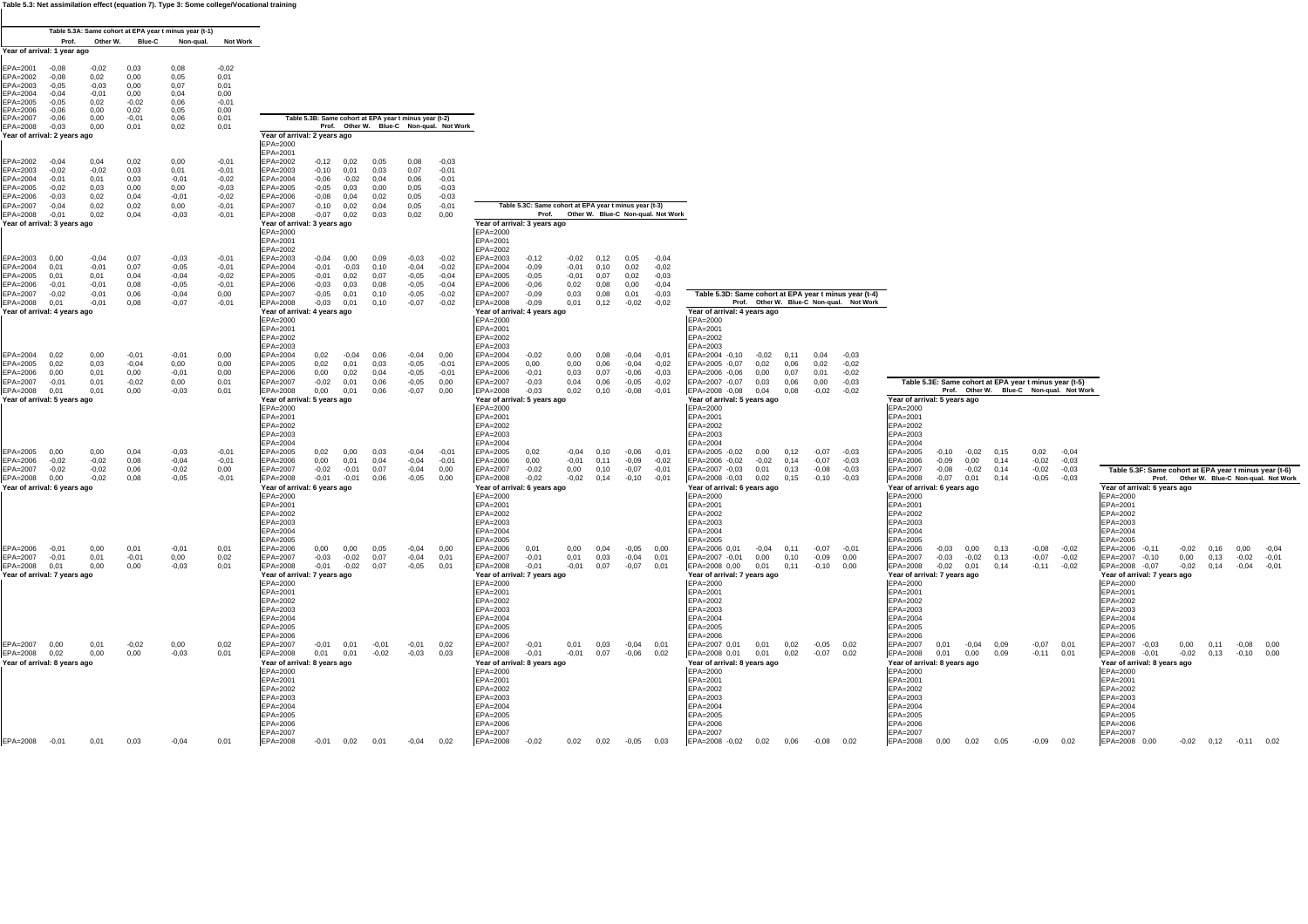**Table 5.4: Net assimilation effect (equation 7). Type 4: College graduate**

|                                          |                    |                    |                    | Table 5.4A: Same cohort at EPA year t minus year (t-1) |                    |                                          |                         |                 |                                                        |                    |                                          |                                          |                                                        |              |              |                                          |                    |                                                        |              |                    |                                          |                                                                                                                                                                                |
|------------------------------------------|--------------------|--------------------|--------------------|--------------------------------------------------------|--------------------|------------------------------------------|-------------------------|-----------------|--------------------------------------------------------|--------------------|------------------------------------------|------------------------------------------|--------------------------------------------------------|--------------|--------------|------------------------------------------|--------------------|--------------------------------------------------------|--------------|--------------------|------------------------------------------|--------------------------------------------------------------------------------------------------------------------------------------------------------------------------------|
|                                          | Prof.              | Other W.           | Blue-C             | Non-qual.                                              | <b>Not Work</b>    |                                          |                         |                 |                                                        |                    |                                          |                                          |                                                        |              |              |                                          |                    |                                                        |              |                    |                                          |                                                                                                                                                                                |
| Year of arrival: 1 year ago              |                    |                    |                    |                                                        |                    |                                          |                         |                 |                                                        |                    |                                          |                                          |                                                        |              |              |                                          |                    |                                                        |              |                    |                                          |                                                                                                                                                                                |
| EPA=2001                                 | $-0.17$            | 0,01               | 0,07               | 0,08                                                   | 0,01               |                                          |                         |                 |                                                        |                    |                                          |                                          |                                                        |              |              |                                          |                    |                                                        |              |                    |                                          |                                                                                                                                                                                |
| PA=2002<br>EPA=2003                      | $-0,20$<br>$-0.14$ | 0,05<br>0,00       | 0,06<br>0,05       | 0,07<br>0,07                                           | 0,03<br>0,03       |                                          |                         |                 |                                                        |                    |                                          |                                          |                                                        |              |              |                                          |                    |                                                        |              |                    |                                          |                                                                                                                                                                                |
| $EPA = 2004$                             | $-0.09$            | 0,00               | 0,03               | 0,05                                                   | 0,01               |                                          |                         |                 |                                                        |                    |                                          |                                          |                                                        |              |              |                                          |                    |                                                        |              |                    |                                          |                                                                                                                                                                                |
| $EPA = 2005$<br>PA=2006                  | $-0,15$<br>$-0.17$ | 0,04<br>0,03       | 0,04<br>0,06       | 0,07<br>0.06                                           | 0,01<br>0.02       |                                          |                         |                 |                                                        |                    |                                          |                                          |                                                        |              |              |                                          |                    |                                                        |              |                    |                                          |                                                                                                                                                                                |
| $EPA = 2007$                             | $-0,16$            | 0,02               | 0,04               | 0,06                                                   | 0,03               |                                          |                         |                 | Table 5.4B: Same cohort at EPA year t minus year (t-2) |                    |                                          |                                          |                                                        |              |              |                                          |                    |                                                        |              |                    |                                          |                                                                                                                                                                                |
| EPA=2008                                 | $-0,10$            | 0,02               | 0,04               | 0,03                                                   | 0,02               |                                          |                         |                 |                                                        |                    | Prof. Other W. Blue-C Non-qual. Not Work |                                          |                                                        |              |              |                                          |                    |                                                        |              |                    |                                          |                                                                                                                                                                                |
| fear of arrival: 2 years ago             |                    |                    |                    |                                                        |                    | Year of arrival: 2 years ago<br>EPA=2000 |                         |                 |                                                        |                    |                                          |                                          |                                                        |              |              |                                          |                    |                                                        |              |                    |                                          |                                                                                                                                                                                |
|                                          |                    |                    |                    |                                                        |                    | EPA=2001                                 |                         |                 |                                                        |                    |                                          |                                          |                                                        |              |              |                                          |                    |                                                        |              |                    |                                          |                                                                                                                                                                                |
| EPA=2002<br>PA=2003                      | $-0.14$<br>$-0.08$ | 0.06<br>0,00       | 0,05<br>0,05       | 0,03<br>0,03                                           | 0,00<br>$-0,01$    | EPA=2002<br>EPA=2003                     | $-0,30$<br>$-0,28$      | 0.07<br>0,05    | 0.12<br>0,11                                           | 0,11<br>0,10       | 0.01<br>0,02                             |                                          |                                                        |              |              |                                          |                    |                                                        |              |                    |                                          |                                                                                                                                                                                |
| $EPA = 2004$                             | $-0.03$            | 0,01               | 0,03               | 0,00                                                   | $-0,02$            | EPA=2004                                 | $-0,17$                 | 0,01            | 0,08                                                   | 0.07               | 0,01                                     |                                          |                                                        |              |              |                                          |                    |                                                        |              |                    |                                          |                                                                                                                                                                                |
| PA=2005                                  | $-0.09$            | 0,05               | 0.04               | 0,02                                                   | $-0.02$            | EPA=2005<br>EPA=2006                     | $-0.18$                 | 0.05            | 0.07<br>0.10                                           | 0.07               | $-0,01$                                  |                                          |                                                        |              |              |                                          |                    |                                                        |              |                    |                                          |                                                                                                                                                                                |
| $EPA = 2006$<br>PA=2007                  | $-0,10$<br>$-0.09$ | 0,04<br>0,03       | 0.06<br>0,04       | 0,02<br>0,02                                           | $-0,01$<br>0,00    | EPA=2007                                 | $-0,25$<br>$-0,26$      | 0,07<br>0,06    | 0,10                                                   | 0.08<br>0.08       | 0,00<br>0,01                             |                                          | Table 5.4C: Same cohort at EPA year t minus year (t-3) |              |              |                                          |                    |                                                        |              |                    |                                          |                                                                                                                                                                                |
| EPA=2008                                 | $-0,04$            | 0,03               | 0,04               | $-0,01$                                                | $-0,01$            | EPA=2008                                 | $-0,20$                 | 0,05            | 0,08                                                   | 0,05               | 0,02                                     |                                          |                                                        |              |              | Prof. Other W. Blue-C Non-qual. Not Work |                    |                                                        |              |                    |                                          |                                                                                                                                                                                |
| Year of arrival: 3 years ago             |                    |                    |                    |                                                        |                    | Year of arrival: 3 years ago             |                         |                 |                                                        |                    |                                          | Year of arrival: 3 years ago             |                                                        |              |              |                                          |                    |                                                        |              |                    |                                          |                                                                                                                                                                                |
|                                          |                    |                    |                    |                                                        |                    | EPA=2000<br>EPA=2001                     |                         |                 |                                                        |                    |                                          | EPA=2000<br>EPA=2001                     |                                                        |              |              |                                          |                    |                                                        |              |                    |                                          |                                                                                                                                                                                |
|                                          |                    |                    |                    |                                                        |                    | EPA=2002                                 |                         |                 |                                                        |                    |                                          | EPA=2002                                 |                                                        |              |              |                                          |                    |                                                        |              |                    |                                          |                                                                                                                                                                                |
| EPA=2003<br>PA=2004                      | 0.00<br>0,05       | $-0,04$<br>$-0.02$ | 0.06<br>0,03       | $-0.01$<br>$-0,04$                                     | $-0.01$<br>$-0,02$ | EPA=2003<br>EPA=2004                     | $-0,14$ 0,02<br>$-0,03$ | $-0.02$         | 0.11<br>0,08                                           | 0.02<br>$-0.01$    | $-0.01$<br>$-0.02$                       | EPA=2003<br>EPA=2004                     | $-0,30$<br>$-0,23$                                     | 0.04<br>0,03 | 0.17<br>0.14 | 0.09<br>0,06                             | 0.00<br>0,00       |                                                        |              |                    |                                          |                                                                                                                                                                                |
| PA=2005                                  | 0,00               | 0,02               | 0,03               | $-0,02$                                                | $-0,03$            | EPA=2005                                 | $-0,04$                 | 0,03            | 0,07                                                   | $-0.02$            | $-0.04$                                  | EPA=2005                                 | $-0.18$                                                | 0,03         | 0,12         | 0,05                                     | $-0,02$            |                                                        |              |                    |                                          |                                                                                                                                                                                |
| $EPA = 2006$<br>EPA=2007                 | $-0.02$<br>$-0,01$ | 0,00<br>0,00       | 0,06<br>0,04       | $-0,03$<br>$-0.02$                                     | $-0.01$<br>$-0,01$ | EPA=2006<br>EPA=2007                     | $-0.11$<br>$-0,12$      | 0,05<br>0,03    | 0.10<br>0,11                                           | 0,00<br>$-0,01$    | $-0.04$<br>$-0.02$                       | EPA=2006<br>EPA=2007                     | $-0.20$<br>$-0,26$                                     | 0.05<br>0,07 | 0.13<br>0,15 | 0,04<br>0,06                             | $-0,03$<br>$-0,01$ | Table 5.4D: Same cohort at EPA year t minus year (t-4) |              |                    |                                          |                                                                                                                                                                                |
| EPA=2008                                 | 0,03               | $-0.01$            | 0,04               | $-0.05$                                                | $-0,01$            | EPA=2008                                 | $-0.06$                 | 0,03            | 0,08                                                   | $-0.03$            | $-0.01$                                  | EPA=2008                                 | $-0,23$                                                | 0,05         | 0,14         | 0,03                                     | 0,00               |                                                        |              |                    | Prof. Other W. Blue-C Non-qual. Not Work |                                                                                                                                                                                |
| Year of arrival: 4 years ago             |                    |                    |                    |                                                        |                    | Year of arrival: 4 years ago             |                         |                 |                                                        |                    |                                          | Year of arrival: 4 years ago             |                                                        |              |              |                                          |                    | Year of arrival: 4 years ago                           |              |                    |                                          |                                                                                                                                                                                |
|                                          |                    |                    |                    |                                                        |                    | EPA=2000<br>EPA=2001                     |                         |                 |                                                        |                    |                                          | EPA=2000<br>EPA=2001                     |                                                        |              |              |                                          |                    | EPA=2000<br>EPA=2001                                   |              |                    |                                          |                                                                                                                                                                                |
|                                          |                    |                    |                    |                                                        |                    | EPA=2002                                 |                         |                 |                                                        |                    |                                          | EPA=2002                                 |                                                        |              |              |                                          |                    | EPA=2002                                               |              |                    |                                          |                                                                                                                                                                                |
| PA=2004                                  | 0.07               |                    | $-0.03$            |                                                        | 0,00               | EPA=2003<br>EPA=2004                     |                         |                 | 0,02                                                   | $-0.04$            | $-0.01$                                  | EPA=2003                                 | $-0.06$                                                | 0.01         | 0.07         | $-0.01$                                  | $-0.01$            | EPA=2003                                               | 0.14         | 0.07               | $-0.01$                                  |                                                                                                                                                                                |
| $EPA = 2005$                             | 0,02               | $-0,01$<br>0,03    | $-0.03$            | $-0,02$<br>$-0.01$                                     | $-0,01$            | EPA=2005                                 | 0,08<br>0,07            | $-0,05$<br>0,00 | 0,00                                                   | $-0.05$            | $-0,03$                                  | EPA=2004<br>EPA=2005                     | $-0,01$                                                | 0,01         | 0,05         | $-0,02$                                  | $-0,03$            | EPA=2004 -0,23<br>0,02<br>EPA=2005 -0,21<br>0,05       | 0.11         | 0,05               | 0,00                                     |                                                                                                                                                                                |
| PA=2006                                  | 0,00               | 0,01               | 0,00               | $-0.01$                                                | 0,00               | EPA=2006                                 | 0,00                    | 0,03            | 0,03                                                   | $-0.03$            | $-0,03$                                  | EPA=2006                                 | $-0,03$                                                | 0,04         | 0,06         | $-0.03$                                  | $-0,04$            | EPA=2006 -0,17<br>0,04                                 | 0,11         | 0,04               | $-0.02$                                  |                                                                                                                                                                                |
| EPA=2007<br>PA=2008                      | 0,01<br>0,06       | 0,01<br>0,00       | $-0.02$<br>$-0.03$ | $-0.01$<br>$-0.04$                                     | 0.01<br>0,00       | EPA=2007<br>EPA=2008                     | $-0,01$<br>0,04         | 0,01<br>0,00    | 0.04<br>0,01                                           | $-0.03$<br>$-0.06$ | 0,00<br>0.00                             | EPA=2007<br>EPA=2008                     | $-0.10$<br>$-0.06$                                     | 0.06<br>0,04 | 0,08<br>0,08 | $-0,01$<br>$-0,04$                       | $-0.03$<br>$-0.01$ | EPA=2007 -0,19<br>0,06<br>EPA=2008 -0,21 0,07          | 0.11<br>0,12 | 0,04<br>0,02       | $-0,02$<br>$-0.01$                       | Table 5.4E: Same cohort at EPA year t minus year (t-5)<br>Prof. Other W. Blue-C Non-qual. Not Work                                                                             |
| Year of arrival: 5 years ago             |                    |                    |                    |                                                        |                    | Year of arrival: 5 years ago             |                         |                 |                                                        |                    |                                          | Year of arrival: 5 years ago             |                                                        |              |              |                                          |                    | Year of arrival: 5 years ago                           |              |                    |                                          | Year of arrival: 5 years ago                                                                                                                                                   |
|                                          |                    |                    |                    |                                                        |                    | EPA=2000                                 |                         |                 |                                                        |                    |                                          | EPA=2000                                 |                                                        |              |              |                                          |                    | EPA=2000                                               |              |                    |                                          | EPA=2000                                                                                                                                                                       |
|                                          |                    |                    |                    |                                                        |                    | EPA=2001<br>EPA=2002                     |                         |                 |                                                        |                    |                                          | EPA=2001<br>EPA=2002                     |                                                        |              |              |                                          |                    | EPA=2001<br>EPA=2002                                   |              |                    |                                          | EPA=2001<br>EPA=2002                                                                                                                                                           |
|                                          |                    |                    |                    |                                                        |                    | EPA=2003                                 |                         |                 |                                                        |                    |                                          | EPA=2003                                 |                                                        |              |              |                                          |                    | $FPA=2003$                                             |              |                    |                                          | EPA=2003                                                                                                                                                                       |
| EPA=2005                                 | $-0,03$            | 0.01               | 0,05               | $-0.01$                                                | $-0.02$            | EPA=2004<br>EPA=2005                     | 0,05                    | 0,00            | 0.01                                                   | $-0.03$            | $-0.02$                                  | EPA=2004<br>FPA=2005                     | 0.05                                                   | $-0.04$      | 0.07         | $-0,05$                                  | $-0.03$            | EPA=2004<br>EPA=2005 -0,09<br>0,02                     | 0.12         | $-0.02$            | $-0.03$                                  | EPA=2004<br>EPA=2005<br>0.03<br>0.06<br>$-0,02$<br>$-0,25$<br>0.19                                                                                                             |
| PA=2006                                  | $-0.04$            | $-0.01$            | 0,08               | $-0.01$                                                | $-0,01$            | EPA=2006                                 | $-0.02$                 | 0,02            | 0,04                                                   | $-0.02$            | $-0.02$                                  | EPA=2006                                 | 0,02                                                   | 0,00         | 0,08         | $-0,06$                                  | $-0,04$            | EPA=2006 -0,05<br>0,00                                 | 0.13         | $-0.03$            | $-0.04$                                  | 0,04<br>EPA=2006<br>$-0,26$<br>0,05<br>0,18<br>$-0,01$                                                                                                                         |
| PA=2007                                  | $-0.04$<br>0.01    | $-0,01$            | 0,06               | $-0,01$                                                | 0,00               | EPA=2007                                 | $-0,03$                 | 0,00            | 0.05<br>0.03                                           | $-0,02$<br>$-0.04$ | 0,00<br>0.00                             | EPA=2007                                 | $-0.04$<br>0.00                                        | 0,02         | 0,09         | $-0,04$                                  | $-0,03$<br>$-0.01$ | EPA=2007 -0,07<br>0,03                                 | 0,12         | $-0,04$<br>$-0.05$ | $-0,04$<br>$-0.03$                       | 0,03<br>EPA=2007<br>$-0,21$<br>0,03<br>0.17<br>$-0,02$<br>Table 5.4F: Same cohort at EPA year t minus year (t-6)<br>$-0.17$<br>0.04<br>0.15                                    |
| EPA=2008<br>Year of arrival: 6 years ago |                    | $-0.02$            | 0,05               | $-0.04$                                                | $-0.01$            | EPA=2008<br>Year of arrival: 6 years ago | 0,02                    | $-0.01$         |                                                        |                    |                                          | EPA=2008<br>Year of arrival: 6 years ago |                                                        | $-0,01$      | 0,09         | $-0,07$                                  |                    | EPA=2008 -0,08 0,04<br>Year of arrival: 6 years ago    | 0.13         |                    |                                          | EPA=2008<br>0,00<br>$-0.02$<br>Prof. Other W. Blue-C Non-qual. Not Work<br>Year of arrival: 6 years ago<br>Year of arrival: 6 years ago                                        |
|                                          |                    |                    |                    |                                                        |                    | EPA=2000                                 |                         |                 |                                                        |                    |                                          | EPA=2000                                 |                                                        |              |              |                                          |                    | EPA=2000                                               |              |                    |                                          | EPA=2000<br>EPA=2000                                                                                                                                                           |
|                                          |                    |                    |                    |                                                        |                    | EPA=2001<br>EPA=2002                     |                         |                 |                                                        |                    |                                          | EPA=2001<br>EPA=2002                     |                                                        |              |              |                                          |                    | EPA=2001<br>EPA=2002                                   |              |                    |                                          | EPA=2001<br>EPA=2001<br>EPA=2002<br>EPA=2002                                                                                                                                   |
|                                          |                    |                    |                    |                                                        |                    | EPA=2003                                 |                         |                 |                                                        |                    |                                          | EPA=2003                                 |                                                        |              |              |                                          |                    | EPA=2003                                               |              |                    |                                          | EPA=2003<br>EPA=2003                                                                                                                                                           |
|                                          |                    |                    |                    |                                                        |                    | EPA=2004                                 |                         |                 |                                                        |                    |                                          | EPA=2004                                 |                                                        |              |              |                                          |                    | EPA=2004                                               |              |                    |                                          | EPA=2004<br>EPA=2004                                                                                                                                                           |
| EPA=2006                                 | $-0.01$            | 0.00               | 0,00               | $-0.01$                                                | 0.01               | EPA=2005<br>EPA=2006                     | $-0.03$                 | 0,01            | 0,05                                                   | $-0.02$            | $-0.01$                                  | EPA=2005<br>EPA=2006                     | 0.04                                                   | 0,00         | 0.01         | $-0,04$                                  | $-0.01$            | EPA=2005<br>EPA=2006 0,04<br>$-0,04$                   | 0.07         | $-0.05$            | $-0.02$                                  | EPA=2005<br>EPA=2005<br>EPA=2006<br>EPA=2006 -0,26<br>$-0,09$<br>0.02<br>0.12<br>$-0,02$<br>0,03<br>0.05<br>$-0.02$<br>0.19<br>$-0.02$                                         |
| PA=2007                                  | 0.00               | 0,00               | $-0,02$            | 0,00                                                   | 0,02               | EPA=2007                                 | $-0,04$                 | $-0,01$         | 0,06                                                   | $-0,02$            | 0,01                                     | EPA=2007                                 | $-0,02$                                                | 0,02         | 0,03         | $-0,02$                                  | 0,00               | EPA=2007 0,03<br>0,00                                  | 0,06         | $-0.06$            | $-0.02$                                  | EPA=2007<br>$-0,05$<br>0,00<br>$-0,03$<br>$-0,03$<br>EPA=2007<br>$-0,25$<br>0,05<br>0,17<br>0,04<br>0.11<br>0.00                                                               |
| EPA=2008<br>Year of arrival: 7 years ago | 0.05               | 0.00               | $-0,03$            | $-0,03$                                                | 0,01               | EPA=2008<br>Year of arrival: 7 years ago | 0,02                    | $-0.02$         | 0.03                                                   | $-0.04$            | 0.01                                     | EPA=2008<br>Year of arrival: 7 years ago | 0,02                                                   | $-0.01$      | 0.03         | $-0,05$                                  | 0.01               | EPA=2008 0,02<br>0,01<br>Year of arrival: 7 years ago  | 0,06         | $-0.07$            | $-0.01$                                  | EPA=2008<br>$-0,02$<br>$-0.07$<br>$-0.03$<br>EPA=2008 -0,16<br>0,02<br>0.02<br>0.09<br>0.14<br>0.00<br>$-0.01$<br>Year of arrival: 7 years ago<br>Year of arrival: 7 years ago |
|                                          |                    |                    |                    |                                                        |                    | EPA=2000                                 |                         |                 |                                                        |                    |                                          | EPA=2000                                 |                                                        |              |              |                                          |                    | EPA=2000                                               |              |                    |                                          | EPA=2000<br>EPA=2000                                                                                                                                                           |
|                                          |                    |                    |                    |                                                        |                    | EPA=2001<br>EPA=2002                     |                         |                 |                                                        |                    |                                          | EPA=2001<br>EPA=2002                     |                                                        |              |              |                                          |                    | EPA=2001<br>EPA=2002                                   |              |                    |                                          | EPA=2001<br>EPA=2001<br>EPA=2002<br>EPA=2002                                                                                                                                   |
|                                          |                    |                    |                    |                                                        |                    | EPA=2003                                 |                         |                 |                                                        |                    |                                          | EPA=2003                                 |                                                        |              |              |                                          |                    | EPA=2003                                               |              |                    |                                          | EPA=2003<br>EPA=2003                                                                                                                                                           |
|                                          |                    |                    |                    |                                                        |                    | EPA=2004                                 |                         |                 |                                                        |                    |                                          | EPA=2004                                 |                                                        |              |              |                                          |                    | EPA=2004                                               |              |                    |                                          | EPA=2004<br>EPA=2004                                                                                                                                                           |
|                                          |                    |                    |                    |                                                        |                    | EPA=2005<br>EPA=2006                     |                         |                 |                                                        |                    |                                          | EPA=2005<br>EPA=2006                     |                                                        |              |              |                                          |                    | EPA=2005<br>$FPA=2006$                                 |              |                    |                                          | EPA=2005<br>EPA=2005<br>EPA=2006<br>EPA=2006                                                                                                                                   |
| EPA=2007                                 | 0,02               | 0,00               | $-0,03$            | $-0,01$                                                | 0,01               | EPA=2007                                 | 0,02                    | 0,00            | $-0,03$                                                | $-0,02$            | 0,02                                     | EPA=2007                                 | $-0.01$                                                | 0.01         | 0,02         | $-0,02$                                  | 0.00               | EPA=2007 0,07<br>0,00                                  | $-0.01$      | $-0,05$            | 0.00                                     | EPA=2007<br>0,07<br>EPA=2007<br>$-0.04$<br>0.04<br>$-0,06$<br>$-0,01$<br>$-0,07$<br>0,02<br>0,09<br>$-0.03$<br>$-0.01$                                                         |
| EPA=2008 0,07                            |                    | $-0,01$            | $-0,04$            | $-0,03$                                                | 0,01               | EPA=2008                                 | 0,08                    | $-0,01$         | $-0,06$                                                | $-0.04$            | 0.02                                     | EPA=2008                                 | 0,03                                                   | $-0,02$      | 0,02         | $-0,05$                                  | 0.02               | EPA=2008 0,05<br>0,01                                  | $-0,01$      | $-0.06$            | 0.01                                     | EPA=2008<br>0, 10<br>$-0,10$<br>EPA=2008 0,02<br>0,07<br>$-0,01$<br>0,02<br>$-0.01$<br>$-0,01$<br>$-0.07$<br>$-0.02$                                                           |
| Year of arrival: 8 years ago             |                    |                    |                    |                                                        |                    | Year of arrival: 8 years ago<br>EPA=2000 |                         |                 |                                                        |                    |                                          | Year of arrival: 8 years ago<br>EPA=2000 |                                                        |              |              |                                          |                    | Year of arrival: 8 years ago<br>EPA=2000               |              |                    |                                          | Year of arrival: 8 years ago<br>Year of arrival: 8 years ago<br>EPA=2000<br>EPA=2000                                                                                           |
|                                          |                    |                    |                    |                                                        |                    | EPA=2001                                 |                         |                 |                                                        |                    |                                          | EPA=2001                                 |                                                        |              |              |                                          |                    | EPA=2001                                               |              |                    |                                          | EPA=2001<br>EPA=2001                                                                                                                                                           |
|                                          |                    |                    |                    |                                                        |                    | EPA=2002<br>EPA=2003                     |                         |                 |                                                        |                    |                                          | EPA=2002<br>EPA=2003                     |                                                        |              |              |                                          |                    | EPA=2002<br>EPA=2003                                   |              |                    |                                          | EPA=2002<br>EPA=2002<br>EPA=2003<br>EPA=2003                                                                                                                                   |
|                                          |                    |                    |                    |                                                        |                    | EPA=2004                                 |                         |                 |                                                        |                    |                                          | EPA=2004                                 |                                                        |              |              |                                          |                    | EPA=2004                                               |              |                    |                                          | EPA=2004<br>EPA=2004                                                                                                                                                           |
|                                          |                    |                    |                    |                                                        |                    | EPA=2005                                 |                         |                 |                                                        |                    |                                          | EPA=2005                                 |                                                        |              |              |                                          |                    | EPA=2005                                               |              |                    |                                          | EPA=2005<br>EPA=2005                                                                                                                                                           |
|                                          |                    |                    |                    |                                                        |                    | EPA=2006<br>EPA=2007                     |                         |                 |                                                        |                    |                                          | EPA=2006<br>EPA=2007                     |                                                        |              |              |                                          |                    | EPA=2006<br>EPA=2007                                   |              |                    |                                          | EPA=2006<br>EPA=2006<br>EPA=2007<br>EPA=2007                                                                                                                                   |
| EPA=2008 -0,03                           |                    | 0,02               | 0,02               | $-0.03$                                                | 0,01               | EPA=2008                                 | 0,00                    | 0,02            | $-0,01$                                                | $-0.03$            | 0,02                                     | EPA=2008                                 | $-0,01$                                                |              | $0,02$ 0,00  | $-0,04$                                  | 0,03               | EPA=2008 -0,04 0,03                                    |              | $0,04$ $-0,05$     | 0,01                                     | EPA=2008<br>0,04<br>0,02<br>0,01<br>$-0.07$<br>0,01<br>EPA=2008 0.04<br>$-0.02$ $0.06$ $-0.09$ $0.00$                                                                          |
|                                          |                    |                    |                    |                                                        |                    |                                          |                         |                 |                                                        |                    |                                          |                                          |                                                        |              |              |                                          |                    |                                                        |              |                    |                                          |                                                                                                                                                                                |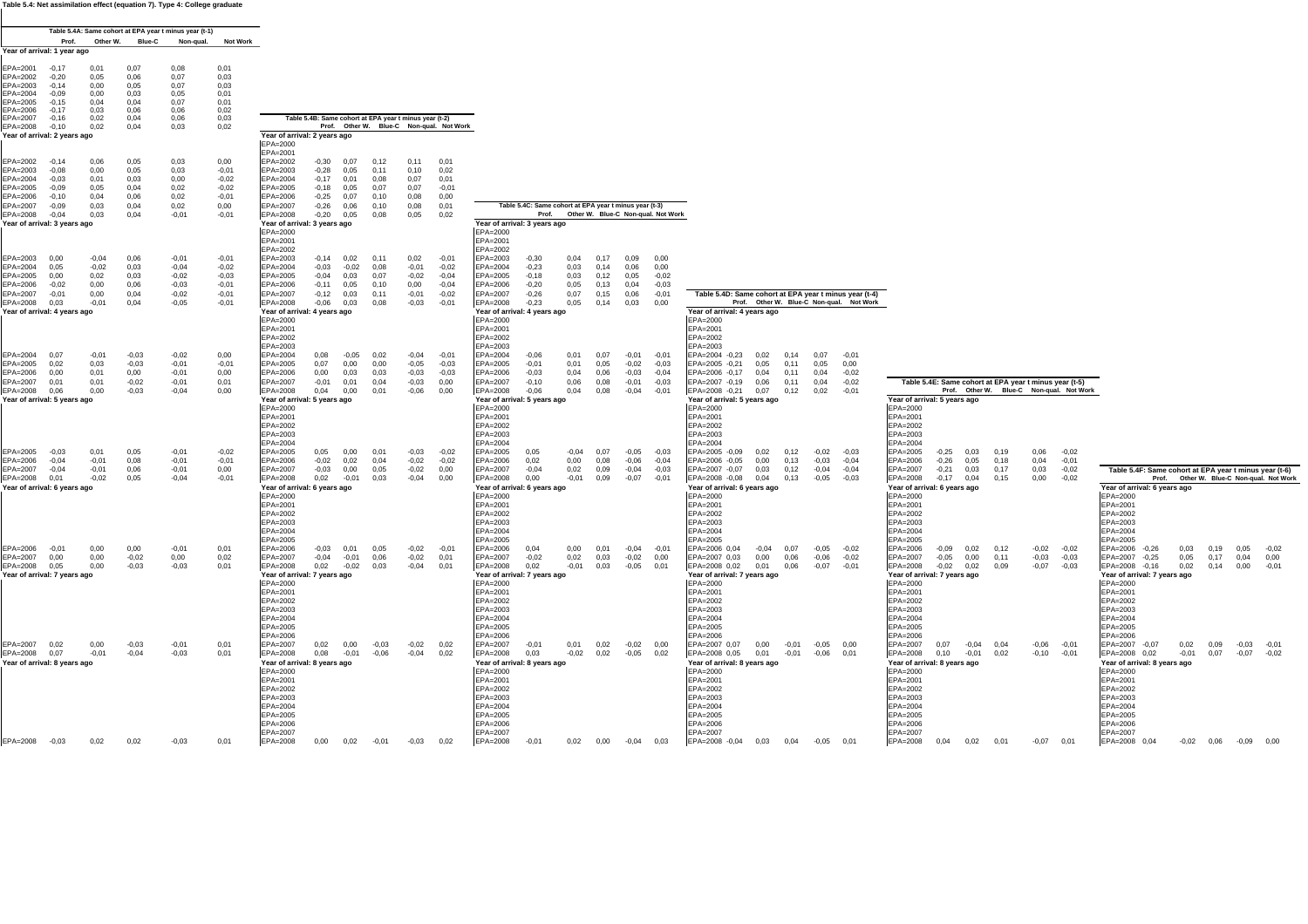**Table 5.5: Net assimilation effect (equation 7). Type 3: Women Vocational Training**

|                                          |                    |                 |                 | Table 5.5A: Same cohort at EPA year t minus year (t-1) |                    |                                          |                    |                 |                                                        |                    |                                          |                                          |                                                        |              |                                          |                    |                    |                                                                          |              |                       |                    |                                                                                                                                                                                                                      |
|------------------------------------------|--------------------|-----------------|-----------------|--------------------------------------------------------|--------------------|------------------------------------------|--------------------|-----------------|--------------------------------------------------------|--------------------|------------------------------------------|------------------------------------------|--------------------------------------------------------|--------------|------------------------------------------|--------------------|--------------------|--------------------------------------------------------------------------|--------------|-----------------------|--------------------|----------------------------------------------------------------------------------------------------------------------------------------------------------------------------------------------------------------------|
| Year of arrival: 1 year ago              | Prof.              | Other W.        | Blue-C          | Non-qual.                                              | Not Work           |                                          |                    |                 |                                                        |                    |                                          |                                          |                                                        |              |                                          |                    |                    |                                                                          |              |                       |                    |                                                                                                                                                                                                                      |
|                                          |                    |                 |                 |                                                        |                    |                                          |                    |                 |                                                        |                    |                                          |                                          |                                                        |              |                                          |                    |                    |                                                                          |              |                       |                    |                                                                                                                                                                                                                      |
| EPA=2001<br>EPA=2002                     | $-0.05$<br>$-0,06$ | $-0.04$<br>0,02 | 0.00<br>0,00    | 0.13<br>0,05                                           | $-0.04$<br>$-0,01$ |                                          |                    |                 |                                                        |                    |                                          |                                          |                                                        |              |                                          |                    |                    |                                                                          |              |                       |                    |                                                                                                                                                                                                                      |
| $FPA=2003$                               | $-0.03$            | $-0.07$         | 0,00            | 0,09                                                   | 0.01               |                                          |                    |                 |                                                        |                    |                                          |                                          |                                                        |              |                                          |                    |                    |                                                                          |              |                       |                    |                                                                                                                                                                                                                      |
| EPA=2004<br>PA=2005                      | $-0,03$<br>$-0,04$ | $-0.02$<br>0,02 | 0,00<br>$-0.01$ | 0,06<br>0,07                                           | $-0,01$<br>$-0,05$ |                                          |                    |                 |                                                        |                    |                                          |                                          |                                                        |              |                                          |                    |                    |                                                                          |              |                       |                    |                                                                                                                                                                                                                      |
| EPA=2006                                 | $-0.05$            | 0.00            | 0.00            | 0,06                                                   | $-0.01$            |                                          |                    |                 |                                                        |                    |                                          |                                          |                                                        |              |                                          |                    |                    |                                                                          |              |                       |                    |                                                                                                                                                                                                                      |
| EPA=2007<br>EPA=2008                     | $-0,05$<br>$-0,02$ | $-0.02$<br>0,00 | 0,00<br>0,00    | 0,06<br>0,02                                           | 0,01<br>0,01       |                                          |                    |                 | Table 5.5B: Same cohort at EPA year t minus year (t-2) |                    | Prof. Other W. Blue-C Non-qual. Not Work |                                          |                                                        |              |                                          |                    |                    |                                                                          |              |                       |                    |                                                                                                                                                                                                                      |
| Year of arrival: 2 years ago             |                    |                 |                 |                                                        |                    | Year of arrival: 2 years ago             |                    |                 |                                                        |                    |                                          |                                          |                                                        |              |                                          |                    |                    |                                                                          |              |                       |                    |                                                                                                                                                                                                                      |
|                                          |                    |                 |                 |                                                        |                    | $FPA=2000$<br>EPA=2001                   |                    |                 |                                                        |                    |                                          |                                          |                                                        |              |                                          |                    |                    |                                                                          |              |                       |                    |                                                                                                                                                                                                                      |
| EPA=2002                                 | $-0.02$            | 0.08            | 0.00            | $-0.01$                                                | $-0.04$            | $FPA = 2002$                             | $-0.08$            | 0.04            | 0.00                                                   | 0.12               | $-0.08$                                  |                                          |                                                        |              |                                          |                    |                    |                                                                          |              |                       |                    |                                                                                                                                                                                                                      |
| PA=2003<br>EPA=2004                      | $-0.01$<br>$-0.01$ | $-0.02$<br>0,03 | 0,00<br>0,00    | 0,04<br>0,01                                           | $-0,02$<br>$-0,04$ | EPA=2003<br>EPA=2004                     | $-0.07$<br>$-0,04$ | 0,00<br>$-0.04$ | 0,00<br>0.00                                           | 0.09<br>0,11       | $-0.03$<br>$-0.03$                       |                                          |                                                        |              |                                          |                    |                    |                                                                          |              |                       |                    |                                                                                                                                                                                                                      |
| EPA=2005                                 | $-0.01$            | 0.07            | 0.00            | 0.01                                                   | $-0.07$            | EPA=2005                                 | $-0.04$            | 0.05            | 0.00                                                   | 0.07               | $-0.08$                                  |                                          |                                                        |              |                                          |                    |                    |                                                                          |              |                       |                    |                                                                                                                                                                                                                      |
| PA=2006<br>EPA=2007                      | $-0,02$<br>$-0.03$ | 0,05<br>0,04    | 0,01<br>0,00    | 0,00<br>0,01                                           | $-0,04$<br>$-0.02$ | EPA=2006<br>EPA=2007                     | $-0.06$<br>$-0,07$ | 0,07<br>0,04    | 0,00<br>0,00                                           | 0.07<br>0.07       | $-0.09$<br>$-0.03$                       |                                          | Table 5.5C: Same cohort at EPA year t minus year (t-3) |              |                                          |                    |                    |                                                                          |              |                       |                    |                                                                                                                                                                                                                      |
| EPA=2008                                 | 0.00               | 0.06            | 0.01            | $-0.04$                                                | $-0.02$            | EPA=2008                                 | $-0.05$ 0.04       |                 | 0.00                                                   | 0.02               | $-0.02$                                  |                                          |                                                        |              | Prof. Other W. Blue-C Non-qual. Not Work |                    |                    |                                                                          |              |                       |                    |                                                                                                                                                                                                                      |
| Year of arrival: 3 years ago             |                    |                 |                 |                                                        |                    | Year of arrival: 3 years ago<br>EPA=2000 |                    |                 |                                                        |                    |                                          | Year of arrival: 3 years ago<br>EPA=2000 |                                                        |              |                                          |                    |                    |                                                                          |              |                       |                    |                                                                                                                                                                                                                      |
|                                          |                    |                 |                 |                                                        |                    | EPA=2001                                 |                    |                 |                                                        |                    |                                          | EPA=2001                                 |                                                        |              |                                          |                    |                    |                                                                          |              |                       |                    |                                                                                                                                                                                                                      |
| EPA=2003                                 | 0.00               | $-0.05$         | 0,01            | 0,02                                                   | 0,01               | $FPA=2002$<br>EPA=2003                   | $-0.02$            | 0,03            | 0,01                                                   | 0,01               | $-0,03$                                  | EPA=2002<br>EPA=2003                     | $-0,07$                                                | $-0,01$      | 0,02                                     | 0,14               | $-0,07$            |                                                                          |              |                       |                    |                                                                                                                                                                                                                      |
| EPA=2004                                 | 0.01               | 0,00            | 0,01            | $-0,01$                                                | $-0,01$            | EPA=2004                                 | $-0,01$            | $-0.01$         | 0.02                                                   | 0,03               | $-0.03$                                  | EPA=2004                                 | $-0.06$                                                | 0.01         | 0.01                                     | 0,08               | $-0.04$            |                                                                          |              |                       |                    |                                                                                                                                                                                                                      |
| FPA=2005<br>PA=2006                      | 0.01<br>0,00       | 0,05<br>0,03    | 0.01<br>0,01    | $-0.03$<br>$-0,02$                                     | $-0.04$<br>$-0,01$ | $FPA=2005$<br>EPA=2006                   | 0.00<br>$-0,01$    | 0.08<br>0, 10   | 0.01<br>0,01                                           | $-0.01$<br>$-0.02$ | $-0.08$<br>$-0.08$                       | FPA=2005<br>EPA=2006                     | $-0.03$<br>$-0.04$                                     | 0.01<br>0,08 | 0.01<br>0,01                             | 0.08<br>0,05       | $-0.07$<br>$-0.09$ |                                                                          |              |                       |                    |                                                                                                                                                                                                                      |
| EPA=2007                                 | $-0,01$            | 0,02            | 0,01            | $-0.02$                                                | 0,00               | EPA=2007                                 | $-0.03$            | 0,07            | 0,02                                                   | $-0.02$            | $-0,03$                                  | EPA=2007                                 | $-0.07$                                                | 0,09         | 0,01                                     | 0,05               | $-0.08$            | Table 5.5D: Same cohort at EPA year t minus year (t-4)                   |              |                       |                    |                                                                                                                                                                                                                      |
| EPA=2008<br>Year of arrival: 4 years ago | 0.01               | 0,03            | 0,01            | $-0,06$                                                | 0,00               | EPA=2008<br>Year of arrival: 4 years ago | $-0,02$            | 0,08            | 0,02                                                   | $-0.06$            | $-0.02$                                  | EPA=2008<br>Year of arrival: 4 years ago | $-0.06$                                                | 0,07         | 0,02                                     | 0.01               | $-0,03$            | Prof. Other W. Blue-C Non-qual. Not Work<br>Year of arrival: 4 years ago |              |                       |                    |                                                                                                                                                                                                                      |
|                                          |                    |                 |                 |                                                        |                    | EPA=2000                                 |                    |                 |                                                        |                    |                                          | EPA=2000                                 |                                                        |              |                                          |                    |                    | EPA=2000                                                                 |              |                       |                    |                                                                                                                                                                                                                      |
|                                          |                    |                 |                 |                                                        |                    | EPA=2001<br>EPA=2002                     |                    |                 |                                                        |                    |                                          | EPA=2001<br>EPA=2002                     |                                                        |              |                                          |                    |                    | EPA=2001<br>EPA=2002                                                     |              |                       |                    |                                                                                                                                                                                                                      |
|                                          |                    |                 |                 |                                                        |                    | EPA=2003                                 |                    |                 |                                                        |                    |                                          | EPA=2003                                 |                                                        |              |                                          |                    |                    | EPA=2003                                                                 |              |                       |                    |                                                                                                                                                                                                                      |
| PA=2004<br>EPA=2005                      | 0.01<br>0.01       | 0,00<br>0,05    | 0,00<br>$-0,01$ | $-0.02$<br>$-0,03$                                     | 0,01<br>$-0.02$    | EPA=2004<br>EPA=2005                     | 0,01<br>0,01       | $-0.05$<br>0,05 | 0,01<br>0.00                                           | 0,00<br>$-0.04$    | 0,02<br>$-0.03$                          | EPA=2004<br>EPA=2005                     | $-0.01$<br>0.00                                        | 0,03<br>0.04 | 0.01<br>0.01                             | $-0,01$<br>0,00    | $-0.02$<br>$-0.05$ | EPA=2004 -0,06<br>$-0,01$<br>EPA=2005 -0,05<br>0.05                      | 0.01<br>0.01 | 0,13<br>0.05          | $-0.06$<br>$-0.06$ |                                                                                                                                                                                                                      |
| EPA=2006                                 | 0.00               | 0.02            | 0.00            | $-0.03$                                                | 0.01               | EPA=2006                                 | 0.00               | 0.07            | 0.01                                                   | $-0.05$            | $-0.04$                                  | EPA=2006                                 | $-0.01$                                                | 0.10         | 0.01                                     | $-0.04$            | $-0.07$            | EPA=2006 -0.04<br>0.03                                                   | 0.01         | 0.06                  | $-0.06$            |                                                                                                                                                                                                                      |
| EPA=2007<br>EPA=2008                     | $-0,01$<br>0.01    | 0,01<br>0,03    | 0,00<br>0,00    | $-0,02$<br>$-0,06$                                     | 0,02<br>0,02       | EPA=2007<br>EPA=2008                     | $-0.02$<br>0,00    | 0,04<br>0,05    | 0,01<br>0,01                                           | $-0.04$<br>$-0.08$ | 0,01<br>0.03                             | EPA=2007<br>EPA=2008                     | $-0,03$<br>$-0,02$                                     | 0,11<br>0,10 | 0,01<br>0,02                             | $-0,03$<br>$-0,08$ | $-0,06$<br>$-0,01$ | EPA=2007 -0,05<br>0,09<br>EPA=2008 -0,06 0,12 0,01                       | 0,01         | 0,03<br>$-0.01$       | $-0.07$<br>$-0,06$ | Table 5.5E: Same cohort at EPA year t minus year (t-5)<br>Prof. Other W. Blue-C Non-qual. Not Work                                                                                                                   |
| Year of arrival: 5 years ago             |                    |                 |                 |                                                        |                    | Year of arrival: 5 years ago             |                    |                 |                                                        |                    |                                          | Year of arrival: 5 years ago             |                                                        |              |                                          |                    |                    | Year of arrival: 5 years ago                                             |              |                       |                    | Year of arrival: 5 years ago                                                                                                                                                                                         |
|                                          |                    |                 |                 |                                                        |                    | EPA=2000<br>EPA=2001                     |                    |                 |                                                        |                    |                                          | EPA=2000<br>EPA=2001                     |                                                        |              |                                          |                    |                    | EPA=2000<br>EPA=2001                                                     |              |                       |                    | EPA=2000<br>EPA=2001                                                                                                                                                                                                 |
|                                          |                    |                 |                 |                                                        |                    | EPA=2002                                 |                    |                 |                                                        |                    |                                          | EPA=2002                                 |                                                        |              |                                          |                    |                    | EPA=2002                                                                 |              |                       |                    | EPA=2002                                                                                                                                                                                                             |
|                                          |                    |                 |                 |                                                        |                    | EPA=2003<br>EPA=2004                     |                    |                 |                                                        |                    |                                          | EPA=2003<br>EPA=2004                     |                                                        |              |                                          |                    |                    | $FPA=2003$<br>EPA=2004                                                   |              |                       |                    | EPA=2003<br>EPA=2004                                                                                                                                                                                                 |
| EPA=2005                                 | 0.00               | 0,03            | 0,01            | $-0,01$                                                | $-0,03$            | EPA=2005                                 | 0,01               | 0.03            | 0.01                                                   | $-0.03$            | $-0.02$                                  | EPA=2005                                 | 0.02                                                   | $-0.02$      | 0.02                                     | 0,00               | $-0.01$            | EPA=2005 -0,01<br>0.06                                                   | 0.02         | $-0.02$               | $-0.05$            | EPA=2005<br>$-0,06$<br>0.02<br>0,02<br>0,12<br>$-0,10$                                                                                                                                                               |
| $P_{A=2006}$<br>EPA=2007                 | $-0.01$<br>$-0.02$ | 0.00<br>$-0,01$ | 0.02<br>0,01    | 0.00<br>0,00                                           | 0.00<br>0.01       | $FPA=2006$<br>EPA=2007                   | 0.00<br>$-0.02$    | 0.05<br>0,01    | 0.01<br>0,01                                           | $-0.03$<br>$-0.02$ | $-0.03$<br>0.02                          | FPA=2006<br>EPA=2007                     | 0.01<br>$-0.01$                                        | 0.05<br>0,06 | 0.02<br>0,02                             | $-0.05$<br>$-0.05$ | $-0.03$<br>$-0,02$ | EPA=2006 0.00<br>0.04<br>EPA=2007 -0,02<br>0,09                          | 0.03<br>0.02 | 0.00<br>$-0.03$       | $-0.05$<br>$-0.06$ | EPA=2006<br>$-0.06$<br>0.06<br>0.02<br>0.04<br>$-0.06$<br>EPA=2007<br>$-0,05$<br>0,02<br>0,02<br>0,06<br>$-0,05$<br>Table 5.5F: Same cohort at EPA year t minus year (t-6)                                           |
| EPA=2008                                 | 0.01               | 0.01            | 0,02            | $-0.04$                                                | 0.01               | EPA=2008                                 | 0,00               | 0,02            | 0.01                                                   | $-0.06$            | 0.03                                     | EPA=2008                                 | $-0.01$                                                | 0,05         | 0.03                                     | $-0.09$            | 0.02               | EPA=2008 -0,02 0,12                                                      | 0,03         | $-0.08$               | $-0.05$            | EPA=2008<br>$-0,04$<br>0.10<br>0.02<br>$-0.01$<br>$-0,06$<br>Prof. Other W. Blue-C Non-qual. Not Work                                                                                                                |
| Year of arrival: 6 years ago             |                    |                 |                 |                                                        |                    | Year of arrival: 6 years ago<br>EPA=2000 |                    |                 |                                                        |                    |                                          | Year of arrival: 6 years ago<br>EPA=2000 |                                                        |              |                                          |                    |                    | Year of arrival: 6 years ago<br>EPA=2000                                 |              |                       |                    | Year of arrival: 6 years ago<br>Year of arrival: 6 years ago<br>EPA=2000<br>EPA=2000                                                                                                                                 |
|                                          |                    |                 |                 |                                                        |                    | EPA=2001                                 |                    |                 |                                                        |                    |                                          | EPA=2001                                 |                                                        |              |                                          |                    |                    | EPA=2001                                                                 |              |                       |                    | EPA=2001<br>EPA=2001                                                                                                                                                                                                 |
|                                          |                    |                 |                 |                                                        |                    | EPA=2002<br>EPA=2003                     |                    |                 |                                                        |                    |                                          | EPA=2002<br>EPA=2003                     |                                                        |              |                                          |                    |                    | EPA=2002<br>EPA=2003                                                     |              |                       |                    | EPA=2002<br>EPA=2002<br>EPA=2003<br>EPA=2003                                                                                                                                                                         |
|                                          |                    |                 |                 |                                                        |                    | EPA=2004                                 |                    |                 |                                                        |                    |                                          | EPA=2004                                 |                                                        |              |                                          |                    |                    | EPA=2004                                                                 |              |                       |                    | EPA=2004<br>EPA=2004                                                                                                                                                                                                 |
| EPA=2006                                 | $-0.01$            | 0.00            | 0.00            | $-0.02$                                                | 0.02               | EPA=2005<br>EPA=2006                     | 0.00               | 0.03            | 0.01                                                   | $-0.03$            | $-0.01$                                  | EPA=2005<br>EPA=2006                     | 0,01                                                   | 0.03         | 0.01                                     | $-0.05$ 0.00       |                    | EPA=2005<br>$-0,02$<br>EPA=2006 0,01                                     | 0.02         | $-0.03$               | $0.0^{\circ}$      | EPA=2005<br>EPA=2005<br>EPA=2006<br>EPA=2006 -0,07<br>$-0.01$<br>0.06<br>0.02<br>$-0.04$<br>0.02<br>$-0.03$<br>0.02<br>0.10<br>$-0.07$                                                                               |
| EPA=2007                                 | $-0.01$<br>0.01    | $-0.01$         | 0,00            | $-0.02$                                                | 0,04<br>0.04       | EPA=2007<br>EPA=2008                     | $-0.02$            | $-0,01$<br>0.00 | 0.01<br>0.01                                           | $-0.02$<br>$-0.06$ | 0,04<br>0.05                             | EPA=2007                                 | $-0.01$                                                | 0.04         | 0,00<br>0.01                             | $-0,05$<br>$-0.08$ | 0,01<br>0.06       | EPA=2007 -0,01<br>0,05<br>0,07                                           | 0.02<br>0.02 | $-0.06$<br>$-0.11$    | 0.01<br>0.02       | EPA=2007<br>$-0,02$<br>0.03<br>0.02<br>$-0,02$<br>$-0,01$<br>EPA=2007 -0,07<br>0.05<br>0.02<br>0.03<br>$-0.02$<br>$-0,01$<br>EPA=2008 -0,04<br>0.10<br>0.02<br>$-0.10$<br>$-0.02$<br>0.03<br>0.02<br>0.00<br>$-0.01$ |
| EPA=2008<br>Year of arrival: 7 years ago |                    | 0,01            | 0,00            | $-0,06$                                                |                    | Year of arrival: 7 years ago             | 0,00               |                 |                                                        |                    |                                          | EPA=2008<br>Year of arrival: 7 years ago | $-0,01$                                                | 0,02         |                                          |                    |                    | EPA=2008 0,00<br>Year of arrival: 7 years ago                            |              |                       |                    | EPA=2008<br>Year of arrival: 7 years ago<br>Year of arrival: 7 years ago                                                                                                                                             |
|                                          |                    |                 |                 |                                                        |                    | EPA=2000<br>EPA=2001                     |                    |                 |                                                        |                    |                                          | EPA=2000<br>EPA=2001                     |                                                        |              |                                          |                    |                    | EPA=2000<br>EPA=2001                                                     |              |                       |                    | EPA=2000<br>EPA=2000<br>EPA=2001<br>EPA=2001                                                                                                                                                                         |
|                                          |                    |                 |                 |                                                        |                    | EPA=2002                                 |                    |                 |                                                        |                    |                                          | EPA=2002                                 |                                                        |              |                                          |                    |                    | EPA=2002                                                                 |              |                       |                    | EPA=2002<br>EPA=2002                                                                                                                                                                                                 |
|                                          |                    |                 |                 |                                                        |                    | EPA=2003<br>EPA=2004                     |                    |                 |                                                        |                    |                                          | EPA=2003<br>EPA=2004                     |                                                        |              |                                          |                    |                    | EPA=2003<br>EPA=2004                                                     |              |                       |                    | EPA=2003<br>EPA=2003<br>EPA=2004<br>EPA=2004                                                                                                                                                                         |
|                                          |                    |                 |                 |                                                        |                    | EPA=2005                                 |                    |                 |                                                        |                    |                                          | EPA=2005                                 |                                                        |              |                                          |                    |                    | EPA=2005                                                                 |              |                       |                    | EPA=2005<br>EPA=2005                                                                                                                                                                                                 |
| EPA=2007                                 | $-0,01$            | $-0,01$         | 0,00            | $-0.02$                                                | 0,04               | EPA=2006<br>EPA=2007                     | $-0.01$            | 0,00            | 0,00                                                   | $-0.04$            | 0,06                                     | EPA=2006<br>EPA=2007                     | $-0,01$                                                |              | 0.02 0.00                                | $-0.05$ 0.03       |                    | $FPA=2006$<br>EPA=2007 0,00<br>0,02                                      |              | $0,00 -0,06$          | 0.04               | EPA=2006<br>EPA=2006<br>EPA=2007<br>0,00<br>$-0,02$<br>0,02<br>$-0.04$ 0.05<br>EPA=2007 -0.02<br>0,05<br>0,02<br>$-0.06$<br>0.01                                                                                     |
| EPA=2008 0,02                            |                    | 0.01            | 0,00            | $-0,06$                                                | 0.04               | EPA=2008                                 | 0,00               | 0,00            | 0.00                                                   | $-0,08$            | 0.08                                     | EPA=2008                                 | 0,00                                                   |              | $0,00$ $0,01$                            | $-0.08$ 0.07       |                    | 0,05<br>EPA=2008 0,01                                                    | 0.00         | $-0.11$               | 0.05               | EPA=2008 0,01<br>0,05<br>$-0.12$ 0.04<br>EPA=2008 0,00<br>0.02<br>0.02<br>0,04<br>$-0.08$ 0.02                                                                                                                       |
| Year of arrival: 8 years ago             |                    |                 |                 |                                                        |                    | Year of arrival: 8 years ago<br>EPA=2000 |                    |                 |                                                        |                    |                                          | Year of arrival: 8 years ago<br>EPA=2000 |                                                        |              |                                          |                    |                    | Year of arrival: 8 years ago<br>EPA=2000                                 |              |                       |                    | Year of arrival: 8 years ago<br>Year of arrival: 8 years ago<br>EPA=2000<br>EPA=2000                                                                                                                                 |
|                                          |                    |                 |                 |                                                        |                    | EPA=2001                                 |                    |                 |                                                        |                    |                                          | EPA=2001                                 |                                                        |              |                                          |                    |                    | EPA=2001                                                                 |              |                       |                    | EPA=2001<br>EPA=2001                                                                                                                                                                                                 |
|                                          |                    |                 |                 |                                                        |                    | EPA=2002<br>EPA=2003                     |                    |                 |                                                        |                    |                                          | EPA=2002<br>EPA=2003                     |                                                        |              |                                          |                    |                    | EPA=2002<br>EPA=2003                                                     |              |                       |                    | EPA=2002<br>EPA=2002<br>EPA=2003<br>EPA=2003                                                                                                                                                                         |
|                                          |                    |                 |                 |                                                        |                    | EPA=2004                                 |                    |                 |                                                        |                    |                                          | EPA=2004                                 |                                                        |              |                                          |                    |                    | EPA=2004                                                                 |              |                       |                    | EPA=2004<br>EPA=2004                                                                                                                                                                                                 |
|                                          |                    |                 |                 |                                                        |                    | EPA=2005<br>EPA=2006                     |                    |                 |                                                        |                    |                                          | EPA=2005<br>EPA=2006                     |                                                        |              |                                          |                    |                    | EPA=2005<br>EPA=2006                                                     |              |                       |                    | EPA=2005<br>EPA=2005<br>EPA=2006<br>EPA=2006                                                                                                                                                                         |
|                                          |                    |                 |                 |                                                        |                    | EPA=2007                                 |                    |                 |                                                        |                    |                                          | EPA=2007                                 |                                                        |              |                                          |                    |                    | EPA=2007                                                                 |              |                       |                    | EPA=2007<br>EPA=2007                                                                                                                                                                                                 |
| EPA=2008 0,00                            |                    | 0.05            | 0.00            | $-0.07$                                                | 0.02               | EPA=2008                                 | $-0.01$ 0.04       |                 | 0,00                                                   | $-0.09$            | 0,06                                     | EPA=2008                                 | $-0.02$                                                |              | $0,04$ 0,00                              | $-0,11$ 0,09       |                    | EPA=2008 -0,01 0,07                                                      |              | $0,01$ $-0,12$ $0,05$ |                    | EPA=2008<br>EPA=2008 0,00<br>$0,00$ 0,07<br>$-0.14$ 0.06<br>$0,02$ $0,02$ $-0,12$ $0,07$<br>0.01                                                                                                                     |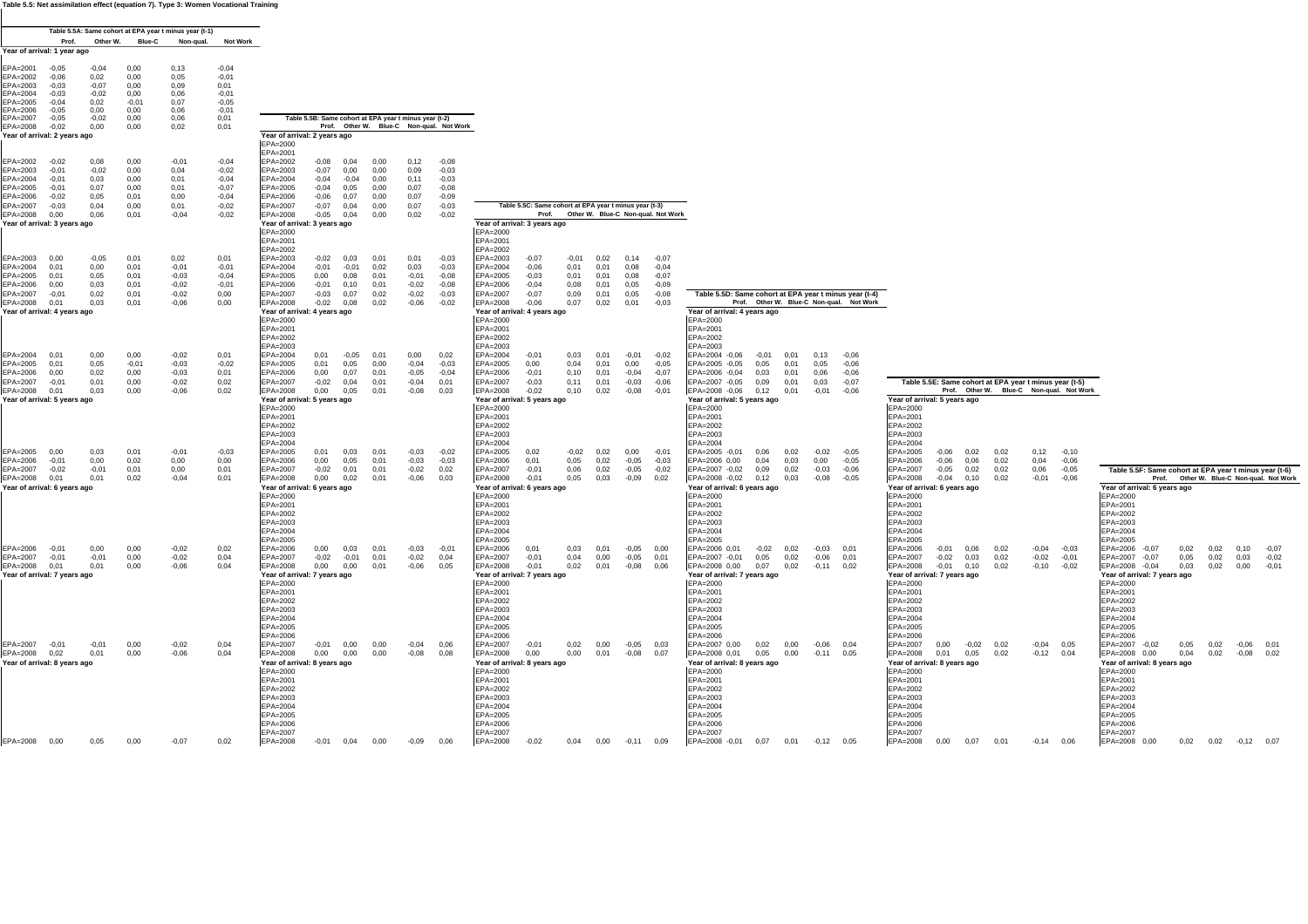**Table 5.6: Net assimilation effect (equation 7). Type 3: Young men Vocational Training**

|                                          |                    |                    |                 | Table 5.6A: Same cohort at EPA year t minus year (t-1) |                    |                                                        |              |              |                                          |                    |                                                        |                    |                              |                                          |                                                        |                      |                    |                                                                                                    |                                                                   |
|------------------------------------------|--------------------|--------------------|-----------------|--------------------------------------------------------|--------------------|--------------------------------------------------------|--------------|--------------|------------------------------------------|--------------------|--------------------------------------------------------|--------------------|------------------------------|------------------------------------------|--------------------------------------------------------|----------------------|--------------------|----------------------------------------------------------------------------------------------------|-------------------------------------------------------------------|
|                                          | Prof.              |                    | Other W. Blue-C | Non-gual.                                              | <b>Not Work</b>    |                                                        |              |              |                                          |                    |                                                        |                    |                              |                                          |                                                        |                      |                    |                                                                                                    |                                                                   |
| Year of arrival: 1 year ago              |                    |                    |                 |                                                        |                    |                                                        |              |              |                                          |                    |                                                        |                    |                              |                                          |                                                        |                      |                    |                                                                                                    |                                                                   |
| EPA=2001                                 | $-0.07$            | $-0.02$            | 0,03            | 0,08                                                   | $-0,02$            |                                                        |              |              |                                          |                    |                                                        |                    |                              |                                          |                                                        |                      |                    |                                                                                                    |                                                                   |
| FPA=2002                                 | $-0.07$            | 0.02               | $-0.01$         | 0.05                                                   | 0.00               |                                                        |              |              |                                          |                    |                                                        |                    |                              |                                          |                                                        |                      |                    |                                                                                                    |                                                                   |
| EPA=2003<br>EPA=2004                     | $-0.04$<br>$-0.03$ | $-0.04$<br>$-0,01$ | 0,00<br>0,00    | 0,06<br>0,04                                           | 0,01<br>0,00       |                                                        |              |              |                                          |                    |                                                        |                    |                              |                                          |                                                        |                      |                    |                                                                                                    |                                                                   |
| EPA=2005                                 | $-0.04$            | 0.02               | $-0.02$         | 0,06                                                   | $-0.01$            |                                                        |              |              |                                          |                    |                                                        |                    |                              |                                          |                                                        |                      |                    |                                                                                                    |                                                                   |
| PA=2006                                  | $-0.05$            | 0,00               | 0,01            | 0,04                                                   | 0.00               |                                                        |              |              |                                          |                    |                                                        |                    |                              |                                          |                                                        |                      |                    |                                                                                                    |                                                                   |
| EPA=2007                                 | $-0.05$            | 0,00               | $-0.01$         | 0,05                                                   | 0,01               | Table 5.6B: Same cohort at EPA year t minus year (t-2) |              |              |                                          |                    |                                                        |                    |                              |                                          |                                                        |                      |                    |                                                                                                    |                                                                   |
| EPA=2008                                 | $-0.03$            | 0,00               | 0,01            | 0,02                                                   | 0,01               |                                                        |              |              | Prof. Other W. Blue-C Non-qual. Not Work |                    |                                                        |                    |                              |                                          |                                                        |                      |                    |                                                                                                    |                                                                   |
| Year of arrival: 2 years ago             |                    |                    |                 |                                                        |                    | Year of arrival: 2 years ago<br>EPA=2000               |              |              |                                          |                    |                                                        |                    |                              |                                          |                                                        |                      |                    |                                                                                                    |                                                                   |
|                                          |                    |                    |                 |                                                        |                    | EPA=2001                                               |              |              |                                          |                    |                                                        |                    |                              |                                          |                                                        |                      |                    |                                                                                                    |                                                                   |
| PA=2002                                  | $-0.03$            | 0,05               | 0,01            | $-0,01$                                                | $-0,02$            | EPA=2002<br>$-0,10$                                    | 0.02         | 0,04         | 0.07                                     | $-0.04$            |                                                        |                    |                              |                                          |                                                        |                      |                    |                                                                                                    |                                                                   |
| EPA=2003                                 | $-0.02$            | $-0.02$            | 0,03            | 0.01                                                   | $-0,02$            | EPA=2003<br>$-0.08$                                    | 0,01         | 0.02         | 0.06                                     | $-0.01$            |                                                        |                    |                              |                                          |                                                        |                      |                    |                                                                                                    |                                                                   |
| PA=2004                                  | $-0.01$            | 0,01               | 0,03            | $-0,01$                                                | $-0,02$            | EPA=2004<br>$-0.05$                                    | $-0.03$      | 0.04         | 0.06                                     | $-0.02$            |                                                        |                    |                              |                                          |                                                        |                      |                    |                                                                                                    |                                                                   |
| PA=2005<br>EPA=2006                      | $-0.01$<br>$-0,03$ | 0.04<br>0,02       | 0,00<br>0,04    | 0.00<br>$-0,01$                                        | $-0,04$<br>$-0,02$ | EPA=2005<br>$-0.04$<br>EPA=2006<br>$-0.07$             | 0.03<br>0,04 | 0.00<br>0,01 | 0.05<br>0,04                             | $-0.04$<br>$-0.04$ |                                                        |                    |                              |                                          |                                                        |                      |                    |                                                                                                    |                                                                   |
| PA=2007                                  | $-0.03$            | 0,02               | 0,02            | 0,00                                                   | $-0,01$            | EPA=2007<br>0,0.                                       | 0,02         | 0,03         | 0,04                                     | $-0,02$            | Table 5.6C: Same cohort at EPA year t minus year (t-3) |                    |                              |                                          |                                                        |                      |                    |                                                                                                    |                                                                   |
| EPA=2008                                 | $-0,01$            | 0,02               | 0,04            | $-0,03$                                                | $-0,02$            | EPA=2008<br>$-0,06$                                    | 0,02         | 0,03         | 0,02                                     | $-0,01$            |                                                        |                    |                              | Prof. Other W. Blue-C Non-qual. Not Work |                                                        |                      |                    |                                                                                                    |                                                                   |
| Year of arrival: 3 years ago             |                    |                    |                 |                                                        |                    | Year of arrival: 3 years ago                           |              |              |                                          |                    | Year of arrival: 3 years ago                           |                    |                              |                                          |                                                        |                      |                    |                                                                                                    |                                                                   |
|                                          |                    |                    |                 |                                                        |                    | EPA=2000                                               |              |              |                                          |                    | EPA=2000                                               |                    |                              |                                          |                                                        |                      |                    |                                                                                                    |                                                                   |
|                                          |                    |                    |                 |                                                        |                    | EPA=2001                                               |              |              |                                          |                    | EPA=2001                                               |                    |                              |                                          |                                                        |                      |                    |                                                                                                    |                                                                   |
|                                          | 0.00               | $-0.05$            | 0,07            | $-0.02$                                                |                    | EPA=2002<br>EPA=2003                                   | 0.00         | 0.09         | $-0.03$                                  | $-0.03$            | EPA=2002                                               |                    |                              |                                          |                                                        |                      |                    |                                                                                                    |                                                                   |
| EPA=2003<br>PA=2004                      | 0.01               | $-0.02$            | 0.07            | $-0.04$                                                | $-0,01$<br>$-0.02$ | $-0,03$<br>EPA=2004<br>$-0,01$                         | $-0.03$      | 0,10         | $-0.03$                                  | $-0.03$            | EPA=2003<br>$-0,10$<br>$EPA = 2004$<br>$-0.08$         | $-0,03$<br>$-0.01$ | 0,05<br>0,12<br>0,09<br>0,02 | $-0,05$<br>$-0.03$                       |                                                        |                      |                    |                                                                                                    |                                                                   |
| PA=2005                                  | 0.01               | 0,02               | 0.04            | $-0,03$                                                | $-0,02$            | EPA=2005<br>0,00                                       | 0.03         | 0.07         | $-0.04$                                  | $-0.05$            | EPA=2005<br>$-0.04$                                    | $-0.01$            | 0.07<br>0.02                 | $-0.04$                                  |                                                        |                      |                    |                                                                                                    |                                                                   |
| EPA=2006                                 | $-0.01$            | $-0,01$            | 0.08            | $-0,05$                                                | $-0,02$            | EPA=2006<br>$-0.02$                                    | 0.03         | 0.08         | $-0.04$                                  | $-0.05$            | EPA=2006<br>$-0.05$                                    | 0,03               | 0,08<br>0,00                 | $-0,05$                                  |                                                        |                      |                    |                                                                                                    |                                                                   |
| PA=2007                                  | $-0.01$            | $-0,01$            | 0.06            | $-0.03$                                                | $-0,01$            | EPA=2007<br>$-0,04$                                    | 0,01         | 0,10         | $-0.04$                                  | $-0.03$            | EPA=2007<br>$-0.08$                                    | 0,04               | 0,07<br>0,01                 | $-0,04$                                  | Table 5.5D: Same cohort at EPA year t minus year (t-4) |                      |                    |                                                                                                    |                                                                   |
| EPA=2008                                 | 0.00               | $-0,01$            | 0,08            | -0,06                                                  | $-0,01$            | EPA=2008<br>$-0,02$                                    | 0,01         | 0,10         | $-0,06$                                  | $-0.02$            | EPA=2008<br>$-0,08$                                    | 0,02               | 0,11<br>$-0,02$              | $-0,03$                                  | Prof. Other W. Blue-C Non-qual. Not Work               |                      |                    |                                                                                                    |                                                                   |
| Year of arrival: 4 years ago             |                    |                    |                 |                                                        |                    | Year of arrival: 4 years ago<br>EPA=2000               |              |              |                                          |                    | Year of arrival: 4 years ago<br>EPA=2000               |                    |                              |                                          | Year of arrival: 4 years ago<br>EPA=2000               |                      |                    |                                                                                                    |                                                                   |
|                                          |                    |                    |                 |                                                        |                    | EPA=2001                                               |              |              |                                          |                    | $FPA=2001$                                             |                    |                              |                                          | EPA=2001                                               |                      |                    |                                                                                                    |                                                                   |
|                                          |                    |                    |                 |                                                        |                    | EPA=2002                                               |              |              |                                          |                    | EPA=2002                                               |                    |                              |                                          | EPA=2002                                               |                      |                    |                                                                                                    |                                                                   |
|                                          |                    |                    |                 |                                                        |                    | EPA=2003                                               |              |              |                                          |                    | EPA=2003                                               |                    |                              |                                          | EPA=2003                                               |                      |                    |                                                                                                    |                                                                   |
| $FPA=2004$                               | 0.01               | 0.00               | $-0.01$         | $-0.01$                                                | 0.01               | EPA=2004<br>0.01                                       | $-0.05$      | 0.07         | $-0.03$                                  | 0.00               | EPA=2004<br>$-0.02$                                    | 0.00               | 0.08<br>$-0.04$              | $-0.02$                                  | EPA=2004 -0,08<br>$-0.03$                              | 0.11<br>0.04         | $-0.04$            |                                                                                                    |                                                                   |
| PA=2005                                  | 0.01               | 0,04               | $-0,04$         | 0,00                                                   | 0,00               | EPA=2005<br>0,02                                       | 0,02         | 0,03         | $-0.05$                                  | $-0.02$            | EPA=2005<br>0,00                                       | 0,00               | 0,06                         | $-0,03$<br>$-0,03$                       | EPA=2005 -0,06<br>0,03                                 | 0,05<br>0,02         | $-0.03$            |                                                                                                    |                                                                   |
| EPA=2006                                 | 0.00               | 0,01<br>0,01       | 0,00            | $-0,01$<br>0,00                                        | 0,00               | EPA=2006<br>0,00<br>EPA=2007                           | 0,03         | 0,04         | $-0,05$<br>$-0.05$                       | $-0,02$            | EPA=2006<br>$-0.01$<br>EPA=2007                        | 0,04               | 0,07<br>$-0,05$<br>$-0,04$   | $-0,05$                                  | 0,00<br>EPA=2006 -0.05<br>0,04                         | 0,07<br>0,01         | $-0,04$<br>$-0,04$ |                                                                                                    |                                                                   |
| PA=2007<br>EPA=2008                      | $-0,01$<br>0.01    | 0,01               | $-0.02$<br>0,00 | $-0,03$                                                | 0,01<br>0,01       | $-0.02$<br>EPA=2008<br>0,00                            | 0,01<br>0,01 | 0,06<br>0,06 | $-0,06$                                  | 0,00<br>0.00       | $-0.03$<br>EPA=2008<br>$-0,03$                         | 0,05<br>0,03       | 0,06<br>0, 10<br>$-0,08$     | $-0,04$<br>$-0.02$                       | EPA=2007 -0,06<br>0,05<br>EPA=2008 -0,07               | 0.06<br>0,00<br>0,07 | $-0,02$<br>$-0.03$ | Table 5.5E: Same cohort at EPA year t minus year (t-5)<br>Prof. Other W. Blue-C Non-qual. Not Work |                                                                   |
| Year of arrival: 5 years ago             |                    |                    |                 |                                                        |                    | Year of arrival: 5 years ago                           |              |              |                                          |                    | Year of arrival: 5 years ago                           |                    |                              |                                          | Year of arrival: 5 years ago                           |                      |                    | Year of arrival: 5 years ago                                                                       |                                                                   |
|                                          |                    |                    |                 |                                                        |                    | EPA=2000                                               |              |              |                                          |                    | EPA=2000                                               |                    |                              |                                          | EPA=2000                                               |                      |                    | EPA=2000                                                                                           |                                                                   |
|                                          |                    |                    |                 |                                                        |                    | EPA=2001                                               |              |              |                                          |                    | EPA=2001                                               |                    |                              |                                          | EPA=2001                                               |                      |                    | EPA=2001                                                                                           |                                                                   |
|                                          |                    |                    |                 |                                                        |                    | EPA=2002                                               |              |              |                                          |                    | EPA=2002                                               |                    |                              |                                          | EPA=2002                                               |                      |                    | EPA=2002                                                                                           |                                                                   |
|                                          |                    |                    |                 |                                                        |                    | EPA=2003                                               |              |              |                                          |                    | EPA=2003                                               |                    |                              |                                          | EPA=2003                                               |                      |                    | EPA=2003                                                                                           |                                                                   |
| PA=2005                                  | 0.00               | 0,00               | 0.04            | $-0.02$                                                | $-0.02$            | EPA=2004<br>EPA=2005<br>0,01                           | 0,00         | 0,03         | $-0.03$                                  | $-0,01$            | $FPA=2004$<br>0.02                                     | $-0,05$            | 0.11<br>$-0.05$              | $-0.02$                                  | $P_{A=2004}$<br>0.00                                   | 0.12<br>$-0.06$      | $-0.04$            | EPA=2004<br>$-0,02$<br>0,15<br>0,02<br>$-0,06$                                                     |                                                                   |
| EPA=2006                                 | $-0.01$            | $-0,02$            | 0,08            | $-0,03$                                                | $-0,01$            | EPA=2006<br>0,00                                       | 0,01         | 0,04         | $-0.04$                                  | $-0.02$            | $EPA = 2005$<br>0,01<br>EPA=2006                       | $-0,01$            | $-0,08$<br>0.11              | $-0.03$                                  | PA=2005 -0,02<br>EPA=2006 -0,01<br>$-0,02$             | $-0.07$<br>0.14      | $-0,05$            | EPA=2005<br>$-0,08$<br>EPA=2006<br>$-0,08$<br>0,00<br>0,13<br>$-0,02$<br>$-0.04$                   |                                                                   |
| PA=2007                                  | $-0.02$            | $-0.02$            | 0,06            | $-0.02$                                                | 0,00               | EPA=2007<br>$-0.02$                                    | $-0,01$      | 0,06         | $-0.04$                                  | 0,00               | EPA=2007<br>$-0.01$                                    | 0,01               | 0, 10<br>$-0,07$             | $-0,02$                                  | 0,02<br>EPA=2007 -0,02                                 | 0,13                 | $-0.08$<br>$-0.05$ | EPA=2007<br>$-0,02$<br>$-0,01$<br>$-0,06$<br>0.14<br>$-0,04$                                       | Table 5.5F: Same cohort at EPA year t minus year (t-6)            |
| EPA=2008                                 | 0.00               | $-0,03$            | 0,08            | $-0,05$                                                | $-0,01$            | EPA=2008<br>$-0,01$                                    | $-0,01$      | 0,06         | $-0,05$                                  | 0.00               | EPA=2008<br>$-0,01$                                    | $-0,02$            | 0,14<br>$-0, 10$             | $-0.01$                                  | EPA=2008 -0,03<br>0,02                                 | 0.14<br>$-0.09$      | $-0.05$            | EPA=2008<br>$-0,06$<br>0,02<br>0.14<br>$-0,05$<br>$-0,05$                                          | Prof. Other W. Blue-C Non-qual. Not Work                          |
| Year of arrival: 6 years ago             |                    |                    |                 |                                                        |                    | Year of arrival: 6 years ago                           |              |              |                                          |                    | Year of arrival: 6 years ago                           |                    |                              |                                          | Year of arrival: 6 years ago                           |                      |                    | Year of arrival: 6 years ago                                                                       | Year of arrival: 6 years ago                                      |
|                                          |                    |                    |                 |                                                        |                    | EPA=2000                                               |              |              |                                          |                    | EPA=2000                                               |                    |                              |                                          | EPA=2000                                               |                      |                    | EPA=2000                                                                                           | EPA=2000                                                          |
|                                          |                    |                    |                 |                                                        |                    | EPA=2001                                               |              |              |                                          |                    | EPA=2001<br>EPA=2002                                   |                    |                              |                                          | $FPA=200$                                              |                      |                    | EPA=2001<br>EPA=2002                                                                               | EPA=2001<br>EPA=2002                                              |
|                                          |                    |                    |                 |                                                        |                    | EPA=2002<br>EPA=2003                                   |              |              |                                          |                    | EPA=2003                                               |                    |                              |                                          | EPA=2002<br>EPA=2003                                   |                      |                    | EPA=2003                                                                                           | EPA=2003                                                          |
|                                          |                    |                    |                 |                                                        |                    | EPA=2004                                               |              |              |                                          |                    | $FPA=2004$                                             |                    |                              |                                          | $FPA=2004$                                             |                      |                    | EPA=2004                                                                                           | EPA=2004                                                          |
|                                          |                    |                    |                 |                                                        |                    | EPA=2005                                               |              |              |                                          |                    | $EPA = 2005$                                           |                    |                              |                                          | $EPA = 2005$                                           |                      |                    | EPA=2005                                                                                           | EPA=2005                                                          |
| EPA=2006                                 | 0.00               | 0.00               | 0.00            | $-0.01$                                                | 0.01               | EPA=2006<br>0.00                                       | 0,00         | 0.04         | $-0,03$                                  | $-0,01$            | EPA=2006<br>0.01                                       | 0.00               | 0.04                         | $-0,05$<br>0.00                          | EPA=2006 0,01<br>$-0,04$                               | 0.11<br>$-0.07$      | $-0.01$            | EPA=2006<br>$-0,02$<br>0.00<br>0.12<br>$-0.07$<br>$-0.03$                                          | EPA=2006 -0,09<br>$-0,02$<br>0.15                                 |
| PA=2007                                  | $-0,01$            | 0,00               | $-0.02$         | 0,00                                                   | 0,02               | EPA=2007<br>$-0,02$                                    | $-0.02$      | 0,07         | $-0.03$                                  | 0,01               | EPA=2007<br>$-0.01$                                    | 0,01               | 0,03                         | $-0,04$<br>0,00                          | EPA=2007 0,00<br>0,00                                  | 0,10                 | $-0.08$<br>$-0,01$ | EPA=2007<br>$-0,02$<br>$-0,02$<br>$-0.07$<br>0,13<br>$-0,03$                                       | 0,00<br>EPA=2007 -0,08<br>0,12                                    |
| EPA=2008<br>Year of arrival: 7 years ago | 0.01               | 0,00               | 0,00            | $-0,03$                                                | 0,02               | EPA=2008<br>$-0,01$<br>Year of arrival: 7 years ago    | $-0,02$      | 0.07         | $-0,05$                                  | 0.01               | EPA=2008<br>$-0,01$<br>Year of arrival: 7 years ago    | $-0,01$            | 0,07                         | $-0,06$<br>0.02                          | EPA=2008 0,00<br>0,01<br>Year of arrival: 7 years ago  | 0, 10                | $-0,10$<br>$-0.01$ | EPA=2008<br>$-0,01$<br>0,02<br>0,13<br>$-0,10$<br>$-0.03$<br>Year of arrival: 7 years ago          | EPA=2008 -0,05<br>$-0,02$<br>0,14<br>Year of arrival: 7 years ago |
|                                          |                    |                    |                 |                                                        |                    | EPA=2000                                               |              |              |                                          |                    | EPA=2000                                               |                    |                              |                                          | EPA=2000                                               |                      |                    | EPA=2000                                                                                           | EPA=2000                                                          |
|                                          |                    |                    |                 |                                                        |                    | EPA=2001                                               |              |              |                                          |                    | EPA=2001                                               |                    |                              |                                          | $FPA=2001$                                             |                      |                    | EPA=2001                                                                                           | EPA=2001                                                          |
|                                          |                    |                    |                 |                                                        |                    | EPA=2002                                               |              |              |                                          |                    | EPA=2002                                               |                    |                              |                                          | EPA=2002                                               |                      |                    | EPA=2002                                                                                           | EPA=2002                                                          |
|                                          |                    |                    |                 |                                                        |                    | EPA=2003                                               |              |              |                                          |                    | EPA=2003                                               |                    |                              |                                          | $FPA=2003$                                             |                      |                    | EPA=2003                                                                                           | EPA=2003                                                          |
|                                          |                    |                    |                 |                                                        |                    | EPA=2004                                               |              |              |                                          |                    | EPA=2004                                               |                    |                              |                                          | $EPA = 2004$                                           |                      |                    | EPA=2004                                                                                           | EPA=2004                                                          |
|                                          |                    |                    |                 |                                                        |                    | EPA=2005<br>EPA=2006                                   |              |              |                                          |                    | EPA=2005<br>EPA=2006                                   |                    |                              |                                          | EPA=2005<br>EPA=2006                                   |                      |                    | EPA=2005<br>EPA=2006                                                                               | EPA=2005<br>EPA=2006                                              |
| EPA=2007                                 | 0,00               | 0,00               | $-0.02$         | 0,00                                                   | 0,02               | EPA=2007<br>$-0.01$                                    | 0,01         | $-0,02$      | $-0.01$                                  | 0,03               | EPA=2007<br>$-0.01$                                    | 0,01               | 0,02<br>$-0,04$              | 0,01                                     | EPA=2007 0,01<br>0,01                                  | 0,02<br>$-0.05$      | 0,02               | EPA=2007<br>0,01<br>$-0,04$<br>0,09<br>$-0,07$<br>0,01                                             | EPA=2007<br>$-0.02$<br>0,01<br>0,10                               |
| EPA=2008 0,02                            |                    | 0,00               | 0,00            | $-0.03$                                                | 0,02               | EPA=2008<br>0,01                                       | 0,01         | $-0,02$      | $-0,03$                                  | 0.03               | EPA=2008<br>$-0.01$                                    | $-0.02$ 0.06       | $-0,06$                      | 0.02                                     | EPA=2008 0,01<br>0,02                                  | 0,02<br>$-0.06$      | 0.02               | EPA=2008<br>0,01<br>0,00<br>$-0,11$<br>0.09<br>0.00                                                | EPA=2008 0,00<br>$-0,02$ 0,12                                     |
| Year of arrival: 8 years ago             |                    |                    |                 |                                                        |                    | Year of arrival: 8 years ago                           |              |              |                                          |                    | Year of arrival: 8 years ago                           |                    |                              |                                          | Year of arrival: 8 years ago                           |                      |                    | Year of arrival: 8 years ago                                                                       | Year of arrival: 8 years ago                                      |
|                                          |                    |                    |                 |                                                        |                    | EPA=2000                                               |              |              |                                          |                    | EPA=2000                                               |                    |                              |                                          | EPA=2000                                               |                      |                    | EPA=2000                                                                                           | EPA=2000                                                          |
|                                          |                    |                    |                 |                                                        |                    | EPA=2001                                               |              |              |                                          |                    | EPA=2001                                               |                    |                              |                                          | EPA=2001                                               |                      |                    | EPA=2001                                                                                           | EPA=2001                                                          |
|                                          |                    |                    |                 |                                                        |                    | EPA=2002                                               |              |              |                                          |                    | EPA=2002                                               |                    |                              |                                          | EPA=2002                                               |                      |                    | EPA=2002                                                                                           | EPA=2002                                                          |
|                                          |                    |                    |                 |                                                        |                    | EPA=2003                                               |              |              |                                          |                    | EPA=2003                                               |                    |                              |                                          | EPA=2003                                               |                      |                    | EPA=2003                                                                                           | EPA=2003                                                          |
|                                          |                    |                    |                 |                                                        |                    | EPA=2004<br>EPA=2005                                   |              |              |                                          |                    | EPA=2004<br>EPA=2005                                   |                    |                              |                                          | EPA=2004<br>EPA=2005                                   |                      |                    | EPA=2004<br>EPA=2005                                                                               | EPA=2004<br>EPA=2005                                              |
|                                          |                    |                    |                 |                                                        |                    | EPA=2006                                               |              |              |                                          |                    | EPA=2006                                               |                    |                              |                                          | EPA=2006                                               |                      |                    | EPA=2006                                                                                           | EPA=2006                                                          |
|                                          |                    |                    |                 |                                                        |                    | EPA=2007                                               |              |              |                                          |                    | EPA=2007                                               |                    |                              |                                          | EPA=2007                                               |                      |                    | EPA=2007                                                                                           | EPA=2007                                                          |
| EPA=2008 -0,01                           |                    | 0.02               | 0.03            | $-0.04$                                                | 0,01               | EPA=2008                                               | $-0.01$ 0.02 | 0,01         | $-0.04$ 0.03                             |                    | EPA=2008<br>$-0.01$                                    | $0.02$ 0.01        |                              | $-0.05$ 0.04                             | EPA=2008 -0,01 0,02 0,05 -0,08 0,02                    |                      |                    | EPA=2008<br>0,00<br>0,02<br>0,04<br>$-0.09$<br>0,02                                                | EPA=2008 0,00<br>$-0.02$ $0.12$ $-0.11$ $0.02$                    |
|                                          |                    |                    |                 |                                                        |                    |                                                        |              |              |                                          |                    |                                                        |                    |                              |                                          |                                                        |                      |                    |                                                                                                    |                                                                   |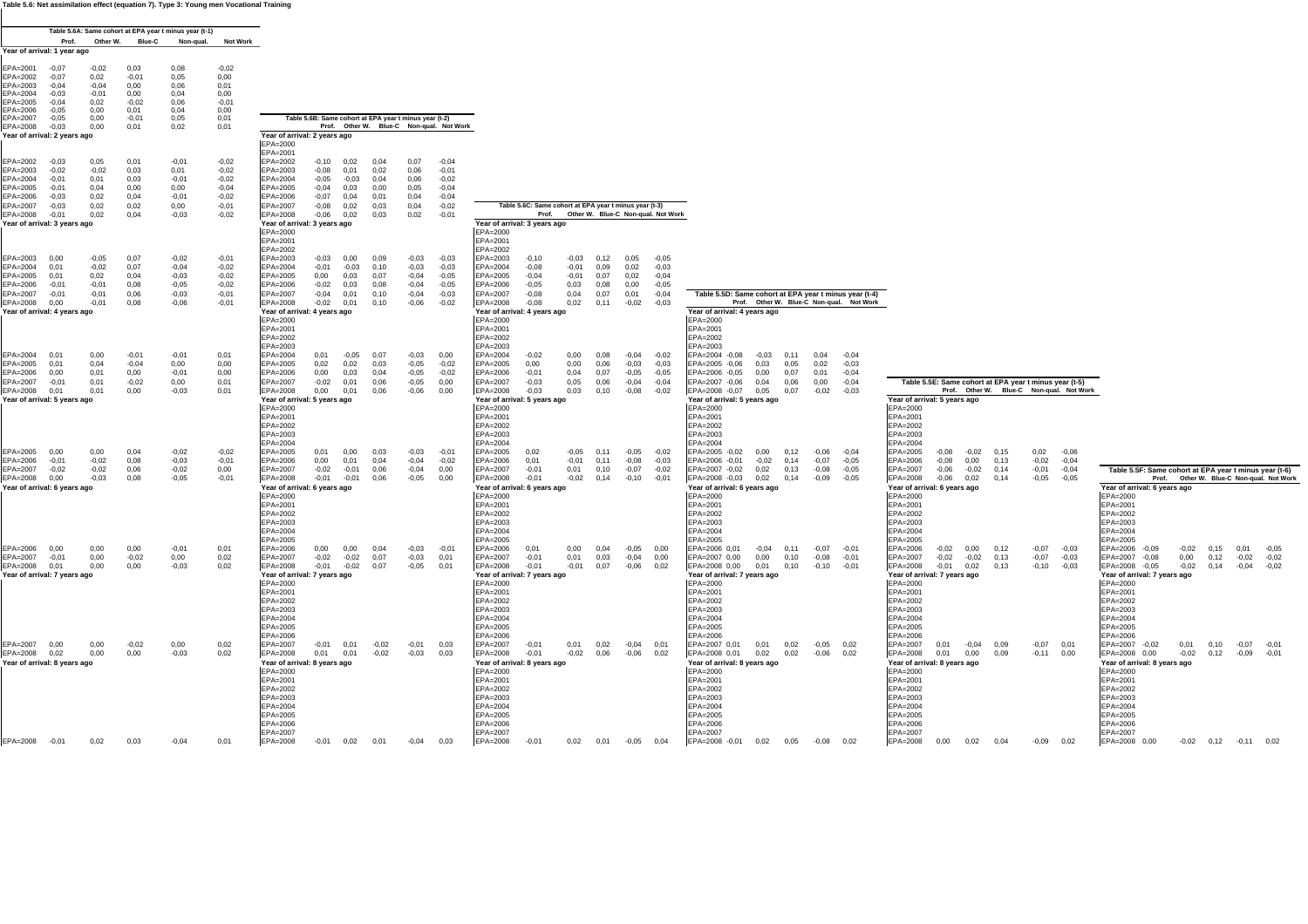Table 6.1: Different reaction to economic change between immigrants and natives accounting for assimiliation and cohort effects (equation 8). Type 1: High-school dr

|                                                                                                                                                                                                                    | Prof. |                                                                       | Table 6.1A: Cohorts arriving in consecutive years<br>Other W. Blue-C | Non-qual.                                                                   | <b>Not Work</b>                                                 |                                                                                                                      |                                                                  |                                                                      | Table 6.1B: Cohorts arriving two years apart            |                                                                     | Prof. Other W. Blue-C Non-qual. Not Work                |                                                                                                            | Table 6.1C: Cohorts arriving three years apart           |                                                                |                                                             |                                                                      | Prof. Other W. Blue-C Non-qual. Not Work |                                                                                                                                                                                     |                                        | Table 6.1D: Cohorts arriving four years apart        |                                                                                     | Prof. Other W. Blue-C Non-qual. Not Work |                                                                                                 |                                                                    |                                       | Table 6.1E: Cohorts arriving five years apart |                                                        | Prof. Other W. Blue-C Non-qual. Not Work |                                                                                         | Table 6.1F: Cohorts arriving six years apart |                                              |      | Prof. Other W. Blue-C Non-qual. Not Work                                     |  |
|--------------------------------------------------------------------------------------------------------------------------------------------------------------------------------------------------------------------|-------|-----------------------------------------------------------------------|----------------------------------------------------------------------|-----------------------------------------------------------------------------|-----------------------------------------------------------------|----------------------------------------------------------------------------------------------------------------------|------------------------------------------------------------------|----------------------------------------------------------------------|---------------------------------------------------------|---------------------------------------------------------------------|---------------------------------------------------------|------------------------------------------------------------------------------------------------------------|----------------------------------------------------------|----------------------------------------------------------------|-------------------------------------------------------------|----------------------------------------------------------------------|------------------------------------------|-------------------------------------------------------------------------------------------------------------------------------------------------------------------------------------|----------------------------------------|------------------------------------------------------|-------------------------------------------------------------------------------------|------------------------------------------|-------------------------------------------------------------------------------------------------|--------------------------------------------------------------------|---------------------------------------|-----------------------------------------------|--------------------------------------------------------|------------------------------------------|-----------------------------------------------------------------------------------------|----------------------------------------------|----------------------------------------------|------|------------------------------------------------------------------------------|--|
| Year of arrival: 0 year ago                                                                                                                                                                                        |       |                                                                       |                                                                      |                                                                             |                                                                 | Year of arrival: 0 year ago                                                                                          |                                                                  |                                                                      |                                                         |                                                                     |                                                         | Year of arrival: 0 year ago                                                                                |                                                          |                                                                |                                                             |                                                                      |                                          | Year of arrival: 0 year ago                                                                                                                                                         |                                        |                                                      |                                                                                     |                                          | Year of arrival: 0 year ago                                                                     |                                                                    |                                       |                                               |                                                        |                                          | Year of arrival: 0 year ago                                                             |                                              |                                              |      |                                                                              |  |
| EPA=2001<br>$-0.01$<br>EPA=2002<br>$-0.02$<br>EPA=2003<br>0.00<br>FPA=2004<br>0.01<br>EPA=2005<br>0.00<br>EPA=2006<br>$-0.01$<br>EPA=2007<br>$-0.01$<br>EPA=2008<br>0,01<br>Year of arrival: 1 year ago            |       | $-0.02$<br>0.01<br>$-0.02$<br>$-0.01$<br>0.01<br>0.00<br>0.00<br>0,00 | 0.02<br>0.00<br>0.01<br>0.01<br>$-0.01$<br>0.02<br>0.00<br>0,02      | 0.03<br>$-0.01$<br>0.01<br>$-0.01$<br>0.01<br>$-0.01$<br>0,00<br>$-0,04$    | $-0.02$<br>0.01<br>0.01<br>0.00<br>0.00<br>0.00<br>0.01<br>0,01 | EPA=2002<br>EPA=2003<br>$FPA=2004$<br>EPA=2005<br>EPA=2006<br>EPA=2007<br>EPA=2008<br>Year of arrival: 1 year ago    | $-0.03$<br>$-0.02$<br>0.01<br>0.01<br>$-0.01$<br>$-0,02$<br>0,00 | $-0.01$<br>$-0.01$<br>$-0.03$<br>0.01<br>0.01<br>0,00<br>0,00        | 0.03<br>0.01<br>0.01<br>$-0.01$<br>0.01<br>0,02<br>0,02 | 0.02<br>0.00<br>$-0.01$<br>$-0.01$<br>$-0.01$<br>$-0,01$<br>$-0,03$ | $-0.01$<br>0.02<br>0.01<br>0.00<br>0.00<br>0,01<br>0,02 | EPA=2003<br>$FPA=2004$<br>EPA=2005<br>EPA=2006<br>EPA=2007<br>EPA=2008<br>Year of arrival: 1 year ago      | $-0.03$<br>$-0.01$<br>0.01<br>0.00<br>$-0,02$<br>$-0,01$ | $-0.02$<br>$-0.02$<br>0.01<br>0,01<br>$0,00$ $0,04$            | $-0.03$ 0.03<br>0.01<br>0.00<br>0.01<br>0,00                | 0.03 0.00<br>$-0.01$<br>0.00<br>$-0.02$<br>$-0,01$<br>$-0,05$ 0,02   | 0.02<br>0.01<br>0.00<br>0,01             | FPA=2004 -0.02 -0.03<br>EPA=2005 -0.01<br>EPA=2006 0.00<br>EPA=2007 -0,01 0,00<br>EPA=2008 -0,01 0,01<br>Year of arrival: 1 year ago                                                | 0.00<br>$-0.02$                        | 0.00<br>0.02<br>0,01                                 | $0.04$ $0.02$ $0.00$<br>$-0.01$<br>$-0.01$<br>$-0,02$ 0,01<br>$0,03 -0,04 0,02$     | 0.02<br>0.01                             | EPA=2005<br>EPA=2006<br>EPA=2007<br>EPA=2008<br>Year of arrival: 1 year ago                     | $-0.02 - 0.02 - 0.03$<br>$-0,02$<br>$-0.01$<br>$0,00$ $0,00$       | 0.00<br>$-0.02$ 0.02                  | 0.02<br>0,03                                  | 0.02 0.00<br>$-0,02$<br>$-0,01$ 0,02<br>$-0,05$ 0,02   | 0.02                                     | EPA=2006 -0.03<br>EPA=2007 -0,03<br>EPA=2008 0,00<br>Year of arrival: 1 vear ago        |                                              | $-0.02$ 0.05<br>$-0,01$ 0,02<br>$-0,02$ 0,04 |      | 0.01 0.00<br>$-0.02$ 0.03<br>$-0,05$ 0,03                                    |  |
| EPA=2001<br>$-0.01$<br>EPA=2002<br>$-0,01$<br>EPA=2003<br>0.00<br>EPA=2004<br>0.01<br>EPA=2005<br>0.00<br>EPA=2006<br>$-0,01$<br>EPA=2007<br>$-0.01$<br>EPA=2008<br>0,00<br>Year of arrival: 2 years ago           |       | $-0.02$<br>0.01<br>$-0.02$<br>$-0.01$<br>0.01<br>0.00<br>0.00<br>0.00 | 0.02<br>0,00<br>0.00<br>0.01<br>$-0.01$<br>0.02<br>0.00<br>0.03      | 0.03<br>$-0,01$<br>0.01<br>$-0,01$<br>0.01<br>$-0,02$<br>0,00<br>$-0.04$    | $-0.02$<br>0,01<br>0.01<br>0.00<br>0.00<br>0.00<br>0,01<br>0.01 | EPA=2002<br>EPA=2003<br>EPA=2004<br>EPA=2005<br>EPA=2006<br>EPA=2007<br>EPA=2008<br>Year of arrival: 2 years ago     | $-0.01$<br>0.00<br>0.01<br>$-0,01$<br>$-0,01$<br>0,00            | $-0,02 -0,01$<br>$-0.01$<br>$-0.03$<br>0.01<br>0.01<br>0,00<br>0,00  | 0.02<br>0.00<br>0.01<br>$-0.01$<br>0.01<br>0,02<br>0,02 | 0,02<br>0.00<br>0.00<br>$-0.01$<br>$-0.01$<br>$-0,01$<br>$-0.04$    | $-0,01$<br>0.02<br>0.01<br>0.00<br>0.00<br>0.01<br>0.02 | EPA=2003<br>EPA=2004<br>PA=2005<br>$FPA=2006$<br>PA=2007<br>EPA=2008<br>Year of arrival: 2 years ago       | $-0.02$<br>$-0.01$<br>0.00<br>0,00<br>$-0,01$<br>$-0,01$ | $-0.03$<br>$-0.02$<br>$-0.01$<br>0,01<br>0,01<br>$0,00$ $0,04$ | 0.02<br>0.01<br>0.00<br>0.01<br>0,00                        | 0.03<br>$-0.01$<br>0.00<br>$-0,02$<br>$-0,01$<br>$-0.05$ 0.02        | 0.00<br>0.02<br>0.01<br>0,00<br>0,01     | EPA=2004 -0.01 -0.04<br>EPA=2005 -0.01 0.00<br>EPA=2006 0,00<br>EPA=2007 -0,01<br>EPA=2008 -0.01 0.01 0.03 -0.05 0.02<br>Year of arrival: 2 years ago                               | $-0,02$<br>0,00                        | 0.03<br>0.00<br>0.02<br>0,01                         | 0.02<br>$-0.01$<br>$-0.01$<br>$-0,02$                                               | 0.00<br>0.02<br>0,01<br>0,01             | EPA=2005<br>EPA=2006<br>PA=2007<br>EPA=2008<br>Year of arrival: 2 years ago                     | $-0.01$<br>$-0,01$ 0,00<br>$-0.01$<br>0,00                         | $-0.02$<br>$-0,02$<br>0,00            | 0.02<br>0,02<br>0.01<br>0.04                  | 0.02<br>$-0,02$<br>$-0,01$<br>$-0.06$ 0.02             | 0.00<br>0,02<br>0,02                     | EPA=2006 -0,02<br>PA=2007 -0,02<br>EPA=2008 0,00<br>Year of arrival: 2 years ago        |                                              | $-0.02$ 0.04<br>$-0,01$<br>$-0.02$ 0.04      | 0,01 | 0.01<br>0.00<br>$-0.02$ 0.03<br>$-0.05$<br>0.03                              |  |
| EPA=2001<br>$-0,01$<br>EPA=2002<br>$-0.01$<br>EPA=2003<br>0.00<br>$FPA=2004$<br>0.00<br>EPA=2005<br>0,00<br>EPA=2006<br>0.00<br>EPA=2007<br>$-0.01$<br>$FPA = 2008$<br>0.00<br>Year of arrival: 3 years ago        |       | $-0.02$<br>0.01<br>$-0.02$<br>$-0.01$<br>0.01<br>0.00<br>0.00<br>0.00 | 0.02<br>0.00<br>0.01<br>0.01<br>$-0.02$<br>0.02<br>0.00<br>0.03      | 0.03<br>$-0.01$<br>0.01<br>$-0.01$<br>0,00<br>$-0.02$<br>0,00<br>$-0.04$    | $-0.01$<br>0.01<br>0.01<br>0.00<br>0.00<br>0.00<br>0,01<br>0.01 | EPA=2002<br>EPA=2003<br>$FPA=2004$<br>EPA=2005<br>EPA=2006<br>EPA=2007<br>$FPA=2008$<br>Year of arrival: 3 years ago | $-0.01$<br>$-0.01$<br>0.00<br>0.01<br>0.00<br>$-0,01$<br>0.00    | $-0.01$<br>$-0.01$<br>$-0.03$<br>0.01<br>0.01<br>0,00<br>0.00        | 0.01<br>0.00<br>0.02<br>$-0.01$<br>0.00<br>0,02<br>0,03 | 0.02<br>0.00<br>0.00<br>$-0.01$<br>$-0.01$<br>$-0,02$<br>$-0.04$    | $-0.01$<br>0.02<br>0.01<br>0.00<br>0.00<br>0,01<br>0,02 | EPA=2003<br>$FPA=2004$<br>EPA=2005<br>EPA=2006<br>EPA=2007<br>$FPA=2008$<br>Year of arrival: 3 years ago   | $-0.02$<br>0.00<br>0.00<br>0.00<br>$-0,01$<br>$-0.01$    | $-0.02$<br>$-0.02$<br>0.01<br>0,01                             | $-0.04$ 0.02<br>0.01<br>0.00<br>0.01<br>0,00<br>$0,00$ 0,05 | $0.03$ 0.00<br>$-0.01$<br>0.00<br>$-0.02$<br>$-0,01$<br>$-0,05$ 0,02 | 0.02<br>0.01<br>0.01<br>0,01             | FPA=2004 -0.01 -0.04 0.03 0.02 0.01<br>EPA=2005 0,00<br>EPA=2006 0,00<br>EPA=2007 -0,01<br>EPA=2008 -0,01 0,01 0,03 -0,05 0,02<br>Year of arrival: 3 years ago                      | 0.00<br>$-0.02$<br>0,00                | 0.00<br>0.02<br>0,01                                 | $-0.01$<br>$-0.02$<br>$-0,02$ 0,02                                                  | 0.02<br>0.01                             | EPA=2005 -0,01 -0,03 0,01<br>EPA=2006<br>EPA=2007<br>$FPA=2008$<br>Year of arrival: 3 years ago | $-0.01$<br>$-0,01$<br>$0,00$ $0,01$ $0,04$                         | $-0.01$<br>$-0,02$ 0,01               | 0.02                                          | 0.02 0.00<br>$-0.02$ 0.02<br>$-0,01$<br>$-0.06$ 0.02   | 0,03                                     | EPA=2006 -0,01<br>EPA=2007 -0.01<br>FPA=2008 0.00<br>Year of arrival: 3 years ago       |                                              | $-0.03$ 0.03<br>$-0,01$ 0,01<br>$-0,02$ 0,05 |      | 0.0000001<br>$-0.02$ 0.03<br>$-0.05$ 0.03                                    |  |
| EPA=2001<br>$-0.01$<br>EPA=2002<br>$-0.01$<br>EPA=2003<br>0.00<br>EPA=2004<br>0.00<br>EPA=2005<br>0,00<br>EPA=2006<br>$-0,01$<br>EPA=2007<br>$-0.01$<br>EPA=2008<br>0.00<br>Year of arrival: 4 years ago           |       | $-0.02$<br>0.01<br>$-0.02$<br>$-0.01$<br>0.01<br>0.00<br>0.00<br>0,00 | 0.02<br>0.00<br>0.01<br>0.01<br>$-0.02$<br>0.02<br>0.00<br>0,03      | 0.02<br>$-0.01$<br>0.01<br>$-0.01$<br>0,00<br>$-0.02$<br>0.00<br>$-0,03$    | $-0.01$<br>0.01<br>0.01<br>0.00<br>0,00<br>0.00<br>0.01<br>0,00 | EPA=2002<br>EPA=2003<br>EPA=2004<br>EPA=2005<br>EPA=2006<br>EPA=2007<br>EPA=2008<br>Year of arrival: 4 years ago     | $-0.01$<br>$-0.01$<br>0.00<br>0,01<br>0.00<br>$-0.01$<br>0,00    | $-0.01$<br>$-0.01$<br>$-0.03$<br>0,01<br>0.01<br>0.00<br>0,00        | 0,02<br>0.01<br>0.02<br>$-0,01$<br>0.00<br>0.02<br>0,03 | 0,02<br>0.00<br>0.00<br>$-0,01$<br>$-0.01$<br>$-0.01$<br>$-0,03$    | $-0.01$<br>0.01<br>0.01<br>0,00<br>0.00<br>0.01<br>0,01 | EPA=2003<br>$FPA=2004$<br>EPA=2005<br>EPA=2006<br>EPA=2007<br>EPA=2008<br>Year of arrival: 4 years ago     | $-0.02$<br>0.00<br>0,00<br>0.00<br>$-0.01$<br>$-0,01$    | $-0.02$<br>$-0.02$<br>0,01<br>0.01<br>$0,00$ 0,05              | $-0.03$ 0.02<br>0.02<br>0.00<br>0.01<br>0.00                | 0.02 0.00<br>$-0.01$<br>0,00<br>$-0,02$<br>$-0.01$<br>$-0,05$        | 0.02<br>0,01<br>0.01<br>0.01<br>0,02     | EPA=2004 -0.01 -0.04 0.03 0.01 0.01<br>EPA=2005 0,00<br>EPA=2006 0,00<br>EPA=2007 -0.01 0.00 0.01 -0.02 0.02<br>EPA=2008 -0,01 0,01 0,03 -0,05 0,02<br>Year of arrival: 4 years ago | 0,00                                   | 0,00<br>$-0.02$ $0.02$ $-0.02$                       | $-0,01$                                                                             | 0.02<br>0.02                             | EPA=2005<br>EPA=2006<br>EPA=2007<br>EPA=2008<br>Year of arrival: 4 years ago                    | $-0,01$ $-0,03$ $0,02$<br>$-0,01$<br>$-0.01$<br>$0,00$ $0,00$      | $-0.01$ 0.02<br>$-0.02$               | 0.02<br>0,04                                  | $0,02$ 0,01<br>$-0.02$ 0.02<br>$-0.01$<br>$-0,06$ 0,02 | 0.03                                     | EPA=2006 -0,02<br>EPA=2007 -0,01<br>EPA=2008 0.00<br>Year of arrival: 4 years ago       |                                              | $-0.03$ 0.04<br>$-0.01$ 0.01<br>$-0,02$ 0,05 |      | 0.00<br>0.01<br>$-0.02$ 0.03<br>$-0.05$ 0.03                                 |  |
| EPA=2001<br>$-0.01$<br>$FPA=2002$<br>$-0.01$<br>EPA=2003<br>0,00<br>EPA=2004<br>0.00<br>EPA=2005<br>0.00<br>FPA=2006<br>$-0.01$<br>EPA=2007<br>$-0.01$<br>EPA=2008<br>0,00<br>Year of arrival: 5 years ago         |       | $-0.03$<br>0.01<br>$-0.03$<br>$-0.01$<br>0.01<br>0.00<br>0.00<br>0,00 | 0.02<br>0.00<br>0.01<br>0.01<br>$-0.02$<br>0.02<br>0.00<br>0.03      | 0.03<br>$-0.01$<br>0,01<br>$-0.01$<br>0,00<br>$-0.02$<br>0.00<br>$-0.04$    | $-0.01$<br>0.01<br>0,01<br>0.00<br>0.00<br>0.00<br>0.01<br>0.00 | $FPA=2002$<br>EPA=2003<br>EPA=2004<br>EPA=2005<br>$FPA=2006$<br>EPA=2007<br>EPA=2008<br>Year of arrival: 5 years ago | $-0.01$<br>0.00<br>0.01<br>0.00<br>$-0.01$<br>0,00               | $-0.02 - 0.01$<br>$-0,01$<br>$-0.03$<br>0.01<br>0.01<br>0.00<br>0,00 | 0.02<br>0.01<br>0.02<br>$-0.01$<br>0.00<br>0.02<br>0,02 | 0.02<br>0,00<br>0.00<br>$-0.01$<br>$-0.01$<br>$-0.01$<br>$-0,03$    | $-0.01$<br>0.01<br>0.01<br>0.00<br>0.00<br>0.01<br>0.01 | EPA=2003<br>EPA=2004<br>PA=2005<br>$FPA=2006$<br>$FPA=2007$<br>EPA=2008<br>Year of arrival: 5 years ago    | $-0.02$<br>$-0.01$<br>0.00<br>0.00<br>$-0.01$<br>$-0,01$ | $-0.04$<br>$-0.02$<br>$-0.02$<br>0.01<br>$0,00$ $0,04$         | 0.03<br>0.02<br>0.00<br>0.01<br>0.01 0.00                   | 0.03 0.00<br>$-0.01$<br>0.00<br>$-0.02$<br>$-0,01$<br>$-0,05$ 0,02   | 0.02<br>0.01<br>0.01<br>0,01             | EPA=2004 -0.01 -0.04<br>EPA=2005 0.00<br>FPA=2006 0.00<br>EPA=2007 -0.01<br>EPA=2008 -0,01<br>Year of arrival: 5 years ago                                                          | 0.00<br>$-0.02$ $0.02$<br>0.00<br>0,01 | 0.04<br>0.00                                         | 0.01 0.01<br>$-0.01$<br>$-0.02$ 0.02<br>$0.01 - 0.02 0.02$<br>$0,03$ $-0,05$ $0,02$ | 0.02                                     | EPA=2005<br>$FPA=2006$<br>$FPA=2007$<br>EPA=2008<br>Year of arrival: 5 years ago                | $-0,01$ $-0,03$ $0,02$<br>$-0.01 - 0.01 - 0.02$<br>$-0.01$<br>0,00 | $-0.02$ 0.02<br>0.00                  | 0.04                                          | 0,02<br>$-0.02$ 0.02<br>$-0.01$ 0.03<br>$-0.06$ 0.02   | 0.01                                     | FPA=2006 -0.02<br>FPA=2007 -0.02<br>EPA=2008 0,00<br>Year of arrival: 5 years ago       |                                              | $-0.02$ 0.05                                 |      | $-0.03$ $0.04$ $0.00$ $0.01$<br>$-0.01$ 0.01 $-0.02$ 0.03<br>$-0.05$<br>0.03 |  |
| EPA=2001<br>$-0.01$<br>EPA=2002<br>$-0.01$<br>EPA=2003<br>0.00<br>EPA=2004<br>0.00<br>EPA=2005<br>0.00<br>FPA=2006<br>$-0.01$<br>EPA=2007<br>$-0.01$<br>EPA=2008<br>0,00<br>Year of arrival: 6 years ago           |       | $-0.02$<br>0.01<br>$-0.02$<br>$-0.01$<br>0.01<br>0.00<br>0,00<br>0,00 | 0.02<br>0.00<br>0.01<br>0.01<br>$-0.02$<br>0.02<br>0.00<br>0,03      | 0.02<br>$-0.01$<br>0.01<br>$-0.01$<br>0.00<br>$-0.02$<br>0,00<br>$-0,03$    | $-0.01$<br>0.01<br>0.01<br>0.00<br>0.00<br>0.00<br>0,01<br>0,00 | EPA=2002<br>EPA=2003<br>EPA=2004<br>EPA=2005<br>EPA=2006<br>EPA=2007<br>EPA=2008<br>Year of arrival: 6 years ago     | $-0.01$<br>0.00<br>0.01<br>0.00<br>$-0.01$<br>0,00               | $-0.02 - 0.01$<br>$-0.01$<br>$-0.03$<br>0.01<br>0.01<br>0,00<br>0,00 | 0.02<br>0.01<br>0.02<br>$-0.01$<br>0.00<br>0,02<br>0,02 | 0.01<br>0.00<br>0.00<br>$-0.01$<br>$-0.01$<br>$-0,01$<br>$-0,03$    | 0.00<br>0.01<br>0.01<br>0.01<br>0.00<br>0,01<br>0,01    | EPA=2003<br>EPA=2004<br>EPA=2005<br>$FPA=2006$<br>EPA=2007<br>EPA=2008<br>Year of arrival: 6 years ago     | $-0.02$<br>$-0,01$<br>0.00<br>0.00<br>$-0.01$<br>$-0,01$ | $-0.03$<br>$-0.02$<br>$-0.02$<br>0.00<br>0,01<br>$0,00$ $0,04$ | 0.03<br>0.02<br>0.00<br>0.01<br>0,00                        | 0.02<br>$-0.01$<br>0.00<br>$-0.02$<br>$-0,01$<br>$-0,05$ 0,01        | 0.01<br>0.02<br>0.01<br>0.01<br>0,01     | FPA=2004 -0.01 -0.04 0.04<br>EPA=2005 0.00<br>EPA=2006 0.00<br>EPA=2007 -0,01<br>EPA=2008 -0,01<br>Year of arrival: 6 years ago                                                     | 0.00<br>$-0.02$<br>0,00                | 0.00<br>0.02<br>0,01 0,03 -0,04 0,02                 | 0.01<br>$-0.01$<br>$-0.02$<br>$0,01$ $-0,02$ $0,02$                                 | 0.01<br>0.02<br>0.02                     | EPA=2005 -0.01 -0.03 0.02<br>$FPA=2006$<br>EPA=2007<br>EPA=2008<br>Year of arrival: 6 years ago | $-0.01$<br>$-0.01$<br>0,00                                         | $-0.01$<br>$-0.02$<br>0,00            | 0.02<br>0.02<br>0,04                          | 0.01<br>$-0.02$<br>$-0,02$ 0,03<br>$-0,05$ 0,02        | 0.01<br>0.02                             | FPA=2006 -0.02<br>EPA=2007 -0.02<br>EPA=2008 -0,01<br>Year of arrival: 6 years ago      |                                              | $-0,01$ 0,01<br>$-0,02$ 0,04                 |      | $-0.03$ $0.04$ $0.00$ $0.01$<br>$-0,02$ 0,03<br>$-0,05$<br>0.03              |  |
| EPA=2001<br>$-0,01$<br>EPA=2002<br>$-0.01$<br>EPA=2003<br>0.00<br>$FPA=2004$<br>0.00<br>$FPA = 2005$<br>0.00<br>EPA=2006<br>$-0,01$<br>EPA=2007<br>$-0.01$<br>$FPA = 2008$<br>0.00<br>Year of arrival: 7 years ago |       | $-0.02$<br>0.01<br>$-0.02$<br>$-0.01$<br>0.01<br>0.00<br>0.00<br>0.00 | 0.02<br>0.00<br>0.01<br>0.01<br>$-0.02$<br>0,02<br>0.00<br>0.03      | 0.02<br>$-0.01$<br>0.01<br>$-0.01$<br>0.00<br>$-0,01$<br>0.00<br>$-0.03$    | $-0,01$<br>0.01<br>0.01<br>0.00<br>0.00<br>0,00<br>0.01<br>0.00 | EPA=2002<br>EPA=2003<br>$FPA=2004$<br>EPA=2005<br>EPA=2006<br>EPA=2007<br>$FPA=2008$<br>Year of arrival: 7 years ago | $-0.02$<br>$-0.01$<br>0.00<br>0.01<br>$-0,01$<br>$-0.01$<br>0.00 | $-0.01$<br>$-0.01$<br>$-0.03$<br>0.01<br>0,01<br>0.00<br>0.00        | 0.02<br>0.01<br>0.02<br>$-0.01$<br>0,00<br>0.02<br>0,02 | 0.01<br>0.00<br>0.00<br>$-0.01$<br>$-0,01$<br>$-0.01$<br>$-0.03$    | 0.00<br>0.01<br>0.01<br>0.00<br>0.00<br>0.01<br>0.01    | EPA=2003<br>$FPA=2004$<br>$FPA=2005$<br>EPA=2006<br>EPA=2007<br>$FPA=2008$<br>Year of arrival: 7 years ago | $-0.02$<br>$-0.01$<br>0.00<br>0,00<br>$-0.01$<br>$-0.01$ | $-0.03$<br>$-0.02$<br>$-0.02$<br>0,00<br>0.01                  | 0.03<br>0.02<br>0.00<br>0.01<br>0.00<br>$0,00$ $0,04$       | 0.02<br>$-0.01$<br>0.00<br>$-0.02$<br>$-0.01$ 0.01<br>$-0.05$ 0.02   | 0.00<br>0.02<br>0.01<br>0.01             | FPA=2004 -0.01 -0.04 0.04<br>EPA=2005 0.00<br>EPA=2006 0,00<br>EPA=2007 -0.01<br>EPA=2008 -0.01 0.01 0.03 -0.04 0.02<br>Year of arrival: 7 years ago                                | 0.00<br>$-0.02$                        | 0.00<br>0.02<br>$0.00$ $0.01$ $-0.02$ $0.02$         | 0.01<br>$-0.01$ 0.02<br>$-0,02$                                                     | 0.01<br>0.02                             | EPA=2005 -0.01 -0.03 0.02<br>EPA=2006<br>EPA=2007<br>$FPA=2008$<br>Year of arrival: 7 years ago | $-0,01$<br>$-0.01$<br>0.00                                         | $-0.01$<br>$-0.02$ 0.02<br>0.00       | 0.02<br>0.04                                  | 0.01<br>$-0,02$<br>$-0.01$ 0.03<br>$-0.05$ 0.02        | 0.01<br>0.02                             | EPA=2006 -0,02<br>EPA=2007 -0.02<br>FPA=2008 -0.01<br>Year of arrival: 7 years ago      |                                              | $-0.01$ 0.02<br>$-0.02$ 0.04                 |      | $-0,03$ 0,04 0,00 0,01<br>$-0.02$ 0.03<br>$-0.05$ 0.03                       |  |
| EPA=2001<br>$-0.03$<br>EPA=2002<br>$-0.01$<br>FPA=2003<br>0.00<br>EPA=2004<br>0.01<br>EPA=2005<br>0.00<br>EPA=2006<br>$-0,01$<br>EPA=2007<br>$-0.01$<br>EPA=2008<br>0.00<br>Year of arrival: 8 years ago           |       | 0.00<br>0.01<br>$-0.02$<br>$-0.01$<br>0.01<br>0.00<br>0.00<br>0,00    | 0.07<br>0.00<br>0.01<br>0.01<br>$-0.02$<br>0.02<br>0.00<br>0,03      | $-0.03$<br>$-0.01$<br>0.01<br>$-0.01$<br>0.00<br>$-0,01$<br>0.00<br>$-0,03$ | $-0.02$<br>0.01<br>0.01<br>0.00<br>0.00<br>0.00<br>0.01<br>0,00 | EPA=2002<br>$FPA=2003$<br>EPA=2004<br>EPA=2005<br>$FPA=2006$<br>EPA=2007<br>EPA=2008<br>Year of arrival: 8 years ago | $-0.01$<br>0.00<br>0.01<br>$-0,01$<br>$-0.01$<br>0,00            | $-0,04$ 0,02<br>$-0.01$<br>$-0.03$<br>0.01<br>0.01<br>0.00<br>0,00   | 0.07<br>0.01<br>0.02<br>$-0.01$<br>0,00<br>0.02<br>0,02 | $-0.04$<br>0.00<br>0.00<br>$-0.01$<br>$-0,01$<br>$-0.01$<br>$-0.03$ | $-0.01$<br>0.02<br>0.01<br>0.00<br>0.00<br>0.01<br>0,01 | $FPA=2003$<br>EPA=2004<br>EPA=2005<br>EPA=2006<br>EPA=2007<br>$FPA=2008$<br>Year of arrival: 8 years ago   | $-0.04$<br>$-0.01$<br>0.00<br>0,00<br>$-0.01$<br>$-0,01$ | $-0.02$<br>$-0.02$<br>0,01<br>0.01<br>$0,00$ $0,04$            | $-0.01$ 0.08<br>0.02<br>0.00<br>0.01<br>0.00                | $-0.03$<br>$-0.01$<br>0.00<br>$-0,02$<br>$-0.01$ 0.01<br>$-0,05$     | 0.00<br>0.02<br>0.01<br>0.01<br>0,02     | EPA=2004 -0.03 -0.01<br>EPA=2005 -0.01 0.00<br>FPA=2006 0.00<br>EPA=2007 -0.01<br>EPA=2008 -0,01 0,01 0,03 -0,04<br>Year of arrival: 8 years ago                                    | $-0.02$                                | 0.09<br>0.00<br>0.02<br>$0.00$ $0.01$ $-0.02$ $0.02$ | $-0.05$ 0.00<br>$-0.01$<br>$-0.01$                                                  | 0.02<br>0.01<br>0,02                     | EPA=2005<br>$FPA=2006$<br>EPA=2007<br>EPA=2008 0,00 0,00<br>Year of arrival: 8 years ago        | $-0.03$ 0.00<br>$-0,01$<br>$-0.01$                                 | $-0.01$<br>$-0.02$                    | 0.07<br>0.02<br>0.02<br>0,03                  | $-0.04$<br>$-0,02$<br>$-0.01$ 0.03<br>$-0,05$          | 0.00<br>0.02<br>0,02                     | $FPA = 2006 - 0.04$<br>EPA=2007 -0,02<br>FPA=2008 -0.01<br>Year of arrival: 8 years ago |                                              | 0.0000009<br>$-0.01$ 0.02<br>$-0,02$ 0,04    |      | $-0.06$<br>$-0.02$ 0.03<br>$-0.05$                                           |  |
| EPA=2001<br>$-0.01$<br>FPA=2002<br>$-0.01$<br>EPA=2003<br>0.00<br>EPA=2004<br>0,01<br>EPA=2005<br>0.00<br>FPA=2006<br>$-0.01$<br>EPA=2007<br>$-0.01$<br>EPA=2008<br>0,00                                           |       | $-0.03$<br>0.01<br>$-0.03$<br>$-0,01$<br>0.02<br>0.00<br>0.00<br>0,00 | 0.02<br>0.00<br>0.01<br>0,01<br>$-0.02$<br>0.02<br>0.00<br>0,02      | 0.02<br>$-0.01$<br>0.01<br>$-0.01$<br>0.00<br>$-0.01$<br>0.00<br>$-0.03$    | $-0.01$<br>0.01<br>0.01<br>0,00<br>0.00<br>0.00<br>0.01<br>0,00 | $FPA=2002$<br>EPA=2003<br>EPA=2004<br>EPA=2005<br>$FPA=2006$<br>EPA=2007<br>EPA=2008                                 | $-0.02$<br>$-0.01$<br>0,00<br>0.01<br>$-0.01$<br>$-0.01$<br>0,00 | $-0.01$<br>$-0.01$<br>$-0.03$<br>0.01<br>0.01<br>0.00<br>0,00        | 0.02<br>0.01<br>0,02<br>$-0.01$<br>0.00<br>0.02<br>0,02 | 0.01<br>0.00<br>0,00<br>$-0.01$<br>$-0.01$<br>$-0.01$<br>$-0.03$    | $-0.01$<br>0.02<br>0,01<br>0.00<br>0.00<br>0.01<br>0,01 | EPA=2003<br>EPA=2004<br>EPA=2005<br>$FPA = 2006$<br>EPA=2007<br>EPA=2008                                   | $-0.02$<br>$-0,01$<br>0.00<br>0.00<br>$-0.01$<br>$-0,01$ | $-0.04$<br>$-0.02$<br>$-0.02$<br>0.01<br>0.01<br>$0,00$ $0,04$ | 0.03<br>0,02<br>0.00<br>0.01<br>0.00                        | 0.02<br>$-0,01$<br>0.00 0.01<br>$-0.02$<br>$-0.01$<br>$-0,04$        | 0.00<br>0,02<br>0.00<br>0.01<br>0,02     | EPA=2004 -0,04 0,00<br>EPA=2005 -0,01<br>FPA=2006 -0.01<br>EPA=2007 -0.01 0.01<br>EPA=2008 -0,02 0,02                                                                               | 0.01<br>$-0.01$                        | 0,11<br>0.02<br>0.04<br>0.02<br>0,04                 | $-0.06$<br>$-0.03$<br>$-0.03$<br>$-0.04$<br>$-0.06$                                 | 0,01<br>0.02<br>0.02<br>0.02<br>0,02     | EPA=2005<br>$FPA=2006$<br>$FPA=2007$<br>EPA=2008                                                | $-0.01$<br>$-0.01$<br>$-0.01$<br>0,00                              | $-0.03$<br>$-0.01$<br>$-0.02$<br>0,00 | 0.02<br>0.02<br>0.02<br>0,03                  | 0.01<br>$-0.02$<br>$-0.01$ 0.03<br>$-0.05$ 0.02        | 0.01<br>0.02                             | FPA=2006 -0.02<br>EPA=2007 -0,02<br>EPA=2008 -0,01                                      |                                              | $-0.03$ 0.04<br>$-0.01$ 0.01<br>$-0.02$ 0.04 |      | 0.00<br>0.01<br>$-0.02$<br>0.03<br>$-0.04$                                   |  |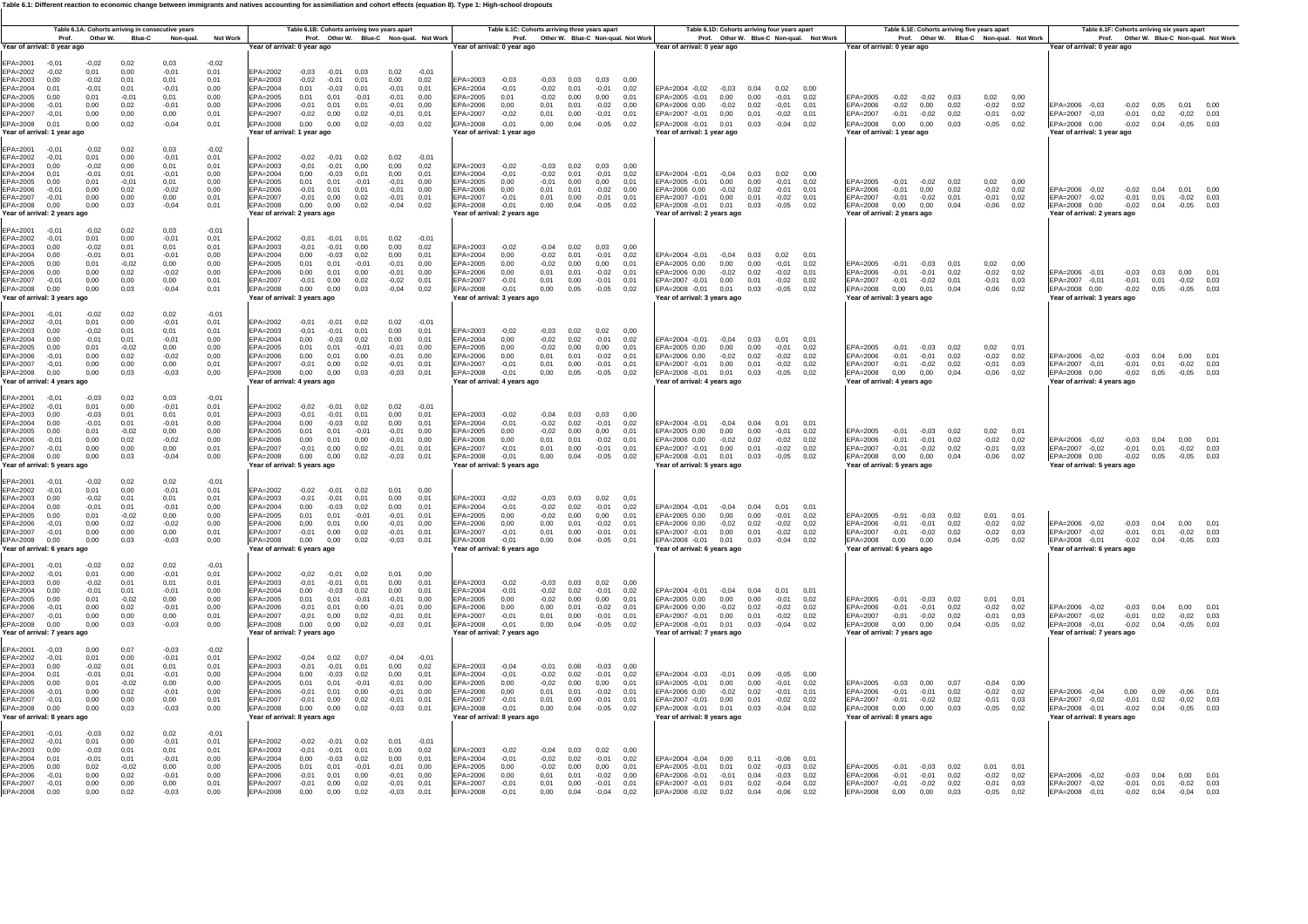**Table 6.2: Different reaction to economic change between immigrants and natives accounting for assimiliation and cohort effects (equation 8). Type 2: High-school graduate** 

| Table 6.2A: Cohorts arriving in consecutive vears<br>Table 6.2B: Cohorts arriving two years apart<br>Prof. Other W. Blue-C Non-qual. Not Work<br>Other W. Blue-C<br>Non-gual.<br><b>Not Work</b><br>Year of arrival: 0 year ago<br>0.03<br>0.03<br>$-0.02$ |                                                                 |                                                                          |                                                                    |                                                                                                                      |                                                                           |                                                                    |                                                         |                                                                  |                                                               | Year of arrival: 0 year ago                                                                              | Table 6.2C: Cohorts arriving three years apart           | Prof. Other W. Blue-C Non-qual. Not Work                      |                                              |                                                            |                                                | Year of arrival: 0 year ago                                                                                                                           | Table 6.2D: Cohorts arriving four years apart           |                                      |                                                            | Prof. Other W. Blue-C Non-qual. Not Work | Year of arrival: 0 year ago                                                      |                                               |                                       | Table 6.2E: Cohorts arriving five years apart |                                               | Prof. Other W. Blue-C Non-qual. Not Work | Table 6.2F: Cohorts arriving six years apart<br>Year of arrival: 0 year ago                       |                                    |                                       |                                 | Prof. Other W. Blue-C Non-qual. Not Work |
|------------------------------------------------------------------------------------------------------------------------------------------------------------------------------------------------------------------------------------------------------------|-----------------------------------------------------------------|--------------------------------------------------------------------------|--------------------------------------------------------------------|----------------------------------------------------------------------------------------------------------------------|---------------------------------------------------------------------------|--------------------------------------------------------------------|---------------------------------------------------------|------------------------------------------------------------------|---------------------------------------------------------------|----------------------------------------------------------------------------------------------------------|----------------------------------------------------------|---------------------------------------------------------------|----------------------------------------------|------------------------------------------------------------|------------------------------------------------|-------------------------------------------------------------------------------------------------------------------------------------------------------|---------------------------------------------------------|--------------------------------------|------------------------------------------------------------|------------------------------------------|----------------------------------------------------------------------------------|-----------------------------------------------|---------------------------------------|-----------------------------------------------|-----------------------------------------------|------------------------------------------|---------------------------------------------------------------------------------------------------|------------------------------------|---------------------------------------|---------------------------------|------------------------------------------|
| 0.00<br>0.00<br>0.01<br>0,01<br>0.01<br>$-0.01$<br>$-0,01$<br>0.00<br>0.02<br>$-0.01$<br>0,00<br>0,00<br>0,02<br>$-0.03$                                                                                                                                   |                                                                 |                                                                          | 0.01<br>0.01<br>0.00<br>$-0.01$<br>0.00<br>0,01<br>0.01            | $FPA=2002$<br>EPA=2003<br>EPA=2004<br>EPA=2005<br>$FPA=2006$<br>EPA=2007<br>EPA=2008<br>Year of arrival: 1 year ago  | $-0.03$<br>$-0,02$<br>0.01<br>0,01<br>$-0.01$<br>$-0.02$<br>$0,00$ $0,00$ | $-0.01$<br>$-0.01$<br>$-0.03$<br>0.01<br>0.01<br>0,00              | 0.03<br>0.01<br>0.02<br>$-0,01$<br>0.01<br>0,02<br>0,02 | 0.02<br>0,00<br>0.00<br>$-0,01$<br>$-0.01$<br>$-0.01$<br>$-0,03$ | $-0.01$<br>0.02<br>0.01<br>$-0.01$<br>$-0.01$<br>0,01<br>0.02 | EPA=2003<br>EPA=2004<br>EPA=2005<br>FPA=2006<br>EPA=2007<br>EPA=2008<br>Year of arrival: 1 year ago      | $-0.04$<br>$-0.01$<br>0.01<br>0.00<br>$-0.02$<br>$-0,02$ | $-0.03$<br>$-0.02$<br>$-0.02$<br>0.01<br>0,01<br>0,00         | 0.04<br>0.02<br>0.00<br>0.02<br>0,01<br>0,04 | 0.03 0.00<br>$-0.01$<br>0,00<br>$-0.02$<br>0,00<br>$-0,04$ | 0.02<br>0.00<br>0.00<br>0,00<br>0.02           | EPA=2004 -0.03<br>EPA=2005 -0,01<br>FPA=2006 0.00<br>EPA=2007 -0,01<br>EPA=2008 -0,02 0,01 0,03 -0,04 0,01<br>Year of arrival: 1 year ago             | $-0.04$<br>0.00<br>$-0.02$<br>0,01                      | 0.05<br>0.01<br>0.03<br>0,01         | 0.02 0.00<br>0.00<br>$-0.01$<br>$-0,02$                    | 0,01<br>0.00<br>0,01                     | EPA=2005<br>$FPA=2006$<br>EPA=2007<br>$FPA=2008$<br>Year of arrival: 1 year ago  | $-0,03$<br>$-0.02$<br>$-0,01$<br>0.00         | $-0.03$<br>$-0.01$<br>$-0,02$<br>0,00 | 0.04<br>0.03<br>0.03<br>0.04                  | 0.02<br>$-0.01$<br>$-0,01$<br>$-0.05$ 0.02    | $-0.01$<br>0.01<br>0,02                  | $FPA = 2006 - 0.04$<br>EPA=2007 -0.03<br>EPA=2008 -0,01 -0,02 0,05<br>Year of arrival: 1 year ago | $-0.01$ 0.03                       | $-0.03$ $0.06$ $0.01$                 | $-0.01$ 0.02<br>$-0.04$         | $-0.01$<br>0.02                          |
| 0.02<br>0.03<br>0.00<br>$-0.01$<br>0.01<br>0,01<br>0,01<br>$-0,01$<br>$-0,02$<br>0,00<br>0.02<br>$-0,01$<br>0,00<br>0,00<br>$-0,04$<br>0.03                                                                                                                |                                                                 |                                                                          | $-0.02$<br>0.01<br>0.01<br>0,00<br>$-0.01$<br>0,00<br>0.01<br>0.01 | $FPA=2002$<br>EPA=2003<br>EPA=2004<br>EPA=2005<br>EPA=2006<br>EPA=2007<br>EPA=2008<br>Year of arrival: 2 years ago   | $-0.02$<br>$-0,01$<br>0,00<br>0,01<br>$-0,01$<br>$-0,02$<br>$-0,01$       | $-0.01$ 0.02<br>$-0.01$<br>$-0.03$<br>0.01<br>0.01<br>0,00<br>0,00 | 0.01<br>0,02<br>$-0.01$<br>0,01<br>0,02<br>0,02         | 0.02<br>0,00<br>0,00<br>$-0.01$<br>$-0,01$<br>$-0,01$<br>$-0.04$ | $-0.01$<br>0.02<br>0.01<br>0.00<br>$-0.01$<br>0.01<br>0.02    | EPA=2003<br>EPA=2004<br>EPA=2005<br>EPA=2006<br>EPA=2007<br>EPA=2008<br>Year of arrival: 2 years ago     | $-0.02$<br>$-0.01$<br>0.01<br>0.00<br>$-0.01$<br>$-0,01$ | $-0.04$<br>$-0.02$<br>$-0.02$<br>0,01<br>0.01<br>0,00         | 0.03<br>0.02<br>0.00<br>0.02<br>0,01<br>0,05 | 0.03<br>$-0,01$<br>0,00<br>$-0,02$<br>$-0,01$<br>$-0,05$   | $-0.0$<br>0,02<br>0,00<br>0,00<br>0,00<br>0,02 | EPA=2004 -0.02<br>EPA=2005 0.00<br>EPA=2006 0,00<br>EPA=2007 -0.01<br>EPA=2008 -0,01<br>Year of arrival: 2 years ago                                  | $-0.04$<br>0.00<br>$-0,02$<br>0,01<br>$0,01$ 0.03       | 0.04<br>0.00<br>0.03<br>0,01         | 0.02<br>0,00<br>$-0,01$<br>$-0,02$<br>$-0,04$              | 0.00<br>0.01<br>0,01<br>0,01<br>0.01     | EPA=2005<br>EPA=2006<br>EPA=2007<br>EPA=2008<br>Year of arrival: 2 years ago     | $-0.01$<br>$-0,01$<br>$-0,01$<br>0,00         | $-0.03$<br>$-0,01$<br>$-0.02$<br>0,00 | 0.03<br>0,02<br>0.02<br>0.04                  | 0.02<br>$-0,02$<br>$-0,01$<br>$-0,06$         | $-0.01$<br>0,01<br>0.02<br>0.02          | EPA=2006 -0,02<br>EPA=2007 -0.02<br>EPA=2008 -0,01<br>Year of arrival: 2 years ago                | $-0,01$ 0,02<br>$-0.02$ 0.05       | $-0,03$ 0,05 0,01                     | $-0.02$ 0.02<br>$-0.05$         | $-0.01$<br>0.03                          |
| 0.02<br>0,00<br>0.01<br>0.01<br>$-0.02$<br>0.02<br>0,00<br>0,03                                                                                                                                                                                            |                                                                 | 0.03<br>$-0,01$<br>0.01<br>$-0.01$<br>0.00<br>$-0.01$<br>0,00<br>$-0,04$ | $-0.02$<br>0,01<br>0.01<br>0.00<br>0.00<br>0.00<br>0,01<br>0,01    | EPA=2002<br>EPA=2003<br>EPA=2004<br>$FPA=2005$<br>EPA=2006<br>EPA=2007<br>EPA=2008<br>Year of arrival: 3 years ago   | $-0,02$<br>$-0.01$<br>0.00<br>0.01<br>0,00<br>$-0,01$<br>$-0,01$          | $-0,01$<br>$-0.01$<br>$-0.04$<br>0.01<br>0.02<br>0,00<br>0,00      | 0,02<br>0.01<br>0.02<br>$-0.01$<br>0.00<br>0,02<br>0,03 | 0,02<br>0.00<br>0.00<br>$-0.01$<br>$-0.01$<br>$-0.01$<br>$-0,03$ | $-0,01$<br>0.01<br>0.01<br>0.00<br>0.00<br>0,01<br>0,02       | EPA=2003<br>EPA=2004<br>$FPA=2005$<br>EPA=2006<br>EPA=2007<br>EPA=2008<br>Year of arrival: 3 years ago   | $-0.02$<br>$-0.01$<br>0.01<br>0.00<br>$-0.01$<br>$-0,01$ | $-0.04$<br>$-0.02$<br>$-0.02$<br>0.01<br>0,01<br>0,00         | 0.03<br>0.02<br>0.00<br>0.01<br>0,00<br>0,05 | 0.03<br>$-0.01$<br>0.00<br>$-0,02$<br>$-0,01$<br>$-0,05$   | 0.00<br>0.02<br>0.01<br>0.00<br>0,01<br>0,02   | EPA=2004 -0,01<br>$FPA=2005$ 0.00<br>EPA=2006 0.00<br>EPA=2007 -0,01<br>EPA=2008 -0,01<br>Year of arrival: 3 years ago                                | $-0.05$<br>$-0.01$<br>$-0.02$<br>0,01<br>$0,01$ 0,03    | 0.04<br>0.00<br>0.03<br>0,01         | 0.02<br>$-0.01$<br>$-0.01$<br>$-0.02$<br>$-0,05$           | 0.00<br>0.01<br>0.01<br>0,01<br>0,01     | $FPA=2005$<br>EPA=2006<br>EPA=2007<br>EPA=2008<br>Year of arrival: 3 years ago   | $-0.01$<br>$-0,01$<br>$-0,01$<br>$-0,01$      | $-0.03$<br>$-0.01$<br>$-0.02$<br>0,01 | 0.02<br>0.02<br>0,02<br>0,04                  | 0.02000<br>$-0.02$<br>$-0,01$<br>$-0,06$      | 0.01<br>0,02<br>0,02                     | EPA=2006 -0.02<br>EPA=2007 -0,02<br>EPA=2008 -0,01<br>Year of arrival: 3 years ago                | $-0,01$ 0,02<br>$-0,02$ 0,05       | $-0.04$ 0.05 0.01                     | $-0.02$ 0.02<br>$-0.05$         | 0.00<br>0.02                             |
|                                                                                                                                                                                                                                                            | 0.02<br>0.00<br>0.01<br>0.01<br>$-0.02$<br>0,02<br>0.00<br>0.03 | 0.02<br>$-0.01$<br>0.01<br>$-0.01$<br>0.00<br>$-0,01$<br>0.00<br>$-0.03$ | $-0.01$<br>0.00<br>0.01<br>0.00<br>0.00<br>0.00<br>0.01<br>0.00    | EPA=2002<br>EPA=2003<br>$FPA=2004$<br>EPA=2005<br>EPA=2006<br>EPA=2007<br>EPA=2008<br>Year of arrival: 4 years ago   | $-0.02$<br>$-0.01$<br>0.00<br>0,01<br>0,00<br>$-0,02$<br>$-0,01$          | $-0.01$<br>$-0.01$<br>$-0.04$<br>0.01<br>0,01<br>0.00<br>0.00      | 0.02<br>0.01<br>0.02<br>$-0.01$<br>0,00<br>0.02<br>0,03 | 0.02<br>0,00<br>0.00<br>$-0.01$<br>$-0,01$<br>$-0.01$<br>$-0.03$ | $-0.01$<br>0.01<br>0.01<br>0.00<br>0.00<br>0.01<br>0.01       | EPA=2003<br>$FPA=2004$<br>EPA=2005<br>EPA=2006<br>EPA=2007<br>EPA=2008<br>Year of arrival: 4 years ago   | $-0.02$<br>$-0.01$<br>0.01<br>0.00<br>$-0.01$<br>$-0.01$ | $-0.04$<br>$-0.02$<br>$-0.02$<br>0,01<br>0.01<br>0,00         | 0.03<br>0.02<br>0.01<br>0,01<br>0.00<br>0.05 | 0,02<br>$-0.01$<br>0.00<br>$-0,02$<br>$-0.01$<br>$-0.04$   | 0.00<br>0.02<br>0.01<br>0,00<br>0.01<br>0.01   | FPA=2004 -0.01 -0.05<br>EPA=2005 0.00<br>EPA=2006 0,00<br>EPA=2007 -0.01<br>EPA=2008 -0,01 0,01 0,03<br>Year of arrival: 4 years ago                  | $-0.01$<br>$-0,02$<br>0.00                              | 0.05<br>0.00<br>0,03<br>0.01         | 0.01<br>$-0.01$<br>$-0,01$<br>$-0.02$ 0.01<br>$-0.04$ 0.01 | 0.00<br>0.01<br>0,01                     | EPA=2005<br>EPA=2006<br>EPA=2007<br>EPA=2008<br>Year of arrival: 4 years ago     | $-0.01$<br>$-0,01$<br>$-0.01$<br>$-0.01$ 0.00 | $-0.03$<br>$-0,01$<br>$-0.02$         | 0.03<br>0.02<br>0.03<br>0.04                  | 0.02000<br>$-0.02$<br>$-0.01$<br>$-0.05$ 0.02 | 0,01<br>0.02                             | EPA=2006 -0,02<br>EPA=2007 -0.02<br>EPA=2008 -0,01<br>Year of arrival: 4 years ago                | $-0.01$ 0.02<br>$-0.03$ 0.05       | $-0.04$ 0.05 0.00                     | $-0.02$ 0.02<br>$-0.04$         | 0.00<br>0.02                             |
| $-0.03$<br>0.02<br>$-0.03$<br>$-0.01$<br>0.02<br>0,00<br>0.00<br>0,00<br>Year of arrival: 5 years ago                                                                                                                                                      | 0.03<br>0.00<br>0.01<br>0,01<br>$-0.02$<br>0,02<br>0.00<br>0,03 | 0.02<br>$-0.01$<br>0.01<br>$-0,01$<br>0.00<br>$-0,01$<br>0.00<br>$-0,03$ | $-0.01$<br>0.01<br>0.01<br>0,00<br>0.00<br>0.00<br>0.01<br>0,00    | EPA=2002<br>EPA=2003<br>EPA=2004<br>EPA=2005<br>EPA=2006<br>$FPA=2007$<br>EPA=2008<br>Year of arrival: 5 years ago   | $-0.02$<br>$-0.01$<br>0,00<br>0.01<br>0,00<br>$-0.02$<br>$-0,01$          | $-0.01$<br>$-0.01$<br>$-0.04$<br>0.01<br>0,02<br>0.00<br>0,00      | 0.02<br>0.01<br>0,03<br>$-0.01$<br>0,00<br>0.02<br>0,03 | 0.02<br>0.00<br>0,00<br>$-0.01$<br>$-0,01$<br>$-0.01$<br>$-0.03$ | $-0.01$<br>0.01<br>0.01<br>0.00<br>0.00<br>0.01<br>0,01       | $FPA=2003$<br>EPA=2004<br>EPA=2005<br>EPA=2006<br>$FPA=2007$<br>EPA=2008<br>Year of arrival: 5 years ago | $-0.02$<br>$-0.01$<br>0.01<br>0,00<br>$-0.01$<br>$-0,01$ | $-0.04$<br>$-0.02$<br>$-0.02$<br>0,01<br>0.01<br>0,00         | 0.04<br>0.02<br>0.01<br>0,01<br>0.00<br>0,05 | 0.03<br>$-0,01$<br>0.00<br>$-0,02$<br>$-0.01$<br>$-0,04$   | 0.00<br>0.02<br>0.01<br>0.00<br>0.01<br>0,02   | EPA=2004 -0.02<br>EPA=2005 0.00<br>FPA=2006 0.00<br>FPA=2007 -0.01<br>EPA=2008 -0,01 0,01 0,03<br>ear of arrival: 5 years ago                         | $-0.05$<br>$-0.01$<br>$-0,02$<br>0.01 0.01              | 0.05<br>0.00<br>0.03                 | 0.02<br>$-0.01$<br>$-0,01$<br>$-0.02$ 0.01<br>$-0.04$      | 0.00<br>0.01<br>0.01<br>0,01             | EPA=2005<br>EPA=2006<br>$FPA=2007$<br>EPA=2008<br>Year of arrival: 5 years ago   | $-0.01$<br>$-0,01$<br>$-0.01$<br>$-0.01$      | $-0.04$<br>$-0,01$<br>$-0.03$<br>0,00 | 0.03<br>0.02<br>0.03<br>0,04                  | 0.02<br>$-0,02$<br>$-0.01$ 0.02<br>$-0.05$    | 0.00<br>0.01<br>0.02                     | EPA=2006 -0,02<br>FPA=2007 -0.02<br>EPA=2008 -0,01<br>Year of arrival: 5 years ago                | $-0.01$ 0.02<br>$-0.03$ 0.05       | $-0,04$ 0,05 0,01                     | $-0.02$ 0.02<br>$-0.04$         | 0.00<br>0.02                             |
| $-0.03$<br>0.01<br>$-0.03$<br>$-0,01$<br>0,01<br>0.00<br>0.00<br>0,00                                                                                                                                                                                      | 0.03<br>0.00<br>0.01<br>0,01<br>$-0.02$<br>0.02<br>0.00<br>0,03 | 0.02<br>$-0.01$<br>0.01<br>$-0,01$<br>0,00<br>$-0.01$<br>0.00<br>$-0,03$ | $-0.01$<br>0.00<br>0.01<br>0,00<br>0.00<br>0.00<br>0.01<br>0,00    | $FPA=2002$<br>EPA=2003<br>EPA=2004<br>EPA=2005<br>EPA=2006<br>EPA=2007<br>EPA=2008<br>Year of arrival: 6 years ago   | $-0.02$<br>$-0.01$<br>0,00<br>0,01<br>0.00<br>$-0.02$<br>$-0,01$          | $-0.01$<br>$-0.01$<br>$-0.04$<br>0.01<br>0.01<br>0.00<br>0,00      | 0.02<br>0.01<br>0,02<br>$-0.01$<br>0.00<br>0.02<br>0,03 | 0.01<br>0.00<br>0,00<br>$-0.01$<br>$-0.01$<br>$-0.01$<br>$-0,03$ | $-0.01$<br>0.01<br>0,01<br>0.00<br>0.00<br>0.01<br>0.01       | FPA=2003<br>EPA=2004<br>EPA=2005<br>EPA=2006<br>$FPA=2007$<br>EPA=2008<br>Year of arrival: 6 years ago   | $-0.02$<br>$-0,01$<br>0.01<br>0.00<br>$-0.01$<br>$-0,01$ | $-0.04$<br>$-0.02$<br>$-0.02$<br>0.01<br>0.01<br>$-0,01$      | 0.04<br>0,02<br>0.00<br>0.01<br>0.00<br>0,05 | 0.02<br>$-0,01$<br>0.00<br>$-0.02$<br>$-0.01$<br>$-0,04$   | 0.00<br>0,01<br>0.01<br>0.00<br>0.01<br>0.01   | EPA=2004 -0,01<br>FPA=2005 0.00<br>EPA=2006 0.00<br>$FPA=2007 -0.01$<br>EPA=2008 -0,01<br>Year of arrival: 6 years ago                                | $-0,05$<br>$-0.01$<br>$-0.02$<br>0.00<br>0,01           | 0,05<br>0.00<br>0.03<br>0.01<br>0,03 | 0.01<br>$-0.01$<br>$-0.01$<br>$-0.02$<br>$-0,04$           | 0.00<br>0.01<br>0.01<br>0.01<br>0,01     | EPA=2005<br>EPA=2006<br>$FPA=2007$<br>EPA=2008<br>Year of arrival: 6 years ago   | $-0.01$<br>$-0.01$<br>$-0.01$<br>$-0,01$      | $-0.03$<br>$-0.01$<br>$-0.02$<br>0,00 | 0.03<br>0.02<br>0.03<br>0,04                  | 0.01<br>$-0.02$<br>$-0.01$ 0.02<br>$-0,05$    | 0.00<br>0.01<br>0.01                     | EPA=2006 -0,02<br>FPA=2007 -0.02<br>EPA=2008 -0.01<br>Year of arrival: 6 years ago                | $-0.01$ 0.02<br>$-0,03$            | $-0.04$ 0.05<br>0,05                  | 0.00<br>$-0.02$ 0.02<br>$-0.04$ | 0.00                                     |
| $-0.03$<br>0.01<br>$-0.03$<br>$-0.01$<br>0.02<br>0.00<br>0,00<br>0,00<br>Year of arrival: 7 years ago                                                                                                                                                      | 0.03<br>0.00<br>0,01<br>0.01<br>$-0.02$<br>0.02<br>0,00<br>0,02 | 0.02<br>$-0.01$<br>0,01<br>$-0.01$<br>0.00<br>$-0.01$<br>0,00<br>$-0,03$ | $-0.01$<br>0.01<br>0,01<br>0.00<br>0.00<br>0.00<br>0,01<br>0,00    | EPA=2002<br>EPA=2003<br>EPA=2004<br>$FPA=2005$<br>$FPA=2006$<br>EPA=2007<br>EPA=2008<br>Year of arrival: 7 years ago | $-0.02$<br>$-0,01$<br>0.00<br>0.01<br>$-0,01$<br>$-0,02$<br>$-0,01$       | $-0.01$<br>$-0.01$<br>$-0.04$<br>0.01<br>0.01<br>0,00<br>0,00      | 0.02<br>0,01<br>0,02<br>$-0.01$<br>0.00<br>0,02<br>0,02 | 0.01<br>0,00<br>0,00<br>$-0.01$<br>$-0.01$<br>$-0,01$<br>$-0,03$ | $-0.01$<br>0.01<br>0.01<br>0.00<br>0.00<br>0,01<br>0,01       | EPA=2003<br>EPA=2004<br>$FPA=2005$<br>$FPA=2006$<br>EPA=2007<br>EPA=2008<br>Year of arrival: 7 years ago | $-0,02$<br>$-0.01$<br>0.01<br>0.00<br>$-0,01$<br>$-0,01$ | $-0.04$<br>$-0.02$<br>$-0.02$<br>0.01<br>0,01<br>$-0,01$ 0,05 | 0.04<br>0,02<br>0.01<br>0.01<br>0,00         | 0,02<br>$-0.01$<br>0.00<br>$-0.02$<br>$-0,01$<br>$-0,04$   | 0.00<br>0.01<br>0.01<br>0.00<br>0,01<br>0,01   | EPA=2004 -0,02 -0,05 0,05<br>FPA=2005 0.00<br>FPA=2006 0.00<br>EPA=2007 -0,01<br>EPA=2008 -0,01<br>Year of arrival: 7 years ago                       | $-0.01$ 0.00<br>$-0.02$<br>0,00<br>0,01 0,03 -0,04 0,01 | 0.03<br>0,01                         | 0.01<br>$-0.01$<br>$-0.01$ 0.01<br>$-0,02$                 | 0.00<br>0.01<br>0,01                     | $FPA=2005$<br>$FPA=2006$<br>EPA=2007<br>EPA=2008<br>Year of arrival: 7 years ago | $-0.01$<br>$-0.01$<br>$-0,01$<br>$-0.01$      | $-0.03$<br>$-0.01$<br>$-0.02$<br>0.00 | 0.03<br>0.02<br>0,03<br>0,04                  | 0.01<br>$-0.02$<br>$-0,01$<br>$-0,05$ 0,01    | 0.00<br>0.01<br>0,02                     | FPA=2006 -0.02<br>EPA=2007 -0,02<br>EPA=2008 -0.01<br>Year of arrival: 7 years ago                | $-0,03$ 0,05                       | $-0.04$ $0.05$ $0.00$<br>$-0,01$ 0,02 | $-0,02$<br>$-0.04$              | 0.00<br>0,02<br>0.02                     |
| $-0.03$<br>0.02<br>$-0.03$<br>$-0.01$<br>0,02<br>0,00<br>0.00<br>0.00                                                                                                                                                                                      | 0.03<br>0.00<br>0.01<br>0.01<br>$-0.02$<br>0,02<br>0.00<br>0.02 | 0.02<br>$-0.01$<br>0.01<br>$-0.01$<br>0,00<br>$-0,01$<br>0.00<br>$-0.03$ | $-0.02$<br>0.01<br>0.01<br>0.00<br>0,00<br>0,00<br>0.01<br>0.01    | EPA=2002<br>EPA=2003<br>$FPA=2004$<br>EPA=2005<br>EPA=2006<br>EPA=2007<br>EPA=2008<br>Year of arrival: 8 years ago   | $-0.02$<br>$-0.01$<br>0.01<br>0,01<br>$-0,01$<br>$-0,02$<br>$-0.01$       | $-0.01$<br>$-0.01$<br>$-0.04$<br>0.01<br>0,01<br>0.00<br>0.00      | 0.03<br>0.01<br>0.02<br>$-0,01$<br>0,00<br>0.02<br>0,02 | 0.02<br>0.00<br>0.00<br>$-0.01$<br>$-0,01$<br>$-0.01$<br>$-0.03$ | 0.01<br>0.01<br>0.00<br>0,00<br>0.01<br>0.01                  | EPA=2003<br>$FPA=2004$<br>EPA=2005<br>EPA=2006<br>EPA=2007<br>EPA=2008<br>Year of arrival: 8 years ago   | $-0.03$<br>$-0.01$<br>0.01<br>0,00<br>$-0.02$<br>$-0.01$ | $-0.04$<br>$-0.02$<br>$-0.02$<br>0,01<br>0.01<br>$-0.01$      | 0.04<br>0.02<br>0.01<br>0.01<br>0.00<br>0,04 | 0.02<br>$-0.01$<br>0,00<br>$-0,02$<br>$-0,01$<br>$-0,04$   | 0.00<br>0.02<br>0,01<br>0,00<br>0.01<br>0.02   | FPA=2004 -0.02 -0.05 0.05<br>EPA=2005 -0,01<br>EPA=2006 0,00<br>EPA=2007 -0.01<br>EPA=2008 -0,01 0,01 0,03 -0,04 0,01<br>Year of arrival: 8 years ago | $-0,01$<br>$-0,02$<br>0.00                              | 0.00<br>0,03<br>0.01                 | 0.01<br>$-0.01$<br>$-0,01$<br>$-0.02$                      | 0.00<br>0.01<br>0,01<br>0.01             | EPA=2005<br>EPA=2006<br>EPA=2007<br>EPA=2008<br>Year of arrival: 8 years ago     | $-0.02$<br>$-0,01$<br>$-0.01$<br>$-0.01$      | $-0.03$<br>$-0,01$<br>$-0.02$<br>0.00 | 0.03<br>0,03<br>0.03<br>0.04                  | 0.02<br>$-0,02$<br>$-0.01$<br>$-0.05$ 0.01    | 0.00<br>0,01<br>0.02                     | EPA=2006 -0,03<br>EPA=2007 -0.02<br>EPA=2008 -0.01<br>Year of arrival: 8 years ago                | $-0,03$<br>$-0.01$<br>$-0.03$ 0.05 | 0.05<br>0,02                          | 0.00<br>$-0.02$<br>$-0.04$      | 0.00<br>0.02<br>0.02                     |
| $-0,03$<br>0.02<br>$-0.03$<br>$-0.01$<br>0,02<br>0.00<br>0.00<br>0,00                                                                                                                                                                                      | 0,03<br>0.00<br>0.02<br>0.01<br>$-0,02$<br>0.02<br>0.00<br>0,02 | 0,02<br>$-0.01$<br>0.01<br>$-0.01$<br>0,00<br>$-0.01$<br>0.00<br>$-0,03$ | $-0,01$<br>0.01<br>0.01<br>0.00<br>0.00<br>0.00<br>0.01<br>0.01    | EPA=2002<br>EPA=2003<br>EPA=2004<br>EPA=2005<br>EPA=2006<br>$FPA=2007$<br>EPA=2008                                   | $-0,02$<br>$-0.01$<br>0.00<br>0,01<br>$-0.01$<br>$-0.02$<br>$-0,01$       | $-0.01$<br>$-0.02$<br>$-0.04$<br>0,01<br>0.02<br>0.00<br>0,00      | 0.03<br>0.01<br>0.03<br>$-0,01$<br>0.00<br>0.02<br>0,02 | 0.01<br>0.00<br>0.00<br>$-0,01$<br>$-0.01$<br>$-0.01$<br>$-0.03$ | $-0.01$<br>0.01<br>0.01<br>0.00<br>0.00<br>0.01<br>0,01       | EPA=2003<br>$FPA=2004$<br>EPA=2005<br>EPA=2006<br>$FPA=2007$<br>EPA=2008                                 | $-0.02$<br>$-0.01$<br>0.01<br>0.00<br>$-0.01$<br>$-0.01$ | $-0.05$<br>$-0.02$<br>$-0,02$<br>0.01<br>0.01<br>$-0,01$      | 0.04<br>0.02<br>0.01<br>0.01<br>0.00<br>0,04 | 0.02<br>$-0.01$<br>0,00<br>$-0.02$<br>$-0.01$<br>$-0,04$   | - 0.00<br>0.02<br>0,01<br>0.00<br>0.01<br>0,02 | EPA=2004 -0.03<br>EPA=2005 -0,02<br>EPA=2006 -0.01<br>FPA=2007 -0.02 0.02 0.03<br>EPA=2008 -0,02 0,02                                                 | $-0.04$<br>0,01<br>$-0.01$                              | 0.07<br>0.02<br>0.04<br>0,04         | 0.00<br>$-0,02$<br>$-0.03$<br>$-0.04$<br>$-0,05$           | 0.00<br>0,01<br>0.01<br>0.01<br>0,01     | EPA=2005<br>EPA=2006<br>EPA=2007<br>EPA=2008                                     | $-0.01$<br>$-0.01$<br>$-0.01$<br>$-0,01$      | $-0.04$<br>$-0.01$<br>$-0.03$<br>0,00 | 0.03<br>0.02<br>0.03<br>0,03                  | 0.02<br>$-0.02$<br>$-0.01$ 0.02<br>$-0.04$    | 0.00<br>0.01<br>0,01                     | EPA=2006 -0.02<br>EPA=2007 -0,02<br>EPA=2008 -0,01                                                | $-0.01$ 0.02<br>$-0.03$ 0.05       | $-0.04$ 0.06                          | 0.00<br>$-0.02$<br>$-0.04$      | 0.02<br>0,02                             |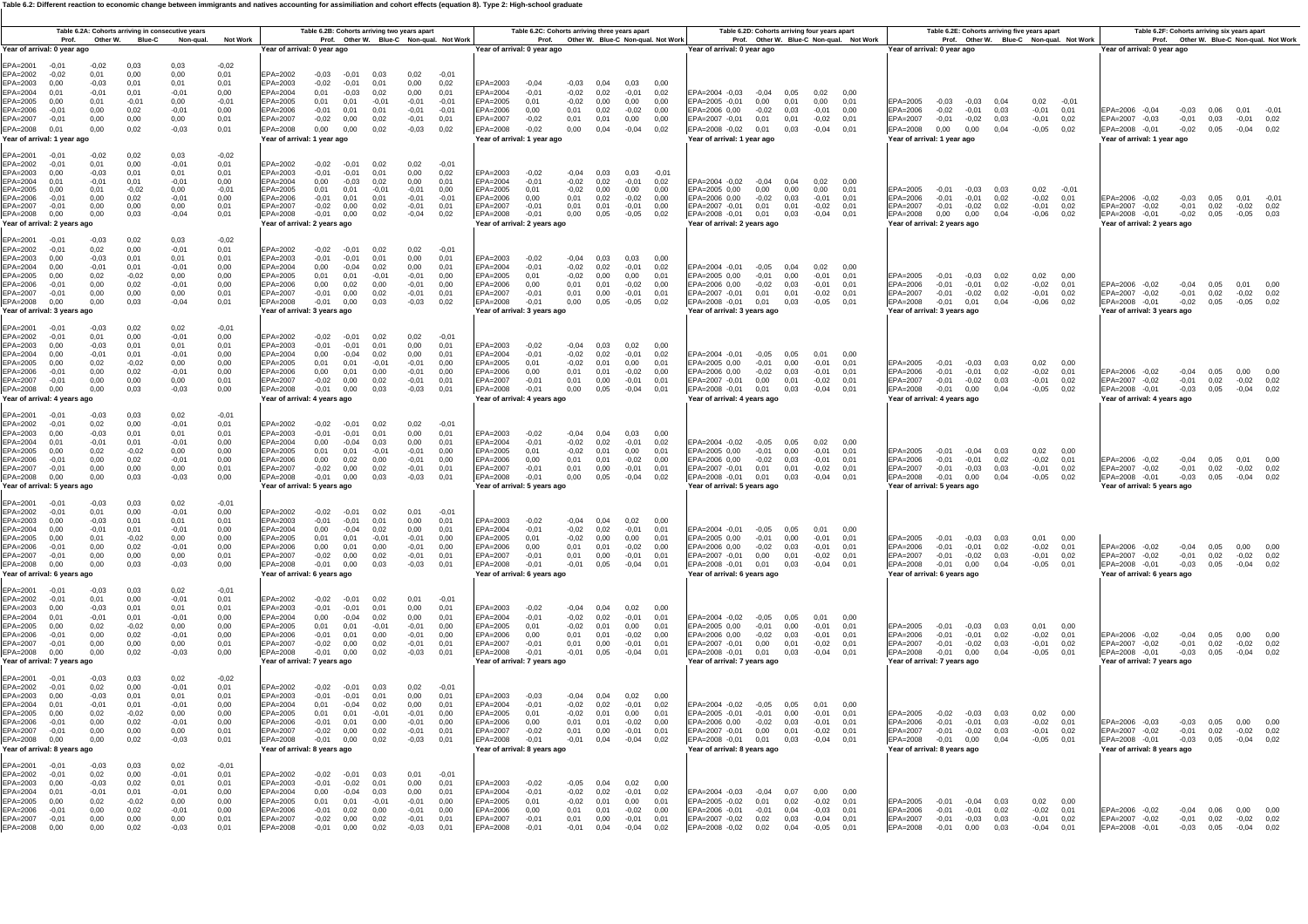**Table 6.3: Different reaction to economic change between immigrants and natives accounting for assimiliation and cohort effects (equation 8). Type 3: Some college/ Vocational training**

|                                                                                                                                                                                                                | Prof.                       |                                                                       |                                                                 | Table 6.3A: Cohorts arriving in consecutive years<br>Other W. Blue-C Non-qual. | <b>Not Work</b>                                                    |                                                                                                                        | Table 6.3B: Cohorts arriving two years apart             |                                                                                             |                                                         |                                                                       | Prof. Other W. Blue-C Non-qual. Not Work                      |                                                                                                            | Table 6.3C: Cohorts arriving three years apart           |                                               |                                                                                                            |                                                                 | Prof. Other W. Blue-C Non-qual. Not Work     | Table 6.3D: Cohorts arriving four years apart                                                                                                                                        |                                                      |                      |                                       | Prof. Other W. Blue-C Non-qual. Not Work |                                                                                                              |                                      |                                                                   | Table 6.3E: Cohorts arriving five years apart |                                                            | Prof. Other W. Blue-C Non-qual. Not Work | Table 6.3F: Cohorts arriving six years apart                                                             |                              |                                       |                                                  | Prof. Other W. Blue-C Non-qual. Not Work |
|----------------------------------------------------------------------------------------------------------------------------------------------------------------------------------------------------------------|-----------------------------|-----------------------------------------------------------------------|-----------------------------------------------------------------|--------------------------------------------------------------------------------|--------------------------------------------------------------------|------------------------------------------------------------------------------------------------------------------------|----------------------------------------------------------|---------------------------------------------------------------------------------------------|---------------------------------------------------------|-----------------------------------------------------------------------|---------------------------------------------------------------|------------------------------------------------------------------------------------------------------------|----------------------------------------------------------|-----------------------------------------------|------------------------------------------------------------------------------------------------------------|-----------------------------------------------------------------|----------------------------------------------|--------------------------------------------------------------------------------------------------------------------------------------------------------------------------------------|------------------------------------------------------|----------------------|---------------------------------------|------------------------------------------|--------------------------------------------------------------------------------------------------------------|--------------------------------------|-------------------------------------------------------------------|-----------------------------------------------|------------------------------------------------------------|------------------------------------------|----------------------------------------------------------------------------------------------------------|------------------------------|---------------------------------------|--------------------------------------------------|------------------------------------------|
|                                                                                                                                                                                                                | Year of arrival: 0 year ago |                                                                       |                                                                 |                                                                                |                                                                    | Year of arrival: 0 year ago                                                                                            |                                                          |                                                                                             |                                                         |                                                                       |                                                               | Year of arrival: 0 year ago                                                                                |                                                          |                                               |                                                                                                            |                                                                 |                                              | Year of arrival: 0 year ago                                                                                                                                                          |                                                      |                      |                                       |                                          | Year of arrival: 0 year ago                                                                                  |                                      |                                                                   |                                               |                                                            |                                          | Year of arrival: 0 year ago                                                                              |                              |                                       |                                                  |                                          |
| EPA=2001<br>$-0.02$<br>EPA=2002<br>$-0.03$<br>EPA=2003<br>0.00<br>FPA=2004<br>0.02<br>EPA=2005<br>0.00<br>EPA=2006<br>$-0.02$<br>EPA=2007<br>$-0,02$<br>EPA=2008<br>0,01<br>Year of arrival: 1 year ago        |                             | $-0.02$<br>0.02<br>$-0.03$<br>$-0.01$<br>0.01<br>0.00<br>0,00<br>0,00 | 0.04<br>0.00<br>0.02<br>0.00<br>$-0.01$<br>0.03<br>0,00<br>0,02 | 0.02<br>0.00<br>0.01<br>$-0.01$<br>0.00<br>$-0.01$<br>0,00<br>$-0.03$          | $-0.02$<br>0.01<br>0.01<br>0.00<br>$-0.01$<br>0.00<br>0,01<br>0,01 | EPA=2002<br>EPA=2003<br>$FPA=2004$<br>EPA=2005<br>EPA=2006<br>EPA=2007<br>EPA=2008<br>Year of arrival: 1 year ago      | $-0.05$<br>$-0.03$<br>0.01<br>0.02<br>$-0.02$            | $-0.01$<br>$-0.01$<br>$-0.04$<br>0.01<br>0.01<br>$-0.04$ 0.00 0.03<br>$-0.01$ 0.00 0.02     | 0.04<br>0.02<br>0.02<br>$-0.01$<br>0.01                 | 0.02<br>0.01<br>0.00<br>$-0.01$<br>0.00<br>$-0.01$<br>$-0.03$         | $-0.01$<br>0,02<br>0.01<br>$-0.01$<br>$-0.01$<br>0.01<br>0,02 | EPA=2003<br>$FPA=2004$<br>EPA=2005<br>EPA=2006<br>EPA=2007<br>EPA=2008<br>Year of arrival: 1 year ago      | $-0.06$<br>$-0.02$<br>0.01<br>0.00<br>$-0,04$<br>$-0.03$ | $-0.02$<br>$-0.03$<br>0.01<br>0,02            | $-0.04$ 0.06 0.03 0.00<br>0.02<br>0.01<br>0.02<br>0,02<br>$0,00$ $0,04$ $-0,04$ $0,02$                     | 0.00<br>0.00<br>$-0.02$<br>$0,00$ $0,01$                        | 0.02<br>0.00<br>$-0.01$                      | FPA=2004 -0.04 -0.05 0.06<br>EPA=2005 -0.02<br>EPA=2006 0.00<br>EPA=2007 -0,02 0,01 0,02 -0,01 0,01<br>EPA=2008 -0,02 0,01 0,03 -0,03 0,01<br>Year of arrival: 1 year ago            | $-0.01$<br>$-0.03$                                   | 0.01<br>0.03         | 0.02 0.00<br>0.00<br>$-0.01$          | 0.01<br>0.00                             | EPA=2005 -0.04 -0.03 0.05<br>EPA=2006<br>EPA=2007<br>EPA=2008 -0,01 0,01 0,04<br>Year of arrival: 1 year ago | $-0.03$                              | $-0.01$ 0.04<br>$-0.02 -0.02 0.04$                                |                                               | 0.03 0.00<br>$-0.01$ 0.01<br>$0,00$ $0,02$<br>$-0.04$ 0.01 |                                          | EPA=2006 -0,06<br>EPA=2007 -0,05<br>EPA=2008 -0.01 -0.03 0.05 -0.03 0.02<br>Year of arrival: 1 year ago  |                              | $-0.03$ 0.07 0.02                     | $-0.01$ $0.04$ $-0.01$ $0.02$                    | 0.00                                     |
| EPA=2001<br>$-0.02$<br>EPA=2002<br>$-0.02$<br>FPA=2003<br>0.00<br>EPA=2004<br>0.01<br>FPA=2005<br>0.01<br>EPA=2006<br>$-0.01$<br>EPA=2007<br>$-0.02$<br>EPA=2008<br>0,01<br>Year of arrival: 2 years ago       |                             | $-0.03$<br>0.02<br>$-0.03$<br>$-0.01$<br>0.01<br>0.00<br>0.00<br>0,00 | 0.03<br>0.00<br>0.01<br>0.01<br>$-0.02$<br>0.02<br>0.00<br>0,02 | 0.03<br>0.00<br>0.01<br>$-0.01$<br>0.00<br>$-0.01$<br>0.00<br>$-0,04$          | $-0.02$<br>0.01<br>0.01<br>0.00<br>$-0.01$<br>0.00<br>0.01<br>0,01 | EPA=2002<br>$FPA=2003$<br>$FPA=2004$<br>$FPA=2005$<br>EPA=2006<br>EPA=2007<br>EPA=2008<br>Year of arrival: 2 years ago | $-0.02$<br>0.01<br>0.01<br>$-0.01$                       | $-0.03 - 0.01 0.03$<br>$-0.02$<br>$-0.04$<br>0.01<br>0.01<br>$-0.03$ 0.00<br>$-0,01$ 0,00   | 0.01<br>0.02<br>$-0.01$<br>0.01<br>0.03<br>0,02         | 0,02<br>0.01<br>0.00<br>$-0.01$<br>$-0.01$<br>$-0.01$<br>$-0,03$      | $-0.01$<br>0.02<br>0.01<br>$-0.01$<br>$-0.01$<br>0.01<br>0,02 | $FPA=2003$<br>$FPA=2004$<br>$FPA=2005$<br>EPA=2006<br>EPA=2007<br>EPA=2008<br>Year of arrival: 2 years ago | $-0.04$<br>$-0.01$<br>0.01<br>0.00<br>$-0.03$<br>$-0,02$ | $-0.04$<br>$-0.02$<br>$-0.03$<br>0.01<br>0.02 | 0.05<br>0.02<br>0.01<br>0.02<br>0.01<br>$0,00$ 0,05                                                        | 0.04<br>0.00<br>0.00<br>$-0.02$<br>$-0.01$<br>$-0,04$           | 0.00<br>0.02<br>0.00<br>0.00<br>0,00<br>0,02 | $FPA = 2004 - 0.03 - 0.05$<br>EPA=2005 -0.01 -0.01<br>EPA=2006 0.00<br>EPA=2007 -0,02 0,01 0,02 -0,02 0,01<br>EPA=2008 -0,02 0,02 0,03 -0,04 0,01<br>Year of arrival: 2 years ago    | $-0.03$                                              | 0.05<br>0.01<br>0.03 | 0.02<br>0.00<br>$-0.01$               | 0.00<br>0.01<br>0.01                     | EPA=2005<br>EPA=2006<br>$FPA=2007$<br>EPA=2008<br>Year of arrival: 2 years ago                               | $-0.02 - 0.04$<br>$-0.02$<br>$-0.02$ | $-0.01$ 0.03<br>$-0,03$<br>$-0,01$ 0,01                           | 0.04<br>0.03<br>0,04                          | 0.03<br>$-0.01$<br>$-0.01$ 0.02<br>$-0,05$ 0,02            | $-0.01$<br>0.01                          | FPA=2006 -0.04<br>$FPA=2007 -0.04$<br>EPA=2008 -0,01<br>Year of arrival: 2 years ago                     | $-0,01$ 0.03<br>$-0,03$ 0,06 | $-0.04$ $0.06$ $0.02$                 | $-0.01$ 0.02<br>$-0,04$ 0,03                     | $-0.01$                                  |
| EPA=2001<br>$-0.01$<br>EPA=2002<br>$-0.01$<br>EPA=2003<br>0.00<br>EPA=2004<br>0.00<br>$FPA=2005$<br>0.01<br>EPA=2006<br>$-0.01$<br>EPA=2007<br>$-0.02$<br>EPA=2008<br>0.00<br>Year of arrival: 3 years ago     |                             | $-0.03$<br>0.02<br>$-0.04$<br>$-0.01$<br>0.02<br>0.00<br>0.00<br>0,00 | 0.03<br>0.00<br>0.02<br>0.01<br>$-0.02$<br>0.02<br>0.00<br>0,02 | 0.03<br>$-0.01$<br>0.01<br>$-0.01$<br>0.00<br>$-0.01$<br>0.00<br>$-0,03$       | $-0.01$<br>0,00<br>0.01<br>0.00<br>$-0.01$<br>0.00<br>0.01<br>0,01 | EPA=2002<br>EPA=2003<br>$FPA=2004$<br>$FPA=2005$<br>EPA=2006<br>EPA=2007<br>EPA=2008<br>Year of arrival: 3 years ago   | $-0.01$<br>0.00<br>0.01<br>0.00                          | $-0.03 - 0.01$<br>$-0.02$<br>$-0.05$<br>0.01<br>0.02<br>$-0.03$ 0.00<br>$-0,01$ 0,00        | 0.03<br>0.01<br>0.03<br>$-0.01$<br>0.00<br>0.03<br>0,03 | 0.02<br>0.01<br>0.00<br>$-0.01$<br>$-0.01$<br>$-0.01$<br>$-0,03$      | $-0.01$<br>0.01<br>0.01<br>0.00<br>0.00<br>0.01<br>0,02       | EPA=2003<br>EPA=2004<br>$FPA=2005$<br>EPA=2006<br>EPA=2007<br>EPA=2008<br>Year of arrival: 3 years ago     | $-0.03$<br>$-0.01$<br>0.01<br>0.00<br>$-0.02$<br>$-0,02$ | $-0.05$<br>$-0.03$<br>$-0.03$<br>0.01<br>0.02 | 0.04<br>0.02<br>0.01<br>0.02<br>0.01<br>$0,00$ $0,05$ $-0,04$ $0,02$                                       | $0,03$ 0,00<br>0.00<br>0.00<br>$-0.02$<br>$-0.01$               | 0.02<br>0.01<br>0.00<br>0.01                 | EPA=2004 -0,02 -0,06 0,06<br>FPA=2005 0.00 -0.01<br>EPA=2006 0.00<br>EPA=2007 -0.02 0.01 0.02 -0.02 0.01<br>EPA=2008 -0,02 0,02 0,03 -0,04 0,01<br>Year of arrival: 3 years ago      | $-0.03$ 0.03                                         | 0.00                 | 0.02 0.00<br>0.00<br>$-0.01$          | 0.01<br>0.01                             | FPA=2005 -0.02 -0.04 0.04<br>EPA=2006<br>EPA=2007<br>EPA=2008<br>Year of arrival: 3 years ago                | $-0,02$                              | $-0.01 - 0.01 - 0.03$<br>$-0.03$<br>$-0,01$ 0,01 0,04             | 0.04                                          | 0.02 0.00<br>$-0.01$<br>$-0,01$ 0,02<br>$-0,05$ 0,02       | 0.01                                     | EPA=2006 -0.03<br>EPA=2007 -0,03<br>EPA=2008 -0,01<br>Year of arrival: 3 years ago                       | $-0,03$ 0,06 $-0,04$ 0,02    | $-0.04$ $0.06$ $0.01$<br>$-0,01$ 0,03 | $-0.01$ 0.02                                     | 0.00                                     |
| EPA=2001<br>$-0,01$<br>EPA=2002<br>$-0.01$<br>EPA=2003<br>0.00<br>EPA=2004<br>0.00<br>EPA=2005<br>0.01<br>EPA=2006<br>$-0.01$<br>EPA=2007<br>$-0.02$<br>EPA=2008 0.00<br>Year of arrival: 4 years ago          |                             | $-0.03$<br>0.02<br>$-0.04$<br>$-0.01$<br>0.02<br>0.00<br>0.00<br>0.00 | 0.03<br>0.00<br>0.02<br>0.01<br>$-0.02$<br>0.02<br>0.00<br>0.02 | 0.02<br>$-0.01$<br>0.01<br>$-0.01$<br>0,00<br>$-0.01$<br>0.00<br>$-0.03$       | $-0,01$<br>0.00<br>0.01<br>0.00<br>0,00<br>0.00<br>0.01<br>0.00    | EPA=2002<br>EPA=2003<br>EPA=2004<br>EPA=2005<br>EPA=2006<br>EPA=2007<br>EPA=2008<br>Year of arrival: 4 years ago       | $-0.01$<br>0.00<br>0.01<br>0.00                          | $-0.03 - 0.01$<br>$-0.02$<br>$-0.05$<br>0.01<br>0.01<br>$-0.03$ 0.00<br>$-0.01$ 0.00        | 0.03<br>0.01<br>0.03<br>$-0.01$<br>0.00<br>0.03<br>0.03 | 0.02<br>0.01<br>0.00<br>$-0.01$<br>$-0.01$<br>$-0.01$<br>$-0.03$      | $-0.01$<br>0.01<br>0.01<br>0.00<br>0.00<br>0.01<br>0.01       | EPA=2003<br>EPA=2004<br>EPA=2005<br>EPA=2006<br>EPA=2007<br>EPA=2008<br>Year of arrival: 4 years ago       | $-0.03$<br>$-0.01$<br>0.01<br>0.00<br>$-0.02$<br>$-0.02$ | $-0.05$<br>$-0.03$<br>$-0.03$<br>0.01<br>0.02 | 0.03<br>0.01<br>0.01<br>0.01<br>$0,00$ $0,05$ $-0,04$ $0,02$                                               | $0.05$ $0.03$ $0.00$<br>0.00<br>0.00<br>$-0.02$<br>$-0.01$ 0.01 | 0.01<br>0.01<br>0.00                         | EPA=2004 -0.02 -0.06 0.06<br>EPA=2005 0.00<br>EPA=2006 0.00<br>EPA=2007 -0,02<br>EPA=2008 -0,02 0,02 0,03 -0,04 0,01<br>Year of arrival: 4 years ago                                 | $-0.01$<br>$-0.03$<br>$0.01$ $0.02$ $-0.02$ 0.01     | 0.01<br>0.03         | 0.02<br>0.00<br>$-0.01$               | 0.00<br>0.01<br>0.01                     | EPA=2005 -0,02 -0,04 0,04<br>EPA=2006<br>EPA=2007<br>EPA=2008 -0.01 0.01<br>Year of arrival: 4 years ago     | $-0.01$<br>$-0,02$                   | $-0.01$<br>$-0.03$ 0.04                                           | 0.03<br>0.04                                  | 0.02 0.00<br>$-0.01$<br>$-0.01$ 0.02<br>$-0.05$ 0.01       | 0.01                                     | EPA=2006 -0,03<br>EPA=2007 -0,03<br>EPA=2008 -0.01<br>Year of arrival: 4 years ago                       | $-0.03$ 0.06                 | $-0.05$ 0.06 0.01                     | $-0.01$ $0.03$ $-0.01$ $0.02$<br>$-0.04$ 0.02    | 0.00                                     |
| $FPA=2001$<br>$-0.01$<br>EPA=2002<br>$-0.02$<br>EPA=2003<br>0,00<br>EPA=2004<br>0.01<br>EPA=2005<br>0.01<br>$FPA = 2006$<br>$-0.01$<br>EPA=2007<br>$-0,02$<br>EPA=2008<br>0.01<br>Year of arrival: 5 years ago |                             | $-0.03$<br>0.02<br>$-0.04$<br>$-0.01$<br>0.02<br>0.00<br>0.00<br>0.00 | 0.04<br>0.00<br>0,02<br>0.01<br>$-0.02$<br>0.02<br>0,00<br>0.02 | 0.02<br>$-0.01$<br>0,01<br>$-0,01$<br>0.00<br>$-0.01$<br>0,00<br>$-0,03$       | $-0.01$<br>0.00<br>0,01<br>0.00<br>0.00<br>0.00<br>0,01<br>0,00    | EPA=2002<br>EPA=2003<br>$FPA=2004$<br>EPA=2005<br>$FPA = 2006$<br>EPA=2007<br>EPA=2008<br>Year of arrival: 5 years ago | $-0,02$<br>0.01<br>0.01<br>$-0,03$                       | $-0.03 - 0.01 - 0.03$<br>$-0,02$<br>$-0.05$<br>0.01<br>$-0.01$ 0.02<br>0,00<br>$-0,01$ 0,00 | 0,02<br>0.03<br>$-0.01$<br>0.00<br>0,03<br>0,03         | 0.02<br>0,01<br>0,00<br>$-0.01$<br>$-0.01$<br>$-0,01$<br>$-0,03$      | $-0.01$<br>0.01<br>0.01<br>0.00<br>0.00<br>0.01<br>0,01       | EPA=2003<br>EPA=2004<br>EPA=2005<br>$FPA = 2006$<br>EPA=2007<br>EPA=2008<br>Year of arrival: 5 years ago   | $-0,03$<br>$-0.01$<br>0.01<br>0.00<br>$-0.02$<br>$-0.02$ | $-0.03$<br>$-0.03$<br>0.01<br>0,02            | $-0.05$ 0.05 0.03 0.00<br>0.03<br>0.01<br>0.01<br>0,01<br>$0,00$ $0,05$                                    | 0,00<br>0.00 0.01<br>$-0.02$<br>$-0,01$<br>$-0,04$ 0,02         | 0.02<br>0.00<br>0,01                         | EPA=2004 -0,03 -0,06 0,06<br>EPA=2005 -0.01 -0.01 0.01<br>$FPA = 2006.000$<br>EPA=2007 -0,02<br>EPA=2008 -0,02 0,02 0,03 -0,04 0,01<br>Year of arrival: 5 years ago                  | $-0.03$ $0.03$ $-0.01$ 0.01<br>$0,01$ $0,02$ $-0,02$ |                      | 0.02<br>0.00                          | 0.01<br>0.01<br>0.01                     | EPA=2005 -0.02 -0.05 0.04<br>$FPA = 2006$<br>EPA=2007<br>EPA=2008<br>Year of arrival: 5 years ago            | $-0.02$<br>$-0.02$                   | $-0.01$<br>$-0.03$<br>$-0,01$ 0,01 0,04                           | 0.03<br>0.04                                  | 0.02 0.00<br>$-0.01$<br>$-0,01$<br>$-0,05$ 0,01            | 0.01<br>0,02                             | EPA=2006 -0.03<br>EPA=2007 -0,03<br>EPA=2008 -0.01<br>Year of arrival: 5 years ago                       |                              | $-0.05$ 0.07 0.01<br>$-0,01$ 0,03     | $-0.01$ 0.02<br>$-0,03$ 0,06 $-0,04$ 0,02        | 0.00                                     |
| EPA=2001<br>$-0.01$<br>EPA=2002<br>$-0.01$<br>EPA=2003<br>0.00<br>$FPA=2004$<br>0.01<br>EPA=2005<br>0,01<br>EPA=2006<br>$-0.01$<br>EPA=2007<br>$-0,02$<br>EPA=2008<br>0.00<br>Year of arrival: 6 years ago     |                             | $-0.03$<br>0.02<br>$-0.03$<br>$-0.01$<br>0.02<br>0.00<br>0,00<br>0.00 | 0.04<br>0.00<br>0.02<br>0.01<br>$-0.02$<br>0.02<br>0.00<br>0,02 | 0.02<br>0.00<br>0.01<br>$-0.01$<br>0,00<br>$-0.01$<br>0,00<br>$-0,03$          | $-0.01$<br>0.00<br>0.01<br>0.00<br>0.00<br>0.00<br>0,01<br>0.00    | EPA=2002<br>EPA=2003<br>$FPA=2004$<br>EPA=2005<br>EPA=2006<br>EPA=2007<br>EPA=2008<br>Year of arrival: 6 years ago     | $-0.03$<br>$-0.02$<br>0.00<br>0.01<br>$-0.01$<br>$-0,03$ | $-0.01$<br>$-0.02$<br>$-0.04$<br>0.01<br>0.01<br>0,00<br>$-0.01$ 0.00                       | 0.03<br>0.02<br>0.03<br>$-0.01$<br>0.00<br>0,03<br>0,03 | 0,01<br>0.01<br>0.00<br>$-0.01$<br>$-0.01$<br>$-0,01$<br>$-0.03$      | 0.00<br>0.01<br>0.01<br>0.00<br>0.00<br>0.01<br>0.01          | EPA=2003<br>$FPA=2004$<br>EPA=2005<br>EPA=2006<br>EPA=2007<br>$FPA=2008$<br>Year of arrival: 6 years ago   | $-0.03$<br>$-0.01$<br>0.01<br>0.00<br>$-0,02$<br>$-0.02$ | $-0.05$<br>$-0.03$<br>$-0.03$<br>0.00<br>0,02 | 0.05<br>0.03<br>0.01<br>0.01<br>0,01<br>$0,00$ $0,05$                                                      | 0.02 0.00<br>0.00<br>0,00<br>$-0.02$<br>$-0,01$<br>$-0.04$      | 0.01<br>0.01<br>0.00<br>0,01<br>0.01         | FPA=2004 -0.03 -0.06 0.06<br>EPA=2005 0.00<br>EPA=2006 0.00<br>EPA=2007 -0,02 0,01 0,02 -0,02 0,01<br>EPA=2008 -0,02 0,01 0,03 -0,03 0,01<br>Year of arrival: 6 years ago            | $-0.01$ 0.01<br>$-0.03$ 0.03                         |                      | 0.01 0.01<br>0.00<br>$-0.01$          | 0.01<br>0.01                             | EPA=2005<br>EPA=2006<br>$FPA=2007$<br>$FPA=2008$<br>Year of arrival: 6 years ago                             | $-0.02$<br>$-0,02$                   | $-0.02 - 0.04$<br>$-0.01$<br>$-0,03$<br>$-0.01$ 0.00 0.04         | 0.04<br>0.03<br>0,04                          | 0.02<br>$-0.01$<br>$-0,01$ 0,02<br>$-0.04$ 0.01            | 0.00<br>0.01                             | EPA=2006 -0.03<br>EPA=2007 -0,03<br>FPA=2008 -0.01<br>Year of arrival: 6 years ago                       |                              | $-0.04$ 0.07<br>$-0,01$ 0,03          | 0.01<br>$-0.01$<br>$-0.03$ $0.06$ $-0.03$ $0.02$ | 0.01<br>0.02                             |
| FPA=2001<br>$-0.02$<br>EPA=2002<br>$-0.02$<br>EPA=2003<br>0,00<br>EPA=2004<br>0.01<br>EPA=2005<br>0.01<br>EPA=2006<br>$-0.01$<br>EPA=2007<br>$-0.02$<br>EPA=2008<br>0.01<br>Year of arrival: 7 years ago       |                             | $-0.03$<br>0.02<br>$-0.04$<br>$-0.01$<br>0.02<br>0.00<br>0.00<br>0.00 | 0.04<br>0.00<br>0.02<br>0.01<br>$-0.02$<br>0.02<br>0.00<br>0.02 | 0.02<br>0.00<br>0,01<br>$-0.01$<br>0.00<br>$-0.01$<br>0.00<br>$-0,03$          | $-0.01$<br>0.00<br>0.01<br>0.00<br>0.00<br>0.00<br>0.01<br>0.00    | EPA=2002<br>EPA=2003<br>EPA=2004<br>EPA=2005<br>EPA=2006<br>EPA=2007<br>EPA=2008<br>Year of arrival: 7 years ago       | $-0.02$<br>0.01<br>0.01<br>$-0.01$<br>$-0,01$            | $-0.03 - 0.01$<br>$-0,02$<br>$-0.04$<br>0.01<br>0.01<br>$-0,03$ 0,00<br>0.00                | 0.03<br>0.02<br>0.03<br>$-0.01$<br>0.00<br>0,03<br>0,02 | 0.02<br>0.01<br>0.00<br>$-0.01$<br>$-0.01$<br>$-0.01$<br>$-0.03$      | $-0.01$<br>0.01<br>0.01<br>0.00<br>0.00<br>0.01<br>0.01       | EPA=2003<br>EPA=2004<br>EPA=2005<br>$FPA=2006$<br>EPA=2007<br>EPA=2008<br>Year of arrival: 7 years ago     | $-0.03$<br>$-0.01$<br>0.01<br>0.00<br>$-0.02$<br>$-0.02$ | $-0.03$<br>$-0.03$<br>0.00<br>0.02            | $-0.05$ 0.05 0.03 0.00<br>0.03<br>0.01<br>0.01<br>0.01<br>$0,00$ 0,05                                      | 0.00<br>0.00<br>$-0.02$<br>$-0.01$ 0.01<br>$-0,04$ 0,01         | 0.01<br>0.01<br>0.00                         | EPA=2004 -0,03 -0,06 0,06<br>EPA=2005 -0,01 -0,01<br>$FPA = 2006 0.00$<br>EPA=2007 -0.02 0.01 0.02 -0.02 0.01<br>EPA=2008 -0,02 0,01 0,03 -0,03 0,01<br>Year of arrival: 7 years ago | $-0.03$ 0.03                                         | 0.01                 | 0.02 0.00<br>0.00<br>$-0.01$ 0.01     | 0.01                                     | EPA=2005<br>$FPA=2006$<br>$FPA=2007$<br>EPA=2008<br>Year of arrival: 7 years ago                             | $-0,02$<br>$-0.02$<br>$-0.02$        | $-0.04$<br>$-0.01$ 0.03<br>$-0.03$<br>$-0.01$ $0.00$ $0.04$       | 0.04<br>0.04                                  | $0,02$ 0,00<br>$-0.01$<br>$-0.01$ 0.02<br>$-0,04$ 0,01     | 0.01                                     | $FPA = 2006 - 0.03$<br>EPA=2007 -0.04<br>EPA=2008 -0.01<br>Year of arrival: 7 years ago                  |                              | $-0.04$ $0.07$ $0.01$<br>$-0,01$ 0,03 | $-0.01$ 0.02<br>$-0,03$ $0,06$ $-0,03$ $0,02$    | 0.00                                     |
| EPA=2001<br>$-0.02$<br>EPA=2002<br>$-0.02$<br>EPA=2003<br>0,00<br>$FPA=2004$<br>0.01<br>FPA=2005<br>0,00<br>EPA=2006<br>$-0,01$<br>EPA=2007<br>$-0.02$<br>EPA=2008<br>0.01<br>Year of arrival: 8 years ago     |                             | $-0.03$<br>0.02<br>$-0.04$<br>$-0.01$<br>0.02<br>0,00<br>0.00<br>0.00 | 0.04<br>0.00<br>0,02<br>0.01<br>$-0.02$<br>0,02<br>0.00<br>0.02 | 0.02<br>0.00<br>0,01<br>$-0.01$<br>0,00<br>$-0,01$<br>0.00<br>$-0.03$          | $-0.01$<br>0.01<br>0.01<br>0.00<br>0,00<br>0,00<br>0.01<br>0.00    | EPA=2002<br>EPA=2003<br>$FPA=2004$<br>$FPA=2005$<br>EPA=2006<br>EPA=2007<br>EPA=2008<br>Year of arrival: 8 years ago   | $-0,02$<br>0.01<br>0,01<br>$-0,01$                       | $-0.04 - 0.01$<br>$-0.02$<br>$-0.05$<br>0.01<br>0,02<br>$-0,03$ 0,00<br>$-0.01$ 0.00        | 0.04<br>0.02<br>0.03<br>$-0,01$<br>0,01<br>0,03<br>0,02 | 0.02<br>0,01<br>0.00<br>$-0.01$<br>$-0,01$<br>$-0,01$<br>$-0.03$      | $-0.01$<br>0.01<br>0.01<br>0.00<br>0,00<br>0.01<br>0.01       | EPA=2003<br>$FPA=2004$<br>$FPA=2005$<br>EPA=2006<br>EPA=2007<br>EPA=2008<br>Year of arrival: 8 years ago   | $-0.04$<br>$-0.01$<br>0.01<br>0,00<br>$-0,03$<br>$-0.03$ | $-0.05$<br>$-0.03$<br>$-0.03$<br>0,01<br>0,02 | 0.03<br>0.01<br>0,01<br>0,01<br>$0,00$ $0,05$ $-0,04$ $0,02$                                               | $0,06$ $0,03$ $0,00$<br>0.00<br>0,00<br>$-0,02$<br>$-0,01$ 0,01 | 0.02<br>0,01<br>0,00                         | FPA=2004 -0.03 -0.06 0.07<br>EPA=2005 -0,01 -0,01<br>EPA=2006 0,00<br>EPA=2007 -0,02 0,01 0,02 -0,02 0,01<br>EPA=2008 -0,02 0,02 0,03 -0,03 0,01<br>Year of arrival: 8 years ago     | $-0,03$                                              | 0.01<br>0.03         | $0.02 \qquad 0.00$<br>0.00<br>$-0,01$ | 0.01<br>0.01                             | $FPA=2005$<br>EPA=2006<br>EPA=2007<br>EPA=2008<br>Year of arrival: 8 years ago                               | $-0,03$<br>$-0,02$                   | $-0.04$<br>$-0,01$<br>$-0,02$ $-0,03$ $0,04$<br>$-0.01$ 0.01 0.04 | 0.05<br>0,03                                  | 0.02 0.00<br>$-0,01$<br>$-0.01$ 0.02<br>$-0.04$ 0.01       | 0,01                                     | EPA=2006 -0,04<br>EPA=2007 -0,04<br>EPA=2008 -0,01 -0,03 0,06 -0,03 0,02<br>Year of arrival: 8 years ago |                              | $-0,04$ 0,07                          | 0.01<br>$-0,01$ 0,04 $-0,01$ 0,02                | 0.00                                     |
| EPA=2001<br>$-0.01$<br>EPA=2002<br>$-0.02$<br>FPA=2003<br>0.00<br>EPA=2004<br>0.01<br>EPA=2005<br>0.01<br>EPA=2006<br>$-0,01$<br>EPA=2007 -0,02<br>FPA=2008 0.01                                               |                             | $-0.03$<br>0.02<br>$-0.04$<br>$-0.01$<br>0.02<br>0,00<br>0.00<br>0.00 | 0.04<br>0.00<br>0.02<br>0.01<br>$-0.02$<br>0,02<br>0.00<br>0.02 | 0.02<br>0.00<br>0.01<br>$-0.01$<br>0.00<br>$-0.01$<br>0.00<br>$-0.03$          | $-0.01$<br>0.00<br>0.01<br>0.00<br>0.00<br>0,00<br>0.01<br>0.00    | EPA=2002<br>$FPA=2003$<br>EPA=2004<br>EPA=2005<br>EPA=2006<br>EPA=2007<br>$FPA=2008$                                   | $-0.02$<br>0.01<br>0.01<br>$-0,01$                       | $-0.03 - 0.01$<br>$-0.02$<br>$-0.05$<br>0.01<br>0,02<br>$-0.03$ 0.00<br>$-0.01$ $0.00$      | 0.04<br>0.02<br>0.03<br>$-0.01$<br>0,00<br>0,03<br>0.02 | 0.02<br>0.01<br>0.00<br>$-0.01$<br>$-0,01$<br>$-0.01$<br>$-0.02$ 0.01 | $-0.01$<br>0.01<br>0.01<br>0.00<br>0.00<br>0.01               | $FPA=2003$<br>EPA=2004<br>EPA=2005<br>EPA=2006<br>EPA=2007<br>$FPA=2008$                                   | $-0.03$<br>$-0.01$<br>0.01<br>0,00<br>$-0.02$<br>$-0.02$ | $-0.03$<br>$-0.03$<br>0,01<br>0.02            | $-0.05$ $0.06$ $0.03$ $0.00$<br>0.03<br>0.01<br>0.01<br>$0.01 - 0.01 0.01$<br>$0.00$ $0.04$ $-0.03$ $0.02$ | 0.00<br>0.00<br>$-0.02$ 0.00                                    | 0.02<br>0.01                                 | EPA=2004 -0.05 -0.04 0.08<br>EPA=2005 -0,02 0,01<br>EPA=2006 -0,02 -0,01 0,05 -0,02 0,01<br>EPA=2007 -0,03 0,02 0,03 -0,03 0,01<br>FPA=2008 -0.04 0.03 0.04 -0.05 0.01               |                                                      | 0.02                 | 0.00 0.01<br>$-0.02$ 0.01             |                                          | EPA=2005<br>EPA=2006<br>EPA=2007 -0.02 -0.03 0.04<br>FPA=2008 -0.01 0.01 0.03                                | $-0,02$                              | $-0.05$ 0.05<br>$-0.02 -0.01 -0.03$                               |                                               | 0.02 0.00<br>$-0.01$ 0.01<br>$-0.01$ 0.02<br>$-0.04$ 0.01  |                                          | EPA=2006 -0,03<br>EPA=2007 -0,04 -0,01 0,03<br>FPA=2008 -0.01 -0.03 0.06 -0.03 0.02                      |                              | $-0.05$ 0.07 0.01                     | $-0.01$ 0.02                                     | 0.00                                     |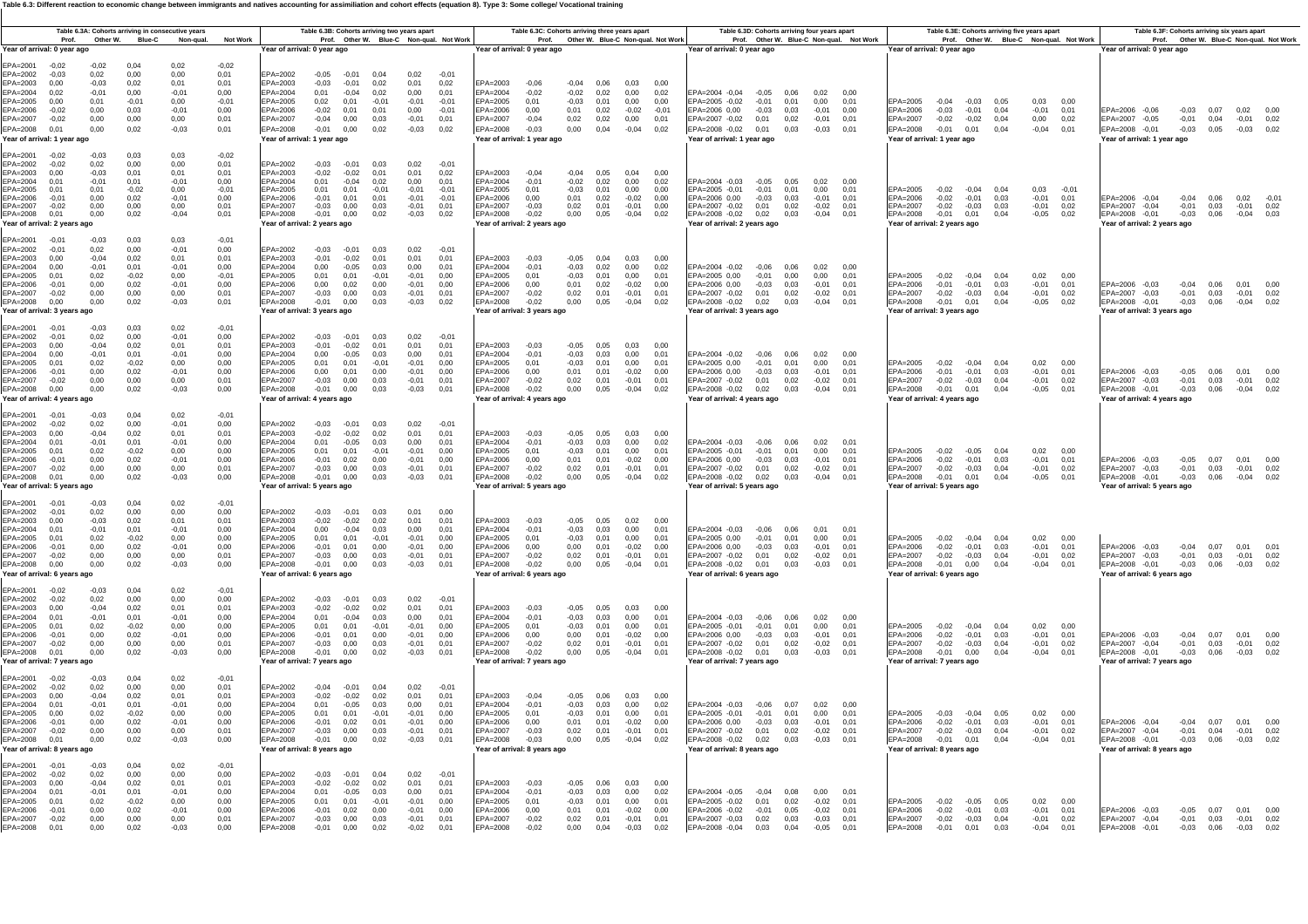**Table 6.4: Different reaction to economic change between immigrants and natives accounting for assimiliation and cohort effects (equation 8). Type 4: College graduates**

| EPA=2006 -0.10<br>$-0.02$ $0.08$ $0.04$<br>EPA=2007 -0,09<br>$0,01$ 0,05<br>EPA=2008 -0.01<br>$-0,02$ 0,04<br>Year of arrival: 3 years ago | $-0.01$<br>0.01<br>0,01 | 0.04<br>0.05<br>0.01<br>0,04<br>0,00<br>0,02<br>$-0,04$<br>0,01<br>0.03<br>0.00<br>0,05<br>0,01<br>EPA=2006 -0,11<br>$-0,02$ 0,09<br>0,01<br>0.04<br>0.00<br>0.01<br>EPA=2007 -0.09<br>0.01<br>0.06<br>$-0,04$<br>EPA=2008 -0,01<br>$-0.02$ 0.04<br>0.02<br>0.01<br>Year of arrival: 4 years ago | $-0.07$<br>0.01<br>$-0,03$<br>$-0,02$<br>0.00<br>0,01<br>$-0.07 - 0.02 0.07$<br>$-0,07$<br>0,01<br>$-0.03$<br>$-0.02$<br>0.00 0.01 | FPA=2005 -0.07 -0.02 0.06<br>FPA=2005 -0.04 0.00<br>0.02<br>0.01<br>0.01<br>EPA=2006 -0.01<br>$-0.02$<br>0.03<br>0.00<br>0.00<br>EPA=2006<br>EPA=2007<br>EPA=2007 -0,02<br>0,01<br>0,02<br>$-0,01$<br>0,00<br>EPA=2008 -0,04 0,03 0,03<br>$-0,03$ 0,01<br>EPA=2008<br>Year of arrival: 3 years ago<br>Year of arrival: 3 years ago<br>FPA=2004 -0.06 -0.04 0.07<br>0.03<br>0.00<br>EPA=2005<br>EPA=2005 -0.04 0.00<br>0.03<br>0.01<br>0.01<br>EPA=2006 -0,01<br>$-0,02$<br>0,04<br>0,00<br>0,00<br>EPA=2006<br>EPA=2007 -0.03<br>0.01<br>0.02<br>$-0.01$<br>0.00<br>EPA=2007<br>EPA=2008 -0,04 0,03 0,03<br>$-0.02$ 0.01<br>EPA=2008<br>Year of arrival: 4 years ago<br>Year of arrival: 4 years ago | $-0.03$<br>0.01<br>0.00<br>0.00<br>0.01<br>0.02<br>$-0.01$<br>$-0.01$<br>0,03<br>0,03<br>0,01<br>0,00<br>0,01<br>0,03<br>$-0,03$<br>0,02<br>$-0,03$<br>0.08<br>0.04<br>0.01 | $FPA=2005$<br>0.02<br>EPA=2006<br>0.00<br>EPA=2007<br>$-0.06$                                                                       |                                                                                                                                       | $-0.07$<br>0.00<br>0.03<br>0.02<br>EPA=2003<br>$-0.10$<br>$-0.03$<br>0.07<br>0.05<br>0.01<br>0.02                                                                                                                                                                                                                                                                                                   | EPA=2002<br>$-0,09$<br>0,01<br>0,05<br>0,04<br>0,01<br>0.00<br>0.01<br>EPA=2003                                                                                                                                                         | 0,00<br>$-0,03$<br>0,01<br>0,02<br>$-0,04$<br>EPA=2008 -0,01<br>$-0.03$<br>0,01<br>EPA=2008<br>0,00<br>0,00<br>$-0,03$<br>0.02<br>EPA=2008<br>0,03<br>$-0,03$<br>0.02<br>EPA=2008 -0.04<br>0,03<br>$-0,02$<br>0.01<br>EPA=2008<br>0.00<br>0.01<br>0.02<br>0.01<br>$-0,02$ 0,03<br>Year of arrival: 2 years ago<br>Year of arrival: 2 years ago<br>Year of arrival: 2 years ago<br>Year of arrival: 2 years ago<br>Year of arrival: 2 years ago<br>0.03<br>$-0.01$<br>0,01<br>0.01 |
|--------------------------------------------------------------------------------------------------------------------------------------------|-------------------------|--------------------------------------------------------------------------------------------------------------------------------------------------------------------------------------------------------------------------------------------------------------------------------------------------|------------------------------------------------------------------------------------------------------------------------------------|------------------------------------------------------------------------------------------------------------------------------------------------------------------------------------------------------------------------------------------------------------------------------------------------------------------------------------------------------------------------------------------------------------------------------------------------------------------------------------------------------------------------------------------------------------------------------------------------------------------------------------------------------------------------------------------------------|-----------------------------------------------------------------------------------------------------------------------------------------------------------------------------|-------------------------------------------------------------------------------------------------------------------------------------|---------------------------------------------------------------------------------------------------------------------------------------|-----------------------------------------------------------------------------------------------------------------------------------------------------------------------------------------------------------------------------------------------------------------------------------------------------------------------------------------------------------------------------------------------------|-----------------------------------------------------------------------------------------------------------------------------------------------------------------------------------------------------------------------------------------|-----------------------------------------------------------------------------------------------------------------------------------------------------------------------------------------------------------------------------------------------------------------------------------------------------------------------------------------------------------------------------------------------------------------------------------------------------------------------------------|
|                                                                                                                                            |                         |                                                                                                                                                                                                                                                                                                  |                                                                                                                                    |                                                                                                                                                                                                                                                                                                                                                                                                                                                                                                                                                                                                                                                                                                      | $-0.03$<br>0.01<br>0.00<br>0.00                                                                                                                                             | Year of arrival: 3 years ago<br>EPA=2003<br>$-0.10$<br>$FPA=2004$<br>$-0.02$<br>0.03<br>0.00<br>$-0.03$<br>0.01<br>EPA=2005<br>0.02 | $-0.01$<br>$-0.01$<br>$-0.01$<br>0,01<br>$-0,03$<br>0,02<br>EPA=2008<br>$-0,02$<br>0.00<br>0,02<br>0.02<br>0.01<br>$-0.01$<br>$-0.01$ | EPA=2004 -0,06 -0,04 0,06<br>0.03<br>EPA=2004<br>$-0.02$<br>0.01<br>0.03<br>0.00<br>$-0.05$<br>0.01<br>0.00<br>0.01<br>$-0.03$<br>0.03<br>0.02<br>0.03<br>0.01<br>$-0.01$<br>$-0.04$<br>0.03<br>0.02<br>0.00<br>$-0,05$<br>0,01<br>0,03<br>0,00<br>0,00<br>0,00<br>0,01<br>$-0.09$<br>0.01<br>0.06<br>0.03<br>$-0,07$<br>0.00<br>0.04<br>0.03<br>$-0.05$<br>0.01<br>0.00<br>0,03<br>0.00<br>$-0.01$ | EPA=2004<br>0.00<br>$FPA=2005$<br>$-0.01$<br>0.00<br>EPA=2006<br>0,01<br>EPA=2007<br>0,01<br>EPA=2008<br>Year of arrival: 3 years ago<br>$-0.01$<br>0.01<br>EPA=2002<br>$FPA=2003$<br>0.01<br>$FPA=2004$<br>0.00<br>$-0.01$<br>EPA=2005 | $-0.02$<br>0.00<br>0.00<br>0,00<br>$-0,03$<br>0.02<br>0.01<br>0.01<br>$-0.01$<br>0.00                                                                                                                                                                                                                                                                                                                                                                                             |
|                                                                                                                                            |                         |                                                                                                                                                                                                                                                                                                  |                                                                                                                                    |                                                                                                                                                                                                                                                                                                                                                                                                                                                                                                                                                                                                                                                                                                      | 0,01<br>0,02<br>$-0,01$<br>$-0,01$<br>0.03<br>0.03<br>0.00<br>0.00<br>0,01<br>0.03<br>$-0.03$<br>0.02                                                                       | EPA=2006<br>$-0,01$<br>EPA=2007<br>$-0.06$<br>EPA=2008<br>$-0,03$<br>Year of arrival: 4 years ago                                   | $-0.01$<br>0.01<br>0.02                                                                                                               | $-0,04$<br>0,03<br>0,02<br>0,00<br>$-0,05$<br>0,01<br>0.03<br>0.00<br>0,00<br>0,00<br>$-0.02$<br>0.01                                                                                                                                                                                                                                                                                               | 0,00<br>EPA=2006<br>0.01<br>EPA=2007<br>EPA=2008<br>0.01<br>Year of arrival: 4 years ago                                                                                                                                                | 0,00<br>0.00<br>$-0.03$                                                                                                                                                                                                                                                                                                                                                                                                                                                           |
| 0.03<br>0.00<br>0,01<br>0.01<br>FPA=2007 -0.10                                                                                             |                         | 0.06<br>0,05                                                                                                                                                                                                                                                                                     | $-0.08$<br>$-0.02$<br>$-0,08$<br>0,01                                                                                              | EPA=2004 -0.06 -0.04<br>0.07<br>0.03<br>0.01<br>EPA=2005<br>EPA=2005 -0.04<br>0.00<br>0.03<br>0.01<br>0.01<br>FPA=2006 -0.01<br>$-0,02$<br>0,03<br>0,00<br>$FPA=2006$<br>0.00                                                                                                                                                                                                                                                                                                                                                                                                                                                                                                                        | $-0.02$<br>0.07<br>0.04<br>0.01<br>$-0.02$<br>0.03<br>0.01<br>0.01<br>$-0.03$<br>0.01<br>0.00<br>0.00<br>0,01<br>0,02<br>$-0,01$<br>$-0,01$                                 | $FPA=2003$<br>$-0.10$<br>EPA=2004<br>$-0.03$<br>EPA=2005<br>0.02<br>EPA=2006<br>$-0,01$                                             | 0.00<br>0.02<br>0.01<br>$-0.01$<br>$-0.0^{\circ}$<br>$-0.01$                                                                          | $-0.10$ 0.01<br>0.06<br>0.03<br>$-0.07$<br>0.00<br>0.04<br>0.02<br>0.04<br>$-0.05$<br>0.01<br>0.00<br>0.03<br>0.00<br>$-0.01$<br>$-0,05$<br>0,03<br>0,02<br>0,00<br>$-0,05$                                                                                                                                                                                                                         | $-0.01$<br>EPA=2002<br>0.01<br>$FPA=2003$<br>0.01<br>0,00<br>EPA=2004<br>$-0.0$<br>EPA=2005<br>EPA=2006<br>0.00<br>$FPA=2007$                                                                                                           | 0.02<br>0.01<br>0.01<br>$-0.01$<br>0.00<br>0,00                                                                                                                                                                                                                                                                                                                                                                                                                                   |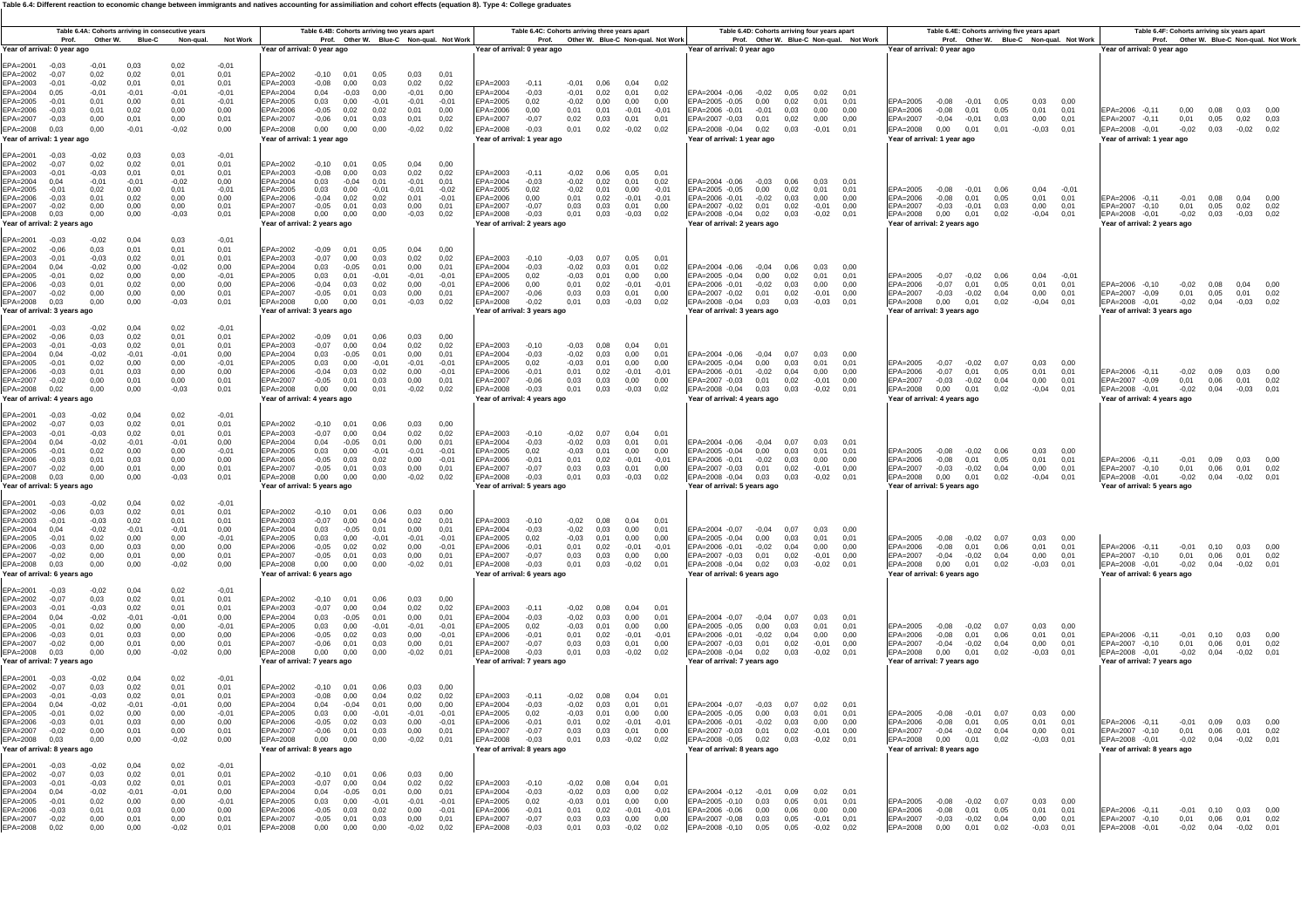#### **Table 6.5: Different reaction to economic change between immigrants and natives accounting for assimiliation and cohort effects (equation 8). Type 6: Women with vocational training**

| Prof.<br>Other W.                                                                                                                                                                                                                                                                      | Table 6.5A: Cohorts arriving in consecutive years<br><b>Blue-C</b>                                                                       | Non-gual.<br><b>Not Work</b>                                       | Table 6.5B: Cohorts arriving two years apart<br>Prof. Other W. Blue-C Non-qual. Not Work                                                                                                                                                                                                                                                                                                                                                                       | Table 6.5C: Cohorts arriving three years apart<br>Prof. Other W. Blue-C Non-qual. Not Work                                                                                                                                                                                                                                                                                                     | Table 6.5D: Cohorts arriving four years apart<br>Prof. Other W. Blue-C Non-qual. Not Work                                                                                                                                                                                                    | Table 6.5E: Cohorts arriving five years apart<br>Prof. Other W. Blue-C Non-qual. Not Work                                                                                                                                                                                      | Table 6.5F: Cohorts arriving six years apart<br>Prof. Other W. Blue-C Non-qual. Not Work                                                                                                          |
|----------------------------------------------------------------------------------------------------------------------------------------------------------------------------------------------------------------------------------------------------------------------------------------|------------------------------------------------------------------------------------------------------------------------------------------|--------------------------------------------------------------------|----------------------------------------------------------------------------------------------------------------------------------------------------------------------------------------------------------------------------------------------------------------------------------------------------------------------------------------------------------------------------------------------------------------------------------------------------------------|------------------------------------------------------------------------------------------------------------------------------------------------------------------------------------------------------------------------------------------------------------------------------------------------------------------------------------------------------------------------------------------------|----------------------------------------------------------------------------------------------------------------------------------------------------------------------------------------------------------------------------------------------------------------------------------------------|--------------------------------------------------------------------------------------------------------------------------------------------------------------------------------------------------------------------------------------------------------------------------------|---------------------------------------------------------------------------------------------------------------------------------------------------------------------------------------------------|
| ear of arrival: 0 year ago                                                                                                                                                                                                                                                             |                                                                                                                                          |                                                                    | Year of arrival: 0 year ago                                                                                                                                                                                                                                                                                                                                                                                                                                    | Year of arrival: 0 year ago                                                                                                                                                                                                                                                                                                                                                                    | Year of arrival: 0 year ago                                                                                                                                                                                                                                                                  | Year of arrival: 0 year ago                                                                                                                                                                                                                                                    | Year of arrival: 0 year ago                                                                                                                                                                       |
| PA=2001<br>$-0,03$<br>$-0.01$<br>$EPA = 2002$<br>0,03<br>$-0.02$<br>EPA=2003<br>0,00<br>$-0.06$<br>EPA=2004<br>0.01<br>$-0.02$<br>EPA=2005<br>0.00<br>0,03<br>EPA=2006<br>0,01<br>$-0.01$<br>EPA=2007<br>$-0.02$<br>$-0,01$<br>EPA=2008<br>0,01<br>0,00<br>'ear of arrival: 1 year ago | 0,07<br>0,01<br>0,00<br>$-0.02$<br>0,00<br>0,03<br>0.00<br>$-0.01$<br>0.00<br>0.00<br>0,00<br>0.00<br>0,00<br>0,00<br>0,00<br>$-0.05$    | $-0,03$<br>0,01<br>0,03<br>0.01<br>$-0.03$<br>0.01<br>0,03<br>0,03 | EPA=2002<br>$-0.03$<br>0.00<br>0.00<br>0.05<br>$-0.02$<br>EPA=2003<br>$-0.02$<br>$-0.03$<br>0,00<br>0,01<br>0,04<br>EPA=2004<br>0,02<br>0.01<br>$-0.08$<br>0.00<br>0.04<br>EPA=2005<br>0.01<br>0,01<br>0.00<br>0.00<br>$-0.02$<br>EPA=2006<br>$-0,01$<br>0,00<br>0,00<br>0.04<br>$-0.02$<br>EPA=2007<br>$-0.03$<br>0,00<br>0,00<br>$-0.01$<br>0,03<br>EPA=2008<br>$-0.01$<br>0,00<br>0,00<br>$-0,05$<br>0,06<br>Year of arrival: 1 year ago                    | EPA=2003<br>$-0,03$<br>$-0.07$<br>0,01<br>0,08<br>0,02<br>EPA=2004<br>$-0.05$<br>$-0.01$<br>0.00<br>0.01<br>0.05<br>EPA=2005<br>0.01<br>$-0,05$<br>0.00<br>0.02<br>0.01<br>EPA=2006<br>0,02<br>0.00<br>0.00<br>$-0.01$<br>$-0.01$<br>EPA=2007<br>$-0,03$<br>0,03<br>0,00<br>0,00<br>0.00<br>EPA=2008<br>$-0.02$<br>0,01<br>0,01<br>$-0,05$<br>0,06<br>Year of arrival: 1 year ago              | EPA=2004 -0,02 -0,08<br>0.01<br>0.07<br>0.03<br>EPA=2005 -0.01<br>$-0.02$<br>0.00<br>0.01<br>0.02<br>EPA=2006 0,00<br>$-0,04$<br>0,00<br>0.02<br>0.02<br>EPA=2007 -0,02 0,02 0,00<br>$-0,01$<br>0,01<br>EPA=2008 -0,02 0,04<br>0,00<br>$-0.05$<br>0.03<br>Year of arrival: 1 year ago        | EPA=2005<br>$-0.02$<br>$-0.05$<br>0.01<br>0.07<br>0.00<br>EPA=2006<br>$-0,03$<br>$-0.01$<br>0,00<br>0,00<br>0.03<br>EPA=2007<br>$-0,02$<br>$-0,05$<br>0,00<br>0,02<br>0.05<br>EPA=2008<br>$-0,01$<br>0,02<br>0,00<br>$-0,06$<br>0,04<br>Year of arrival: 1 year ago            | EPA=2006 -0,04<br>0.01 0.07<br>$-0.05$<br>0.00<br>EPA=2007 -0.05<br>$-0.02$ 0.00<br>0,00<br>0.06<br>EPA=2008 -0.01<br>$-0.04$ 0.01<br>$-0.03$<br>Year of arrival: 1 year ago                      |
| EPA=2001<br>$-0,01$<br>$-0,04$<br>EPA=2002<br>$-0,01$<br>0,03<br>EPA=2003<br>0.00<br>$-0,06$<br>PA=2004<br>0,00<br>$-0,01$<br>EPA=2005<br>0.00<br>0,03<br>PA=2006<br>$-0,01$<br>0,01<br>EPA=2007<br>$-0.02$<br>$-0,01$<br>EPA=2008<br>0,01<br>0,01<br>Year of arrival: 2 years ago     | 0,00<br>0,07<br>0,00<br>$-0.02$<br>0.00<br>0.03<br>0,00<br>0.00<br>0,00<br>0,00<br>0,00<br>$-0.01$<br>0,00<br>0,00<br>$-0,05$<br>0,00    | $-0,03$<br>0,01<br>0.03<br>0,01<br>$-0.03$<br>0,01<br>0.03<br>0,03 | EPA=2002<br>$-0.02$<br>$-0.01$<br>0,00<br>0,05<br>$-0.02$<br>EPA=2003<br>$-0,01$<br>0,01<br>$-0.04$<br>0.00<br>0.04<br>EPA=2004<br>0,00<br>$-0.07$<br>0,00<br>0,03<br>0,04<br>EPA=2005<br>0,01<br>0,01<br>0.00<br>0.00<br>$-0.02$<br>EPA=2006<br>$-0.01$<br>0,03<br>0,00<br>$-0.01$<br>$-0.02$<br>EPA=2007<br>$-0.03$<br>0,00<br>0,00<br>$-0,01$<br>0.03<br>EPA=2008<br>$-0.01$<br>0,00<br>$-0,05$<br>0,00<br>0.06<br>Year of arrival: 2 years ago             | EPA=2003<br>$-0.07$<br>$-0.02$<br>0.00<br>0.08<br>$0.0^{\circ}$<br>EPA=2004<br>$-0,01$<br>$-0.05$<br>0,00<br>0,01<br>0,05<br>EPA=2005<br>0.01<br>$-0,05$<br>0.00<br>0.03<br>0,01<br>EPA=2006<br>0,00<br>0,02<br>0,00<br>$-0.01$<br>$-0,01$<br>EPA=2007<br>$-0.02$<br>0,03<br>0,00<br>$-0,01$<br>0,00<br>EPA=2008<br>$-0.02$<br>0,01<br>0,01<br>$-0,06$<br>0.06<br>Year of arrival: 2 years ago | EPA=2004 -0,02 -0,09 0,01<br>0.08<br>0.02<br>EPA=2005 -0.01<br>$-0.02$<br>0.00<br>0.01<br>0.02<br>EPA=2006 0,00<br>$-0,04$<br>0,00<br>0,02<br>0,02<br>EPA=2007 -0.02<br>0,01<br>0,00<br>$-0,01$<br>0.02<br>EPA=2008 -0,02 0,04 0,00<br>$-0,06$<br>0.03<br>Year of arrival: 2 years ago       | EPA=2005<br>$-0,02$<br>$-0.06$<br>0.00<br>0.08<br>$-0.0^{\circ}$<br>EPA=2006<br>$-0,02$<br>$-0,02$<br>0,00<br>0,00<br>0.03<br>EPA=2007<br>$-0,02$<br>$-0.05$<br>0,00<br>0,02<br>0,05<br>EPA=2008<br>$-0,01$<br>0,02<br>0,00<br>$-0,06$<br>0,05<br>Year of arrival: 2 years ago | EPA=2006 -0,03<br>$-0,05$<br>0,01<br>0,07<br>0.00<br>EPA=2007 -0,03<br>$-0,02$<br>0,00<br>0,00<br>0.05<br>EPA=2008 -0,01<br>$-0,04$<br>0,01<br>$-0,03$<br>0.08<br>Year of arrival: 2 years ago    |
| EPA=2001<br>$-0.01$<br>$-0,05$<br>EPA=2002<br>0,03<br>$-0,01$<br>PA=2003<br>0,00<br>$-0.07$<br>EPA=2004<br>0,00<br>$-0.02$<br>EPA=2005<br>0,00<br>0,03<br>PA=2006<br>0,01<br>$-0.01$<br>EPA=2007<br>$-0.02$<br>$-0,01$<br>EPA=2008<br>0.01<br>0,01<br>ear of arrival: 3 years ago      | 0,07<br>0.00<br>0,00<br>$-0.02$<br>0,00<br>0,04<br>0,00<br>0,00<br>0,00<br>$-0,01$<br>0,00<br>$-0,01$<br>0,00<br>0,00<br>0,00<br>$-0,05$ | $-0,02$<br>0,01<br>0,03<br>0,01<br>$-0,02$<br>0.01<br>0.02<br>0,02 | EPA=2002<br>$-0.02$<br>$-0.02$<br>0.00<br>0.05<br>$-0.02$<br>EPA=2003<br>$-0,01$<br>$-0.04$<br>0,00<br>0,01<br>0,03<br>EPA=2004<br>0,00<br>$-0.08$<br>0,00<br>0,04<br>0,04<br>EPA=2005<br>0,00<br>0,02<br>0,00<br>$-0,01$<br>$-0,01$<br>EPA=2006<br>$-0,01$<br>0,00<br>$-0.01$<br>0,04<br>$-0.02$<br>EPA=2007<br>$-0,03$<br>0,00<br>0,00<br>$-0.01$<br>0,03<br>$-0,01$<br>EPA=2008<br>0,01<br>0,00<br>$-0,05$<br>0.05<br>Year of arrival: 3 years ago          | EPA=2003<br>$-0,02$<br>$-0.08$<br>0,01<br>0,09<br>0,01<br>EPA=2004<br>$-0,01$<br>$-0.05$<br>0,00<br>0,01<br>0,05<br>EPA=2005<br>0,00<br>$-0,05$<br>0.00<br>0,03<br>0,02<br>EPA=2006<br>0,00<br>0,02<br>0.00<br>$-0,01$<br>$-0,01$<br>EPA=2007<br>$-0.02$<br>0,03<br>0,00<br>$-0,02$<br>0,01<br>0,01<br>0,01<br>EPA=2008<br>$-0.02$<br>$-0,06$<br>0.05<br>Year of arrival: 3 years ago          | EPA=2004 -0,02<br>$-0,10$<br>0.01<br>0.09<br>0.02<br>EPA=2005 -0,01<br>$-0,02$<br>0,00<br>0.01<br>0,02<br>EPA=2006 0,00<br>$-0,04$<br>0,02<br>0.00<br>0,02<br>EPA=2007 -0,02<br>0,02<br>0,00<br>$-0.02$ 0.02<br>EPA=2008 -0,01 0,04 0,00<br>$-0,06$<br>0.03<br>Year of arrival: 3 years ago  | EPA=2005<br>$-0.07$<br>$-0,01$<br>0.00<br>0,08<br>0.00<br>EPA=2006<br>$-0,01$<br>$-0,02$<br>0,00<br>0,00<br>0,03<br>EPA=2007<br>$-0,02$<br>$-0.05$<br>0,00<br>0,02<br>0.05<br>EPA=2008<br>0,03<br>$-0.01$<br>0.01<br>$-0,06$<br>0.04<br>Year of arrival: 3 years ago           | EPA=2006 -0,02<br>$-0.06$<br>0.01<br>0.07<br>- 0.01<br>EPA=2007 -0,03<br>$-0.02$ 0.00<br>0,00<br>0.05<br>EPA=2008 -0,01<br>$-0,04$ 0,01<br>$-0.03$<br>0.07<br>Year of arrival: 3 years ago        |
| EPA=2001<br>$-0.01$<br>$-0.05$<br>EPA=2002<br>$-0,01$<br>0,03<br>EPA=2003<br>0.00<br>$-0,07$<br>EPA=2004<br>0.00<br>$-0.02$<br>EPA=2005<br>0,00<br>0,03<br>EPA=2006<br>0,01<br>$-0.01$<br>EPA=2007<br>$-0,01$<br>$-0.02$<br>EPA=2008<br>0,01<br>0.01<br>fear of arrival: 4 years ago   | 0,01<br>0,07<br>0,00<br>$-0.02$<br>0.00<br>0.04<br>0.00<br>0.00<br>0,00<br>$-0.01$<br>$-0.01$<br>0.00<br>0.00<br>0.00<br>0,00<br>$-0.05$ | $-0,02$<br>0.01<br>0.03<br>0.01<br>$-0.02$<br>0.01<br>0.02<br>0,02 | EPA=2002<br>$-0.02$<br>$-0.02$<br>0.00<br>0.05<br>$-0.02$<br>EPA=2003<br>$-0.01$<br>$-0.04$<br>0.00<br>0.02<br>0.03<br>EPA=2004<br>0,04<br>0.00<br>$-0.08$<br>0.01<br>0.04<br>EPA=2005<br>0,00<br>0,00<br>$-0.01$<br>$-0,01$<br>0.02<br>EPA=2006<br>$-0.02$<br>$-0.01$<br>0.04<br>0.00<br>$-0.02$<br>EPA=2007<br>$-0,03$<br>0,00<br>0.00<br>$-0,01$<br>0.03<br>EPA=2008<br>$-0,01$<br>0,00<br>$-0,05$<br>0,04<br>0,01<br>Year of arrival: 4 years ago          | EPA=2003<br>$-0.02$<br>$-0.09$<br>0.01<br>0.09<br>$0.0^{\circ}$<br>EPA=2004<br>0,02<br>$-0.01$<br>$-0.05$<br>0.00<br>0.04<br>EPA=2005<br>0,00<br>$-0.05$<br>0,00<br>0,03<br>0,02<br>EPA=2006<br>0,02<br>$-0,02$<br>0.00<br>0.00<br>0.00<br>0,03<br>EPA=2007<br>$-0,02$<br>0.00<br>$-0.02$<br>0.01<br>$-0.02$<br>0,01<br>0,01<br>0,05<br>EPA=2008<br>$-0.05$<br>Year of arrival: 4 years ago    | EPA=2004 -0,02 -0,10 0,01<br>0.09<br>0.02<br>EPA=2005 -0,01<br>$-0,02$<br>0,00<br>0.01<br>0,02<br>EPA=2006 0,00<br>$-0.05$<br>0.01<br>0.02<br>0.02<br>EPA=2007 -0,02 0,02<br>0.00<br>$-0.02$<br>0.02<br>EPA=2008 -0,02 0,05 0,00<br>$-0.06$ 0.03<br>Year of arrival: 4 years ago             | EPA=2005<br>$-0,02$<br>$-0.07$<br>0,08<br>0.00<br>0.01<br>EPA=2006<br>$-0,02$<br>$-0,02$<br>0,00<br>0,00<br>0.03<br>EPA=2007<br>0,01<br>$-0.02$<br>$-0,05$<br>0,02<br>0.05<br>EPA=2008<br>$-0.06$<br>$-0,01$ 0,03<br>0.01<br>0.04<br>Year of arrival: 4 years ago              | EPA=2006 -0,02<br>$-0.06$<br>0,01<br>0.07<br>EPA=2007 -0.03<br>$-0.02$<br>0.00<br>0.00<br>0.05<br>EPA=2008 -0,01<br>$-0,04$ 0,01<br>$-0.03$<br>0.07<br>Year of arrival: 4 years ago               |
| EPA=2001<br>$-0.01$<br>$-0.05$<br>EPA=2002<br>$-0,01$<br>0,03<br>EPA=2003<br>$-0,07$<br>0.00<br>EPA=2004<br>0,00<br>$-0,02$<br>PA=2005<br>0,03<br>0.00<br>EPA=2006<br>0,01<br>$-0.01$<br>EPA=2007<br>$-0.02$<br>$-0,01$<br>EPA=2008<br>0,01<br>0,01<br>Year of arrival: 5 years ago    | 0,01<br>0,07<br>0,00<br>$-0,02$<br>0.00<br>0.04<br>0,00<br>0,00<br>0.00<br>$-0.01$<br>0.00<br>$-0.01$<br>0.00<br>0.00<br>0,00<br>$-0.05$ | $-0.02$<br>0,01<br>0.03<br>0.01<br>$-0.02$<br>0.01<br>0.02<br>0,02 | EPA=2002<br>$-0,02$<br>$-0,02$<br>0.00<br>0,05<br>$-0.0^{\circ}$<br>EPA=2003<br>$-0.01$<br>$-0.04$<br>0,00<br>0,02<br>0.03<br>EPA=2004<br>0,00<br>$-0.09$<br>0,01<br>0,04<br>0,04<br>EPA=2005<br>$-0.01$<br>0.01<br>0.02<br>0.00<br>$-0.01$<br>EPA=2006<br>$-0.01$<br>0,04<br>0.00<br>$-0.02$<br>$-0.02$<br>$FPA=2007$<br>$-0.03$<br>0,00<br>0.00<br>$-0.01$<br>0.03<br>EPA=2008<br>$-0.01$<br>0,01<br>0,00<br>$-0.05$<br>0,04<br>Year of arrival: 5 years ago | EPA=2003<br>$-0.02$<br>$-0.09$<br>0.01<br>0.09<br>$0.0^{\circ}$<br>EPA=2004<br>$-0,01$<br>$-0.06$<br>0,00<br>0,02<br>0,04<br>0,02<br>EPA=2005<br>0.01<br>$-0.05$<br>0.00<br>0.03<br>EPA=2006<br>0.00<br>0.02<br>0.00<br>$-0.02$<br>0.00<br>$FPA=2007$<br>$-0.02$<br>0,04<br>0.00<br>$-0,02$<br>0,01<br>EPA=2008<br>$-0,02$<br>0,01<br>0,01<br>$-0,05$<br>0,05<br>Year of arrival: 5 years ago  | EPA=2004 -0,02 -0,10 0,01<br>0.0903<br>EPA=2005 -0.01<br>$-0.02$<br>0.00<br>0.01<br>0.02<br>$-0,05$<br>$FPA = 2006 0.00$<br>0.01<br>0.02<br>0.02<br>EPA=2007 -0,02<br>$0,02$ 0,00<br>$-0.02$<br>0.02<br>EPA=2008 -0,02 0,05 0,00<br>$-0.06$ 0.03<br>Year of arrival: 5 years ago             | EPA=2005<br>$-0.02$<br>$-0.07$<br>0.01<br>0.07<br>0.01<br>EPA=2006<br>0,00<br>$-0.02$<br>$-0.01$<br>0.00<br>0.03<br>$FPA=2007$<br>$-0,05$<br>0.01<br>0,02<br>$-0.02$<br>0.05<br>EPA=2008<br>$-0.01$ 0.03<br>0,01<br>$-0.06$<br>0,04<br>Year of arrival: 5 years ago            | EPA=2006 -0,03<br>$-0,06$ 0,01 0,07<br>$0.0^{\circ}$<br>FPA=2007 -0.03<br>$-0.02$ 0.00<br>0.00<br>0.05<br>EPA=2008 -0,01<br>$-0.04$ $0.01$ $-0.03$ $0.07$<br>Year of arrival: 5 years ago         |
| EPA=2001<br>$-0.01$<br>$-0.05$<br>EPA=2002<br>$-0,01$<br>0,03<br>EPA=2003<br>$-0.07$<br>0.00<br>EPA=2004<br>0.00<br>$-0.02$<br>EPA=2005<br>0,03<br>0,00<br>EPA=2006<br>$-0,01$<br>0,01<br>EPA=2007<br>$-0.02$<br>0,00<br>EPA=2008<br>0,01<br>0,01<br>Year of arrival: 6 years ago      | 0.07<br>0.01<br>0,00<br>$-0.02$<br>0,00<br>0,04<br>0,00<br>0.00<br>$-0.01$<br>0,00<br>0,00<br>$-0.01$<br>0,00<br>0,00<br>0,00<br>$-0,05$ | $-0,02$<br>0,01<br>0,03<br>0.01<br>$-0.02$<br>0,01<br>0.02<br>0,02 | EPA=2002<br>$-0.02$<br>$-0.02$<br>0.01<br>0,05<br>$-0.0^{\circ}$<br>EPA=2003<br>$-0.01$<br>0,00<br>0,02<br>$-0.04$<br>0.03<br>EPA=2004<br>0.00<br>$-0.09$<br>0.01<br>0.04<br>0.04<br>EPA=2005<br>0,01<br>0,02<br>0,00<br>$-0.01$<br>$-0.01$<br>EPA=2006<br>$-0.01$<br>0,04<br>0,00<br>$-0.02$<br>$-0,01$<br>EPA=2007<br>$-0,03$<br>0,00<br>0,00<br>$-0.01$<br>0.03<br>EPA=2008<br>$-0,01$<br>0,01<br>0,00<br>$-0,05$<br>0,04<br>Year of arrival: 6 years ago   | EPA=2003<br>$-0,02$<br>$-0.09$<br>0,01<br>0,09<br>0,01<br>EPA=2004<br>$-0.05$<br>0,01<br>0,02<br>$-0.01$<br>0.04<br>EPA=2005<br>0.01<br>$-0.05$<br>0.00<br>0,03<br>0,02<br>EPA=2006<br>0,00<br>0,02<br>0,00<br>$-0,02$<br>0,00<br>EPA=2007<br>$-0.03$<br>0,03<br>0,00<br>$-0,02$<br>0,01<br>EPA=2008<br>$-0,02$<br>0,01<br>0,01<br>$-0,05$<br>0.05<br>Year of arrival: 6 years ago             | EPA=2004 -0,02 -0,10<br>0.01<br>0.08<br>0.03<br>EPA=2005 -0,01<br>$-0.02$<br>0.00<br>0.01<br>0.02<br>EPA=2006 0,00<br>$-0,05$<br>0,01<br>0,02<br>0,02<br>EPA=2007 -0,02<br>0,02<br>0,00<br>$-0.02$<br>0.02<br>EPA=2008 -0,02 0,05<br>0,00<br>$-0,06$<br>0.03<br>Year of arrival: 6 years ago | EPA=2005<br>$-0,02$<br>$-0.07$<br>0.01<br>0,07<br>0.01<br>EPA=2006<br>$-0,02$<br>$-0,02$<br>0,01<br>0,00<br>0,03<br>EPA=2007<br>$-0,02$<br>$-0.05$<br>0,01<br>0,02<br>0,05<br>EPA=2008<br>$-0,01$<br>0,03<br>0,01<br>$-0,06$<br>0.04<br>Year of arrival: 6 years ago           | EPA=2006 -0,03<br>$-0.06$<br>0,01<br>0,07<br>$0.0^{\circ}$<br>EPA=2007 -0,03<br>$-0.02$<br>0,01<br>0,00<br>0.05<br>EPA=2008 -0,01<br>$-0,04$ 0,01 $-0,03$<br>0.07<br>Year of arrival: 6 years ago |
| EPA=2001<br>$-0,05$<br>$-0.01$<br>PA=2002<br>0,03<br>$-0,01$<br>EPA=2003<br>$-0.07$<br>0,00<br>EPA=2004<br>$-0.02$<br>0.00<br>PA=2005<br>0,00<br>0,03<br>PA=2006<br>$-0,01$<br>0,01<br>EPA=2007<br>$-0.02$<br>$-0,01$<br>EPA=2008<br>0,01<br>0,01<br>ear of arrival: 7 years ago       | 0,01<br>0,07<br>0,00<br>$-0,02$<br>0,00<br>0,04<br>0.00<br>0.00<br>0,00<br>$-0.01$<br>0,00<br>$-0.01$<br>0,00<br>0,00<br>0,00<br>$-0,05$ | $-0,02$<br>0,01<br>0,03<br>0.01<br>$-0,02$<br>0.01<br>0,02<br>0,02 | EPA=2002<br>$-0.02$<br>$-0.01$<br>0.01<br>0,05<br>$-0.0^{\circ}$<br>EPA=2003<br>$-0.01$<br>0,00<br>0,02<br>$-0.04$<br>0.03<br>EPA=2004<br>0,00<br>$-0.09$<br>0.01<br>0,04<br>0.04<br>EPA=2005<br>0,01<br>0,02<br>0,00<br>$-0.01$<br>$-0,01$<br>EPA=2006<br>$-0.01$<br>0,04<br>0,00<br>$-0.02$<br>$-0.02$<br>EPA=2007<br>$-0,03$<br>0,00<br>0,00<br>$-0,01$<br>0,03<br>$-0.01$<br>$-0,05$<br>EPA=2008<br>0,01<br>0,00<br>0.04<br>Year of arrival: 7 years ago   | EPA=2003<br>0,01<br>$-0.02$<br>$-0.08$<br>0.08<br>0.02<br>$FPA=2004$<br>$-0.01$<br>$-0.05$<br>0.00<br>0,01<br>0,05<br>EPA=2005<br>0,01<br>$-0.05$<br>0,00<br>0,03<br>0,02<br>EPA=2006<br>0,00<br>0,02<br>$-0,02$<br>0,00<br>0.00<br>EPA=2007<br>$-0.03$<br>0,03<br>0,00<br>$-0,02$<br>0,01<br>0,01<br>EPA=2008<br>$-0.02$<br>0,01<br>$-0,05$<br>0,05<br>Year of arrival: 7 years ago           | EPA=2004 -0,02 -0,10<br>0.01<br>0.08<br>0.03<br>EPA=2005 -0.01<br>$-0,02$<br>0,00<br>0,01<br>0,02<br>EPA=2006 0,00<br>$-0,05$<br>0,02<br>0,02<br>0.01<br>EPA=2007 -0.02<br>$0,02$ 0,00<br>$-0.02$<br>0.02<br>EPA=2008 -0,02 0,05 0,00<br>$-0,06$<br>0.03<br>Year of arrival: 7 years ago     | EPA=2005<br>$-0,02$<br>$-0.07$<br>0,01<br>0,07<br>0.00<br>EPA=2006<br>$-0,02$<br>$-0,01$<br>0,00<br>0,00<br>0.03<br>EPA=2007<br>0,02<br>$-0.02$<br>$-0.05$<br>0,01<br>0,05<br>EPA=2008<br>$-0.01$ 0.03<br>0.01<br>$-0,06$<br>0.04<br>Year of arrival: 7 years ago              | EPA=2006 -0,03<br>$-0.06$<br>0.01<br>0.07<br>$-0,02$<br>0,00<br>EPA=2007 -0,04<br>0,00<br>0.05<br>EPA=2008 -0.01<br>$-0,04$ 0,01<br>$-0,03$<br>0.07<br>Year of arrival: 7 years ago               |
| EPA=2001<br>$-0.01$<br>$-0.04$<br>EPA=2002<br>$-0.02$<br>0,03<br>EPA=2003<br>0,00<br>$-0,07$<br>EPA=2004<br>0,01<br>$-0.02$<br>EPA=2005<br>0,03<br>0.00<br>EPA=2006 -0,01<br>0,01<br>EPA=2007 -0,02<br>$-0.01$<br>EPA=2008 0,01<br>0,01<br>Year of arrival: 8 years ago                | 0,07<br>0.01<br>$-0.02$<br>0.00<br>0,00<br>0,03<br>0,00<br>0,00<br>0,00<br>$-0.01$<br>0,00<br>$-0.01$<br>0.00<br>0.00<br>0,00<br>$-0.05$ | $-0.02$<br>0,01<br>0,03<br>0,01<br>$-0.02$<br>0,01<br>0.02<br>0,02 | EPA=2002<br>$-0.03$<br>$-0.01$<br>0.00<br>0.05<br>$-0.01$<br>EPA=2003<br>$-0.02$<br>$-0,04$<br>0,00<br>0,02<br>0,04<br>EPA=2004<br>0,01<br>$-0.09$<br>0,01<br>0,03<br>0,04<br>EPA=2005<br>0,01<br>0,02<br>0,00<br>$-0,01$<br>$-0,01$<br>EPA=2006<br>$-0.01$ 0.04 0.00<br>-0.01<br>$-0.02$<br>EPA=2007<br>$-0.03$ $0.00$ $0.00$<br>$-0.01$<br>0,03<br>EPA=2008<br>$-0.01$ 0.00 0.00<br>$-0,05$<br>0.05<br>Year of arrival: 8 years ago                          | EPA=2003<br>$-0.08$<br>0,01<br>0,08<br>0,02<br>$-0.03$<br>EPA=2004<br>$-0.01$<br>$-0.05$<br>0,00<br>0,01<br>0,05<br>EPA=2005<br>0,01<br>$-0,05$<br>0,00<br>0,03<br>0,02<br>EPA=2006<br>0,00<br>0.00<br>$-0,02$<br>0,02<br>$-0,01$<br>EPA=2007 -0.03<br>0,04<br>$0.00 - 0.01 0.01$<br>EPA=2008 -0,02<br>$0,01$ 0,01<br>$-0,05$ 0,05<br>Year of arrival: 8 years ago                             | EPA=2004 -0,02 -0,10 0,01<br>0,08<br>0.03<br>EPA=2005 -0,01 -0,02<br>0,00<br>0.01<br>0,02<br>EPA=2006 0,00 -0,05 0,01<br>$0.02$ 0.02<br>EPA=2007 -0,02 0,02 0,00 -0,02 0,02<br>EPA=2008 -0,02 0,05 0,00 -0,06 0,03<br>Year of arrival: 8 years ago                                           | EPA=2005 -0,02 -0,06 0,01<br>0,07<br>0.00<br>EPA=2006 -0,02 -0,01<br>0,00<br>0.00<br>0,03<br>EPA=2007 -0,02 -0,05 0,01<br>$0,02$ 0.05<br>EPA=2008 -0,01 0,03 0,01<br>$-0,06$<br>0.04<br>Year of arrival: 8 years ago                                                           | EPA=2006 -0,03<br>$-0,06$ 0,01 0,07<br>$0.0^{\circ}$<br>EPA=2007 -0,04<br>$-0,02$ 0,00 0,00<br>0.05<br>EPA=2008 -0,01 -0,04 0,01 -0,03 0,07<br>Year of arrival: 8 years ago                       |
| EPA=2001<br>$-0.01$<br>$-0.04$<br>EPA=2002<br>0,03<br>$-0,01$<br>EPA=2003<br>0,00<br>$-0,07$<br>EPA=2004<br>0.00<br>$-0,02$<br>EPA=2005<br>0,00<br>0,04<br>EPA=2006<br>0,01<br>$-0,01$<br>EPA=2007<br>$-0,02$<br>$-0,01$<br>EPA=2008 0,01<br>0,01                                      | 0,01<br>0,06<br>0,00<br>$-0.02$<br>0,00<br>0,03<br>0.00<br>0,00<br>0,00<br>$-0,01$<br>0,00<br>$-0.01$<br>0,00<br>0,00<br>0,00<br>$-0,04$ | $-0,02$<br>0.01<br>0,03<br>0,01<br>$-0.03$<br>0.01<br>0,02<br>0,02 | EPA=2002<br>$-0,02$<br>$-0.01$ 0.00<br>0.04<br>$-0.01$<br>EPA=2003<br>$-0,01$<br>$-0,04$<br>0,00<br>0,01<br>0,04<br>EPA=2004<br>$-0.09$<br>0.01<br>0.03<br>0.04<br>0.01<br>EPA=2005<br>$0,02$ 0,00<br>$-0.01$<br>$-0,01$<br>0.01<br>EPA=2006<br>$-0,02$<br>$-0,01$<br>0,04<br>0,00<br>$-0.02$<br>EPA=2007<br>$-0,03$<br>0,00<br>0,00<br>$-0,01$<br>0,03<br>EPA=2008<br>0,00<br>$-0,01$<br>0,00<br>$-0,04$<br>0,05                                              | EPA=2003<br>$-0,02$<br>$-0,08$ 0,01<br>$0,08$ 0,02<br>EPA=2004<br>$-0.01$<br>$-0.06$ 0.00<br>0.01<br>0.05<br>EPA=2005<br>0,01<br>$-0.05$ 0.00<br>$0,03$ 0.02<br>EPA=2006<br>0,00<br>0,03<br>0.00<br>$-0.02$<br>$-0,01$<br>EPA=2007<br>$-0,03$<br>0,04<br>0,00<br>$-0,02$<br>0,00<br>EPA=2008<br>$0,01$ 0,01<br>0,05<br>$-0,02$<br>$-0,05$                                                      | EPA=2004 -0,03 -0,06 0,01 0,05 0,03<br>EPA=2005 -0,02 0,02 0,00<br>$-0.02$ 0.03<br>EPA=2006 -0,01 -0,01<br>0.01<br>$-0.01$ 0.03<br>EPA=2007 -0,03 0,06<br>0,00<br>$-0.05$<br>0,02<br>EPA=2008 -0,03 0,08 0,00<br>$-0,09$<br>0,03                                                             | EPA=2005 -0,02 -0,06 0,01<br>$0,07$ 0,01<br>EPA=2006<br>$-0,01$<br>0,00<br>0,00<br>$-0.02$<br>0.03<br>EPA=2007<br>$-0,02$<br>$-0,05$ 0,01<br>0,02<br>0.05<br>EPA=2008<br>$-0,06$ 0,04<br>$-0,01$ 0,03 0,01                                                                     | EPA=2006 -0,03<br>$-0.06$ $0.01$ $0.06$ $0.01$<br>EPA=2007 -0,04<br>$-0,02$ 0,00<br>0,00<br>0.05<br>EPA=2008 -0,01<br>$-0,04$ 0,01 $-0,02$ 0,07                                                   |